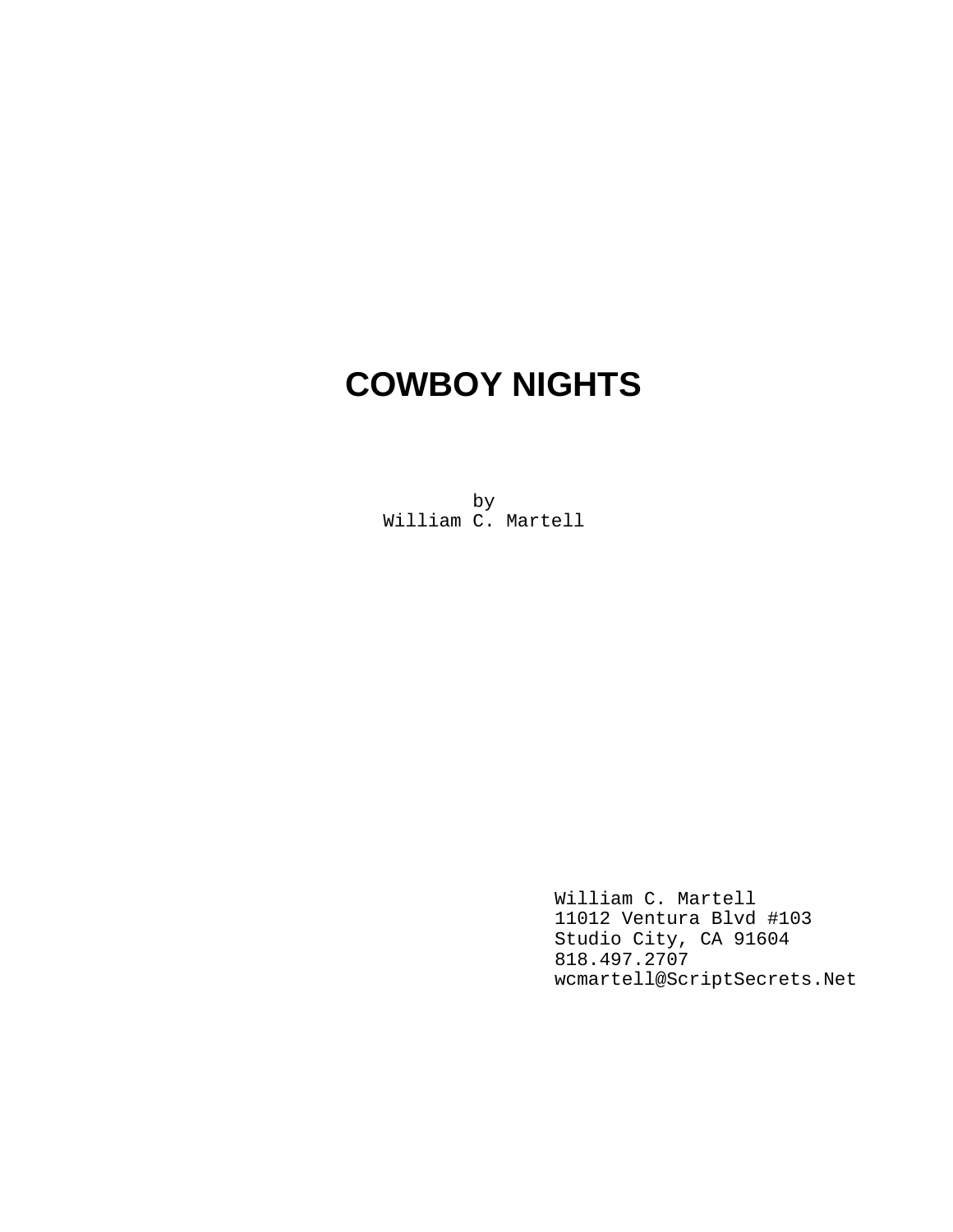FADE IN:

EXT. SANTA FE, NEW MEXICO -- MORNING

The sun rises behind a beat up red Bronco, held together with chewing gum and duct tape as it speeds down a stretch of highway in the middle of nowhere. Kicking up dust.

The Bronco pulls onto a driveway, carved wood sign on the fence says: Owens Ranch - Horses Boarded, Stalls For Rent.

EXT. OWENS RANCH -- DAY

The red Bronco skids to a stop next to an orange Lamborghini in front of a huge ranch house with stables. Door opens and DUSTY MILLS rolls out - not bad looking guy somewhere in his thirties, born to wear a cowboy hat and boots.

Doesn't get but halfway to the house before the door opens and PAUL OWENS steps out.

> DUSTY What you got for me?

OWENS Jack McGiver, in from Hollywood, wants to ride the North Trail. After that you can muck the stalls.

DUSTY

Shit.

OWENS Yeah - the stalls are full of it.

DUSTY McGiver probably is, too.

Dusty heads to the stables, Owens ducks back inside.

EXT. STABLES -- DAY

Dusty leads a pair or saddled horses out of the Stables, to where JACK McGIVER, famous movie star, waits impatiently. McGiver is about five years past his Hollywood pull date plastic surgery, hair plugs, dye job, big fake teeth smile.

> MCGIVER Ready for this, Big Guy?

DUSTY Your horse. Stormy. Haven't ridden her for a while.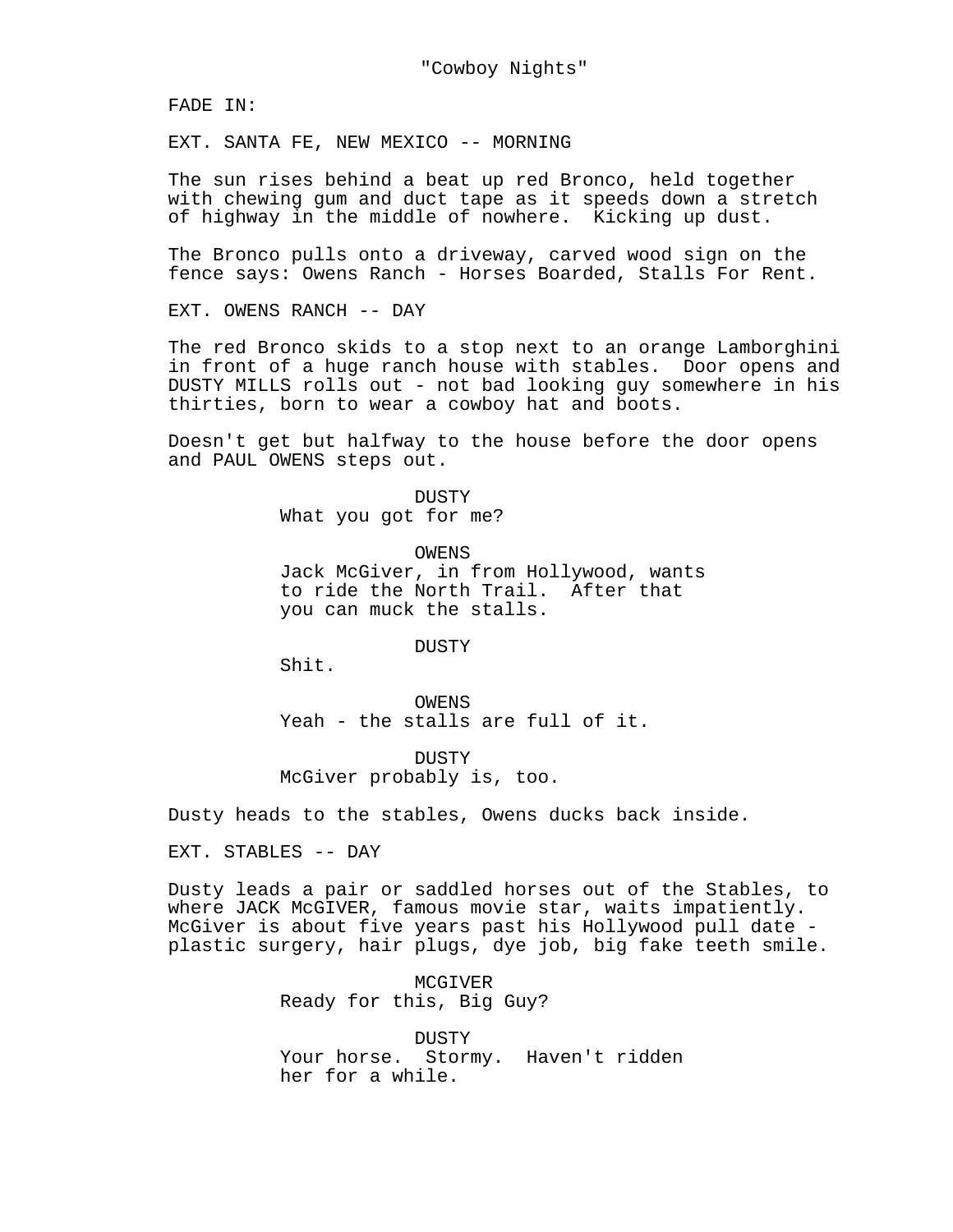#### MCGIVER No breaks for a busy man.

McGiver takes the reins, doesn't touch the horse.

Dusty rubs the snout of the other horse, blows on its nose. Puts a foot in the stirrup, swings up and into the saddle. Rubs his horse behind the ears.

McGiver puts his foot in the stirrup, tries to pull his horse down to him. The horse jerks away.

DUSTY

Easy, there.

MCGIVER I could use some help.

DUSTY Just swing yourself up.

McGiver tries again, jerking on the reins to show the horse who's boss. The horse pulls away again. He YANKS the reins. The horse bucks away.

> MCGIVER Stay still, damnit!

McGiver yanks the reins HARD - trying to bring the horse's face to his. The horse rears up, reins slipping through McGiver's hands.

Dusty swings off his horse. Grabs the flying reins.

DUSTY Hey, easy now. Easy.

The horse calms down.

MCGIVER What the hell did you do to my horse?

DUSTY Fed it, brushed it, cleaned out her<br>stall. Took care of her. Took care of her.

MCGIVER Made it forget who the hell's in charge.

McGiver snatches the reins from Dusty, yanks on the horse.

Dusty takes a moment. Then punches McGiver HARD in the face. Knocking him on his ass.

Takes the reins and rubs the horse's nose.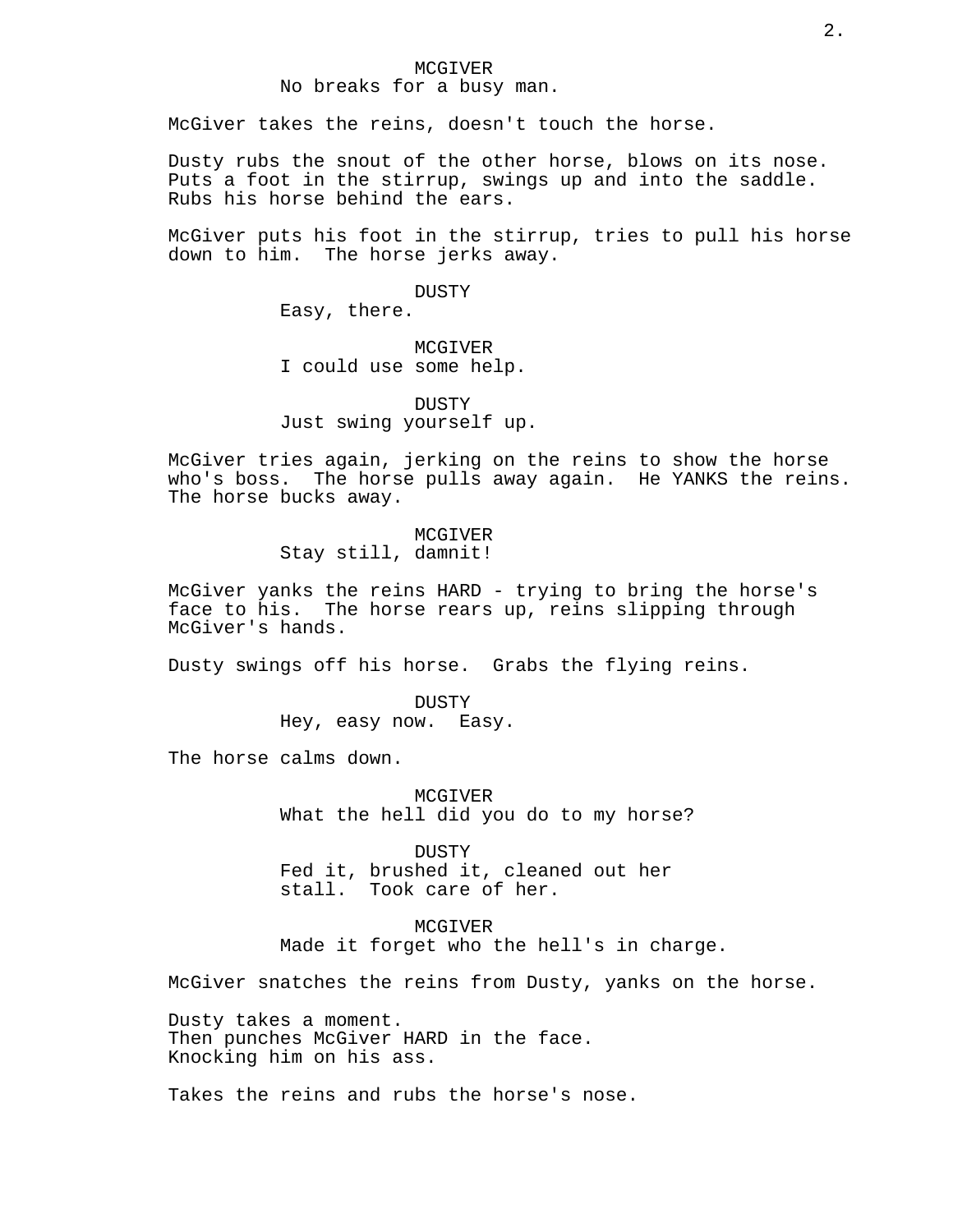DUSTY Not your fault your owner's a fucking asshole.

McGiver sits up, blubbering and holding his bloody nose.

MCGIVER

You son of a bitch, you broke my nose. Do you know who I am? I get twenty million a film! I'll have your ass.

Dusty takes a step toward him. McGiver scrambles away like a crab.

DUSTY

You ever mistreat this or any other horse again, I'll find you and tear that nose right off your face.

Dusty takes the reins and leads the horses back to the stable.

EXT. OWENS RANCH -- DAY

Dusty gets halfway to his Bronco when Owens steps out.

**OWENS** Dusty? Where's McGiver?

DUSTY Got himself a nosebleed. Called off the ride. Might need a doctor.

OWENS Those stalls still need mucked...

DUSTY Well, you better get yourself a shovel, 'cause I quit.

Climbs in the Bronco. Starts it up and tears out of there.

INT. FURNISHED ROOM -- DAY

Dusty packs his bags. Not much to pack.

A week's worth of clothes, some rodeo trophies, a college diploma, photo of a younger Dusty behind a bar surrounded by college girls, a sleeping bag and a box of junk.

Dusty takes a final look at the furnished room, leaves.

INT. BRONCO -- DAY

Everything Dusty owns in back. He zooms along the endless highway... going where the sun keeps shining through the pouring rain, where the weather suits his clothes.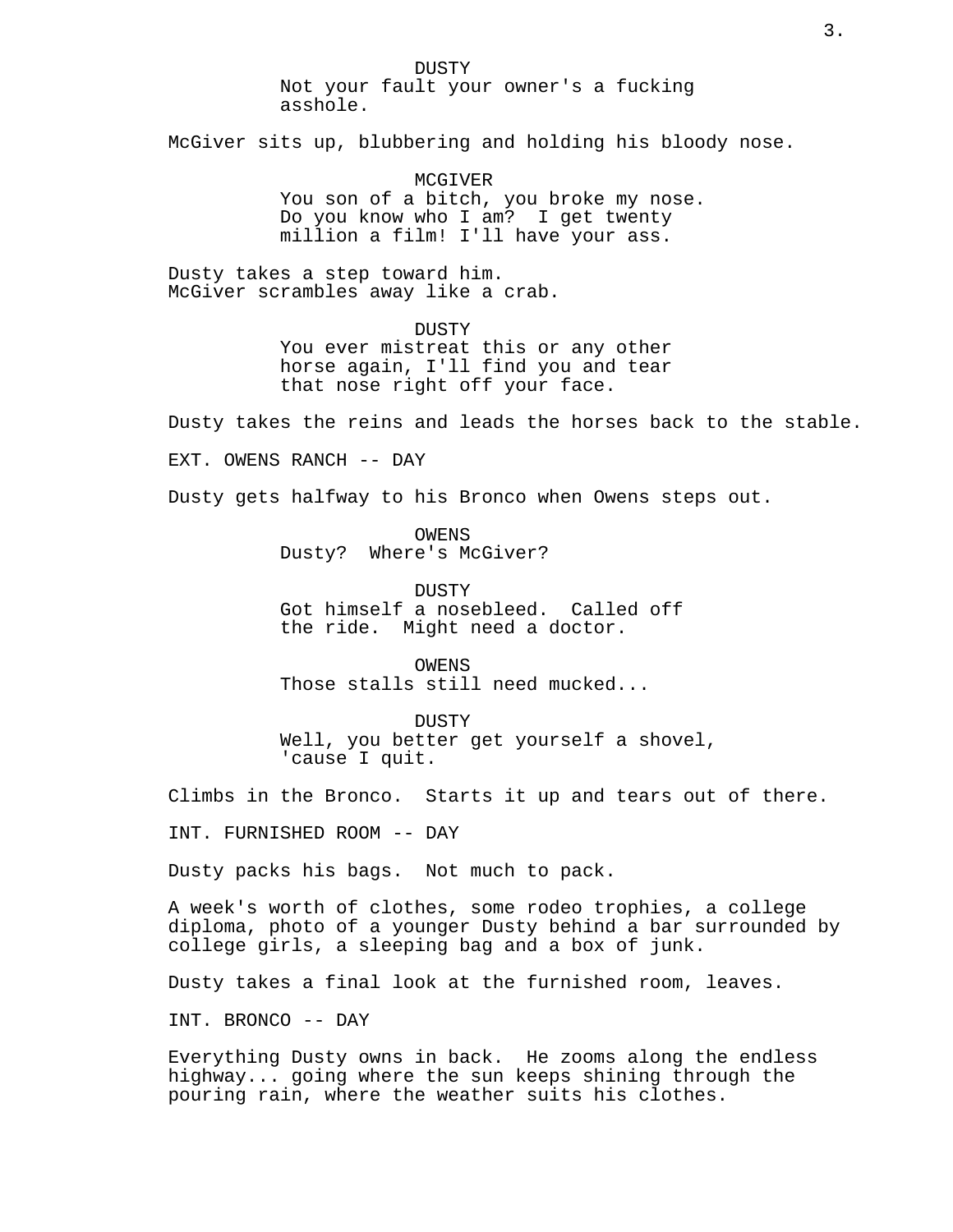EXT. WIDE OPEN HIGHWAY -- DAY

The Bronco zooms down the highway in the middle of nowhere.

Railroad tracks nearby...

An Amtrak train zooms past the Bronco, heading to Albuquerque.

INT. BRONCO -- DAY

Eventually he passes a sign announcing: Albuquerque 15 miles. Where the weather suits his clothes.

EXT. CENTRAL AVE, ALBUQUERQUE -- DAY

The Bronco parks and Dusty rolls out to the sidewalk.

A dozen bars and night clubs litter the street. Dusty wanders down the sidewalk, looking for an open bar.

EXT. MUSTANG SALLY'S NIGHT CLUB -- DAY

Dusty passes the Night Club. In one of the windows is a cardboard sign.

ON THE SIGN: "Help Wanted: Bartender, experienced only."

Looks dark inside. He pushes the door... it opens.

INT. MUSTANG SALLY'S NIGHT CLUB -- DAY

The place is empty. Vacant. Dusty looks around.

An urban cowboy bar. Rustic bare wood, horse tack and saddles hanging on the walls. Rodeo posters. A DJ booth above the dance floor, a pair of mechanical bulls.

DUSTY moves up to the bar and runs a hand across the wood.

BOB (O.S.) Can I help you, buddy?

Dusty spins to see BOB VOIGHT standing directly behind him.

BOB is a big guy in a loud print shirt and cowboy hat with matching loud print band. Eyes are surrounded by wrinkles from his perpetual smile. In his right hand is a gun.

> DUSTY Here about the bartender job.

BOB Bob Voight, Head Bartender.

DUSTY Dusty Mills.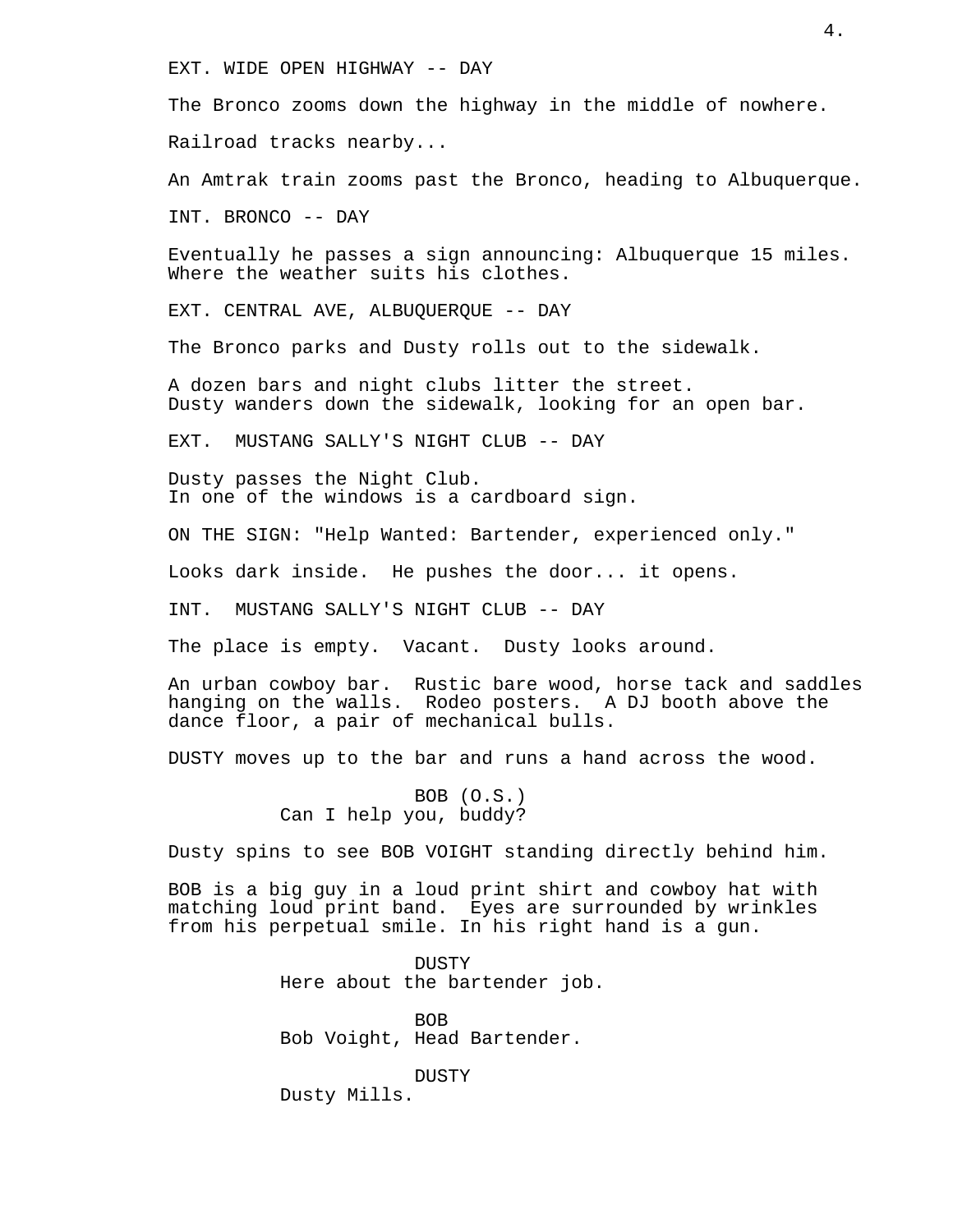Dusty starts to reach across the bar to shake with Bob, but realizes the smiling man still has the gun in his hands.

BOB

Guy walks in when we're closed, gotta wonder what he's after.

Bob puts the gun back behind the bar.

DUSTY Just a job. No trouble.

BOB Sign says: Experienced Only. You tended bar before?

DUSTY

Yeah.

BOB Swell. Where'd you work?

DUSTY Just got into town today.

BOB Where you from?

Dusty looks at Bob and lies.

DUSTY

Austin.

BOB

Where'd you work down there? Sterling's club? Name some of the places you worked over the past couple years, I'll see if I heard of them.

Dusty's voice turns cold.

DUSTY

Look, the sign says Experienced Bartender. I've got experience. Why all the questions?

BOB Buddy, chill out. What? You get fired at your last job?

DUSTY Something like that.

Bob laughs.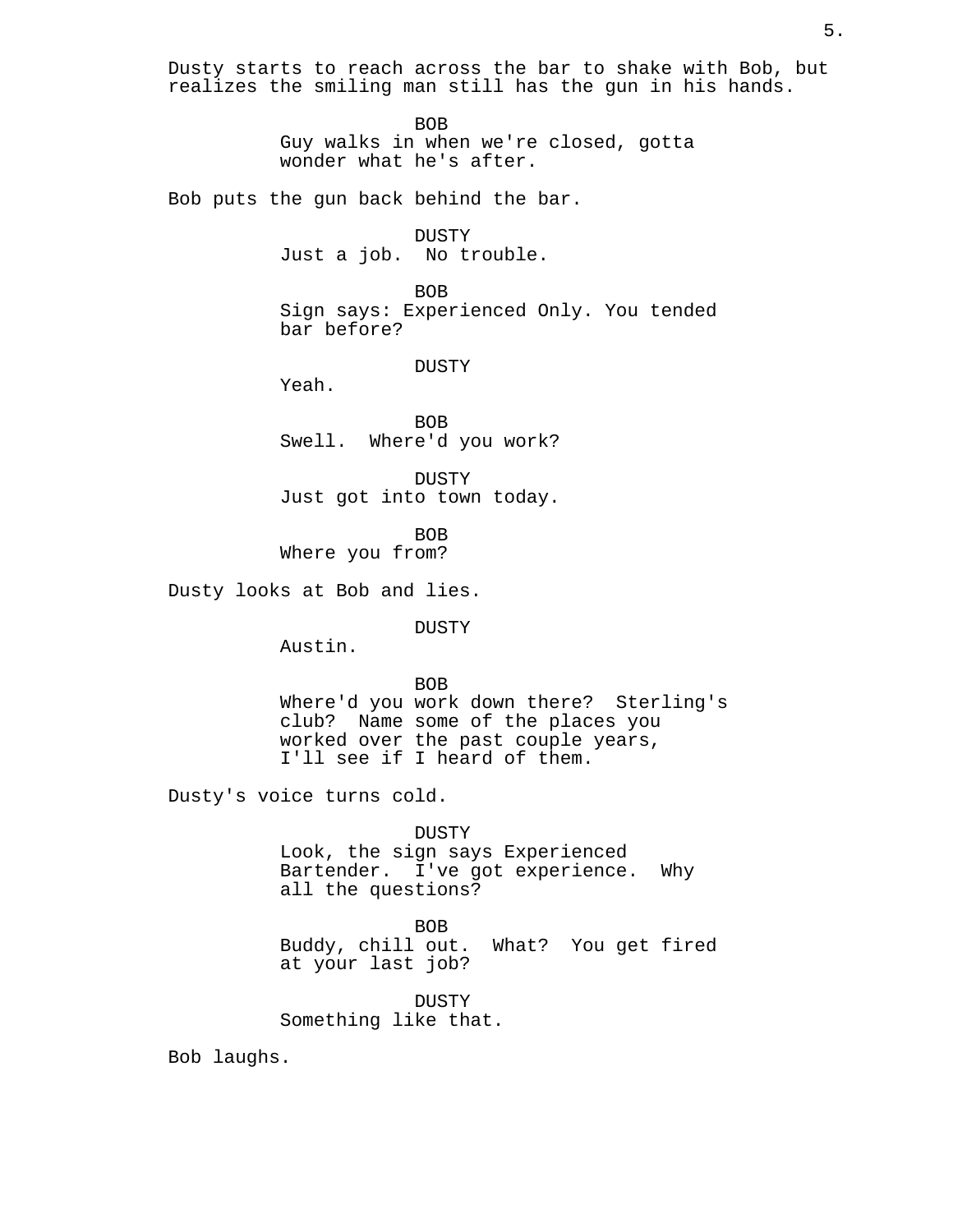BOB I like that, you don't take shit. Let me talk to the boss, try to get you a job.

Bob moves out from behind the bar and disappears through the door marked "Office".

Bob reappears a moment later with BARNARD NILES, a hard looking man about the same size as Dusty, in a western cut suit, sporting a black patch over his left eye. An undercurrent of danger, as if he might do something cruel.

> BOB This is the guy...

Dusty is more interested in Niles's wife. Tall and sexy in an off the shoulder white gown that hugs every curve, SYLVIA NILES is the type of woman a man would kill for.

When Dusty looks at Sylvia, the sparks of attraction are hot enough to light a fire.

Bob nods to Dusty.

BOB Says he's an experienced bartender, but doesn't want to give work history.

NILES

Well, Mister....

DUSTY Dusty, Dusty Mills.

NILES What's in a Sex-On-The-Beach?

DUSTY Vodka, Peach Schnapps, and Cranberry juice.

#### NILES

A Beachcomber?

DUSTY Rum, triple sec, lime juice, and Maraschino.

#### NILES

A Nightshade?

DUSTY Bourbon, vermouth, OJ, and Chartreuse. The yellow kind. Do I pass the test?

Niles gives a cold smile.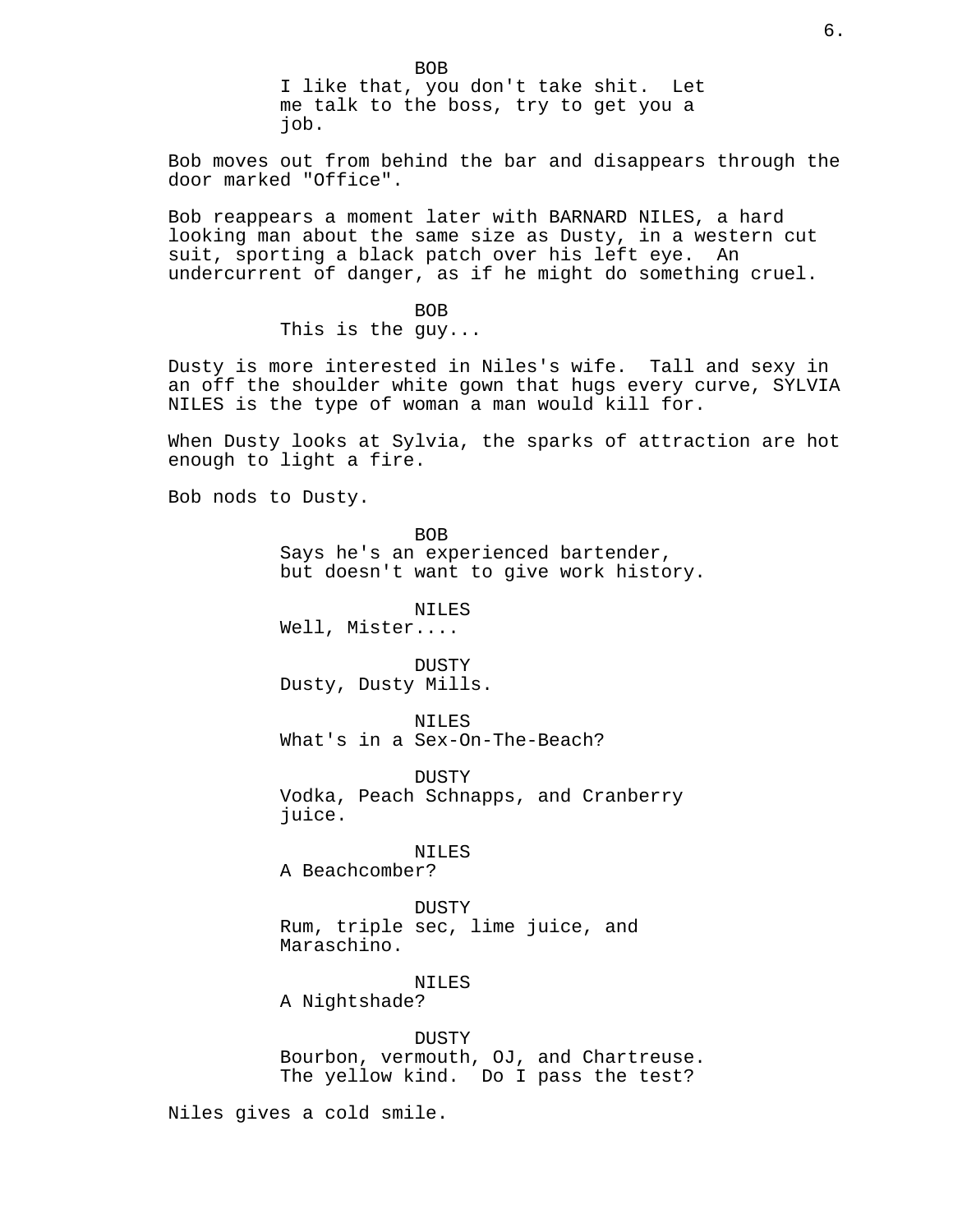#### NILES

# Not yet. Mix me a martini.

Dusty moves behind the bar and begins mixing a Martini.

DUSTY You know, a lot of people think the Martini is an East Coast drink. Or maybe European. But the Martini was invented in Martinez, California. Little town near Oakland..

# NILES

I knew that.

Niles's voice is tinged in ice.

DUSTY Trying to make conversation.

NILES Just make the drink.

Dusty finishes shaking the Martini. He pours it into a pair of glasses and hands one to Niles, and one to Sylvia.

When she takes the glass, her hand touches Dusty's for a second, and there is a charge of electricity. Almost enough power to light up the chunk of diamond on her wedding ring.

Niles takes a sip, smiles.

NILES VERY good. How tall are you?

DUSTY Six two. 'Bout the same height as you.

NILES You have yourself a job.

**DUSTY** When do I start?

NILES Tonight. Is that soon enough for you?

DUSTY

Appreciate it.

Niles turns and goes back into his office, leaving Sylvia sitting at the bar with a full Martini in front of her.

Bob reaches across the bar to shake Dusty's hand.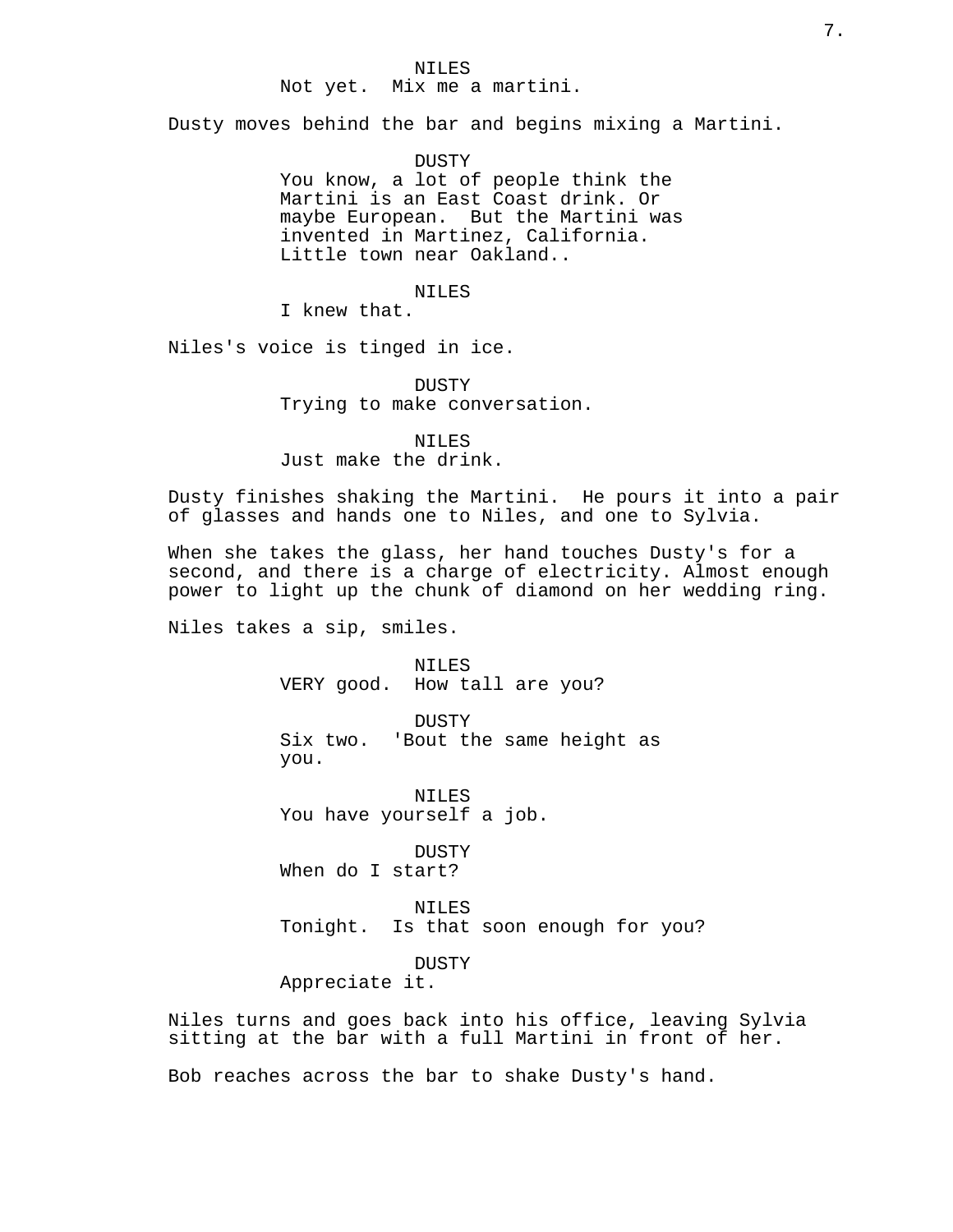BOB Congratulations - you can call me "boss". Or, maybe, your highness. Bob looks down at Dusty's hand. BOB Rough hands for a bartender. DUSTY What happened to the other guy? BOB What other guy? DUSTY The guy I'm replacing. BOB Oh... He just up and quit. DUSTY Didn't like the pay, the hours, the tips, the clientele? BOB No. Just time for him to move on. Why'd you quit your last job? DUSTY Time for me to move on.

Dusty looks at Sylvia.

DUSTY

How is it?

Sylvia takes a sip.

SYLVIA Just the way my husband likes it.

DUSTY You don't like it the same way he does?

SYLVIA I like the red vermouth.

DUSTY A touch of sweetness.

SYLVIA And hundred proof vodka.

DUSTY You like it hot.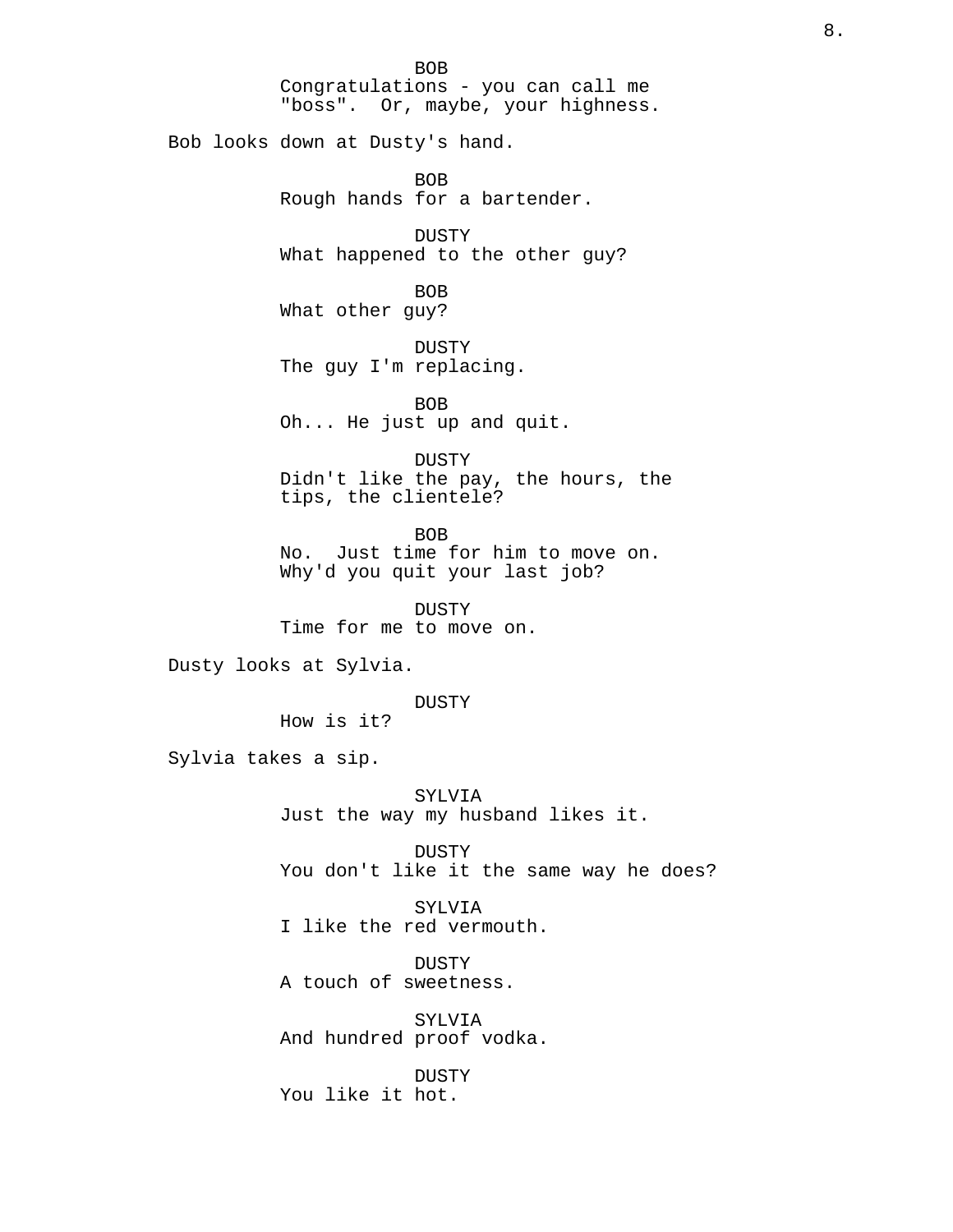# SYLVIA The HOTTER the better.

She puts the olive between her full red lips and slowly pulls the plastic sword from it. Placing the sword next to her empty glass, glides off the stool and returns to the office. Following her husband.

Bob and Dusty watch her leave the room. It takes a moment for them to get conversation back on track.

**BOB** 

I wouldn't mess with her. Not if you want to keep your job.

DUSTY Thanks for the advice.

BOB Got a place to stay?

DUSTY Not yet. Passed a motel on my way into town with a \$285 weekly.

BOB

Got a spare room at my place - room mate split. Six hundred a month, you can bunk with me.

INT. BOB'S APARTMENT -- DAY

Dusty drops his bags on the floor, Bob flips on the lights.

BOB The boss gives a great quiz, doesn't he? What do you call vodka, orange juice, and milk of magnesia? A PHILIPS screw-driver.

Bob laughs as he crosses to the spare room.

BOB'S APARTMENT is furnished in Cost Plus Import wicker and palm tree. Portable bar, big screen TV, a wall of stereo equipment. A ceiling fan whirs overhead.

Bob opens the door of the other bedroom and gestures inside.

BOB Have to clean the place up a little bit. That couch folds into a bed.

IN THE BEDROOM

Dusty looks around the room - some stray pieces of furniture in addition to the sofa bed... Plus a fairly new TV, a CD player, a box of junk just like his.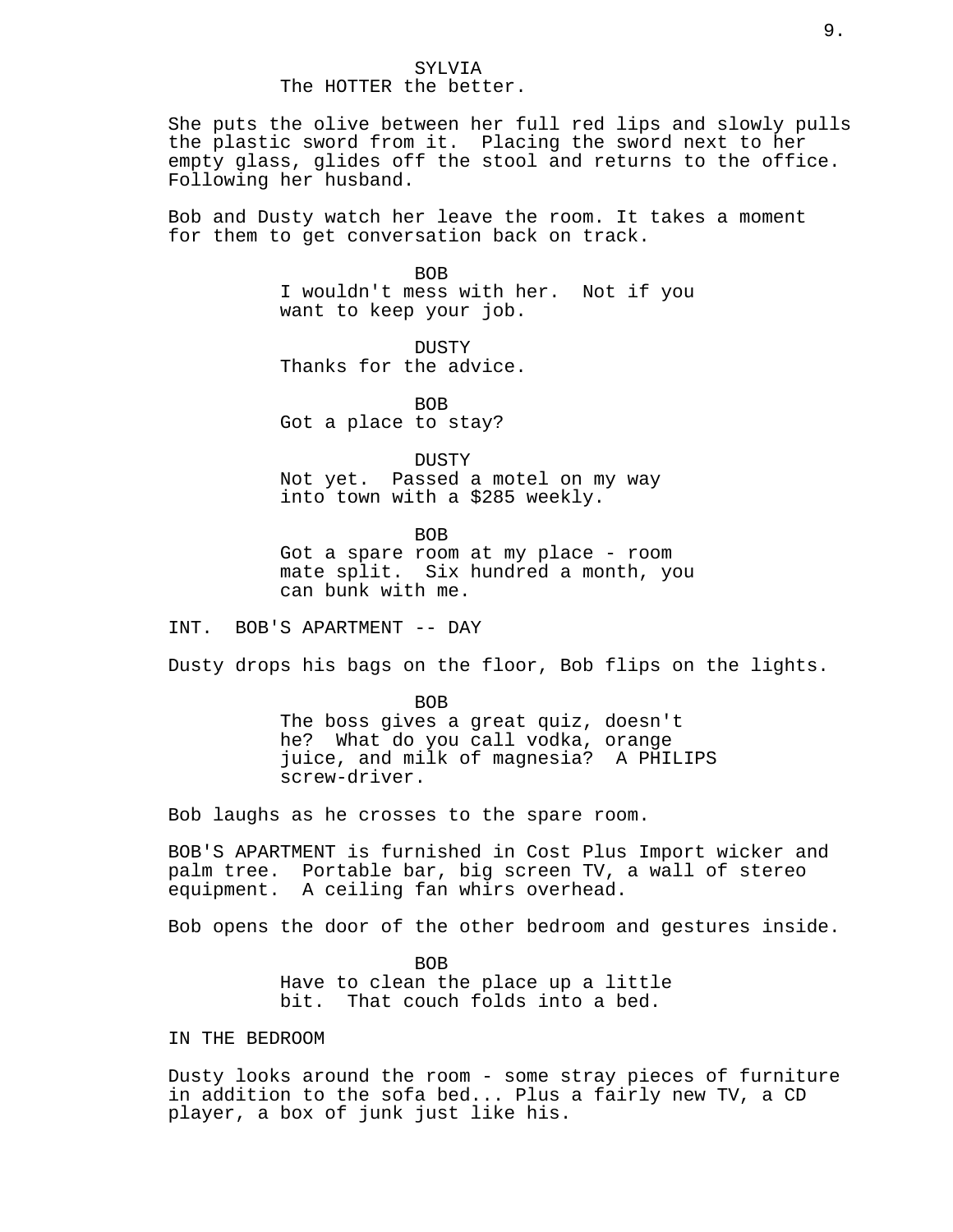Some clothes in the closet.

DUSTY What happened to your roommate?

BOB For a guy who doesn't like answering questions, you sure ask a lot of them.

Dusty look at the box of junk: a high school diploma and family photos. As if the guy left everything he had behind.

> DUSTY Maybe the guy wants to come back for his stuff. Not looking for any future altercations.

Bob grabs the box from the floor before Dusty looks too close.

BOB He ain't coming back. He's the guy you're replacing at Sally's.

DUSTY He have a girlfriend?

BOB

Why?

DUSTY I get his job, some of his clothes, and his room...

BOB

Gotta get your own girl.

Dusty dumps his stuff in the room as Bob takes the box into the living room.

IN THE LIVING ROOM

BOB What do you get if you mix Chivas Regal and Heinz steak sauce? A 57 Chivy.

**DUSTY** Where's the bathroom?

Bob pops open the door to the bathroom.

BOB

Through here. Towels are in the closet.

DUSTY

Thanks.

Dusty grabs a towel and closes the bathroom door behind him.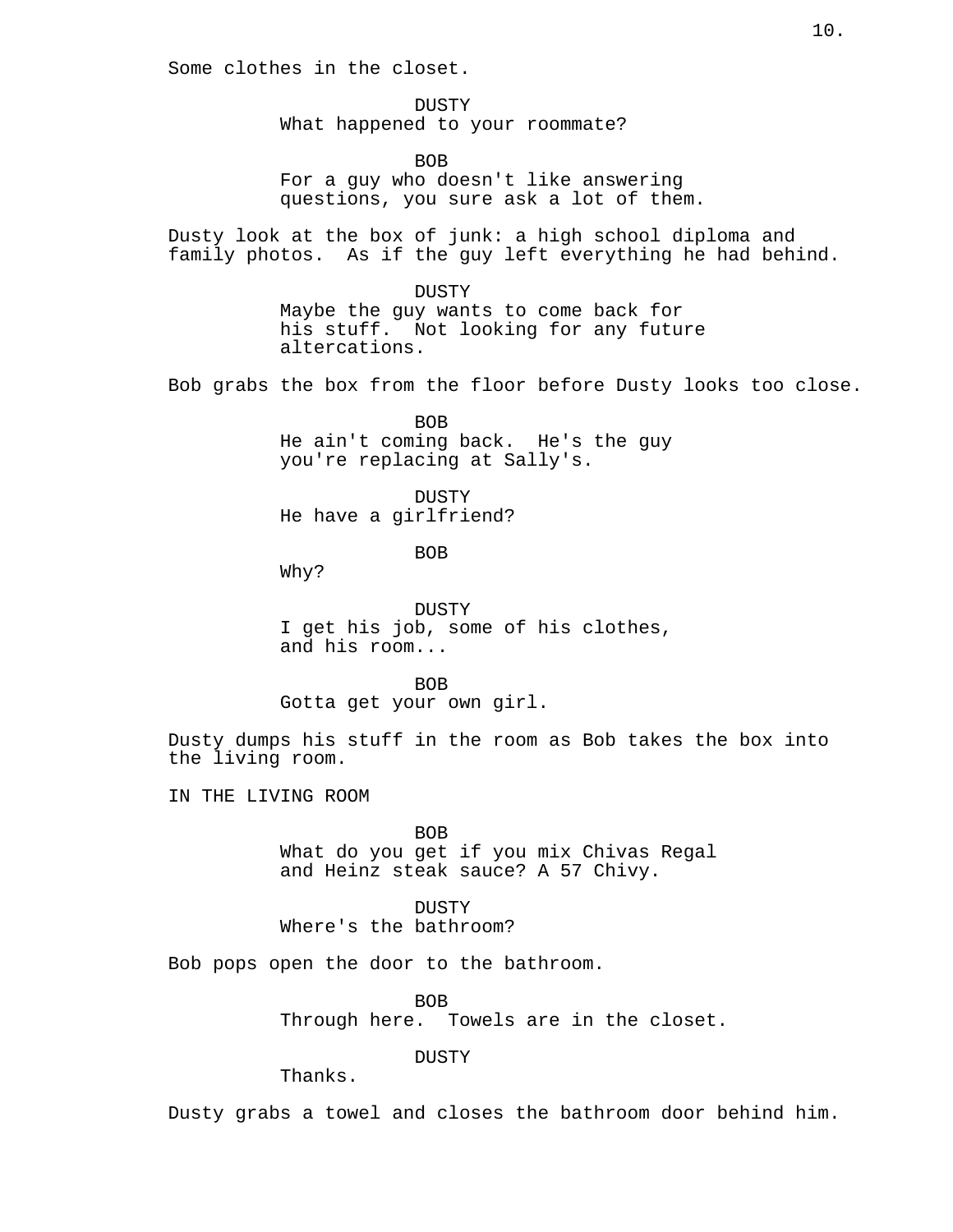#### LATER

Dusty comes out of the bathroom, a towel wrapped around him, hair wet. Looks for the box of junk - it's gone. Nowhere in the living room. Dusty grabs his bag.

> BOB Where'd you get the rough hands? Making license plates out at San Quentin?

DUSTY Working at a dude ranch. Takin' movie stars and millionaires trail riding.

**BOB** Real cowboy, huh?

DUSTY Got another one of those?

BOB

Yeah.

Bob pulls out a beer and uses an old fashioned opener mounted on the wall to pop it, before handing the bottle to Dusty.

Dusty takes a sip, nods thanks, goes to his bedroom to dress.

IN THE BEDROOM

Dusty pulls clothes from his bags. Hangs some things in the closet, puts others in the drawers.

> BOB (O.S.) Let me give you a couple of pointers. First: Stay clear of Arlene, the head waitress. She looks great, but trust me, she's got sharp teeth between both sets of lips.

Takes a moment to study the last guy's clothes. His size, they fit perfectly, but not his style at all.

> BOB (O.S.) Second: You got any trouble, call for Woodsie, the bouncer. He gets paid for taking the punches.

None of the other guy's clothes look old, none are torn or frayed or worn out in any way that would have you leave them behind. A leather biker jacket looks brand new.

> BOB (O.S.) (CONT'D) Third: Card everyone. We get lots of kids in there from the college and we don't want to lose our license.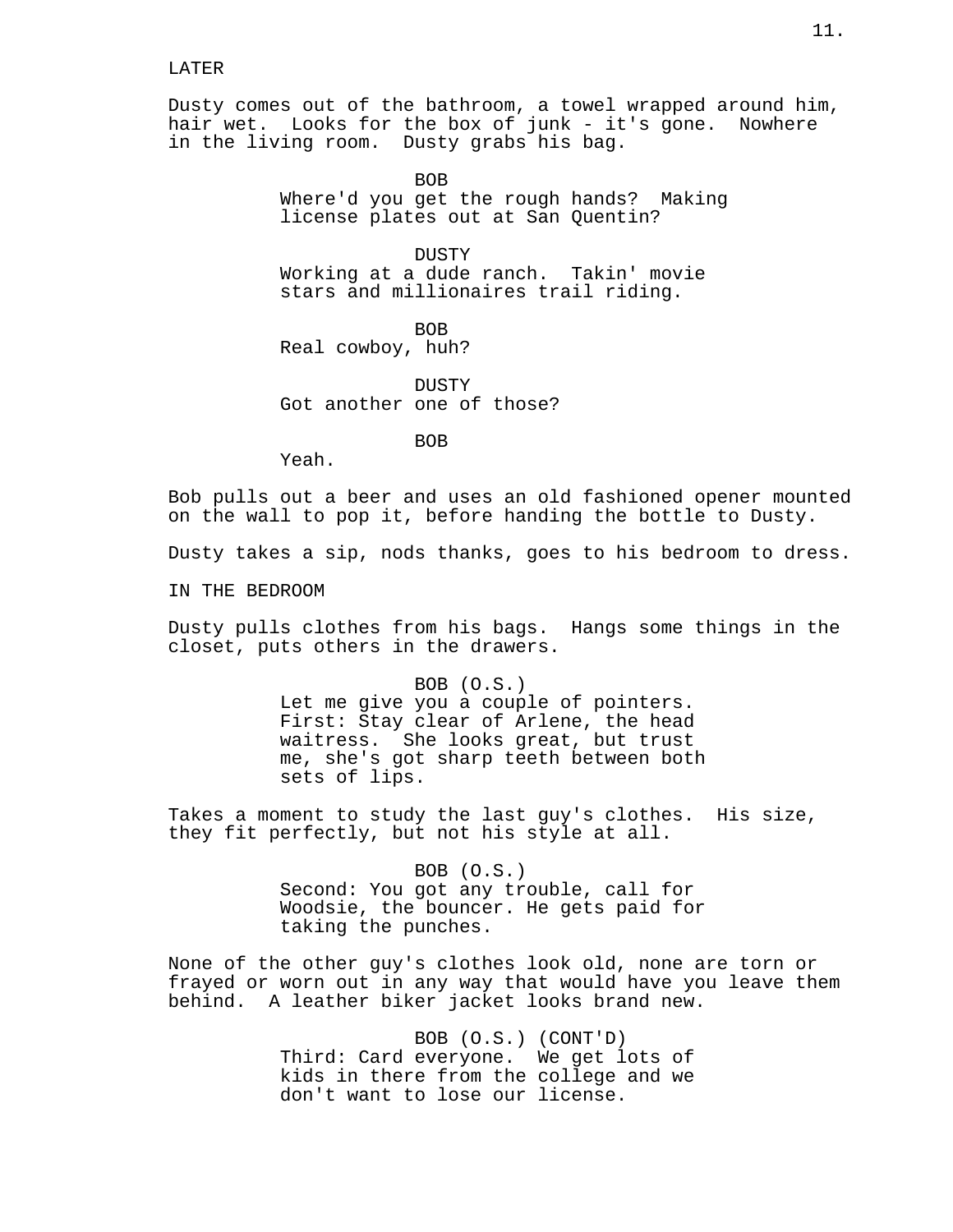Dusty puts the last guys clothes back in the closet.

BOB (CONT'D) Not to mention, you get six months in jail if you serve 'em.

Dusty finishes dressing, wondering about the last guy.

IN THE LIVING ROOM

Bob looks at the closed bedroom door...

BOB Hey, maybe you've been there before?

The door opens and Dusty comes out wearing a white shirt and black dress slacks. Cowboy hat on his head, beer in hand.

> DUSTY Can we get something straight, here? My past life is dust on the road.

> > BOB

Sure thing.

**DUSTY** I'm just a bartender. Minding my own business, trying to get my life back on track. Okay?

BOB

Sure.

Bob smiles and holds his beer bottle out in toast.

BOB To free drinks and all the pussy you can eat.

Clink bottles and chug their beers.

INT. MUSTANG SALLY'S -- NIGHT

Dusty sets a pair of beer bottles down in front of a customer.

DUSTY

Here you go.

Sally's is hopping tonight. A crowd of Urban Cowboys in their twenties and thirties dance, drink, and make out to the blaring country western from the DJ booth.

DUSTY AND BOB mix drinks at high speed. Dusty juggles the bottles as he mixes, like in "Cocktail". He's good at it, and in no time his tip jar is overflowing. Most of Dusty's customers are attractive women, drawn to his good looks.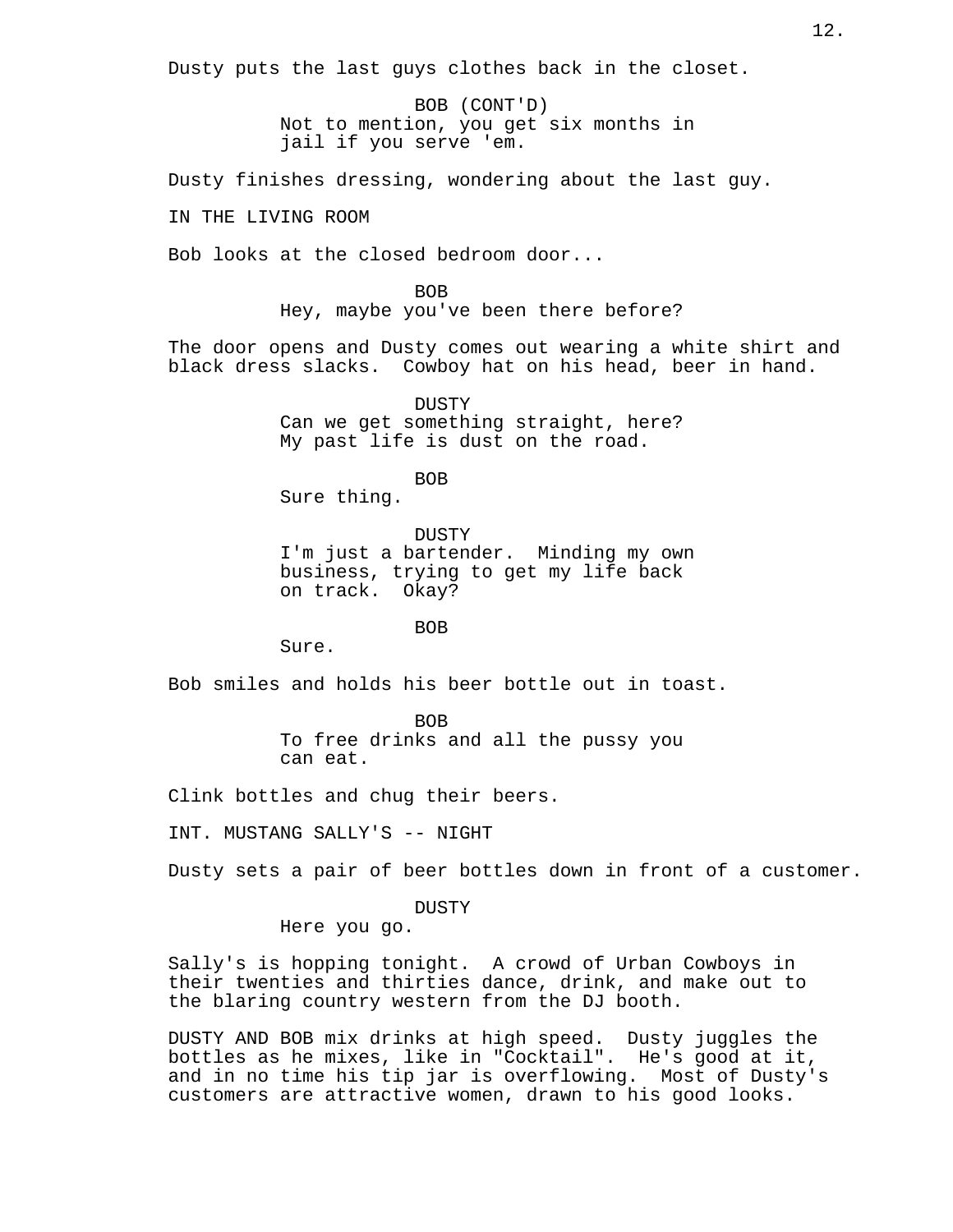A pair of GIRLS in cowboy hats giggle, leave with drinks.

Dusty look up from his work, spotting Sylvia across the room. He smiles at her. She returns the smile, then turns away.

BOB

Who you smiling at?

# DUSTY

Just happy to be working.

WOODSIE, an ex-linebacker, dressed in a bright cowboy outfit complete with frills which fail to hide his rippling muscles.

BOB

Woodsie! This is Dusty - new bartender.

When Dusty reaches across the bar to shake hands with Woodsie, notices the 45 Automatic holstered under the bouncer's lapel.

> DUSTY Why the hardware? Afraid the customers are going to revolt?

WOODSIE All customers are revolting.

**DUSTY** You're not afraid someone's going to grab it from you in a scuffle?

WOODSIE Would you like to try?

Dusty laughs at Woodsie, then the rush of customers resumes.

BOB AND DUSTY work the bar at high speed. Dusty juggles the bottles like a pro, smiling and flirting with the girls.

> DUSTY Melon Marguerita for the sweet lady.

> > CUSTOMER

Laura.

The CUSTOMER takes the drink, puts a ten in the tip jar.

Bob jokes with the customers.

BOB Fuzzy Navel, huh? I got some Nair behind the counter, here, and I'd be happy to apply it for you.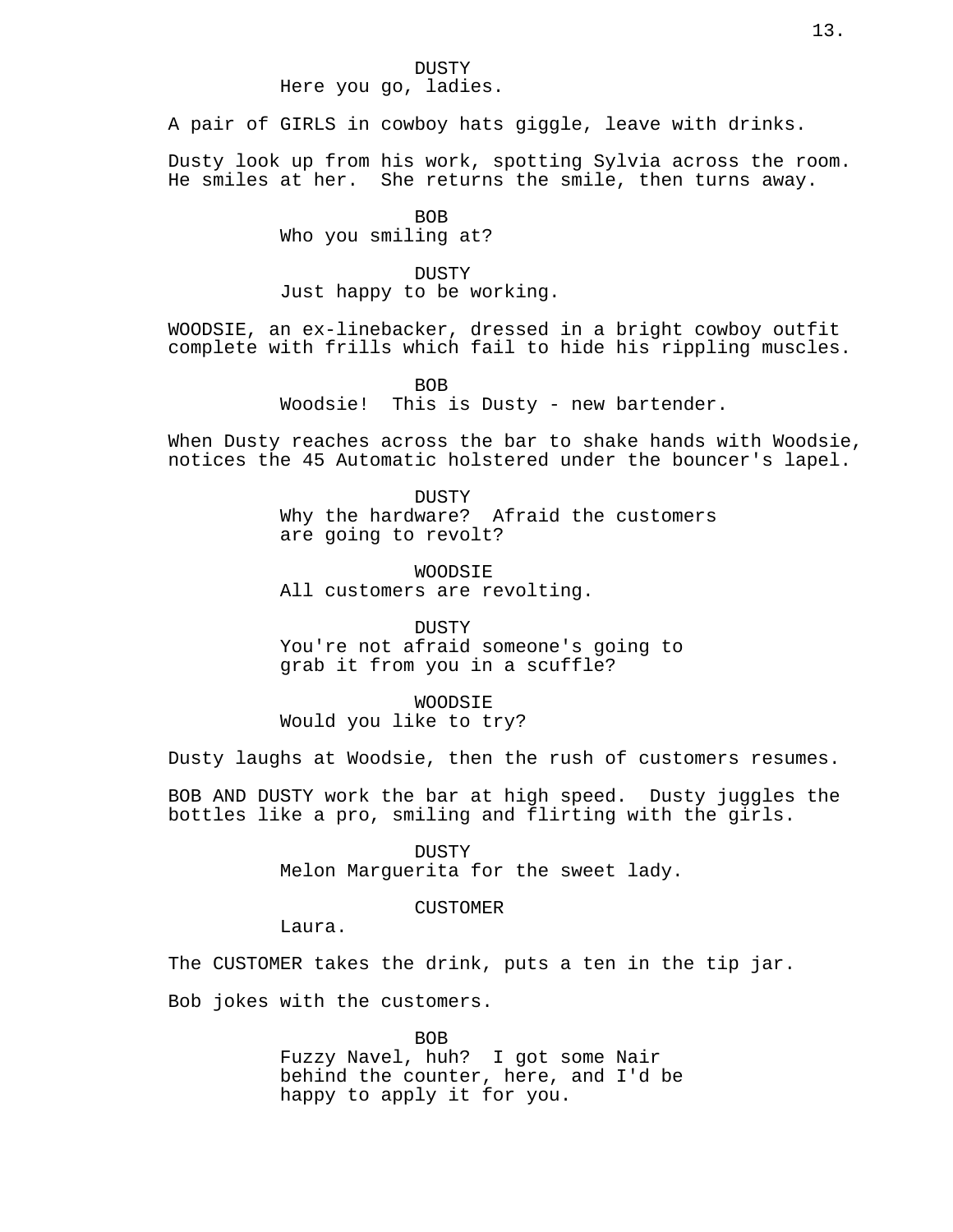The GIRL giggles.

BOB You want the DRINK Fuzzy Navel? Coming right up.

He mixes the drink, smiles at the next pretty GIRL in line.

BOB And what can I do for you?

GIRL Sex On The Beach, please.

BOB

Maybe when I get off. Can I get you anything to DRINK?

A cocktail waitress, ARLENE, comes to Dusty's station with a drink order. A sex goddess whose D cups runneth over. Bright red lipstick and fingernails give her a predator look.

> ARLENE Two Modelos, a strawberry marguerita, and a rum and Coke.

Dusty takes one look at her, and is in love. From the waist down.

> DUSTY Don't think we've been introduced. I'm Dusty.

He reaches across the bar to shake. She ignores him.

ARLENE My customers are waiting.

Dusty lowers his hand, gets her drink order.

DUSTY

There you go.

When Arlene leaves, Bob pops over.

BOB See you met Arlene.

DUSTY Not a dog, but still a bitch.

BOB

She thinks the bar revolves completely around her... but we know that's not true - it really revolves around me.

Dusty laughs, goes back to high speed drink mixing.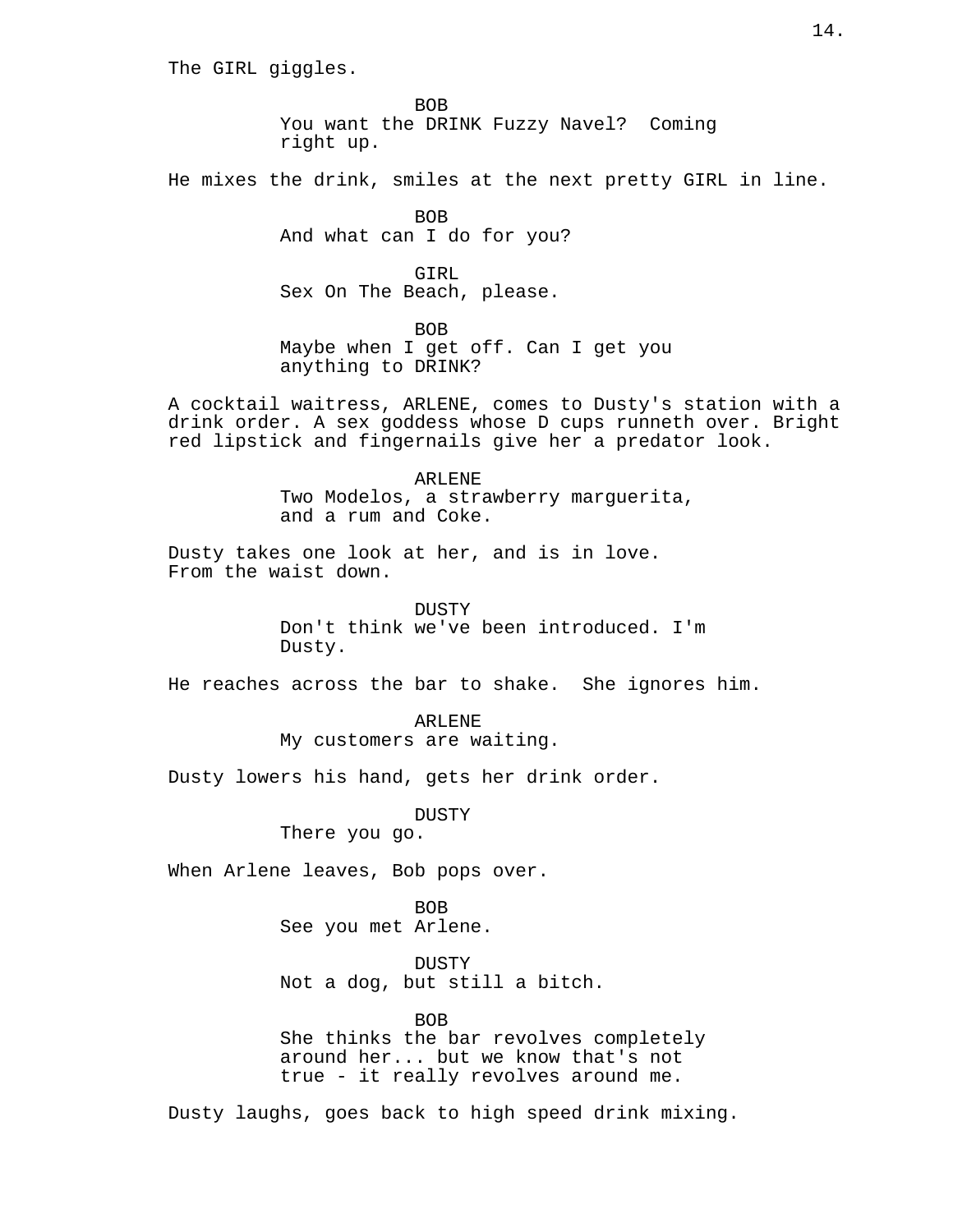The music stops and the DJ makes an announcement.

DJ<sub>J</sub>

All contestants for Mustang Sally's Bikini Bull Riding Contest, get ready. Your chance to win five hundred dollars is coming up after the next song.

The music resumes, people begin grabbing seats around the two mechanical bulls near the back wall.

A pretty, freckled, girl next door, JENNIFER LEWIS, grabs an empty bar stool at Dusty's station.

#### JENNIFER

Hi.

DUSTY What can I get for you?

JENNIFER A strawberry daiquiri, please.

DUSTY

Coming right up.

Dusty mixes and sets the glass on a coaster in front of her

When the song ends, a half dozen HOT GIRLS in Mustang Sally robes have gathered near the mechanical bulls.

> $D_{1}T$ Let me introduce our six contestants in tonight's contest!

As he introduces the girls, they step foreword for a moment. The crowd yells and applauds.

> DJ<sub>J</sub> Mary. Lisa. Debbie. Lorna. Peggy. And returning champ Ruth. One of these pretty girls will go home tonight with five hundred dollars.

Everybody applauds the girls.

DJ<sub>J</sub> Our regular judges! Your favorite bartender, Bob Voight! Mustang Sally's head of promotions: W.C.Maxwell!

Bob and MAXWELL sit in two chairs, the crowd cheering each of them. The DJ smiles and looks around the crowded room.

> DJ. And.... YOU.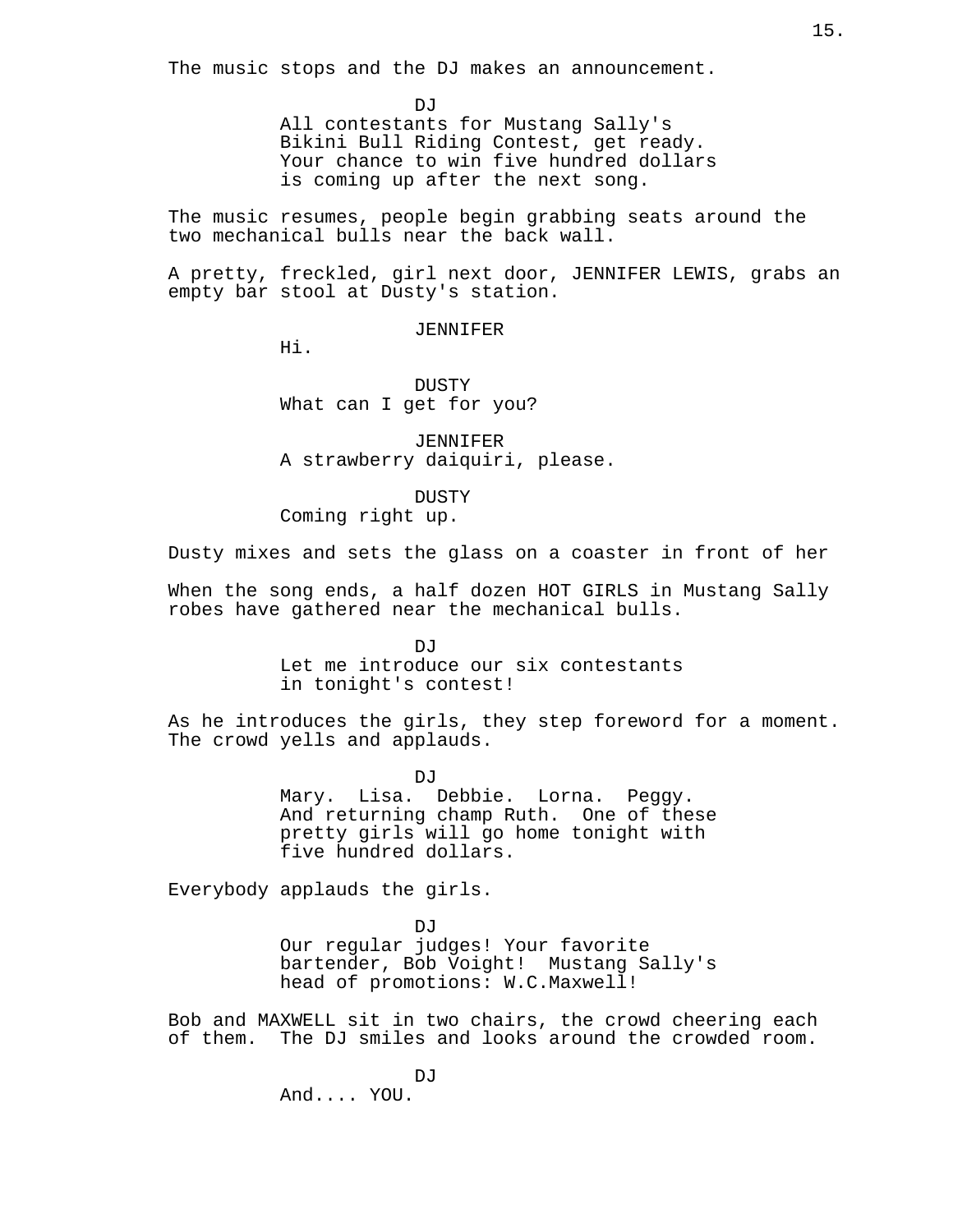He points at GARY drinking a beer with two FRIENDS. His friends pat him on the back and push him to the third chair.

Gary sits in the third chair, leering at the six girls. The DJ brings the microphone over.

> DJ<sub>J</sub> What's your name?

#### GARY

Gary Johnson.

DJ<sub>J</sub> Gary, you know the rules: Ten points for every second the contestant stays in the saddle plus up to 20 points for style. Remember - keep your eyes open.

This gets a laugh.

 $\overline{D}$ Would you like a pen to take notes?

# GARY

No...

BOB He wants to keep his hands free!

Bob gets a laugh.

DJ. Our first contestant: Marvelous Mary!

Mary takes off her robe, does a spin so the crowd can see her bikini (they cheer) then she mounts the mechanical bull and hangs on for dear life as the thing begins bucking like crazy. She can only hold on with one hand...

Doesn't take long for her to hit the padding.

Everyone cheers. The DJ records the time from the big red LED behind the bulls on a chalkboard.

> DJ<sub>J</sub> Seven point three. That's the time to beat. Judges?

Bob and Maxwell and Gary hold up scores from 1-20 for style.

DJ The two contestants with the highest scores will ride head-to-head in the buck off - winner earns \$500 and is qualified for the championship with a five thousand dollar prize! (MORE)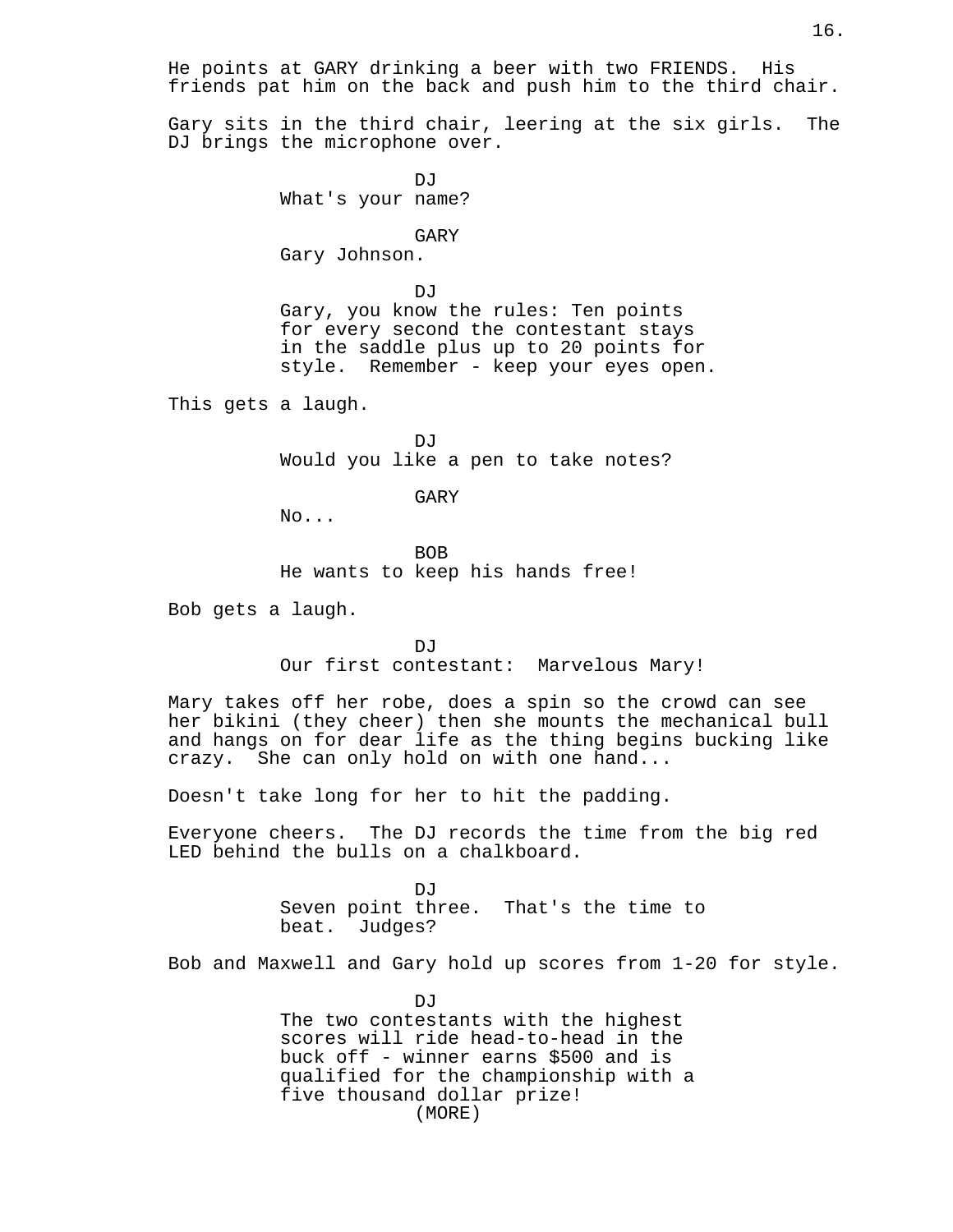Lisa drops her robe, does a spin, and mounts the bull.

EACH CONTESTANT gets her chance to ride: DEBBIE, LORNA, PEGGY and buff RUTH. All are bucked off. Some bounce out of their bikini tops and require post-ride bikini adjustments.

Gary tries to grab some of the girls - playing to his friends. Bob gestures for him to keep back.

> BOB Just use your eyes. Keep your hands to yourself.

Gets a laugh.

AS THE CONTEST GOES ON, Dusty looks over the bar at Jennifer.

DUSTY Why aren't you out there?

JENNIFER I couldn't. I could do the riding part. Had horses all my life. But the bikini? Flirting with the judges?

DUSTY

Too shy?

JENNIFER

Maybe.

DUSTY

Dusty Mills.

They shake hands.

JENNIFER Jennifer Lewis.

DUSTY What kind of horse?

JENNIFER Just an old paint.

DUSTY I used to ride quarters. Dopey dude ranch up in Santa Fe. Mostly I mucked stalls for movie stars. Show business.

Jennifer laughs. A sweet, innocent laugh.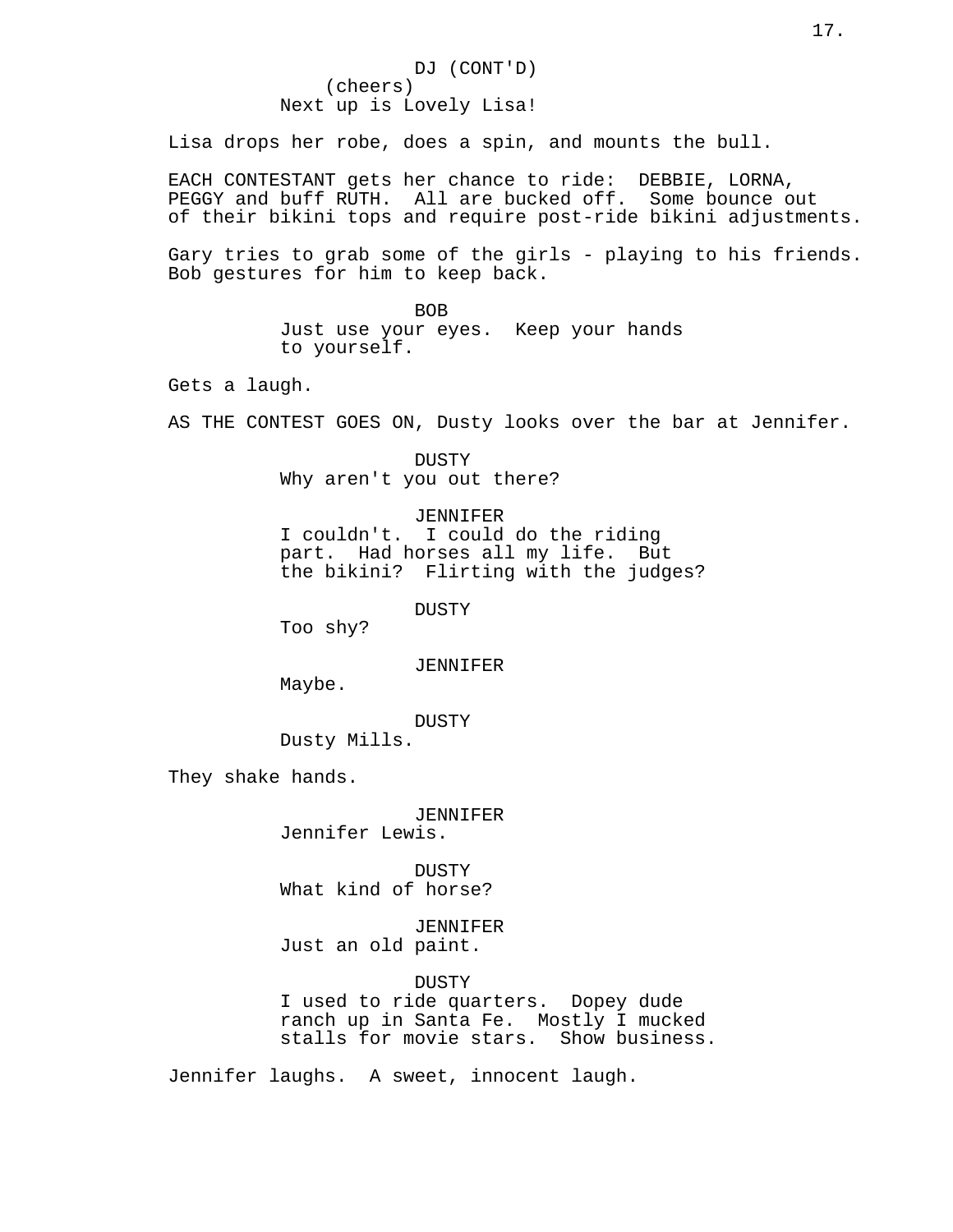THE CONTEST is down to the "buck off" - RUTH vs. LORNA - two hot women mount the two mechanical bulls.

> $D_{1}T$ Rowdy Ruth is going head to head with luscious Lorna in the Buck Off. Ladies - Mount Up! And... Ride!

The two women ride the bucking mechanical bulls - neither getting knocked off.

> **DJ** There are points for style, points for the bikini, and points for...

Lorna gets knocked off seconds before the buzzer.

DJ<sub>J</sub> This one is too close to call. Judges?

The three judges confer, comparing notes to reach a decision.

**DJ** As our judges compare notes on who is the best rider, let me tell you about some of the other activities at Sally's. Tuesday is two for one drink night. Wednesday is ladies night. Thursday is our square dance contest. And EVERY Saturday is Bikini Bull Riding!

Gary hands the DJ a freshly sealed envelope.

DJ<sub>1</sub> Thank you. And the winner is... Ruth!

Everyone applauds as Ruth dances out to the DJ in her bikini and accepts her five crisp hundred dollar bills.

Gary grabs Ruth and plants a big juicy kiss on her - grabbing her ass along the way. Gary's two friends hoot. Ruth pushes Gary away roughly. Gary takes a step towards her, but Woodsie gets in his way.

> WOODSIE Judging's over - go back to your table.

Gary gives Woodsie his toughest look, then walks away.

BOB slips back behind the bar.

BOB

Hard work.

DUSTY

Yeah?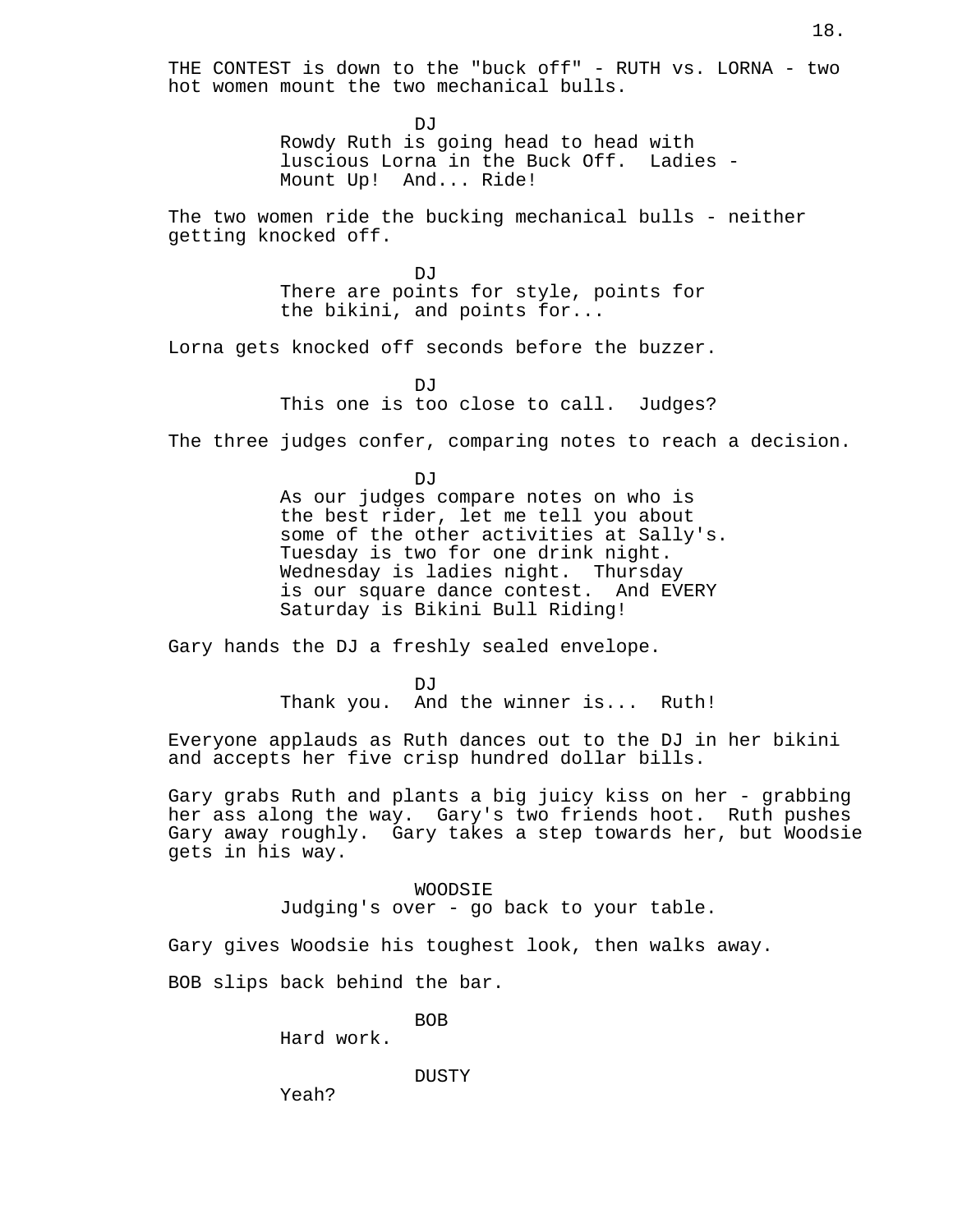I was working, I got hard. What else would you call it?

Dusty laughs, then the drink rush resumes... no time to flirt with Jennifer.

Gary and his Friends come up to the bar to order.

GARY Three Turtle Mountains.

DUSTY You know, it's a good idea to ask a stranger before you grab her ass.

GARY Just give me the beers and butt out.

DUSTY Maybe you should apologize to her.

GARY Look, asshole, you seem to be forgetting your purpose in life. You're supposed to serve me.

DUSTY I think I'm cutting you off.

Gary and his two Friends LUNGE across the bar, attacking Dusty. Dusty slams Gary in the face with his cocktail shaker, elbows one of the Friends in the nose, and takes a hit from the other. A crazy ragged skirmish that doesn't last long...

The two Friends get yanked off the bar top... then, just as Gary is about to slam Dusty in the face, he gets yanked away. Dropped to the floor... Woodsie standing behind him.

Gary looks up at Woodsie... sees the holstered gun.

WOODSIE You heard the man, you've had enough.

Gary reaches up for the gun...

Woodsie grabs his wrist, twists, and pulls Gary to his feet.

WOODSIE Now get going, before the going gets rough.

GARY (to Dusty) You can't hide behind that bar forever. Sometime, when you aren't lookin'...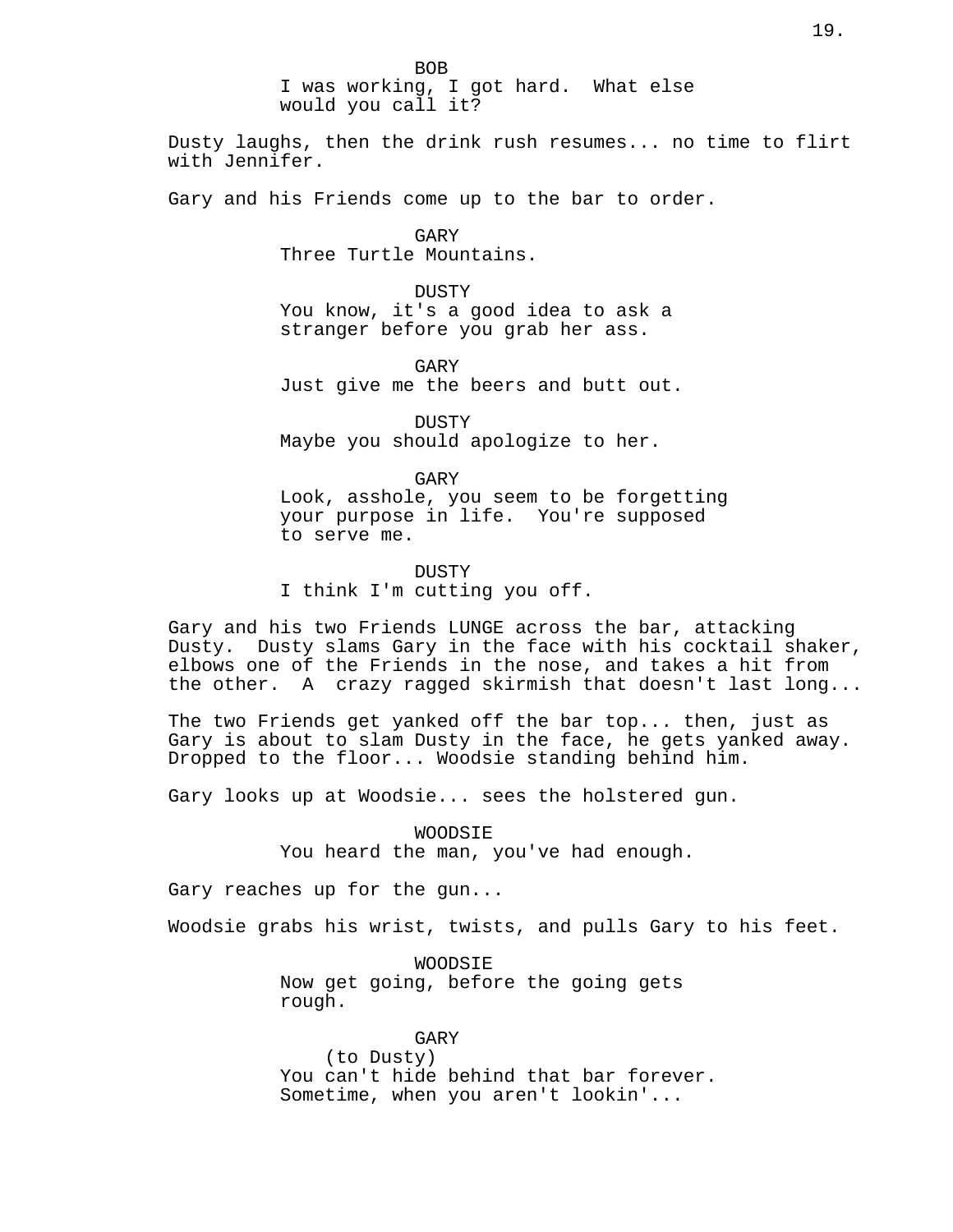Woodsie gives him a shove toward the doors.

Gary gives Dusty a final, fatal, look... Then leaves with his Friends.

DUSTY

Thanks.

WOODSIE Sometimes you need to let the assholes be assholes.

DUSTY Never learned how to do that.

WOODSIE Try it, you'll live longer.

ACROSS THE ROOM

Niles silhouetted in the office doorway, watching Dusty. Sylvia beside him.

> NILES No self control.

SYLVIA He's passionate.

NILES I'd rather he were tame.

DUSTY AND BOB mix drinks at high speed. At one point, Bob and Dusty toss bottles to each other from opposite sides of the bar, while juggling them and mixing drinks. PRETTY GIRLS waiting to flirt with Dusty.

> SYLVIA He's good for business. He attracts the women. They bring in the men.

NILES You find him attractive?

A trick question, and Sylvia knows it.

SYLVIA He has a way about him.

NILES Not sure I trust him, lover.

SYLVIA Maybe he skims a little. Don't they all? Long as he brings in the business.

Niles doesn't seem to agree.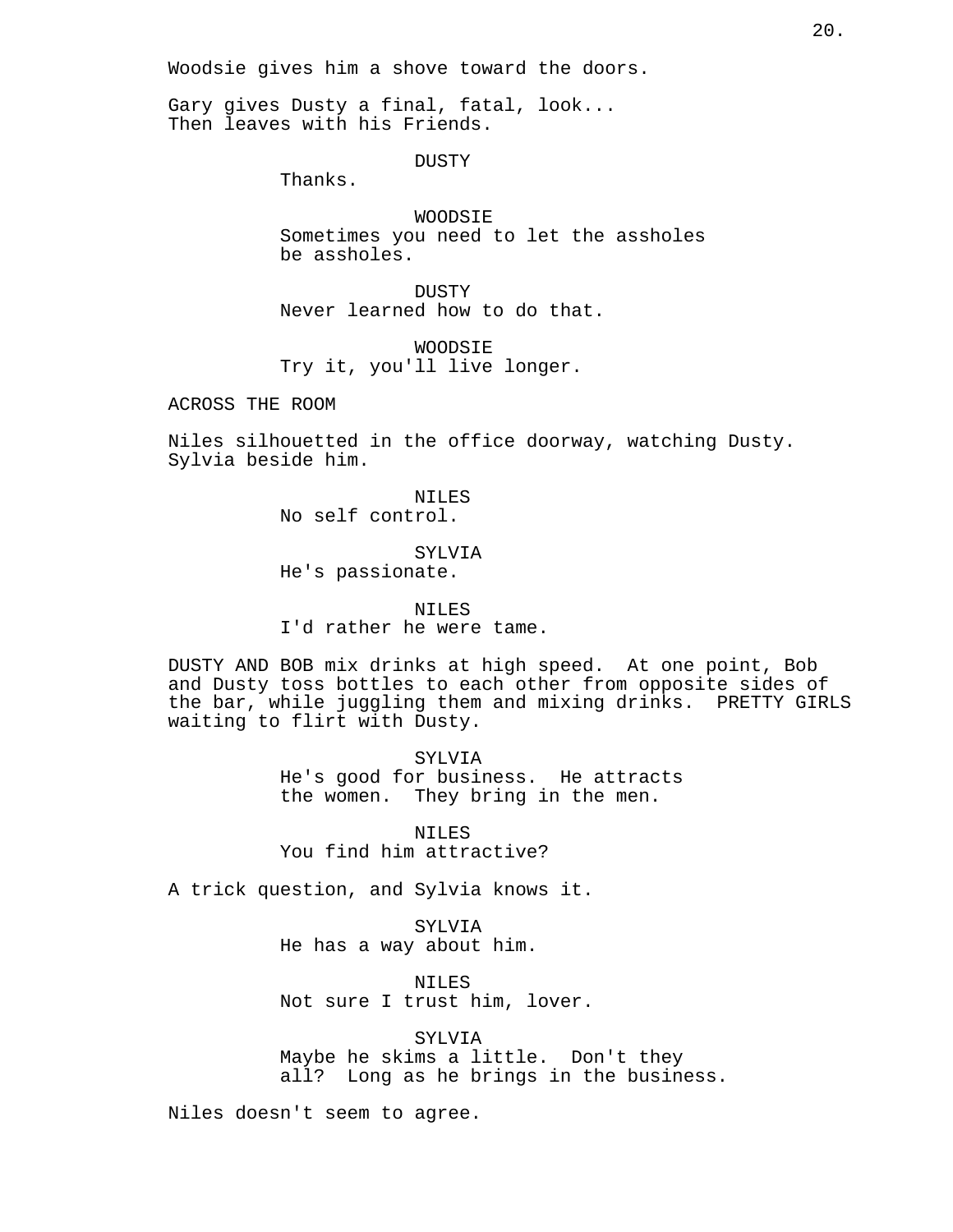Sylvia remains in the doorway, as Niles crosses the crowded dance floor to Woodsie stands.

> NILES Keep your eye on the new bartender.

WOODSIE Think he needs breaking?

NILES Let him run wild, see what happens.

Niles turns to look at Sylvia, but she's gone.

EXT. APARTMENT BUILDING -- DAY

Morning has broken... a few hours ago. Bartenders tend to sleep almost until noon.

INT. BOB'S APARTMENT -- DAY

Dusty comes out of the kitchenette with his morning coffee, goes into his bedroom to put on a shirt.

IN THE BEDROOM

Dusty grabs a shirt, notices the leather biker's jacket in the closet, wonders about the box of junk.

EXT. APARTMENT BUILDING -- DAY

Behind the building, a pair of garbage dumpsters. Dusty sets his coffee cup down as far from them as possible, then lifts the plastic lid of one. Instantly pulls back, the smell is terrible.

Dusty finds a broken broom handle, uses it to poke through the trash, looking for the box of treasures. Sees a box under some trash bags... but it's the wrong one - full of worn paperback romance novels. Lets the lid drop.

The second dumpster is just as smelly, just as full. But when Dusty pokes around, he finds a box under the garbage. He uses his hands to pull garbage aside, uncovering the box of treasures. Pictures, high school diploma, and...

Is that a wallet? Open with a driver's license showing?

# DUSTY What the hell?

Just as he reaches for it...

A loud grinding noise from behind him.

Dusty spins to see the GARBAGE TRUCK zooming toward him, giant steel arms lowering - at gut level. To pierce him?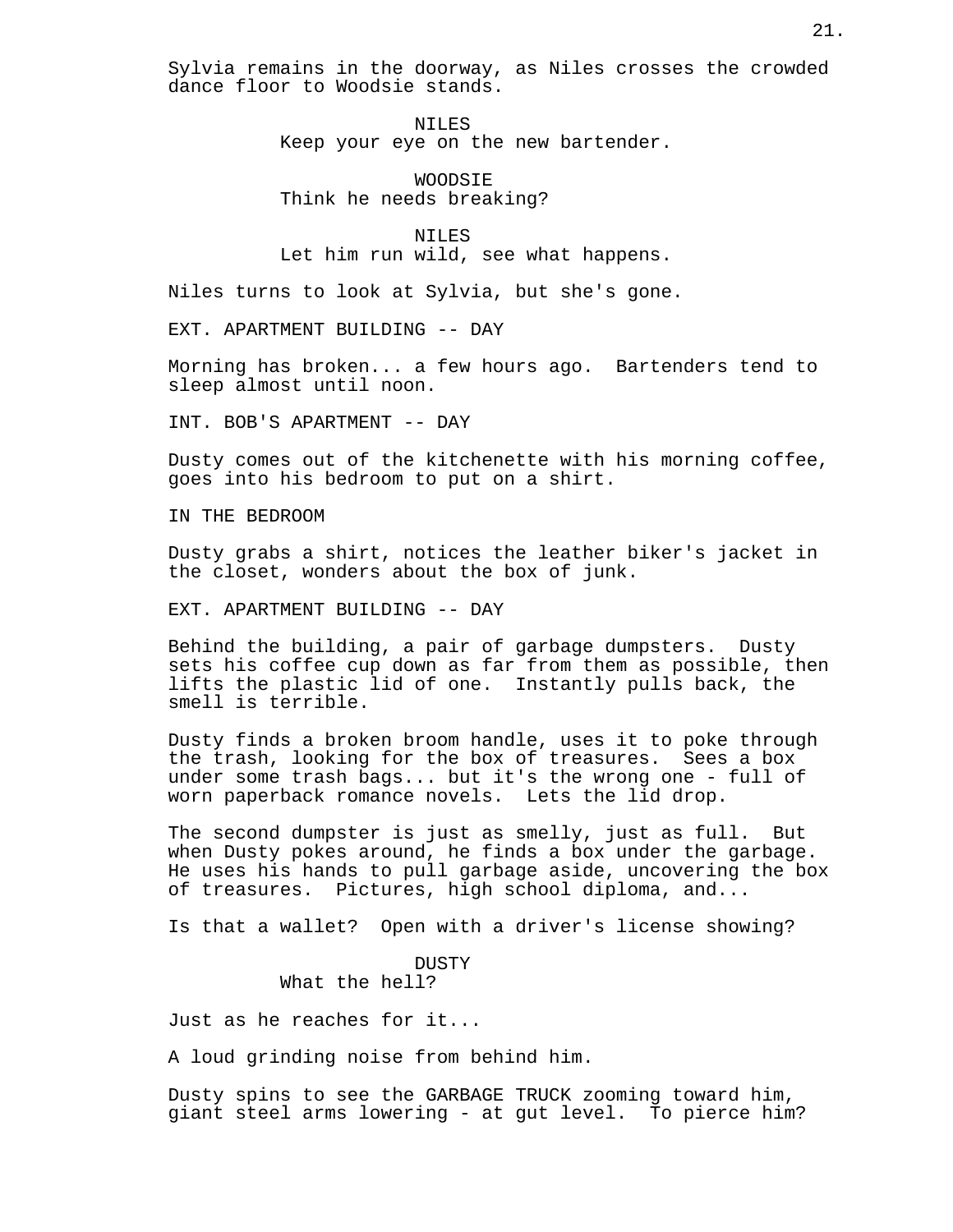Dusty moves aside, as the steel arms hook the dumpster, lift it over the garbage truck's bed, and release the trash... including the box of treasures. Now Dusty will never know the last guy's name, or what other things were in the box.

The empty dumpster returns to the ground, and the truck repositions itself for the next dumpster.

EXT. BOB'S APARTMENT -- DAY

When Dusty comes around from in back of the building, he bumps into Bob, coming home.

> DUSTY Where you been?

BOB What are we? Married or something?

DUSTY It's almost one.

BOB

God, you sound just like my ex-wives. All three of them.

They walk to the apartment front door together.

BOB You just coming in, too?

DUSTY

Taking out some trash. Clothes from your old room mate. Hope he didn't want them.

BOB

Told you - he didn't need any of that crap. Left it all behind.

DUSTY Brand new leather jacket worth a few hundred bucks?

BOB Yours if you want it.

DUSTY What kind of guy leaves something like that behind?

BOB Do I look like Dr. Phil?

Dusty tries to figure out how to get better answers without losing his room or his job... but they get to the front door, first. Bob and Dusty enter.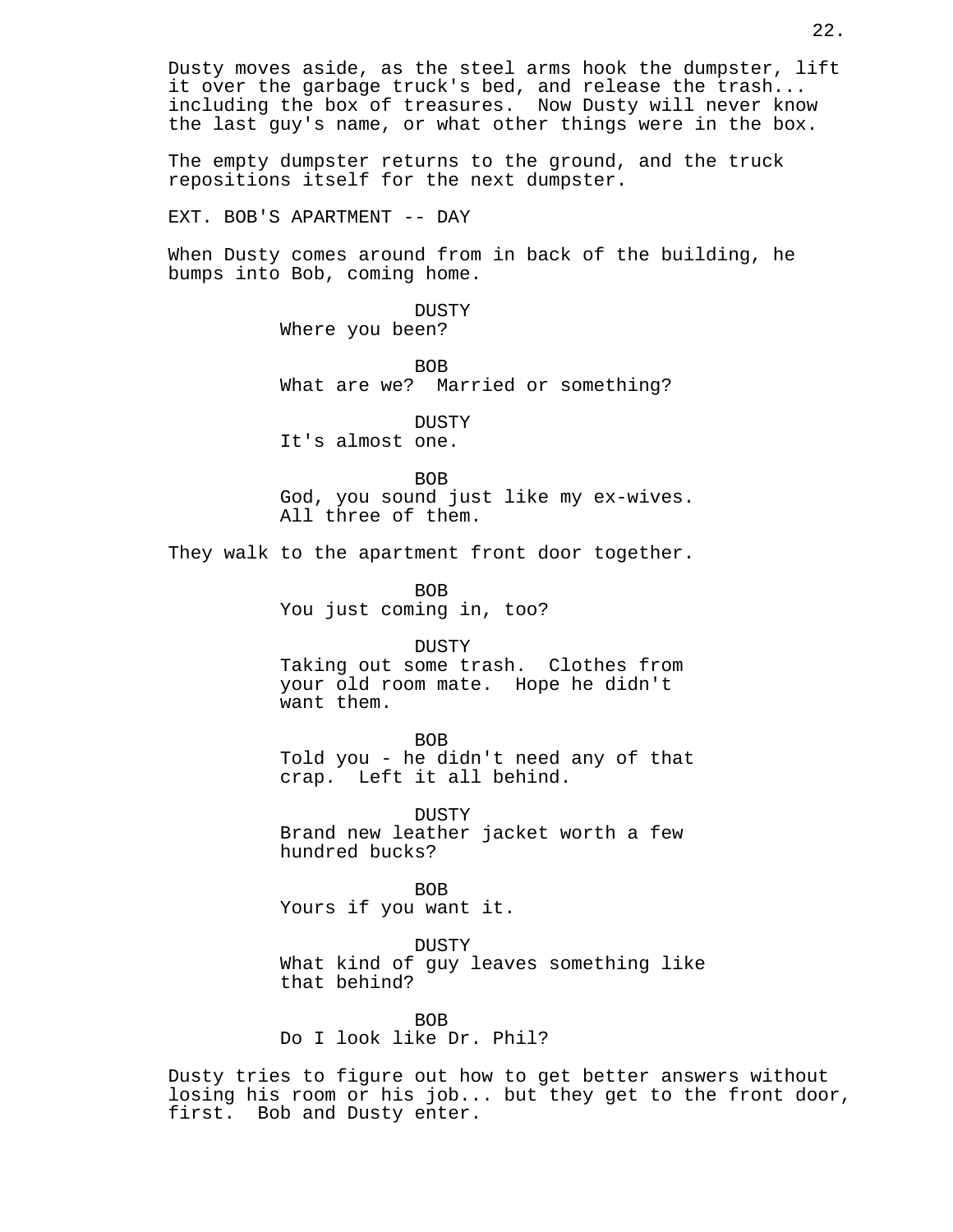# INT. BOB'S APARTMENT -- DAY

Bob heads straight to the kitchenette.

BOB Jesus, I need a beer.

DUSTY There's fresh coffee.

BOB (O.S.) Narrows it down to my first ex-wife. She always had coffee and questions.

Bob takes a long pull on the beer as he enters and plops down on the sofa. Dusty sips coffee.

> BOB Know that girl that came in second place, Lorna? She was giving me a private performance. Tried to buck her off, but she kept on riding.

DUSTY Was it over in eight seconds?

BOB Then I woulda been home early.

Bob tosses the empty bottle into the kitchenette.

IN BOB'S KITCHENETTE

The beer bottle goes through the hoop into the garbage can.

IN THE LIVING ROOM

DUSTY

Two points.

BOB You didn't score last night? You had a hundred to choose from.

DUSTY Was a long day. Needed to get to bed.

BOB None of those girls had beds?

Dusty laughs. Bob grabs another beer.

DUSTY Maybe I'll get lucky tonight.

Dusty finishes his coffee, sets the cup down...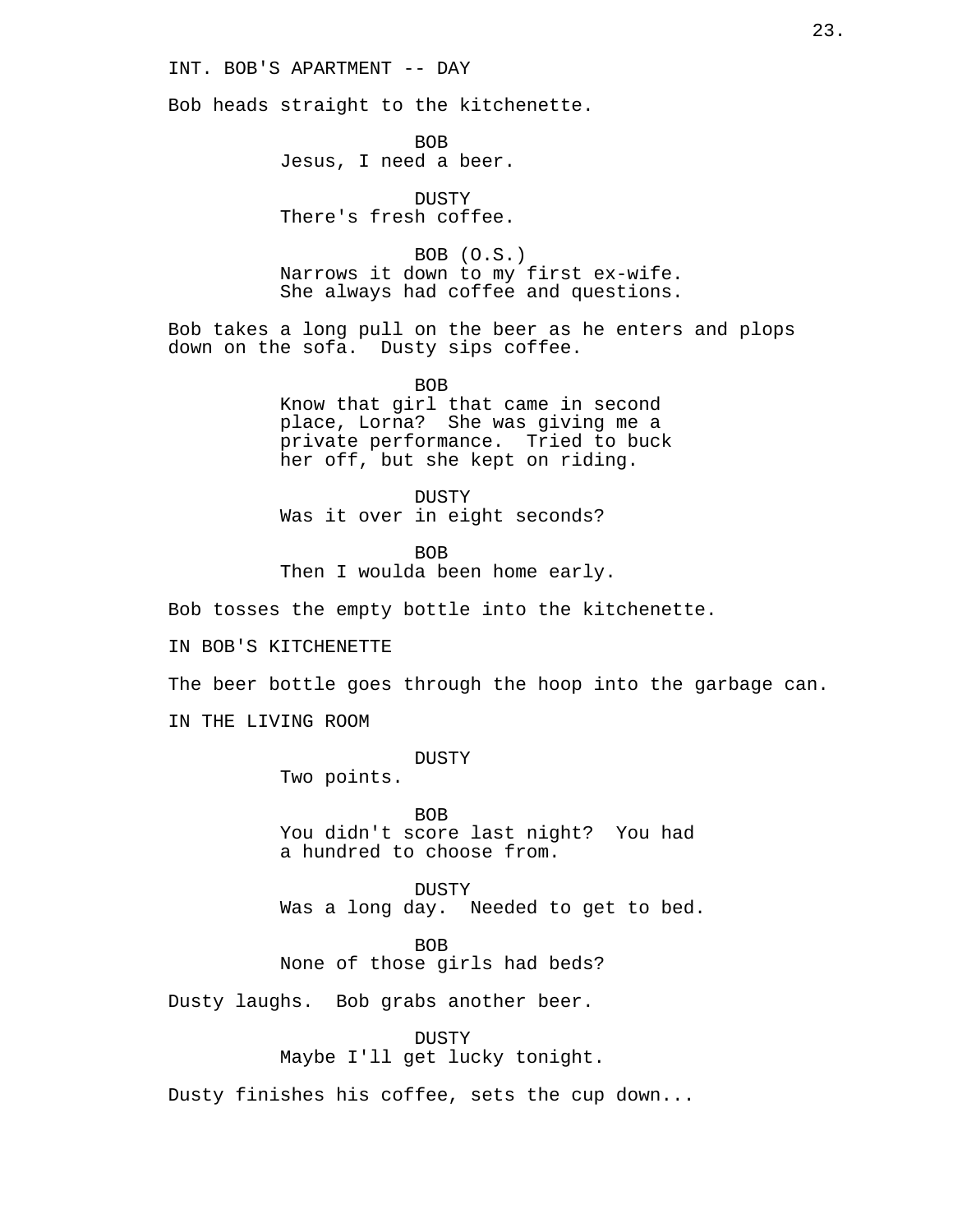A beer is set down on a coaster in front of a CUSTOMER.

The place is packed. DUSTY AND BOB mix drinks at high speed, doing all kinds of Cocktail-like tricks. Female customers tend to flag down Dusty, who flirts with them. Bob doesn't seem to mind the male customers, like the...

#### DRUNK

#### Gimme an Alvarado.

The DRUNK puts a \$20 on the counter. Bob gets the beer, pops the cap, takes the \$20 to the register... comes back and counts back the change.

> BOB Here you go. Beer is six, that's seven, eight, nine, and ten.

The Drink takes the money, leaves a buck for a tip.

Dusty sees this from the other end of the bar... Watching Bob as Dusty serves his cute CUSTOMERS. Bob is stealing money, skimming tips, and pocketing as much money as he can.

> SMALL HAT DRUNK Two shooter of tequila!

Bob fills a couple of shooters, puts them on the bar in front of the drunk with the SMALL HAT and takes his \$20.

> BOB That's eight bucks, nine and ten.

SMALL HAT DRUNK Gave you a twenty.

BOB

No, was a ten.

Small Hat reaches out to grab Bob. Bob evades, but can't exactly get away - trapped by the bar.

> SMALL HAT DRUNK You owe me ten dollars.

Bob turns to the register, pops it open, laughs.

BOB My mistake! I put your twenty in the ten slot - right here on top. Here you go, buddy. Sorry about that.

Bob gives Small Hat a ten, and gets the two bucks as a tip... which doesn't go into the tip jar, but Bob's pocket. Bob smiles at the next CUSTOMER in line...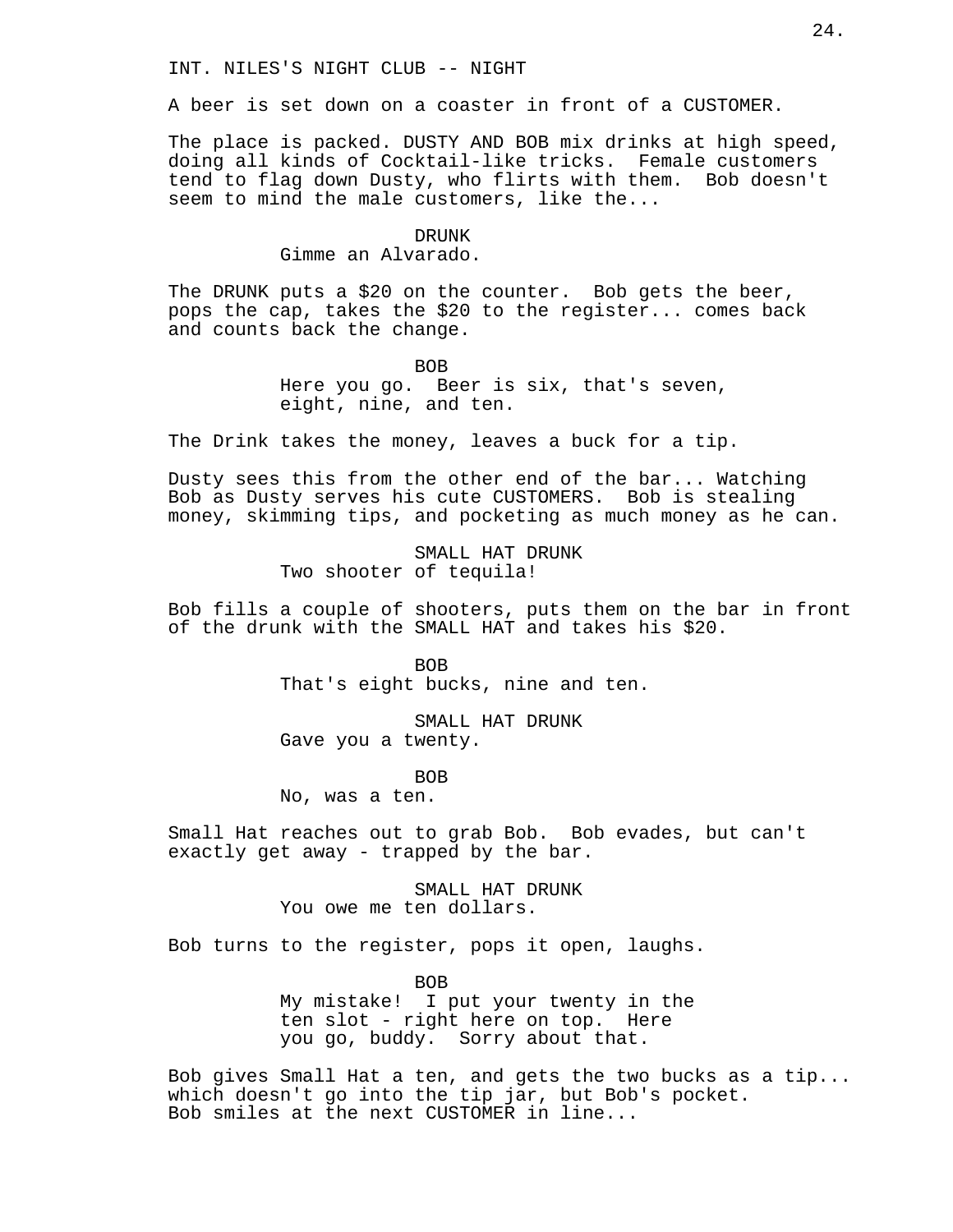Dusty's tip jar fills.

DUSTY What can I get for you, darlin'?

CUTE CUSTOMER Three Appletinis.

#### DUSTY

All for you?

Dusty flirts as he mixes the drinks and sets them in front of the CUTE CUSTOMER who had two Cute FRIENDS. When Dusty makes change, he doesn't skim anything.

ARLENE taps her tray on the waitress station until Dusty comes over.

> ARLENE Two Cosmos, a Margarita, a Mia Tai, three Coronas, a Modelo and two Alvarado.

### DUSTY

Got it.

As Dusty mixes the drinks and pops the tops on the beers, he tries to have a conversation with Arlene.

> DUSTY The guy who was here before me?

> > ARLENE

Which one.

DUSTY Last one. What do you know about him?

ARLENE He didn't waste time with a bunch of

questions when he should have been mixing drinks.

DUSTY Know why he quit?

# ARLENE

Just didn't show up one day. You gonna get me the beers or do I have to get them myself?

DUSTY

Know where he worked before this?

ARLENE

Some place in Chicago, where they worked a hell of a lot faster than you do.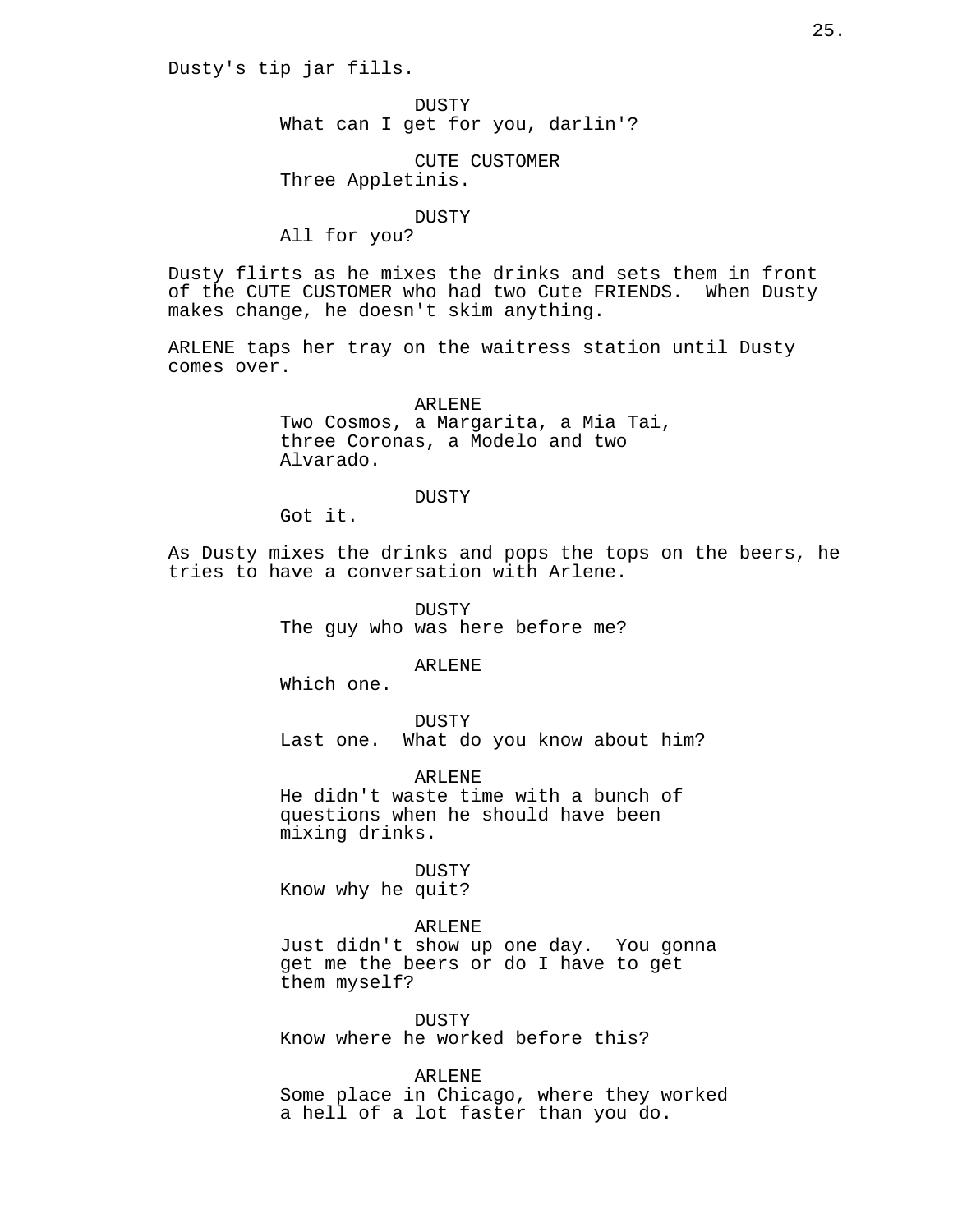Dusty puts the last beer on the tray, gives her a smile.

#### DUSTY

There you go.

Arlene takes the tray, Dusty goes back to his line of women.

Bob jokes with his customers, mugging and pulling faces to get a laugh... while he skims his money and steals tips. Dusty smiles and flirts with the dozens of girls in his line.

A MOMENT: Sylvia brushes against Dusty as she checks the register readings. Dusty feels the heat. Sylvia ignores Dusty.

The crowd begins pairing up and leaving, Bob yells:

BOB

Last call for alcohol!

And the lights come up to full power. The bar clears... eventually empty except for the employees.

> DUSTY Who was it who said "All women are beautiful at last call"?

**BOB** Wasn't me. Look, I'm headed back over to Lorna's. Can you close up for me?

DUSTY

Sure.

Bob dries his hands, grabs his bag, and exits. Arlene and the other WAITRESS splits their tips and then just split.

Dusty is alone. As he cleans up the bar, Sylvia leaves the office, takes a seat directly in front of him.

> SYLVIA Martini please.

DUSTY Coming right up, Mrs. Niles.

SYLVIA

Sylvia.

DUSTY

Sylvia.

Flirtation in her tone and his. The way she sits on the bar stool, Dusty gets a generous shot of leg.

Mixes her a martini with Italian vermouth and 100 proof Stoly. Dusty sets the drink in front of her and looks at the light coming from under the office door.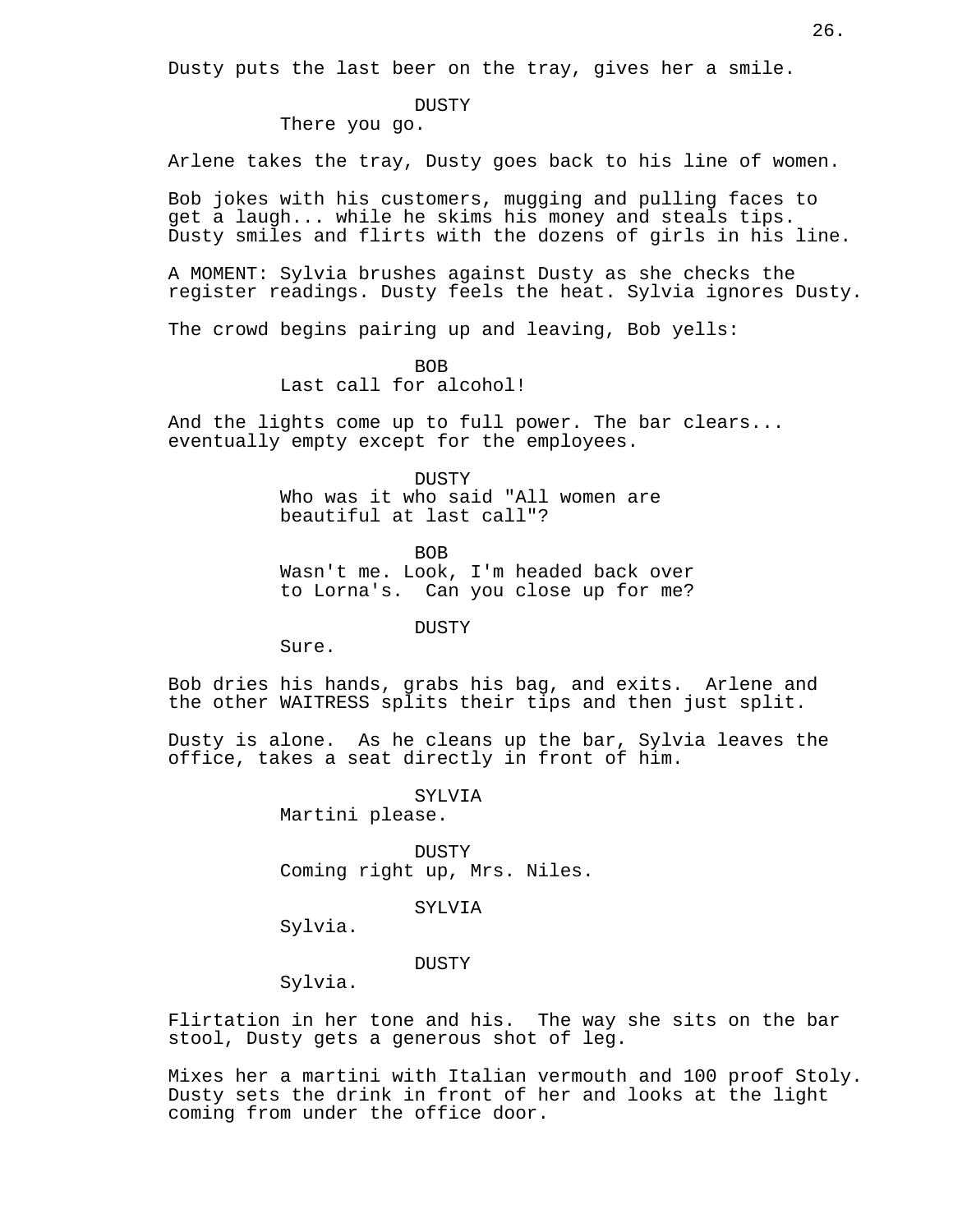DUSTY Your husband keeps late hours.

SYLVIA He likes counting the money. If the building were on fire, he'd keep counting.

She sips the martini, smiles at Dusty.

SYLVIA

That goes down easy.

DUSTY You like things that go down easy?

SYLVIA Of course. What do you drink?

DUSTY

Beer.

SYLVIA

As a chaser?

DUSTY

No.

SYLVIA

(smiles) I've drank beer with lots of chasers. But I prefer martinis.

She runs a finger over Dusty's hand.

SYLVIA Why are you alone tonight?

DUSTY

I'm not alone.

Sylvia smiles and moves her face across the bar towards his. Their kiss is passionate, electric, charged with raw sex.

Dusty pulls away, conscious of the light from under the door.

DUSTY Closing time, I should leave.

SYLVIA You don't have to. For the next few hours, my husband will be counting.

Dusty looks at the office door and thinks about it.

DUSTY Good night, Mrs. Niles.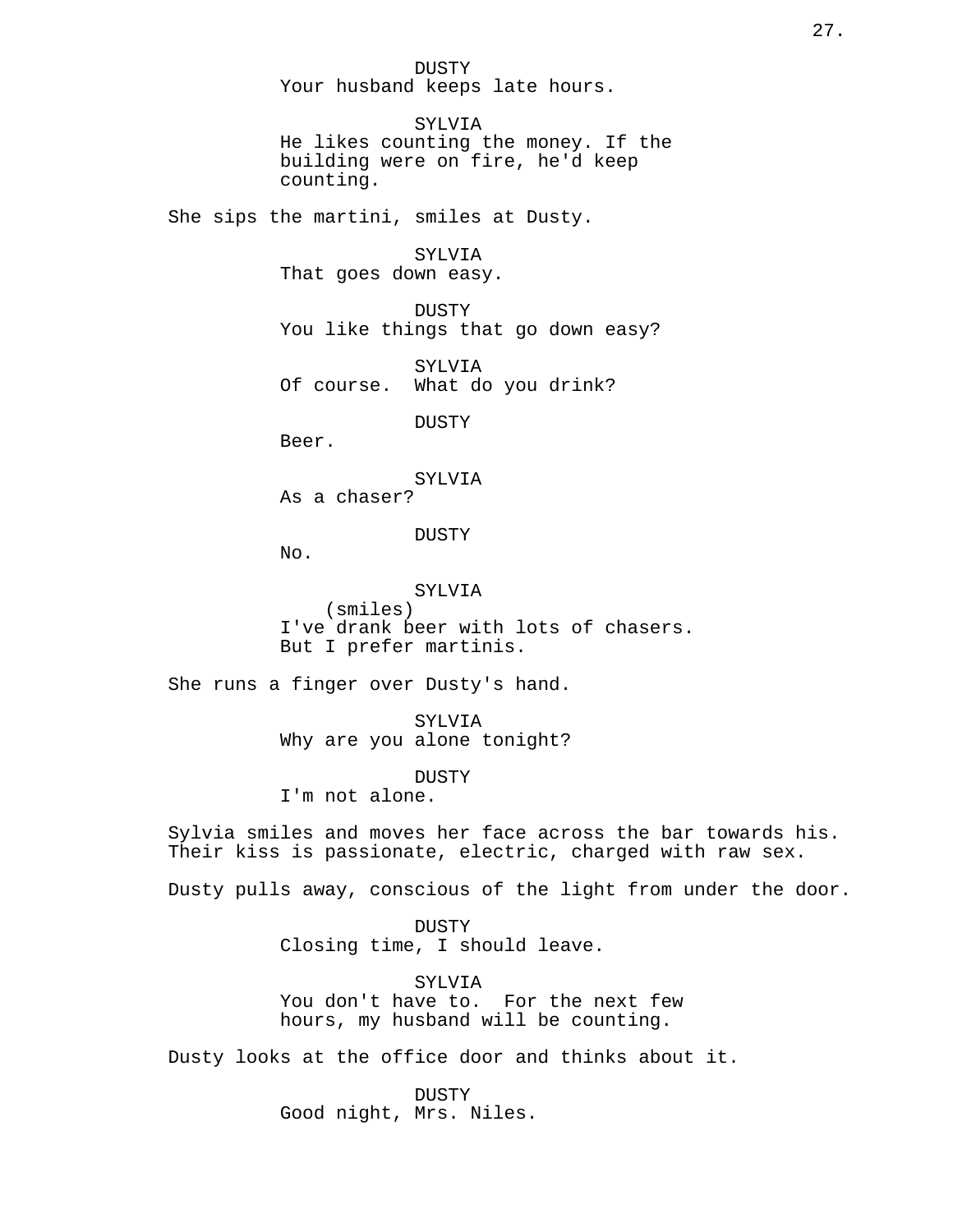#### SYLVIA The offer's open.

The way she says it makes him wonder if more than the offer is open. The light still comes from under the office door.

DUSTY

I better head home, ma'am.

Dusty grabs his coat. Getting out of there before he changes his mind and does something stupid with the boss's wife.

EXT. NILES'S NIGHT CLUB -- NIGHT

Dusty steps out of the club and takes a deep breath. Someone SLAMS him against the wall.

> WOODSIE You should know better.

Woodsie holds him by the lapels against the wall.

DUSTY I was just talking.

WOODSIE

Stay away from her. You understand? I like you Dusty, wouldn't want to have to break your legs.

**DUSTY** 

Look, I was....

Woodsie SLAMS him up against the wall again.

WOODSIE Do you understand?

DUSTY

Yes.

He lets go of Dusty, then brushes dust from Dusty's coat.

WOODSIE Sorry. Didn't mean to hurt you. Just trying to make my point.

He sounds genuinely apologetic, brushing dust from Dusty's coat. Dusty pushes him away and holds up his hands.

DUSTY

I gotta get out of here.

Woodsie watches Dusty turn and walk away from Niles's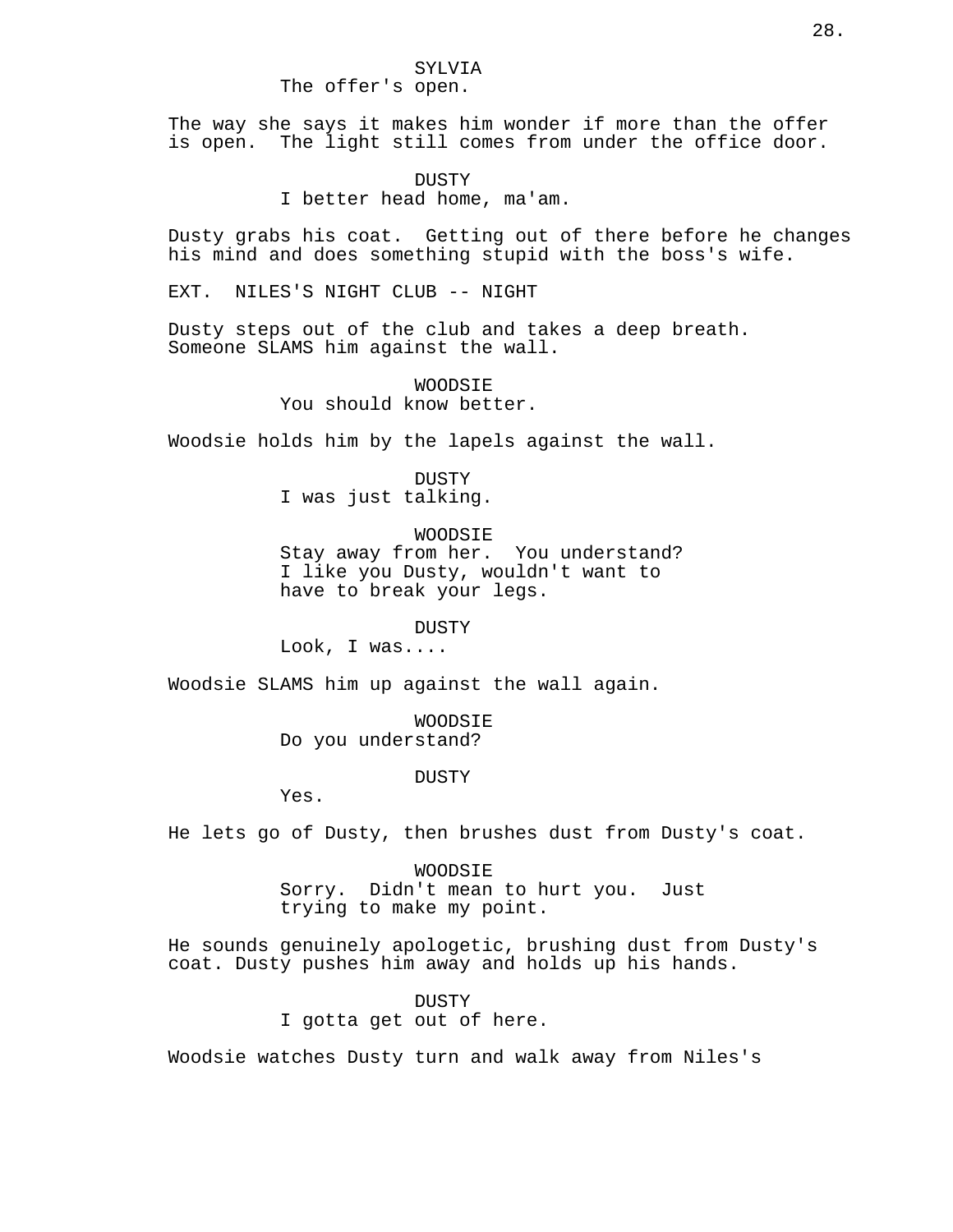INT. BOB'S APARTMENT -- NIGHT

IN THE BEDROOM

Dusty sits on the sofa-bed, sipping a beer trying to forget about Sylvia. Not as easy as it sounds.

Looks at the ceiling, and knows he's hooked. Sylvia may be trouble, but just the kind of trouble he wants to get in to.

INT. MUSTANG SALLY'S -- NIGHT

Thursday night is Square Dance Night. Everyone is decked out in their fancy duds.

Bob and Dusty mix drinks, juggling bottles and even tossing them back and forth to each other the length of the bar. A couple of times Dusty spots Bob pocketing a \$20 bill.

Jenny grabs a stool in Dusty's section.

JENNIFER Strawberry daiquiri.

DUSTY How you doing pretty lady?

# JENNIFER

Better now.

Dusty mixes the drink and brings it to her...

Just as the DJ stops the music, brings up the lights a little.

DJ<sub>J</sub> Thursday night is Square Dance night! So grab your partner and get ready to dosey-do with caller Randall Rizzo.

The DJ hands the mike to RANDALL, and the music begins.

The crowd at the bar ends up on the dance floor, and Jennifer grabs Dusty's arm.

> JENNIFER Come on, let's dance.

Dusty looks at at the bar, then to Bob.

DUSTY

Cover for me.

BOB

Cover for you? Sure, why not.

Dusty vaults over the bar and takes Jenny to the dance floor. Everyone is paired up, starts dancing when Randall calls.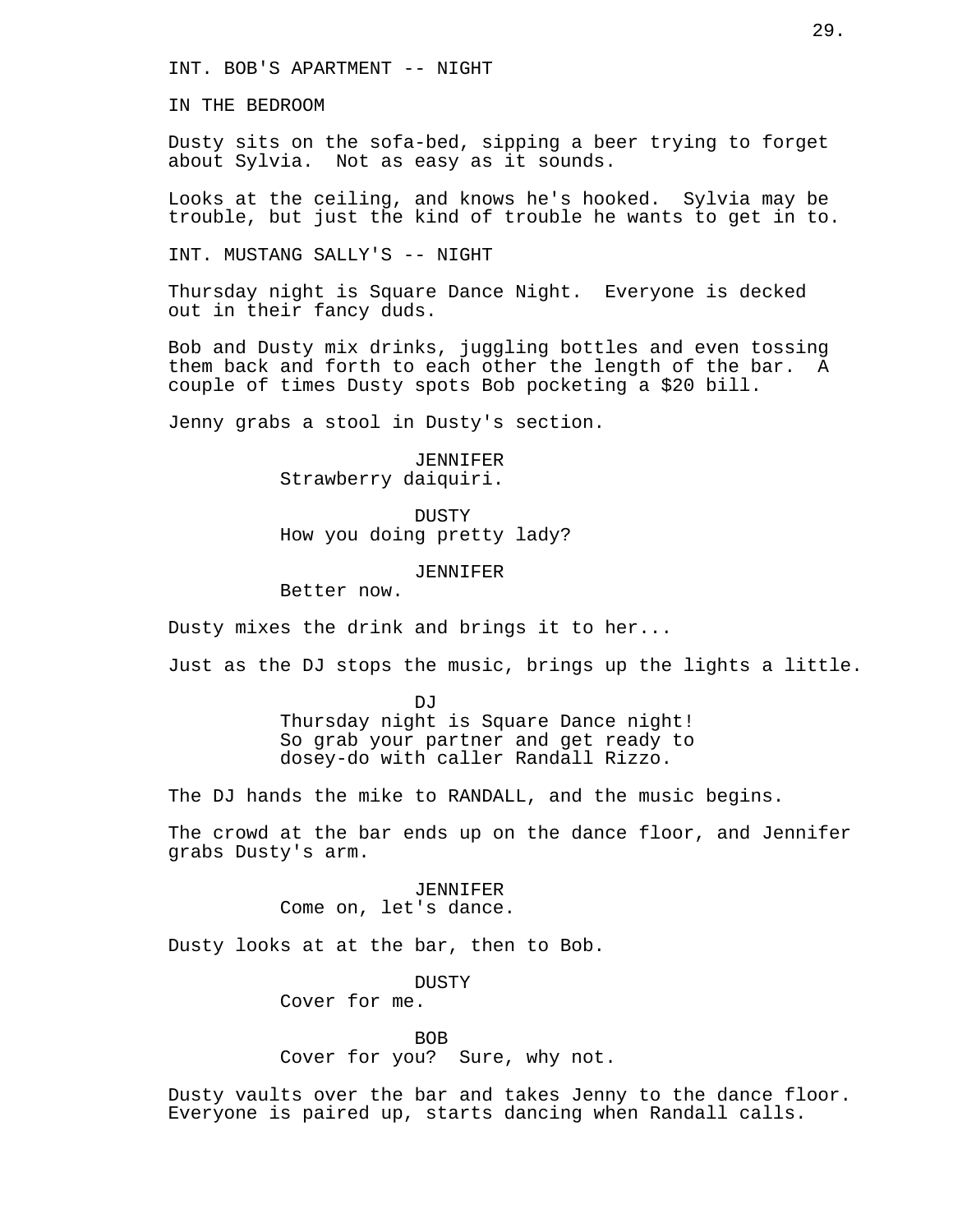#### RANDALL

Bow to your women, bow to your men.

Dusty and Jennifer bow to each other and begin dancing. Half the patrons are dancing, the other half clap in rhythm.

# RANDALL

Take your partner by the hand, circle left. Turn on around and come on back. Allemande left and eight chain thru.

As Dusty and Jennifer dance, a MAN in a brand new hat slips into the bar, face hidden.

# RANDALL

Pass to the center and spin the top. Centers in and cloverleaf. Spin to the right, roll away, ladies in and men sashay!

Dusty and Jennifer laugh as the dance, having fun. Neither notices the MAN in the brand new hat squeezing behind the crowd clapping, toward Dusty.

#### RANDALL

Lead to the right and do passo. Square it grand and circle to line. Dive on thru then wheel around. Allemande thar and shoot the star!

Dusty and Jennifer laugh. Everyone is clapping to the music except the MAN in the brand new hat.

#### RANDALL

Slip the clutch and right hand wave. Alamo swing thru and box the gnat.

The MAN in the brand new hat watches Dusty and Jennifer dance, moving his head up. Under the hat brim - it's GARY.

> RANDALL Couples trade, wheel and deal, circle right and let 'em squeal!

Gary takes a roll of quarters from his pocket, puts it in his fist - gambler's brass knuckles.

#### RANDALL

Sweep a quarter, flutter wheel, spin around and dance hell to heel. Turn around and bow back down.

Dusty and Jennifer bow and curtsey as the music ends... While everyone is clapping, Gary jumps Dusty.

Before Gary can take a swing, Woodsie has him by the collar. Yanks him away from Dusty.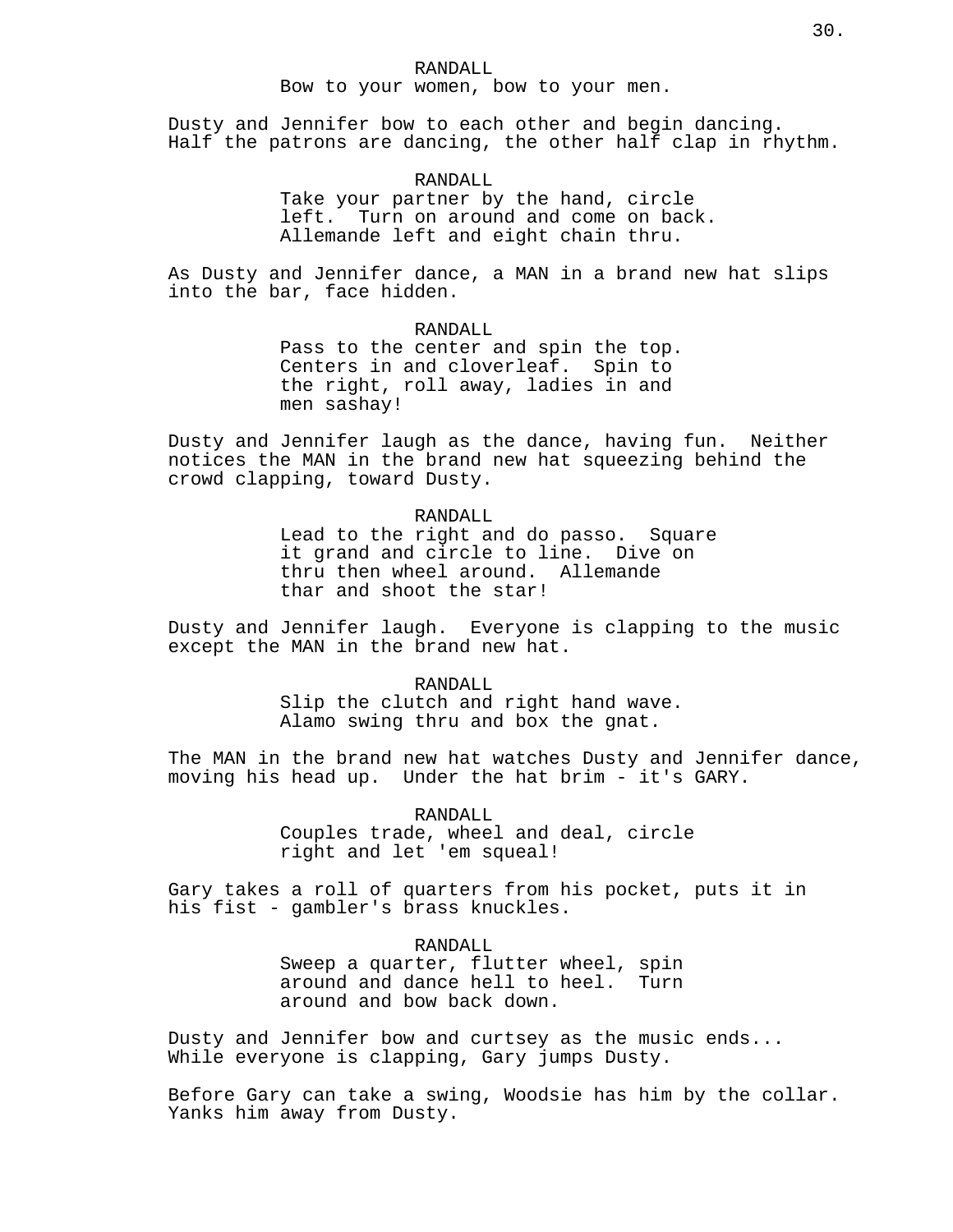Woodsie slaps his hand, forcing him to drop the roll of quarters. When it his the floor, it breaks open.

GARY

Son of a bitch.

WOODSIE You fight here, it's with me.

Gary struggles to get free, can't. Glares at Dusty... then sees the mechanical bulls on the other side of the club.

> GARY You too chicken to fight, how 'bout we ride? Them bulls.

**DUSTY** What the hell you talking about?

GARY I get bucked off first, I leave. You get bucked off first, you leave.

WOODSIE You don't fire bartenders, the boss does. Now get out...

Woodsie tries to drag Gary to the doors, but he turns, gets in Dusty's face before Woodsie can pull him back.

> GARY You're a fucking pussy coward.

DUSTY Buck off. You and me? Fine.

GARY Give you four weeks to train... and find a new job.

WOODSIE You done? Then wipe.

Woodsie drags Gary out of the club. Gary laughs all the way... until the doors close behind him. Everyone in Sally's watches Dusty as he lets go of Jennifer's hand and walks back to the bar. The DJ pulls the mike from Rusty.

> DJ<sub>J</sub> You heard it! A month from tonight Mustang Sally's will have the ultimate buck off! Mano-a-mano. Only one of these cowboys will be left standing!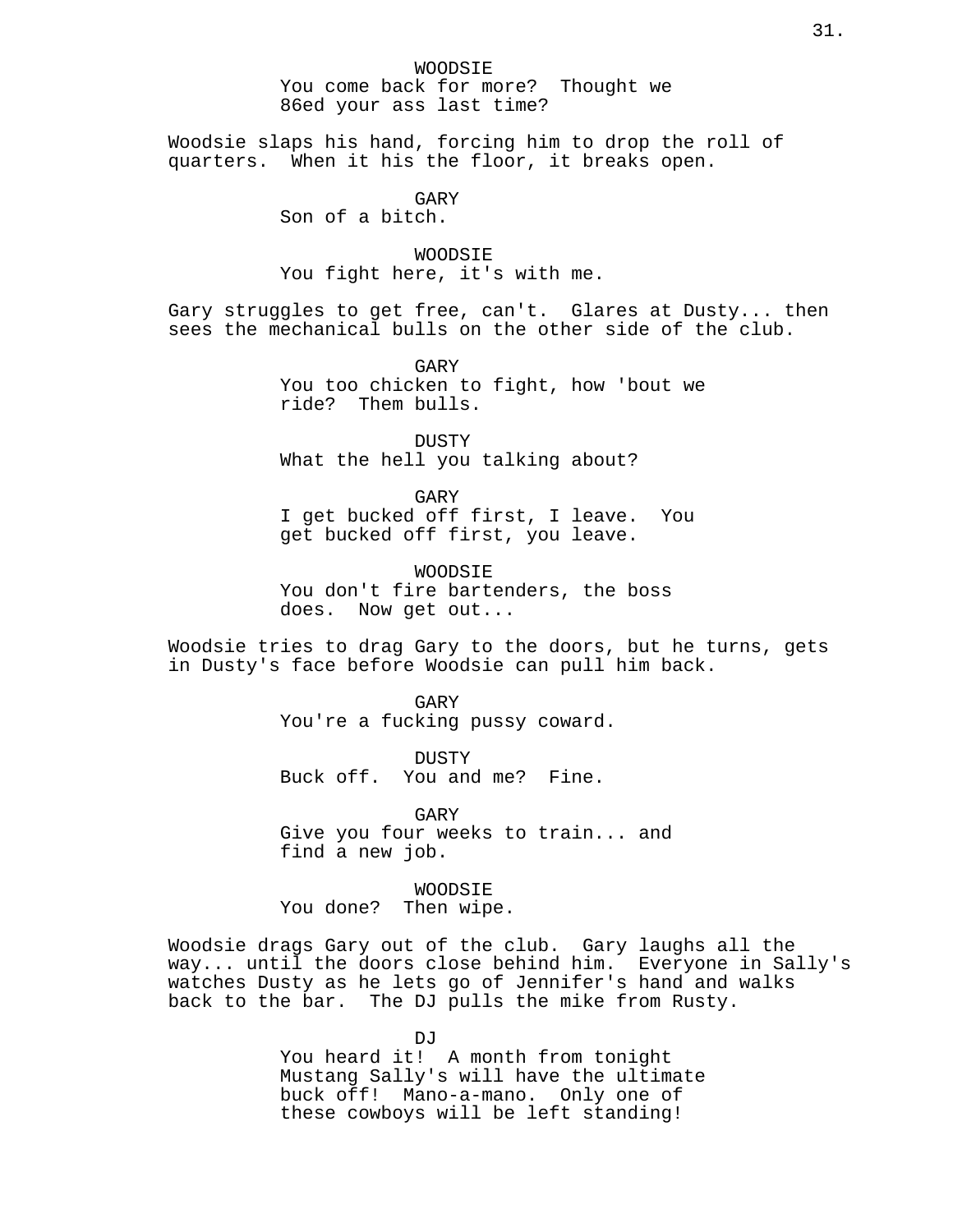Dusty hops over the bar, trying to act calm.

DJ<sub>J</sub> We now return to square dancing, previously in progress...

Hands the mike back to Rusty... and the music starts.

Bob moves next to Dusty, speaking confidentially.

BOB

You crazy or something? What happens if that asshole wins?

**DUSTY** 

Need to find yourself a new room mate.

BOB

Remember, it's here if you need it.

Bob puts something in Dusty's hand... the bar gun. He looks at it for a moment before replacing it under the bar.

DUSTY

I can take care of myself.

Dusty grabs some empties off the bar an chucks them.

INT. MUSTANG SALLY'S -- NIGHT

Dusty wipes down the bar. The club is empty and everyone has gone home. Woodsie gives him a wave as he leaves.

Dusty finishes up, hits most of the lights, heads to the back room to punch out.

NILE'S OFFICE DOOR

Open a crack. Niles and Sylvia are inside, counting the day's take. Dusty knocks, the door opens a little more.

**DUSTY** 

Sir, I'm leaving.

NILES counting cash, Sylvia watching... the safe open: plastic wrapped bundles of hundreds inside. Too much money.

**DUSTY** 

Woodsie left a couple minutes ago.

Niles looks up, angry... Sylvia moves to block Dusty's view of the safe - or maybe just block Dusty from entering.

> SYLVIA I'll walk him out and lock up.

She presses Dusty back into the bar.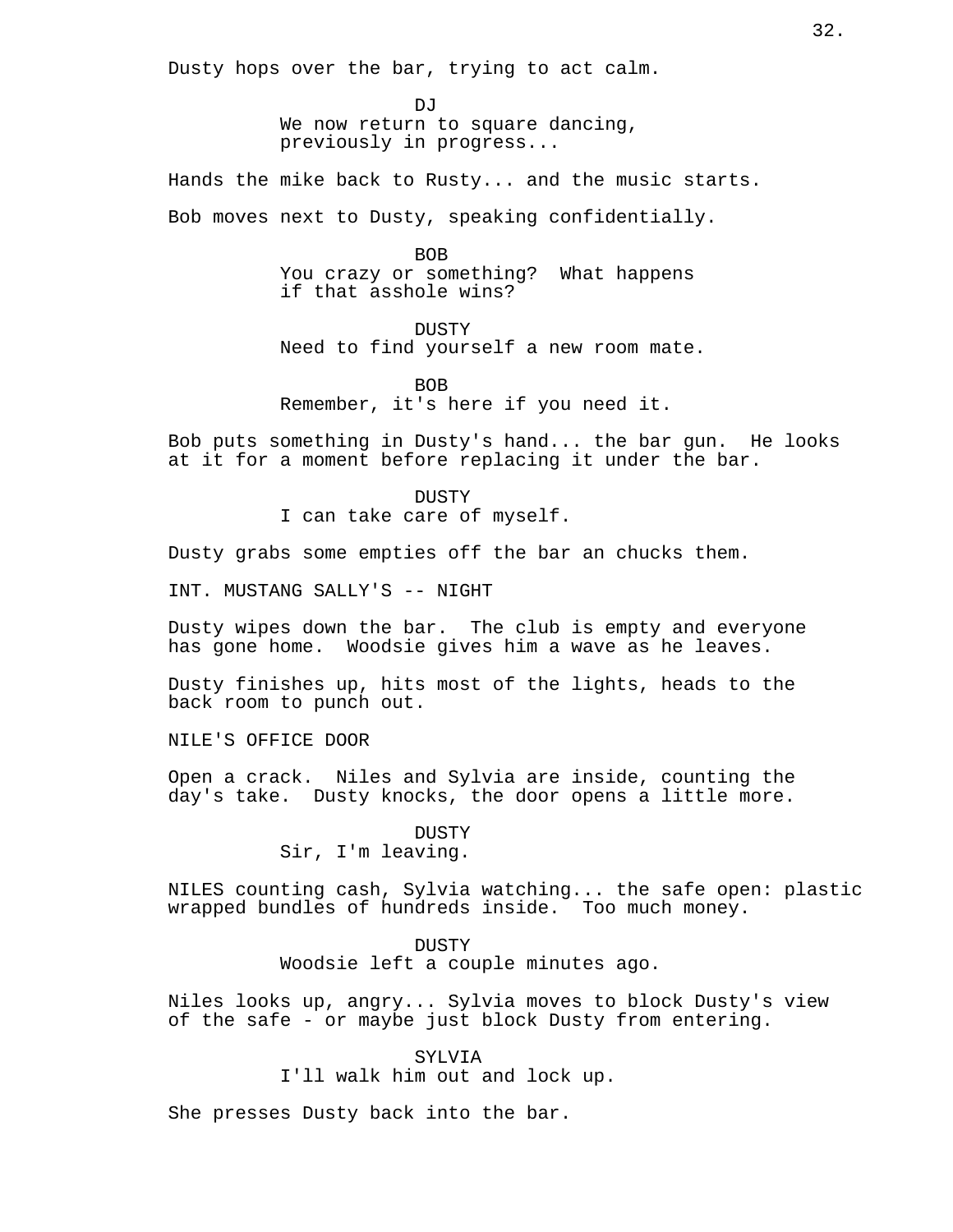AT THE BAR

Sylvia leads Dusty away from the office.

SYLVIA Martini, you know the way I like it.

Dusty almost asks about the money...

DUSTY Isn't this against the law?

Glances at the clock - after hours - then mixes her a martini, sets it in front of her, grabs a beer for himself.

> SYLVIA My husband thinks you were in prison...

DUSTY How would you feel about that?

SYLVIA Curious. Excited.

She takes a sip of her drink.

DUSTY Ninety days in county for fighting. Worked a chain gang in Texas.

SYLVIA Thought those were a thing of the past.

DUSTY Someone needs to tell Texas.

SYLVIA

Over a woman?

# DUSTY

Nothing that romantic. Working a college place in Austin off 6th. Some rich brat kept riding me about my cheap watch, stupid ten dollar Timex my dad gave me.

# SYLVIA

And you hit him?

#### DUSTY

Nope. Took it most of the night, but when he left without tipping me, I called him a cheap bastard. Took three punches from him before I slammed him. Broke his nose in two places.

She pushes her empty glass toward him. He looks at the clock.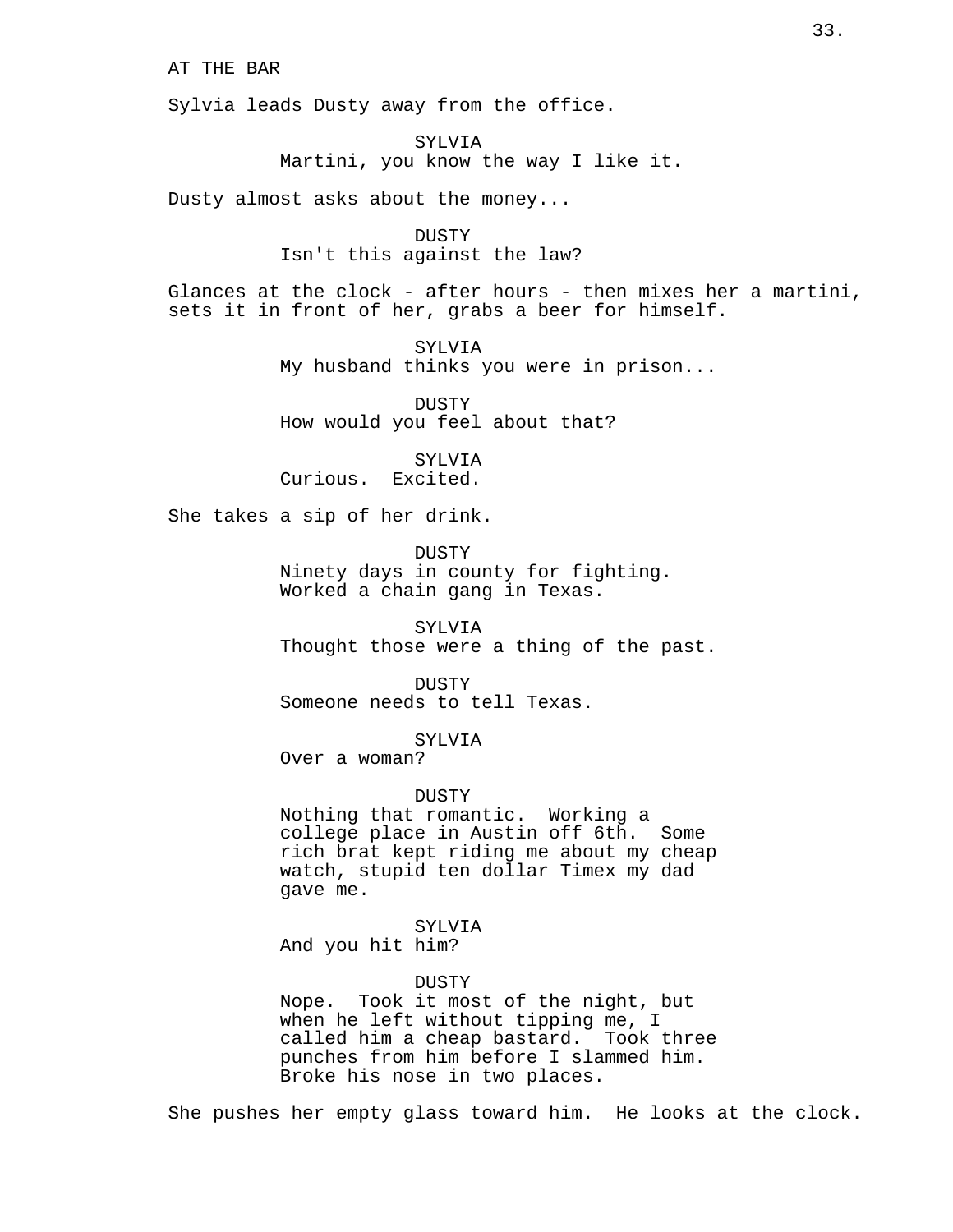SYLVIA

Past your bed time? You have tomorrow off, everyone does.

He mixes another martini for her, grabs another beer.

SYLVIA Why didn't they arrest him?

DUSTY Ain't as much who starts a fight as who finishes it. And I said he was rich.

# SYLVIA

He bribed the policeman?

#### DUSTY

Police were on my side. So was everybody else in that bar, except his pals. But he had a high priced lawyer, and that beats all the evidence and eye witness testimony in the world.

# SYLVIA

That's not fair.

Sylvia moves closer to Dusty, kissing him gently on the lips. Dusty tries not to respond, but it's too much for him. This woman is sex incarnate.

Soon they are in each other's arms. Touching, holding, caressing. The raw passion each of them feel is too strong to contain... but the bar keeping them apart.

# DUSTY

No. Not here.

SYLVIA Yes. Here. On the bar.

She whispers as she climbs onto the bar and into his arms. Dusty looks toward the office door, hesitating.

> SYLVIA He's busy counting.

#### **DUSTY**

What if...

She stops him with a kiss, reaches down and unzips his pants. Dusty unbuttons her blouse with his teeth.

SOON, Sylvia's blouse and panties are on the floor. She and Dusty are wrapped inside each other on top of the bar.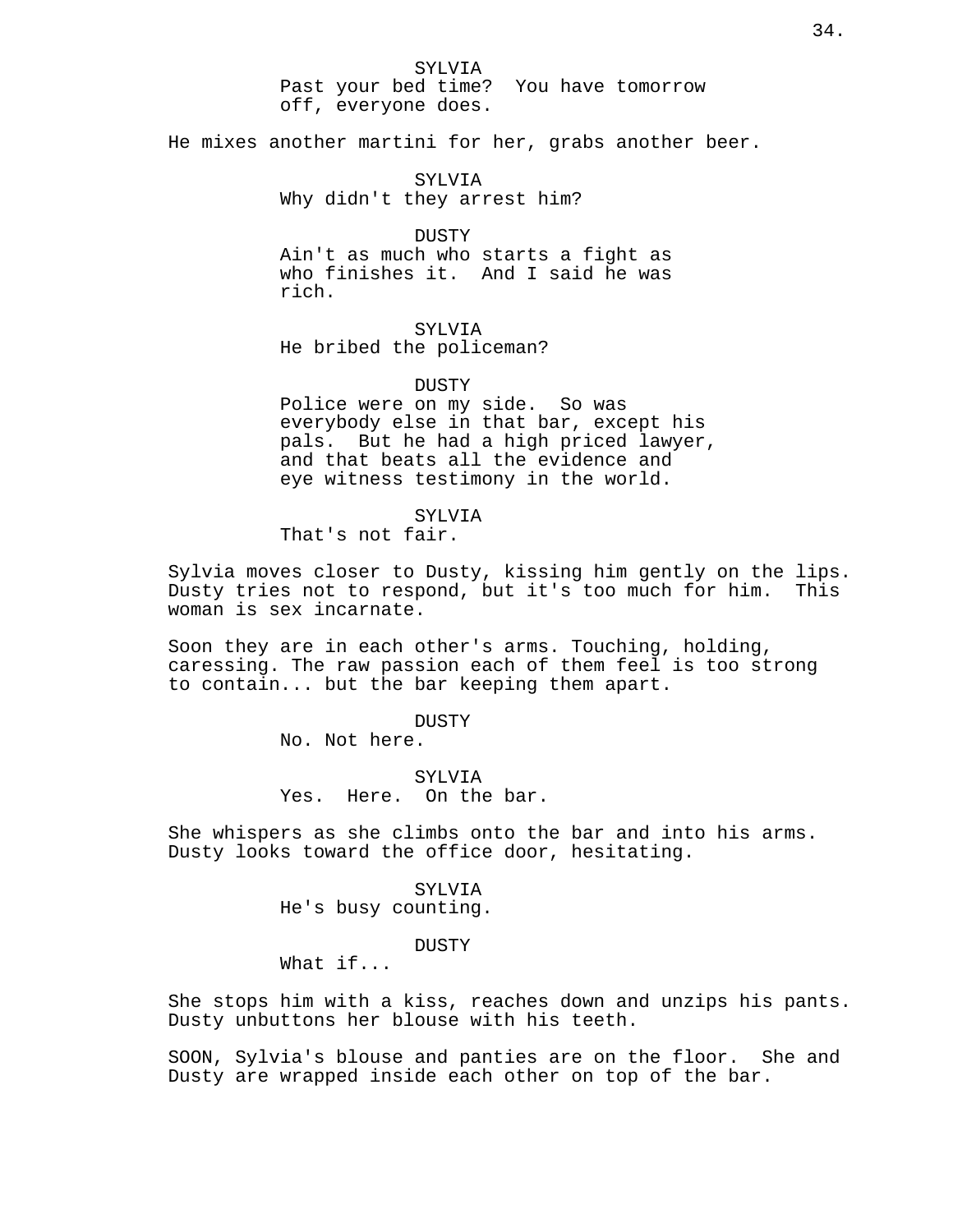As they make love on top of the bar, Dusty looks over his shoulder at the office door. Praying they won't be discovered.

Sylvia changes positions, naked leg hitting her empty martini glass, knocking it to the floor where it shatters. LOUDLY.

DUSTY

Shit.

For a moment they are silent, motionless... looking toward the office door. When Niles doesn't come storming out, Dusty smiles and they resume making love.

SYLVIA'S CLIMAX is frighteningly vocal for the still of the night. Will Niles leave the office and find them?

INT. NILES'S OFFICE -- NIGHT

Niles fills his ashtray with the paper straps from the cash bundles and burns them. Then puts the ledgers in the safe, locking it. He hears a noise from the bar.

Almost yells something, but stops.

Looks over the office to make sure everything is ready for tomorrow, then quietly grabs his coat, turns off the lights.

INT. MUSTANG SALLY'S -- NIGHT

Niles quietly locks the office door, listening.

He quietly creeps down the short hall to the bar, turning the corner to see...

An empty bar. Sylvia is at the front door, locking it. Fully clothed, though slightly flushed. Hears him and turns.

> SYLVIA Watch your step, I broke a glass.

NILES Dustin just left?

SYLVIA Saw you turn out the lights, so I unlocked the door. We are leaving?

He kisses her, sniffing her.

NILES Of course, lover... You seem to have worked up a sweat.

SYLVIA Wait until we get home.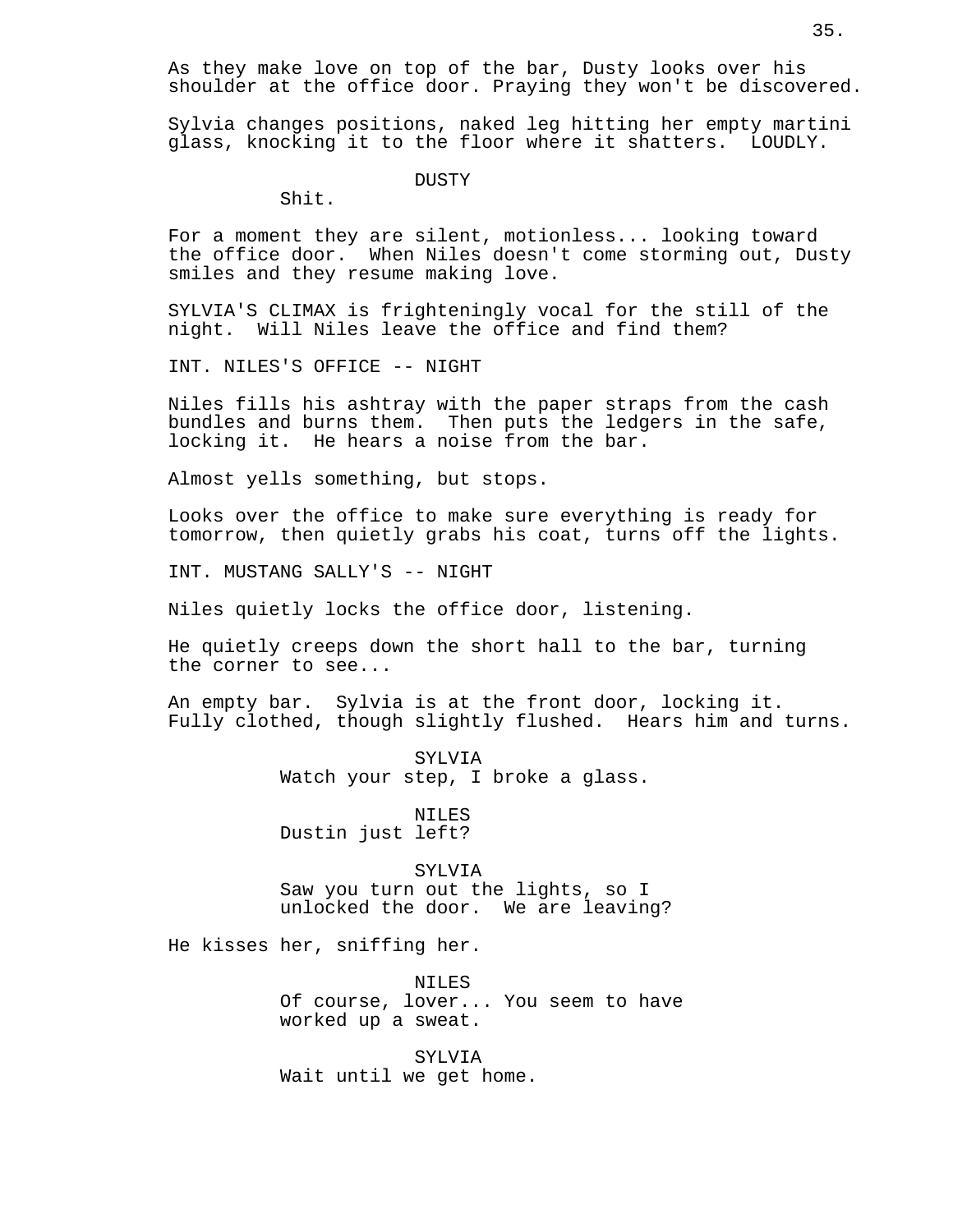Sylvia flirts while trying to keep her distance. Keep him from discovering why she's moist. Niles hits the lights and they leave, locking the door behind them.

EXT. BOB'S APARTMENT - BALCONY -- DAY

The door opens, and Dusty steps onto the balcony behind Bob, who sips a beer and looks down at the swimming pool. Splashing and the occasional giggle of a woman.

> BOB Some view, eh?

DUSTY Can I ask you something about Sally's?

BOB Closed today. First Sunday of the month - always closed.

DUSTY

Why?

BOB Who cares? It's a paid day off. You don't like being paid to do nothing?

Bob hands Dusty his empty, grabs a big cooler and boom-box and heads down to the pool. Dusty follows.

EXT. POOL SIDE -- DAY

CRISTAL, a sexy Black nurse, smiles when she sees Bob.

CRISTAL

Bob!

BOB Cristal, babe, how they hanging?

Bob looks at her bikini top, appraising the hang.

PAMMY, a shy grocery checker looks from Bob to Dusty.

PAMMY

Who's your friend?

BOB

Pam, my new roommate, Dusty Mills.

Bob introduces the girls, gesturing to each of them.

BOB

Pam, Tina, Beverly, Cristal, and Sandy.

TINA is a good looking single mom, proud of her hard body.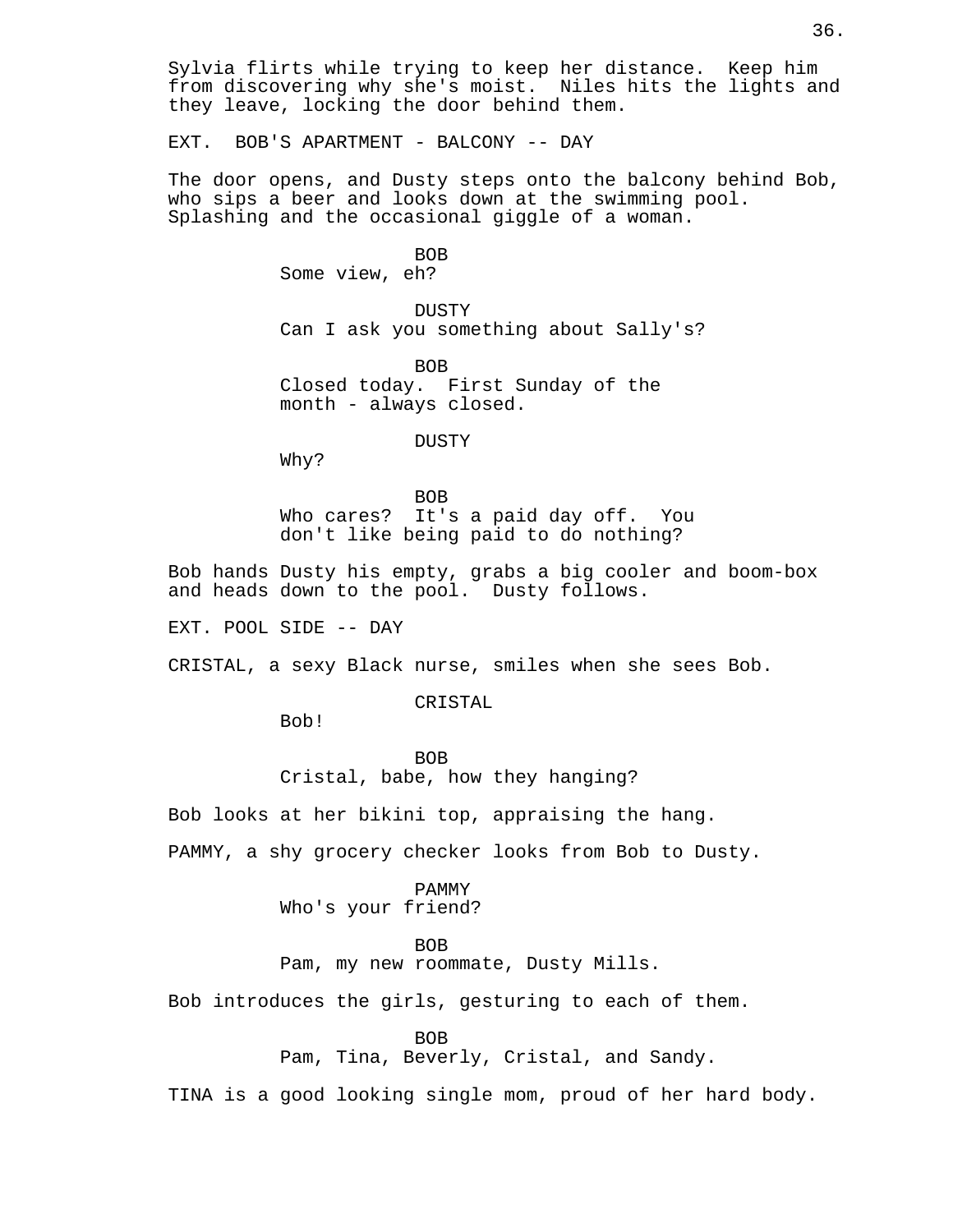BEVERLY is an intelligent Legal Aid assistant.

SANDY is a snotty fashion model, who lays face down, working on her tan, and ignores Bob and Dusty completely.

Bob sets the cooler down next to the barbecues, pops it open. Beer and hot dogs and burgers and chicken. He starts passing around beers, grabbing one for himself first.

> DUSTY Nice to meet you.

BOB Dusty's the new bartender at Sally's.

PAMMY

I'll have to visit you at work sometime.

Pammy smiles at Dusty.

**BOB** Come down some night, Pammy, I'll give you a screaming orgasm. On the house.

BEVERLY You're such a pig, Bob.

Bob snorts a couple of times, and all the girls except Sandy laugh. It gets a good response, Bob does it again.

> BOB You oughta come down some night, Sandy. We've got Bikini Bull Riding. You ever rode a bull? Win five hundred bucks.

SANDY I make five hundred an hour, modeling.

BOB

Yeah, but you don't got to wear knee pads to win THIS contest.

BEVERLY

Such a pig.

Bob snorts again. Dusty attempts to take him away from the girls, like that's even possible.

> DUSTY Got a question for you.

BOB Hey, I brought my meat, any of you girls want some? (MORE)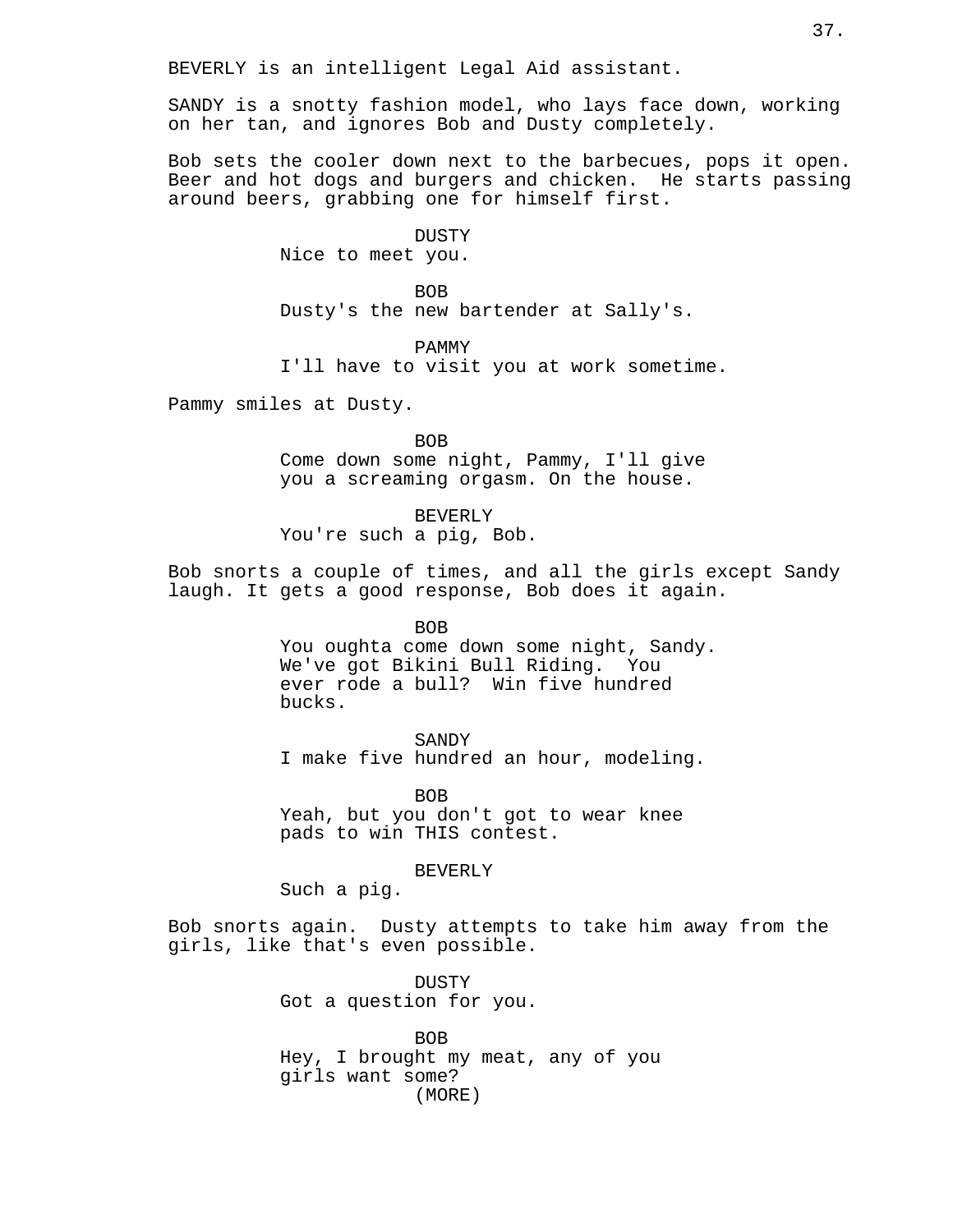BOB (CONT'D) Thought we'd have a little 'Welcome to the complex' barbecue for Dusty. All you girls are invited.... Even you, Sandy.

#### SANDY

I'm a vegan.

Bob grabs a bog of brickettes and starts the barbecue.

### BOB

You eat meat, I know you eat meat!

Cristal, Pammy, and Tina laugh. Beverly doesn't say anything for fear he'll start snorting again. Dusty takes another stab at asking Bob about the money at the bar.

### DUSTY

I saw something strange last night...

BOB

Beverly in a good mood?

After the quip, Bob completely ignores Dusty, takes the boombox to a ledge behind the girls - ogling them as he passes and hits "play" blasting MoTown hits over the patio.

EXT. POOL SIDE -- LATER

The barbecue party is in full swing, Motown blasting from Bob's boom-box. Two guys from the apartment complex, TED and BILL filtered down when they heard the music.

DUSTY sits on a chaise lounge, washing down a hot dog with some beer, feeling like an outsider.

BOB passes around a joint, everyone takes a hit but Dusty.

EVEN SANDY takes a hit, although that's the extent of her interaction with the group. BILL, the best dressed guy in the group tries flirting with her and gets nowhere.

BOB and Tina begin dancing. Bob uses whacky steps in a parody of 1960s go-go.

PAMMY sits next to Dusty, and begins talking with him as she sips a wine cooler. Dusty listens, but his attention is on Bob - he wants to ask about the money.

### DUSTY

Excuse me.

Dusty leaves his food on the lounge and crosses toward Bob...

But BOB AND TINA start making out on a wicker sofa. Dusty looks away from them to look at the party,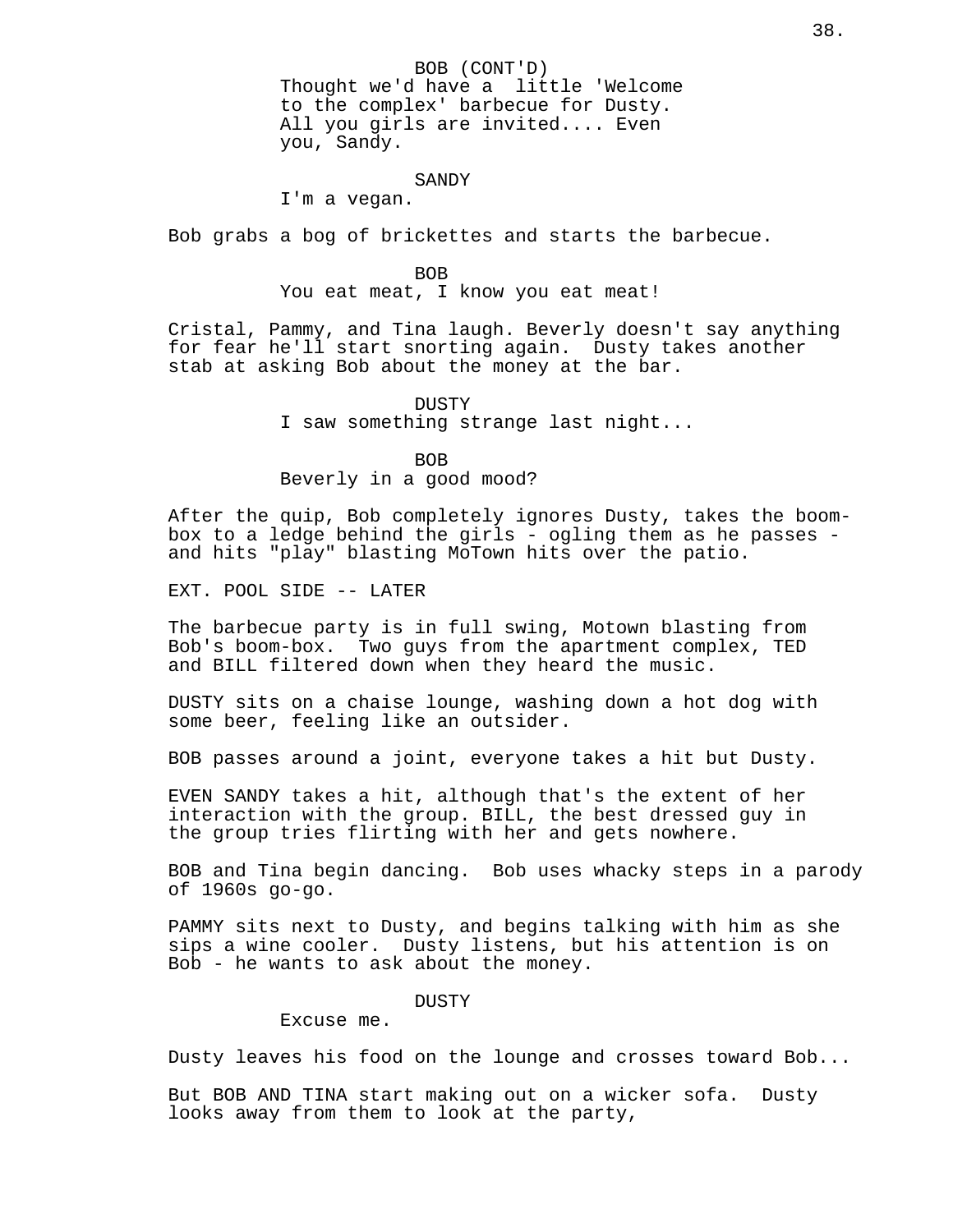BILL and Cristal are getting stoned out of their minds.

TED tries hitting on Sandy, and gets nowhere.

PAMMY tries to get Dusty to dance with her, but he declines. Ted pulls her to the center of the patio, dancing with her.

DUSTY watches them dance as he sips his beer.

TINA pulls Bob's hand out of her swim suit, pushes him away.

# TINA

Hey, not here...

BOB

Finger lickin' good. I'm gonna get me some chicken. Want anything?

BOB licks his fingers and heads to the barbecue. Pops open the lid, puts a piece of chicken on a paper plate. Puts the rest of the hot dogs in buns on a plate before they burn.

Dusty gets up to talk to Bob, but SANDY blocks his way.

SANDY Want to dance?

**DUSTY** Maybe later, okay?

Dusty heads to the barbecue, taps Bob on the shoulder.

DUSTY Need to talk to you.

BOB This more of that ex-wife shit? (to Cristal)) He wants to be my next ex-wife. He's got the nagging down --

DUSTY This is important.

BOB Here, before they get cold.

Hands him a hot dog on a paper plate. Dusty stands next to him and puts mustard and relish on his dog, whispering.

> DUSTY Something funny's going on at the bar... with money.

The smile fades from Bob's face.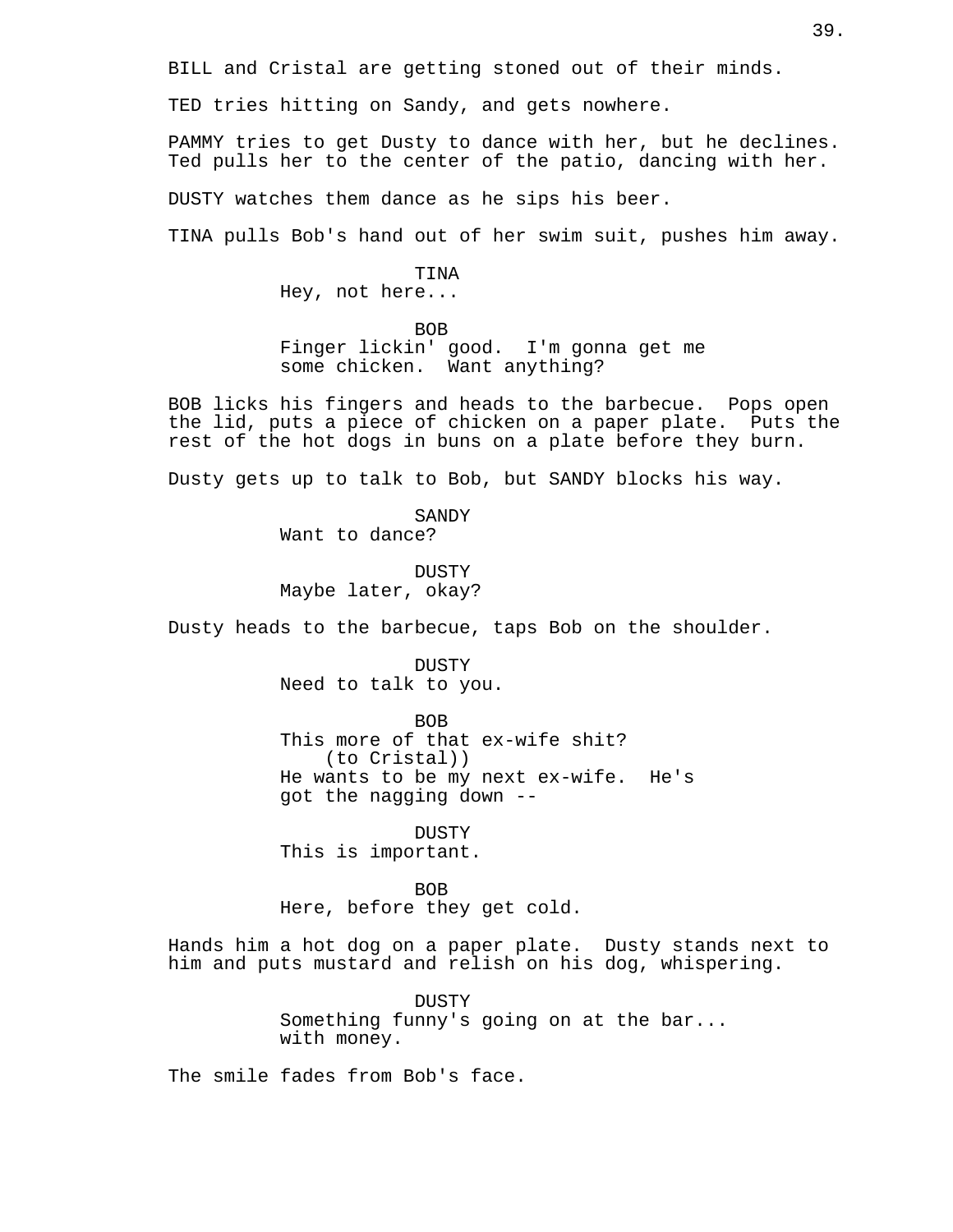BOB Come one.

Bob leads Dusty to edge of the patio, near the grinding pool filter, far away from the rest of the group. Bob takes a bite of his chicken, pretending nonchalance.

BOB

This about the till? Somebody say I didn't give 'em the right change?

Dusty shakes his head.

DUSTY This ain't about your skimmin'. There's a bunch of money in the safe that doesn't belong. Bundles of hundreds.

BOB Oh, that. Thought I was in trouble.

DUSTY What the hell's going on?

Bob makes sure no one from the group is listening.

BOB We don't talk about this, we don't even think about this, okay?

**DUSTY** 

Think about what?

He takes a bite of his hot dog.

BOB Niles doesn't own Sally's, Maryanne does.

DUSTY Who's that? His ex-wife?

BOB

Mid-west mob. Kansas City. Work out of a meat packing house. Cross them, they grind you into hot dogs, feed you to your family. Unless they already ground up your family and served 'em to you, then they do a barbecue for your pals. It's festive.

Dusty tosses the rest of his hot dog in a trash can.

DUSTY

The money?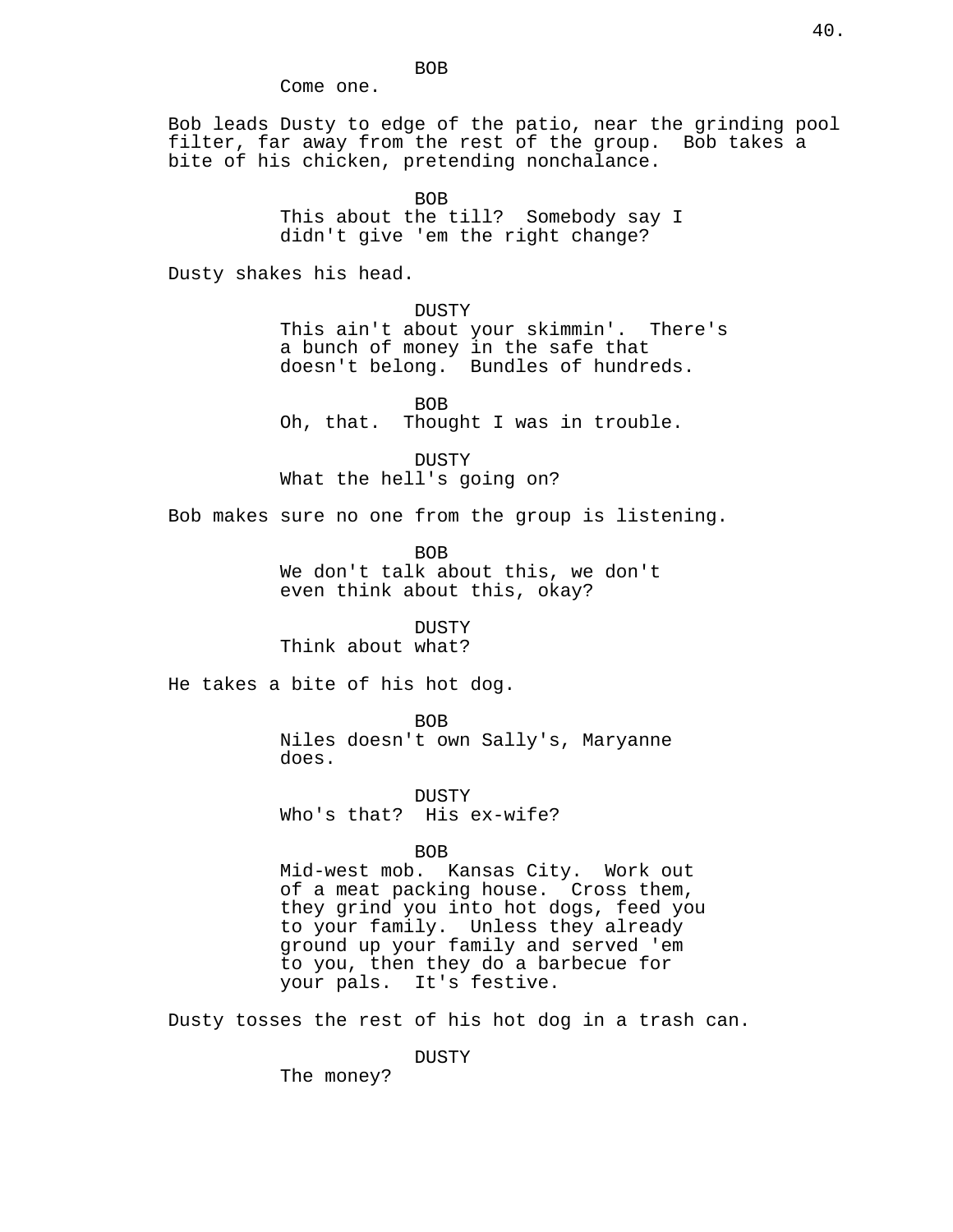BOB They got a guy flies in the first Sunday of every month with a cool million in dirty money, and the bar cleans it up.

# DUSTY

Cleans it?

EXT. MUSTANG SALLY'S NIGHT CLUB -- EVENING

Neon sign dark and a "Closed" sign in the window.

BOB (V.O.) Mixes it in with the receipts.

INT. MUSTANG SALLY'S -- EVENING

Light from the open office door creates deep shadows in the dark club. The door buzzer rings.

INT. MUSTANG SALLY'S -- EVENING

Niles hits the lights, partially illuminating the club.

SYLVIA sits at the bar. She watches as Woodsie takes out his gun and checks it, then nods to Niles.

NILES

Yes?

# VOICE Laundry service.

Niles unlocks the door.

Three men enter the nightclub, before Niles locks and bolts the door closed behind them.

A huge OVER-ALLED BODYGUARD, the size of Woodsie.

A quiet looking ACCOUNTANT dressed in a conservative suit, with a metal briefcase handcuffed to his wrist.

And GENE LEE BENJAMIN, a cowboy-clad syndicate boss who oozes good old boy power. The kind of fake-friendly guy who'd tell you a joke and kill you as the punchline.

NILES

Mr. Benjamin.

They shake hands.

# NILES You've met my wife?

Benjamin kisses her on the cheek.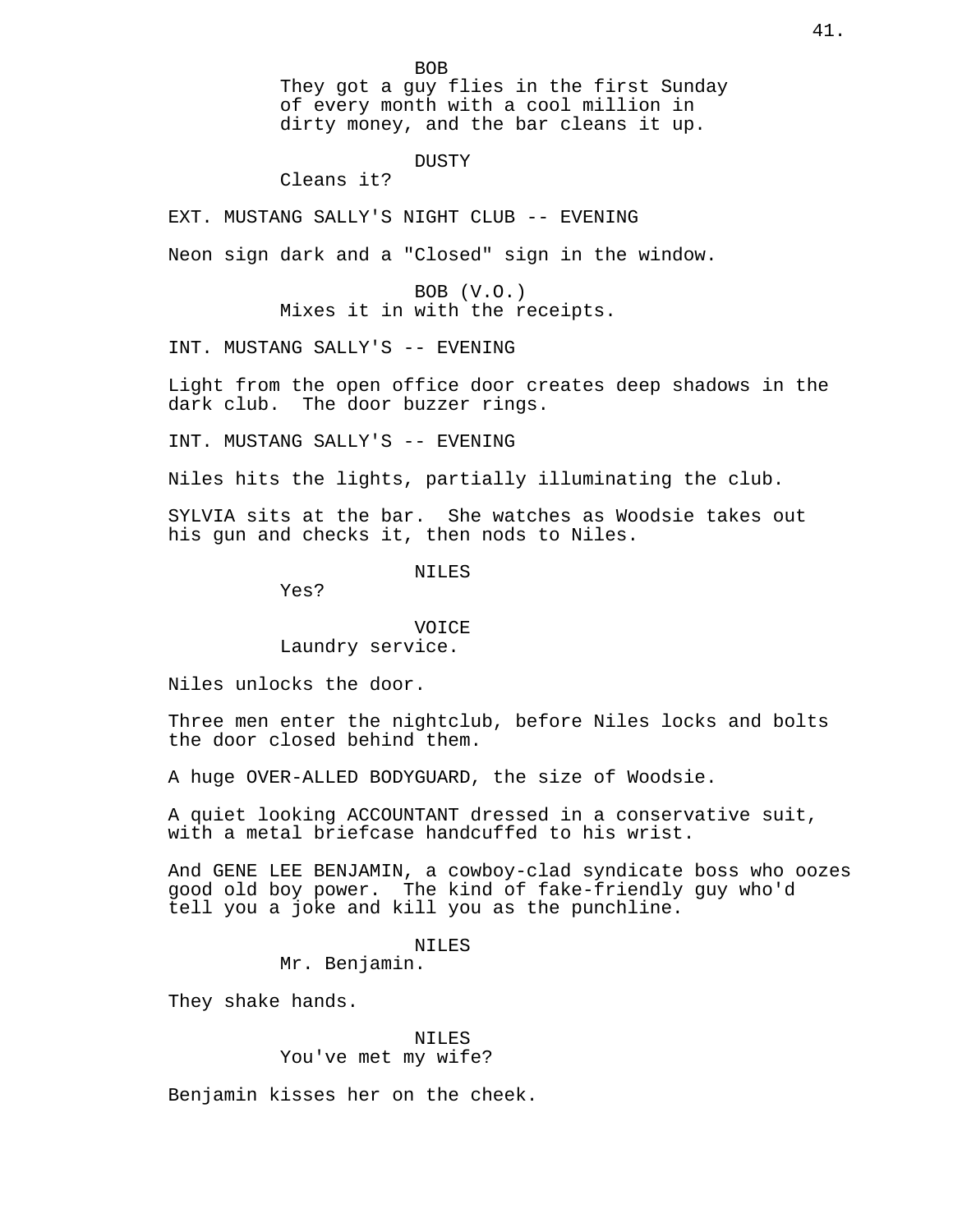SYLVIA I don't think your wife would approve.

Benjamin laughs. THE MEN move to the privacy of a back booth. The Accountant lays the briefcase down on the table.

> NILES Can I get you a drink?

BENJAMIN No, got a plane to catch.

Niles pulls his gold neck chain from under her shirt, and we see a pair of keys on the end of it. One key to unlock the Accountant's handcuff. The second opens the briefcase.

Inside is ONE MILLION DOLLARS in twenties and hundreds, wrapped in plastic.

Sylvia looks at the money.

BENJAMIN One million dollars.

Niles puts the bricks of money in a canvas money bag. The Accountant takes the empty briefcase and moves aside.

> BENJAMIN Next month is spring break.

NILES Going to Lauderdale to hunt co-eds?

BENJAMIN I don't think my wife would approve. Think you could handle five?

NILES

Even at break, a bar doing five million bucks worth of business is --

BENJAMIN

(pats his cheek) Just make it work.

Benjamin heads to the doors, his entourage in tow. Sylvia follows to lock up after them. Benjamin smiles at her.

BENJAMIN

My wife ever leaves me, look out!

Sylvia laughs and locks up after them...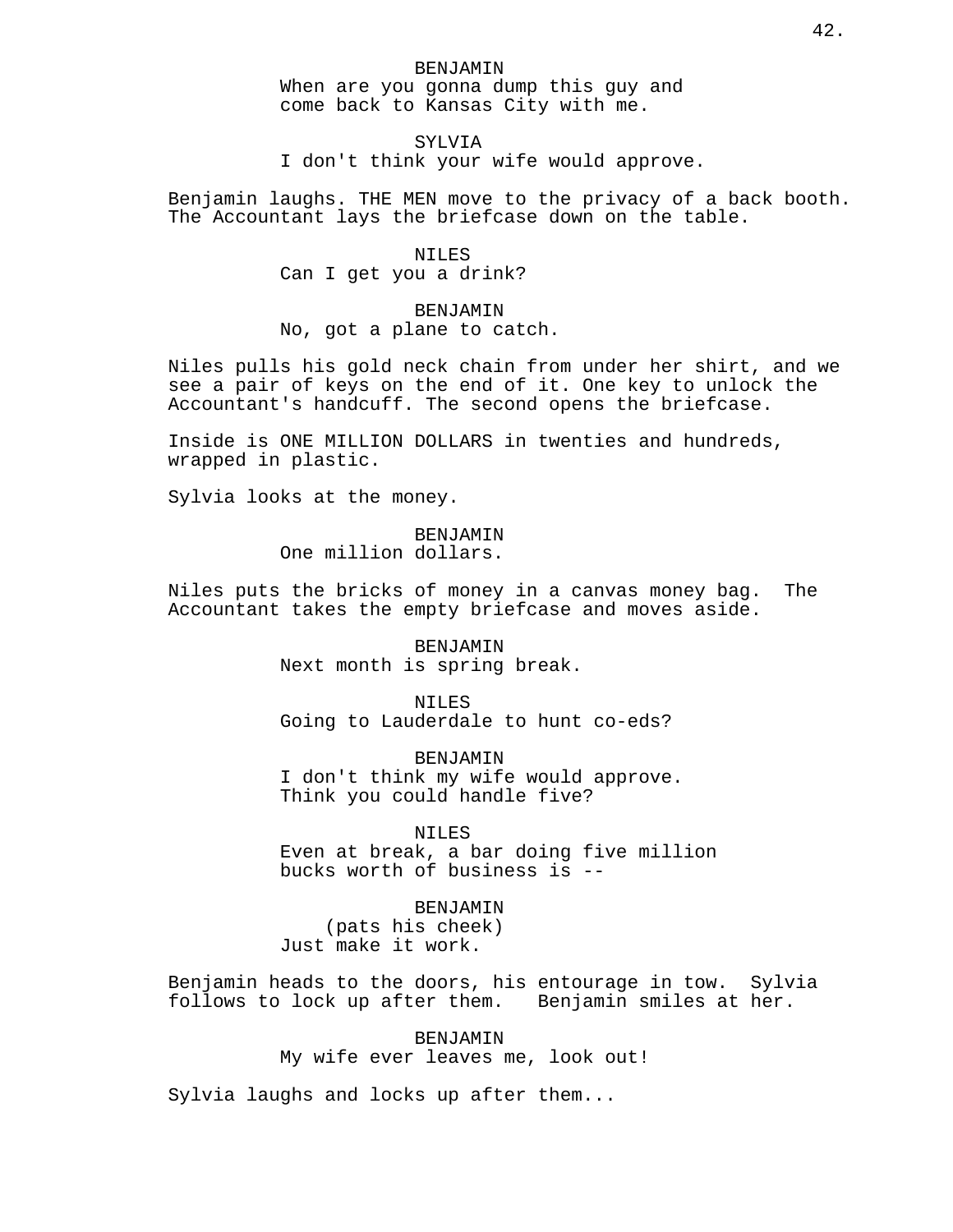While Niles, accompanied by Woodsie, takes the canvas bag full of money into the office and puts it in the safe.

> BOB (V.O.) You think Sally's is a bar?

EXT. POOL SIDE -- EVENING

Bob takes a bit of his chicken, tosses the bone and plate into the trash can with the rest of Dusty's hot dog.

BOB

Sally's is there to hide money they make from drugs and whores and sports bets and extortion and murder for hire. That's why we don't talk about it.

DUSTY The drinks we mix don't matter.

**BOB** Now, I'm gonna go back to the party and take Tina upstairs and ride her 'til she's bowlegged. Okay?

Bob claps Dusty on the shoulder, dances back to the party, grabs a beer along the way, ends up on the lounge with Tina.

Dusty looks over the party... Then looks at his discarded hot dog in the trash can.

EXT. MUSTANG SALLY'S -- NIGHT

The place is hopping.

INT. MUSTANG SALLY'S -- NIGHT

Dusty looks at a hundred dollar bill in the till as he slowly closes the drawer. Stands behind the bar, lost in thought.

IN THE BACK OF THE BAR

THE BIKINI BULL RIDING CONTEST is down to the "buck off" - TAMMY vs. RUTH - two hot women mount the two mechanical bulls.

> DJ<sub>J</sub> Rowdy Ruth is going head to head with Tasty Tammy in the Buck Off. Ladies - Mount Up! And... Ride!

The two women ride the bucking mechanical bulls - neither getting knocked off.

> DJ<sub>J</sub> There are points for style, points for the bikini, and points for...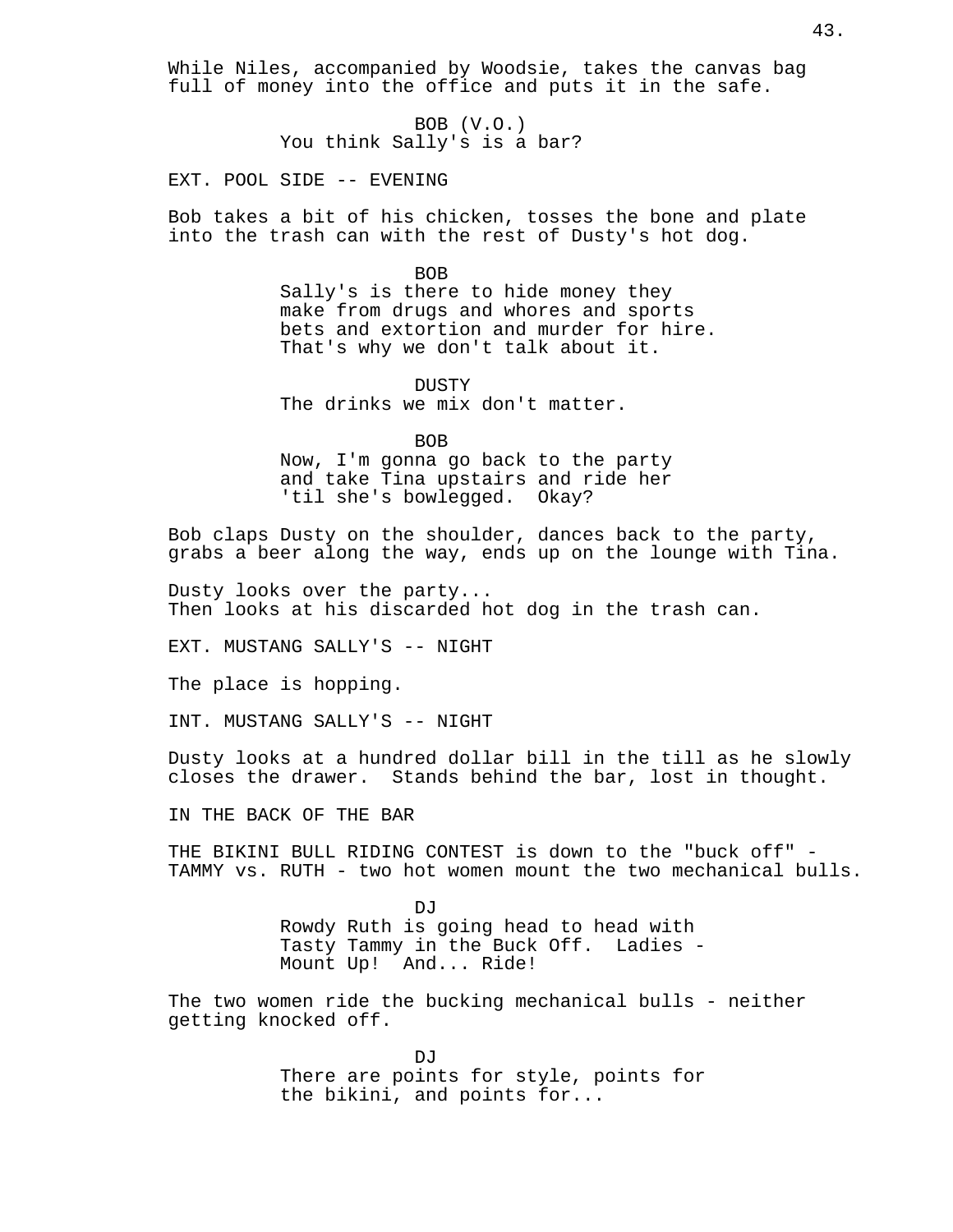Tammy spits at Ruth, tries to kick her and gets knocked off.

# RUTH

Skanky cow...

The instant the buzzer sounds, Ruth dismounts and jumps on Tammy. The two women punch and kick and tear at each other. Fingernails gouge. A bikini top is ripped off, fluttering to the dance floor. The men in the crowd cheer.

**DJ** 

Woodsie!

Dusty sees Woodsie race across the room and dive into the middle of the fighting women, trying to tear them apart.

Bob jogs back to the bar from the judges gallery.

BOB

Get a bucket of cold water!

Bob laughs - kidding. Dusty watches as Woodsie and the DJ pull the two women away from each other, to opposite sides of the room. Both women are struggling to escape and attack.

**DUSTY** 

What the hell?

BOB

Five thousand bucks is a lot of scratch.

Woodsie gets a coat over Tammy and hustles her and her ENTOURAGE out of the bar, while the DJ makes sure Ruth is okay then grabs the mike.

> $D_{1}T$ Looks like Ruth is the winner by default. Five hundred dollars!

He pays he in crisp hundred dollar bills... then hits the music and people begin dancing. Bar easing back to normal.

When the music ends, CUSTOMERS rush the bar. Bob jokes with customers... while he skims his money and steals tips. Dusty flirts with the dozens of girls in his line. After the rush, people begin dancing to the next tune...

VACCARO

Ginger ale.

DUSTY

Excuse me?

Dusty looks up at VACCARO, a craggy faced Homicide Detective in a London Fog overcoat with puppy dog eyes.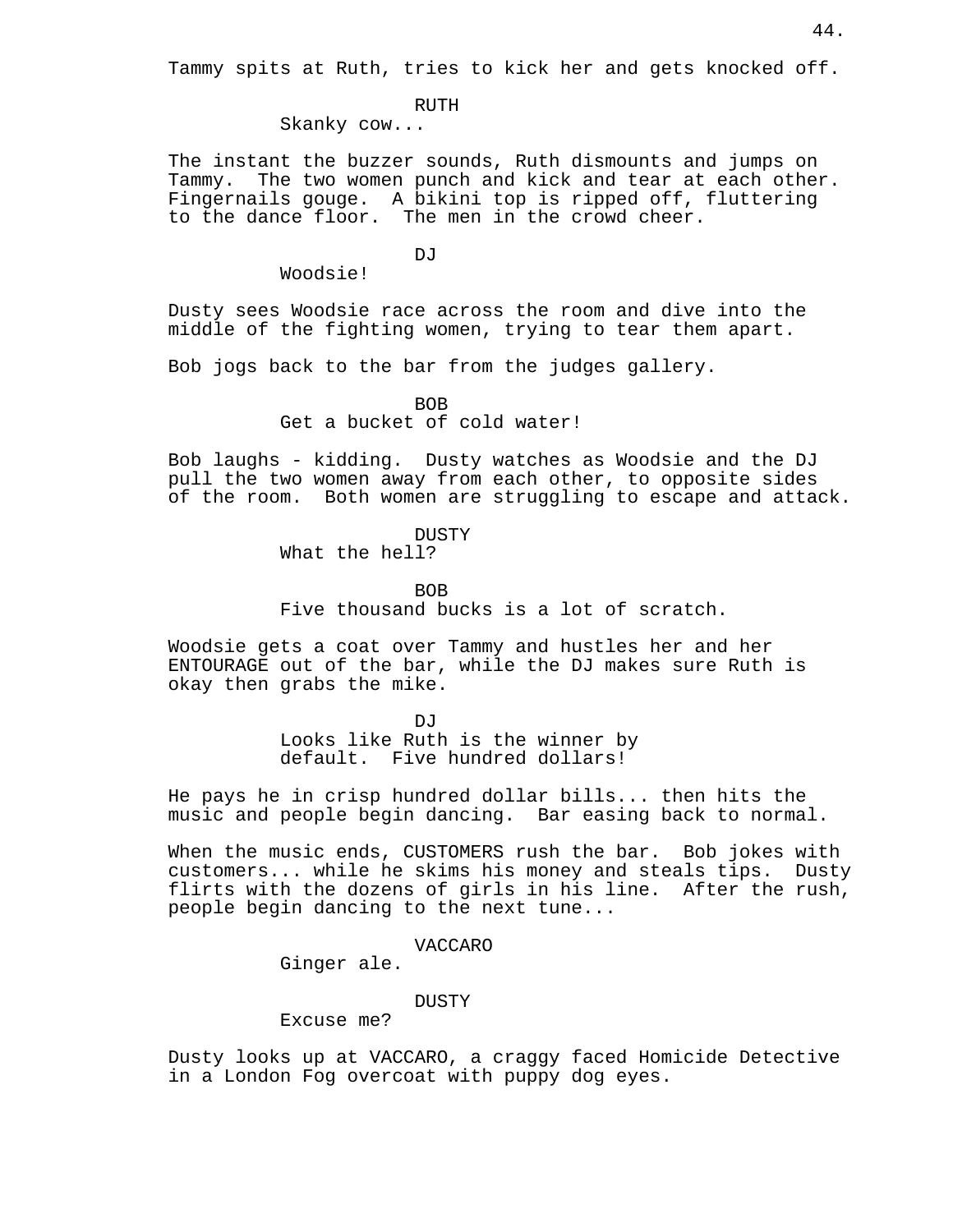VACCARO Heard you had a fight.

DUSTY Just a disagreement between a couple of lady customers.

VACCARO Funny, I heard it was with the new bartender. That's you, right?

DUSTY

This a roust?

# VACCARO

I don't know where you came from. Raiford, Milan, Quentin. But you're in my city, now, cowboy. Don't give me any reason to send you back.

Dusty notices Woodsie watching the conversation from the other side of the room as he sets the Ginger Ale on the bar, not backing down.

> DUSTY Here. On the house.

Vaccaro takes the drink, tosses his card on the bar.

VACCARO Case you hear about anything that may interest me.

Dusty does not pick up the card. Vaccaro leaves. Bob grabs some beers.

> **DUSTY** Who the hell was that?

BOB Martin Vaccaro. Robbery-Homicide.

DUSTY Who died and brought him here?

BOB One of those guys with his thumb in a lot of pies. Smells chain gang on you. Wants you to know he's The Man.

Dusty looks over to Woodsie, they lock eyes for a moment, then Woodsie turns away... and then the rush hits.

For a few moments, all Bob and Dusty do is mix drinks at high speed. Juggling bottles back and forth as they go.

Sylvia watches Dusty work, and licks her lips.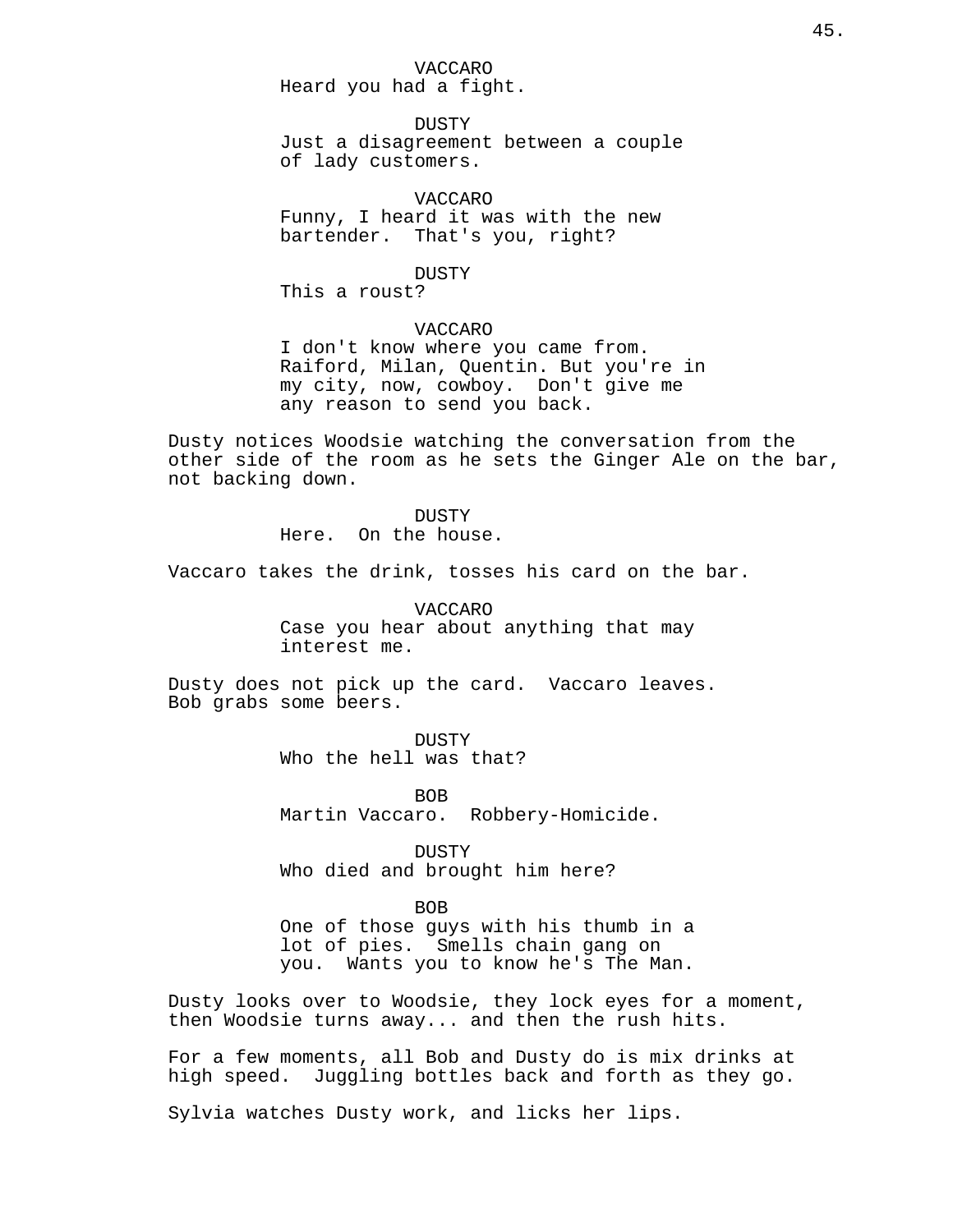Jennifer takes a seat in front of Dusty, smiles.

JENNIFER Strawberry daiquiri, please.

Dusty smiles and mixes her the drink.

JENNIFER Really gonna ride against that jerk?

DUSTY Think he'll beat me?

JENNIFER Ever rode a bull before?

DUSTY Not a mechanical one. I try it stick to horses and women. Real ones.

JENNIFER When's your day off? We should ride.

DUSTY Sounds like fun --

She smiles at his response, but nothing else happens because Bob calls from the other side of the bar.

BOB

Hey, Dusty!

DUSTY

Excuse me.

Dusty moves down to where Bob's line is growing. Dusty lends a hand mixing drinks and grabbing beer bottles.

> BOB You want to leave early? Knock off a piece?

> > DUSTY

No. I'll hang.

Jennifer is leaving, Dusty goes back to his station.

**DUSTY** What about that ride?

# JENNIFER

Call me.

She rolls a coaster at him, he catches it. Her phone number is on the back. Dusty waves to her, pockets the coaster, starts taking orders and mixing drinks.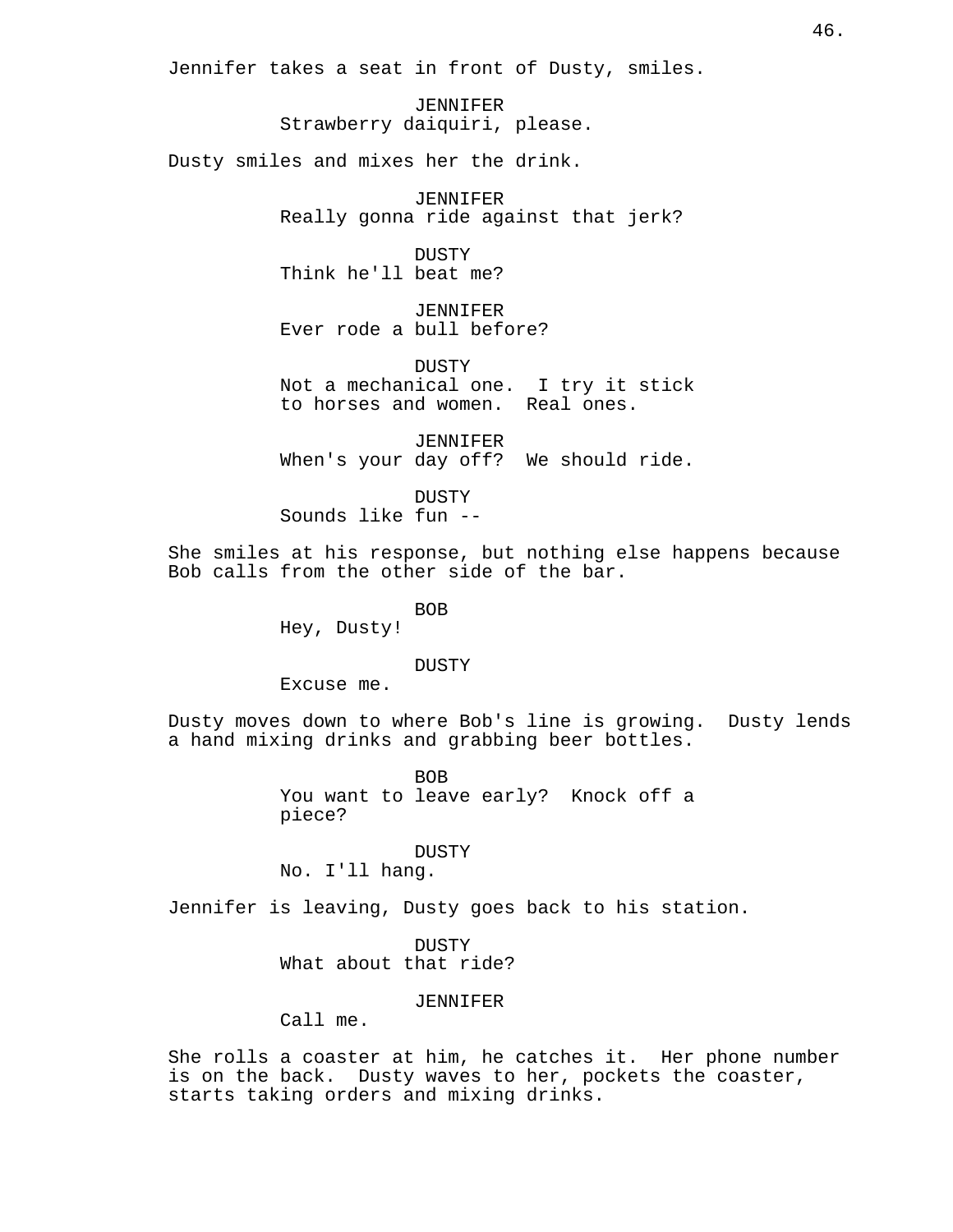ON THE OPPOSITE SIDE OF THE CLUB, Niles turns to Woodsie.

NILES

I'm going to be out for the rest of the night. I'll be back later to count the tills. Do me a favor: keep an eye on Sylvia for me.

#### WOODSIE

Right, boss.

Woodsie nods and touches the butt of the gun under his lapel. Niles leaves the club.

EXT. APARTMENT BUILDING HALLWAY -- NIGHT

Niles passes a swimming pool and twists through the hallways. When he comes to a door marked 2B, he rings the bell.

INT. APARTMENT 2B -- NIGHT

Furnished in black lacquer and oriental designs, a sexy looking woman in a green silk kimono, opens the front door.

> NILES Sorry I'm late.

She pulls Niles into her arms, kissing him. Hand moves into his trousers, she pushes him against the door. Closing it.

Niles rolls, presses her against the door. His hand reaches inside the kimono, fingers moving over her panties.

Niles moves his face from hers... the woman is ARLENE.

NILES Does this mean you're happy to see me?

Kissing him an answer.

Niles unfastens the kimono, letting it drop to the floor.

Wearing only green silk panties, Arlene leans against the door. Niles, completely dressed, moves into her arms.

> ARLENE I want you every night.

Niles pulls his lips off her nipple.

NILES In two weeks. We'll have five million dollars to spend. Of course, we'll have to leave the country.

ARLENE Where will we go?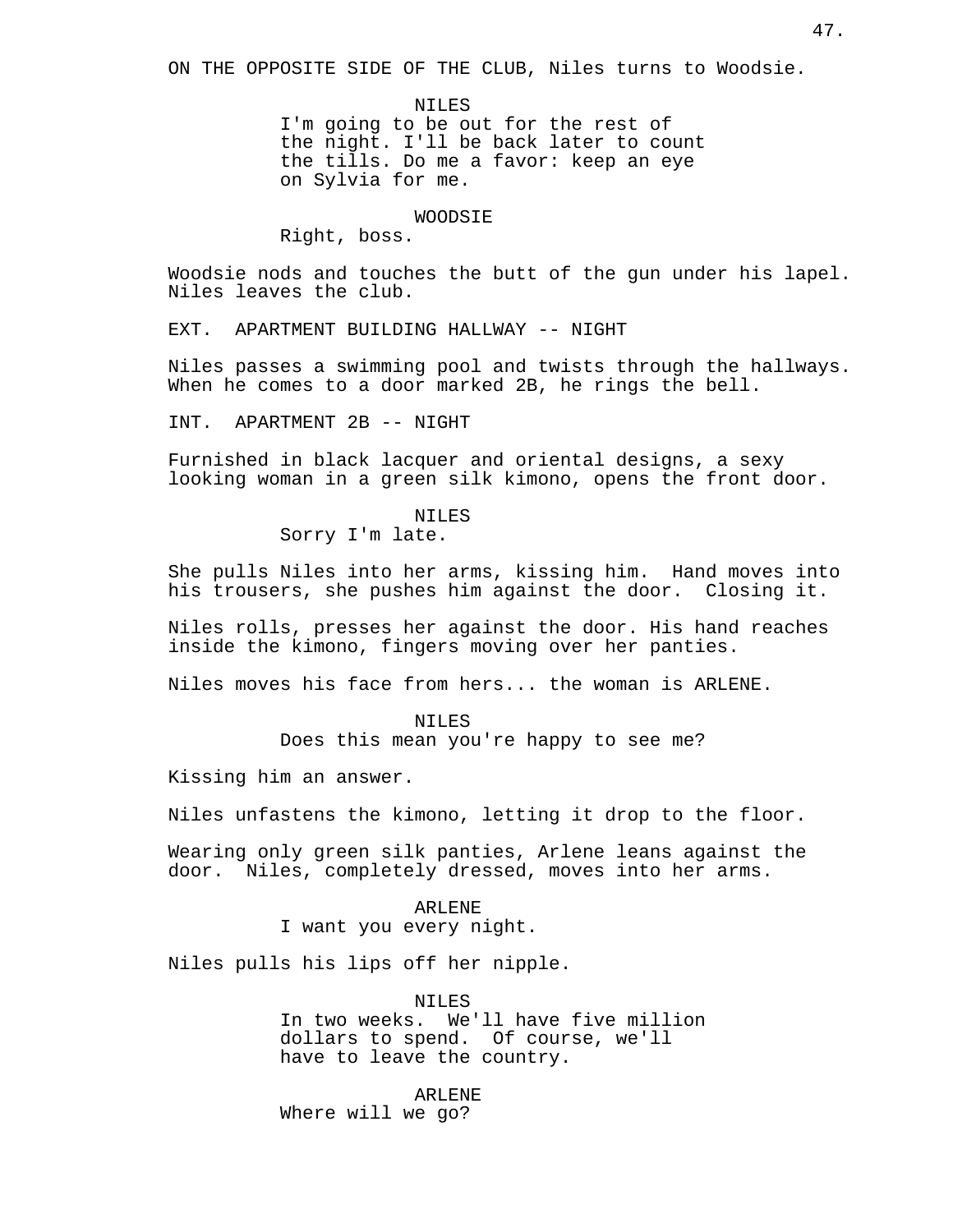NILES Acapulco. I'll buy you silver ear rings, we'll live on the beach.

Arlene reaching inside ohs trousers, grasping him.

ARLENE What about your wife?

NTLES Wearing widow's weeds.

Niles slides the panties down Arlene's legs.

They make love against the door. Arlene naked. Niles dressed in his suit and tie. His clothing makes her look more than naked.

When Arlene climaxes, she doesn't call out Niles's name...

ARLENE Five million dollars.

Niles zips up and mixes a drink. Arlene walks to the table, naked, grabs a cigarette, lights it. Blows smoke rings.

INT. MUSTANG SALLY'S -- NIGHT

Dusty looks at the coaster in his pocket, then finishes closing up. Looks at the office door - a sliver of light under it: Sylvia adding illegal cash to the receipts.

He wanders over to one of the mechanical bulls. Looks at it for a moment before mounting up. Nothing like a real bull.

### SYLV<sub>I</sub>A

Want me to turn it on?

Startled, Dusty turns to Sylvia at the controls.

**DUSTY** 

Maybe I should put on a bikini?

She hits the switch... and Dusty is almost bucked off!

DUSTY

Woah!

He hangs on as the mechanical bull bucks right and left and twists and turns under him. Finally gets thrown to the floor before the ride is even half over.

> SYLV<sub>I</sub>A Not as easy as it looks.

Dusty picks himself up and brushes himself off.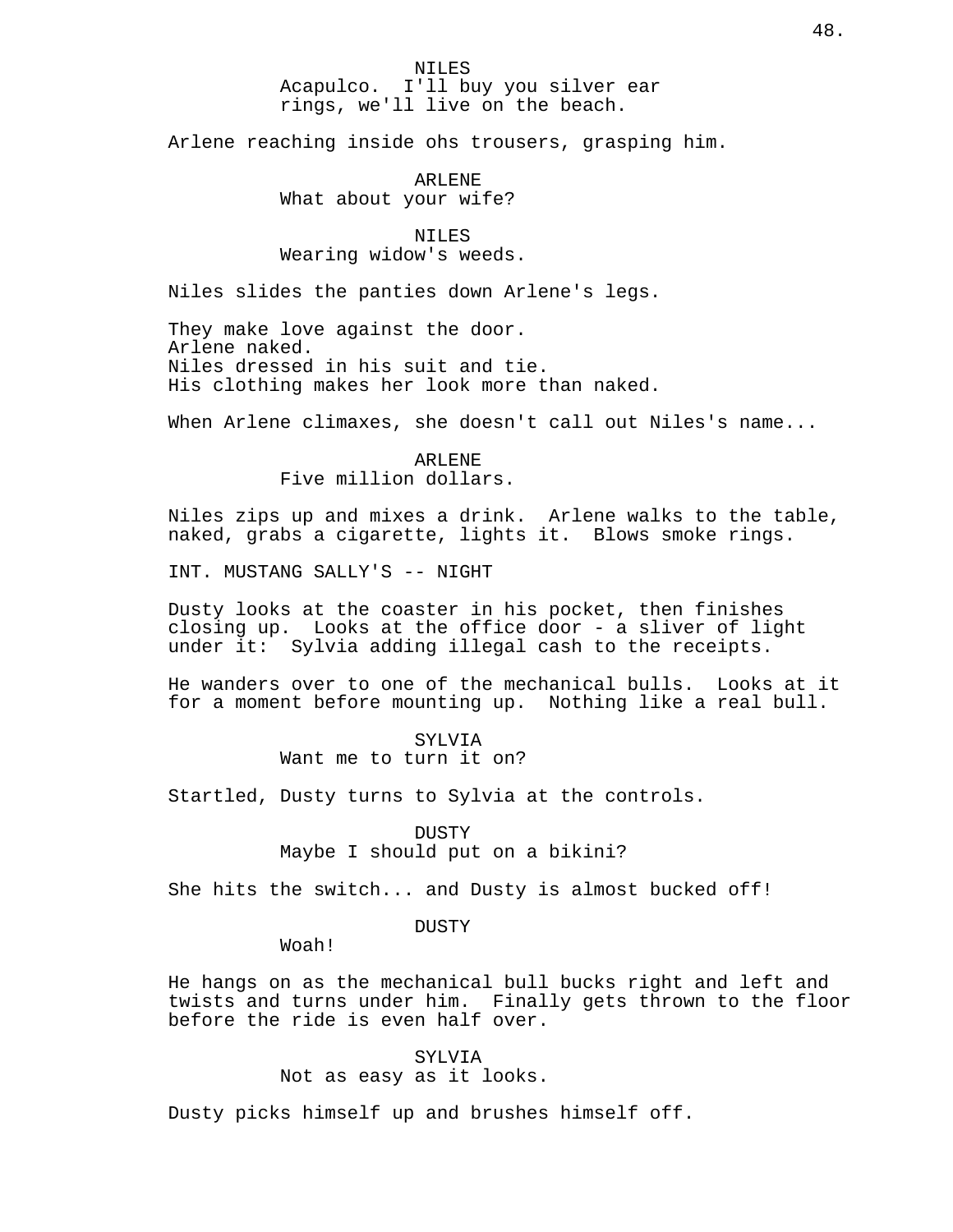DUSTY Nothing ever is.

He moves into her arms, but she presses him away.

SYLVIA Niles is on his way.

DUSTY Where'd he run off to?

SYLVIA He got a call, some bar business, I really can't talk about it.

Dusty nods. Mob business. He moves away from her. She pulls him back and kisses him - a really good kiss.

SYLVIA

Next time...

Keys in the front door! As Niles enters, Dusty moves a respectable distance away from Sylvia. Boss and employee. He doesn't realize her lipstick is smeared on his mouth.

NTLES

Putting in some overtime?

DUSTY

Just trying out the equipment. Damned thing knocked me on my ass.

Niles looks from Dusty's mouth to Sylvia's, smiles.

NILES

That can happen.

Sounds like a threat to Dusty. He grabs his coat.

DUSTY

Night, boss.

Dusty walks to the door, wondering if Niles is watching. The door closes behind him.

EXT. BOB'S APARTMENT -- DAY

Morning breaks over the apartment complex.

INT. BOB'S APARTMENT -- DAY

Dusty, decked out in riding clothes, opens the closet door to grab his jacket... and sees the leather biker's jacket. Pulls it out and searches the pockets for a clue to the owner. Something in the inner pocket...

Train tickets - a half dozen of them!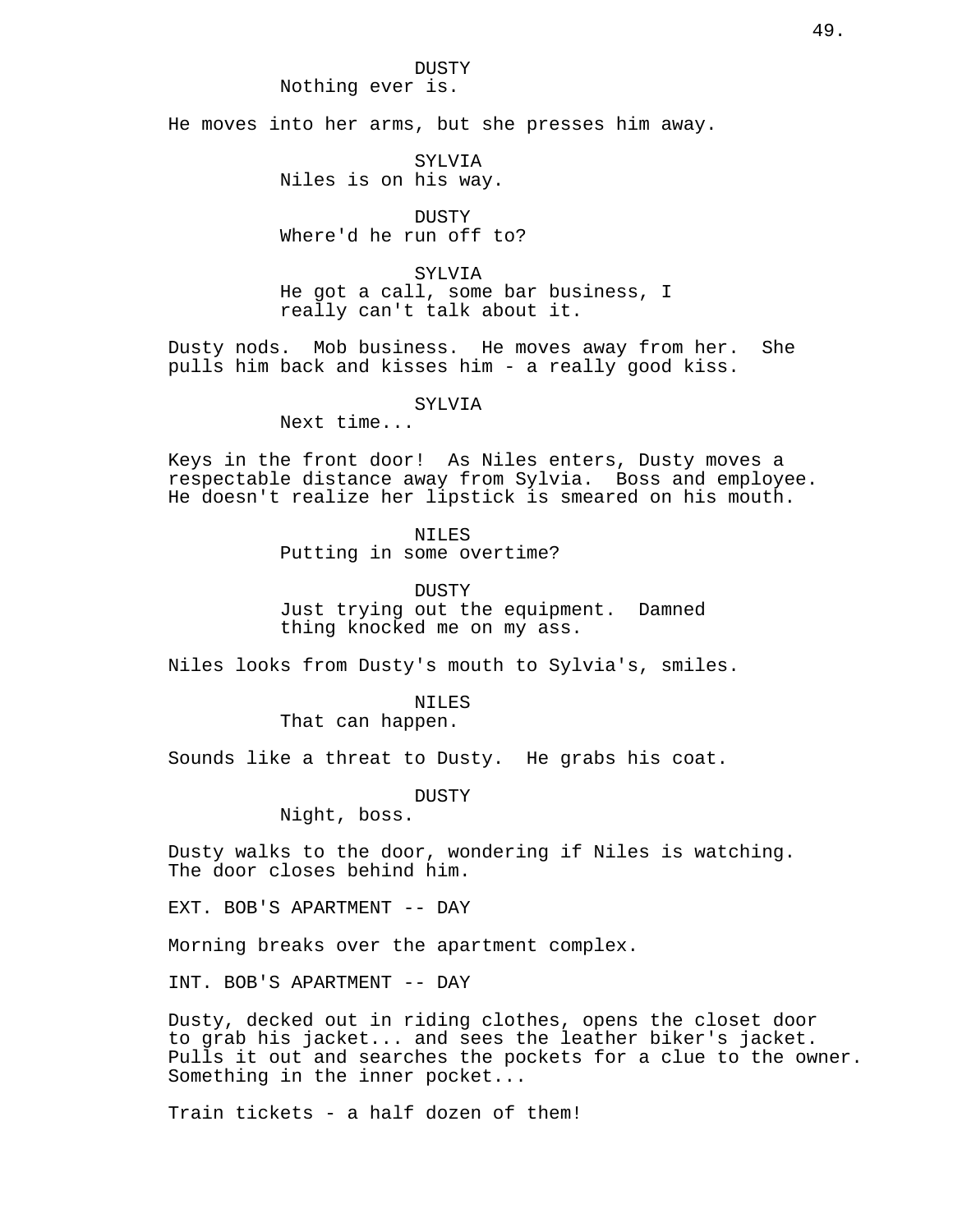Flips through the tickets - all for different destinations, six farthest points in the continental United States - all for the same day and almost the same time. Strange.

He returns the tickets and the leather jacket, grabs his denim jacket and puts it on.

EXT. WIDE OPEN HIGHWAY -- DAY

Dusty's Bronco speeds down the highway out of town.

EXT. COUNTRY SIDE -- DAY

Dusty and Jennifer ride through beautiful country. One post card after another. Completely different than the city.

Dusty doing considerably better on the real horse.

**DUSTY** That damned mechanical bull knocked me on my ass last night.

JENNIFER Real man, fake bull, what do you expect?

She gives her horse a squeeze and takes off. Zooming across the countryside into the forest at a gallop.

Dusty takes off after her.

EXT. WOODS -- DAY

Dusty chases Jennifer through the wooded area, both having fun. The pursuit isn't only about the horses, it's sexual.

The beautiful background flies by - like flipping through a book of Ansel Adams photographs.

Whenever Dusty has almost caught up with her, she takes a hard left or hard right, trying to lose him. He keeps up.

EXT. LAKE -- DAY

Jennifer breaks through the forest and trots to a beautiful lake and waterfall, letting Dusty catch up.

> JENNIFER You really know how to ride.

DUSTY Not just a hat.

JENNIFER Some people aren't what they seem.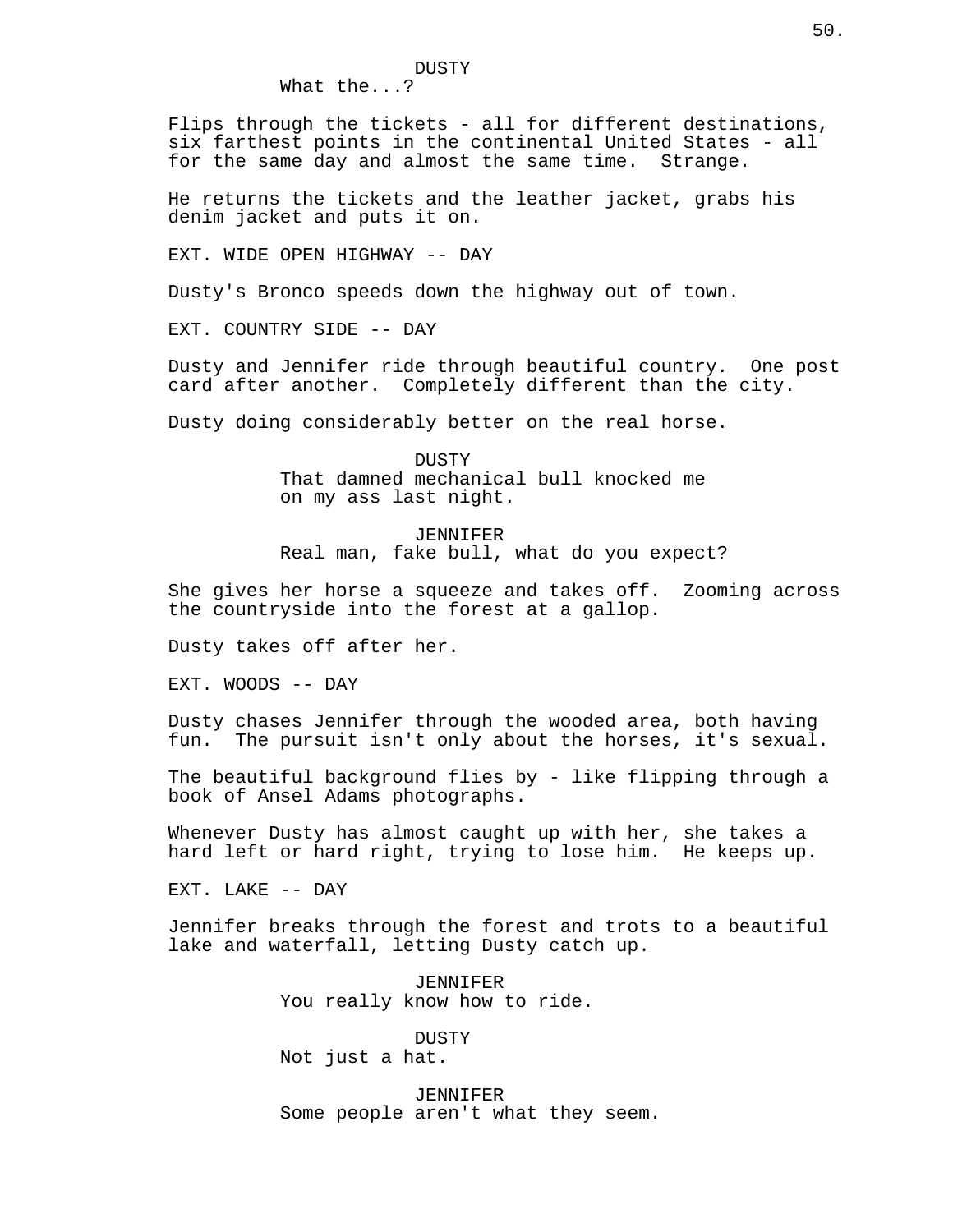What's the use of pretending you're someone else? Eventually something'll trip you up and you'll fall.

She dismounts, lets the horse graze. Dusty dismounts, too. They walk to the edge of the lake.

She pulls him close to kiss him.

DUSTY

I'm sweaty.

# JENNIFER

Me, too.

They kiss, and it's a good one. Then she begins pulling off her clothes. Stripping down to her panties.

> JENNIFER Get rid of these sweaty clothes.

Dusty strips, too. Jennifer jumps in the lake, and Dusty follows. They swim out to the base of the waterfall, where they kiss and tread water.

> JENNIFER You could have any girl in that bar, why me?

### DUSTY

No hair extensions, no push up bra or fake boobs or botox. Women think men want some sort of Playboy fantasy... well, we do... but we want it to be real, not some plastic concoction. Rather grab a real B cup than some plastic D cups.

Jennifer puts his hand on her breasts and kisses him again. When they part kiss, she swims to the edge of the waterfall, where her feet find the bottom. When Dusty swims to her, she pulls her panties off and throws them at the shore.

> JENNIFER The first time, ever, I saw your face --

Dusty kisses her, pulls off his underwear, tosses it.

DUSTY

Crap.

Misses the shore. They float in the water. Jennifer pulls him onto a rock under the waterfall, and they make love. Water sprays over their naked bodies on the rock.

A tender, sexy, love scene.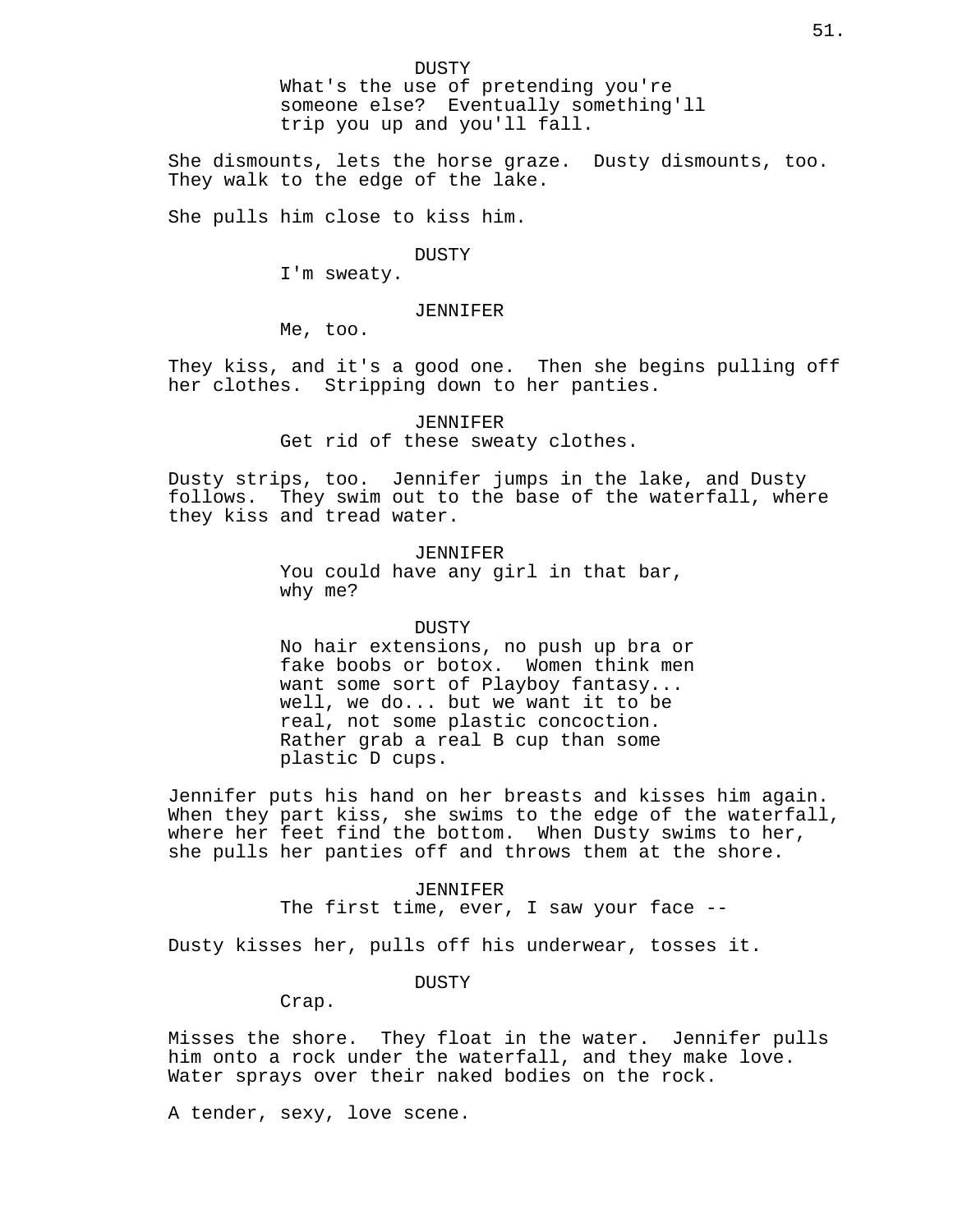INT. BRONCO -- DAY

Hair still wet, Dusty smiles as he zooms down the road, his underwear flapping as it air dries outside the window.

Country turns to city outside...

When he passes a USED CAR LOT he sees a hot 57 Chevy with New York license plates on display. Dusty hits the brakes.

EXT. USED CAR LOT -- DAY

Dusty looks over the 57 Chevy - all tricked out. Studies the New York plates - the previous bartender was from NYC.

> SALESMAN Beauty, isn't it?

Startles Dusty. The SALESMAN is a slick older cowboy with massive bright white teeth. He is the dealin'est!

> SALESMAN Gotta love them lines. Don't make 'em like that anymore.

> > **DUSTY**

New York plates.

SALESMAN

But low mileage. Previous owner took good care of her.

The Salesman opens the door so that Dusty can sit behind the wheel. Dusty has to move the seat back to fit his legs in.

> DUSTY What can you tell me about him?

SALESMAN Changed the oil every thirty. All original parts. You like the leather?

DUSTY He wearing a leather jacket?

SALESMAN No, country boy, just like you. Fancy cowboy duds, but still a Lobo. Got some flexible financing right now --

DUSTY A local sold you this car?

SALESMAN Had the papers and a good ID. I wouldn't sell you a hot car, mister.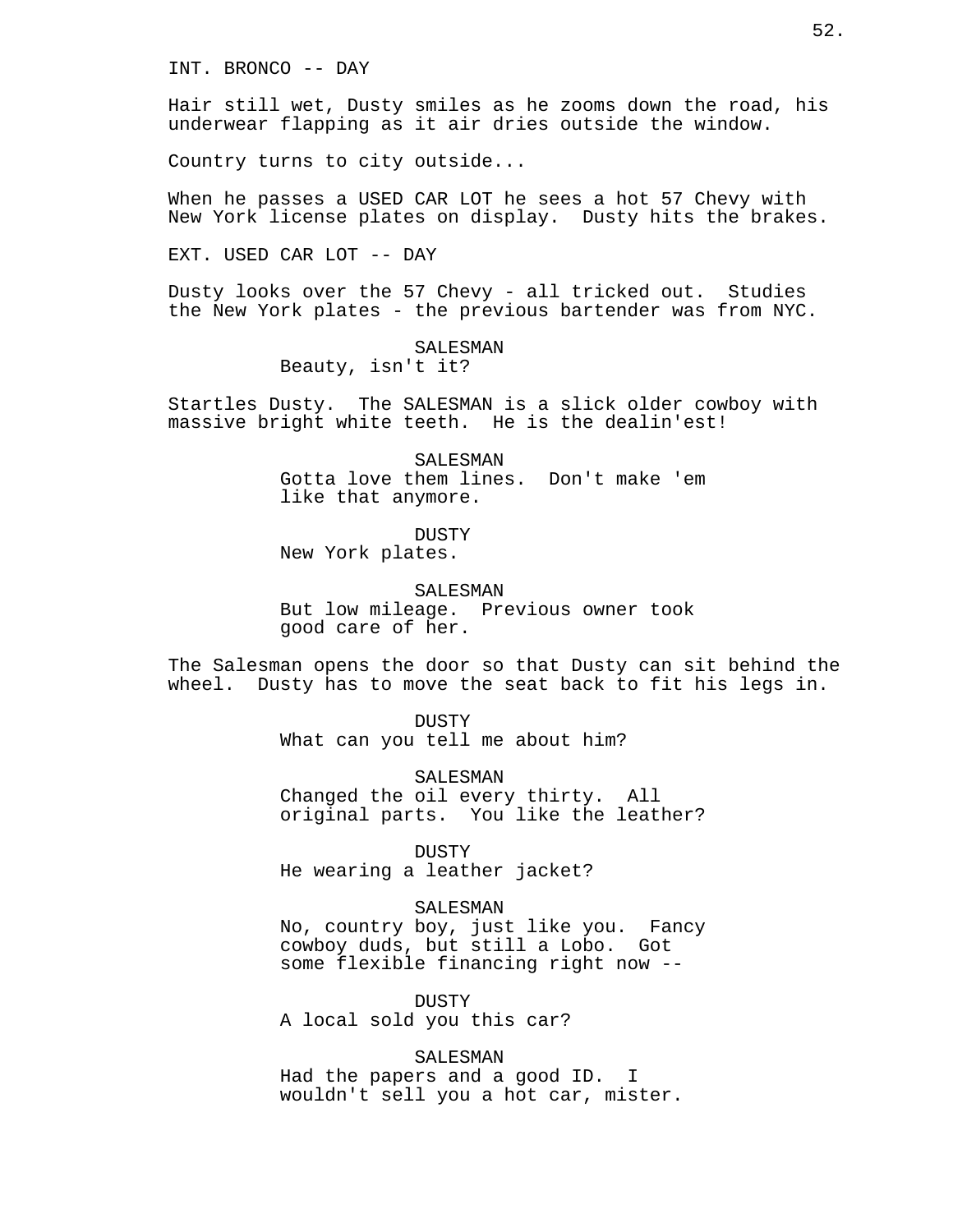Dusty swings out of the car, closes the door.

DUSTY You know where this Lobo worked?

SALESMAN Some bar on Central. College place, but this weren't no college kid.

DUSTY Was this guy my height, with a black patch over his eye and --

SALESMAN Listen, mister, I sell cars here, don't sell out people. Don't know what you want but you ain't gonna find it here.

Dusty figures he has his answer, tips his hat at the Salesman.

DUSTY Thanks for your time.

Ambles back to his Bronco before this old coot gets angry.

EXT. APARTMENT BUILDING -- EVENING

Dusty pulls the Bronco into its parking spot, pulls the nowdry underwear from the window, and climbs the stairs.

INT. BOB'S APARTMENT -- EVENING

Dusty enters with the underwear, closes the door behind him. He is not alone.

Someone is sitting in a chair in the dark apartment. Niles? The person moves to their feet, heading towards him!

Dusty raises his arms defensively...

DUSTY What do you want?

SYLVIA Your cock. In my mouth.

Sylvia steps into the light, Dusty lowers his arms. They kiss. Then she reaches for his hand, finds the underwear.

SYLVIA

What's this?

Dusty hits the lights...

DUSTY What are you doing here?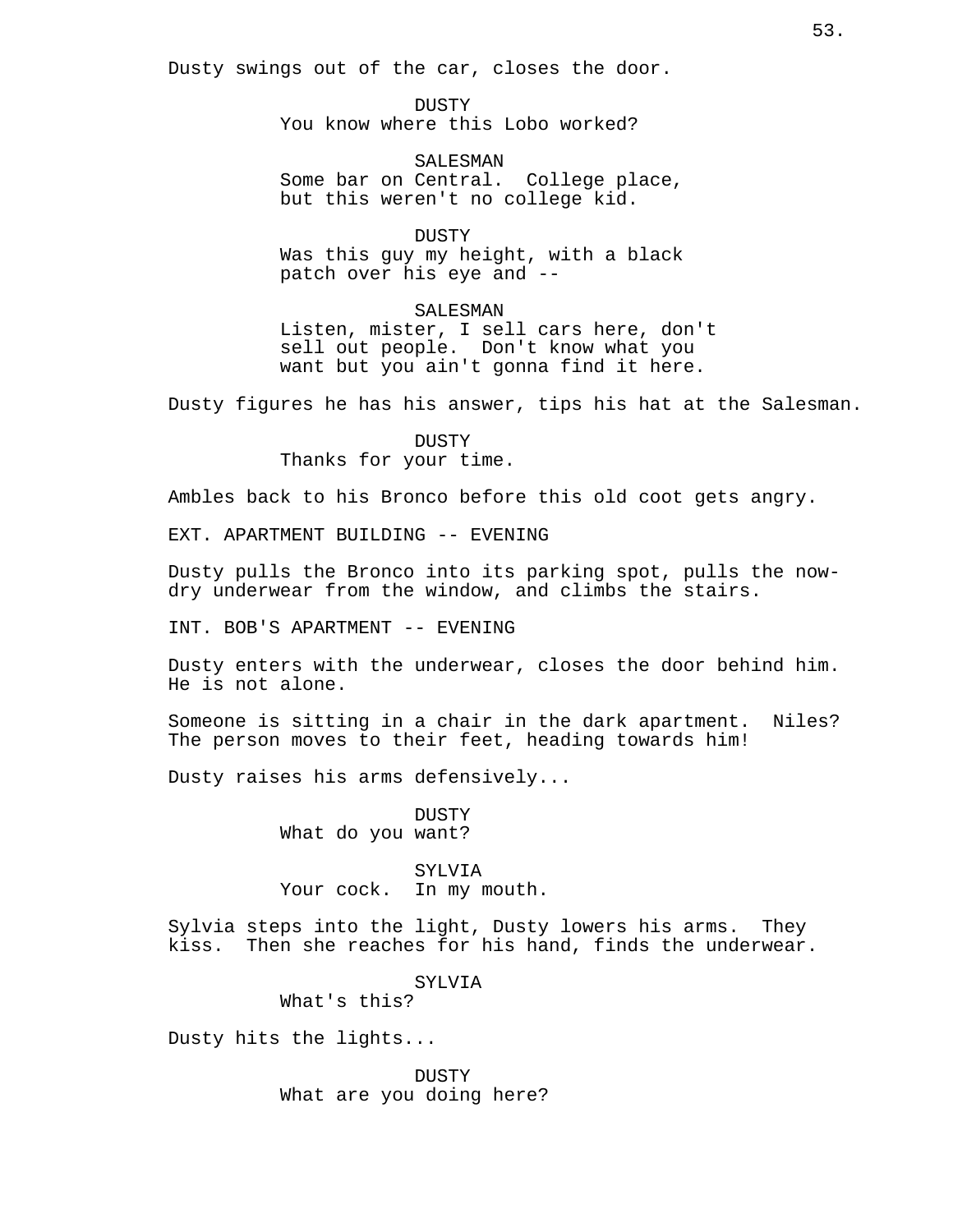She takes the underpants from his hand, smells something on them... Jennifer's smell.

# SYLVIA

Where were you?

# DUSTY Trail riding. Got bucked into a lake.

Pulls the underpants from her hands and tosses them.

# SYLVIA

Bucked?

DUSTY Did anyone follow you....?

He suddenly stops talking and looks at Bob's bedroom door. Sylvia puts his mind at ease.

### SYLVIA

We're alone.

She moves into his arms.

SYLVIA

I think Barnard knows about us. He was acting strange this morning.

DUSTY Did he say something?

SYLVIA

Just hold me. I'm frightened. You don't know how violent he can be...

He pushes her back to look into her eyes.

DUSTY Did you have anything going with the guy before me?

SYLVIA That's... personal.

# DUSTY

Tell me.

He shakes her.

SYLVIA You're hurting me.

DUSTY

I think your husband may have killed the guy before me. Found his car in a lot today... who leaves their car?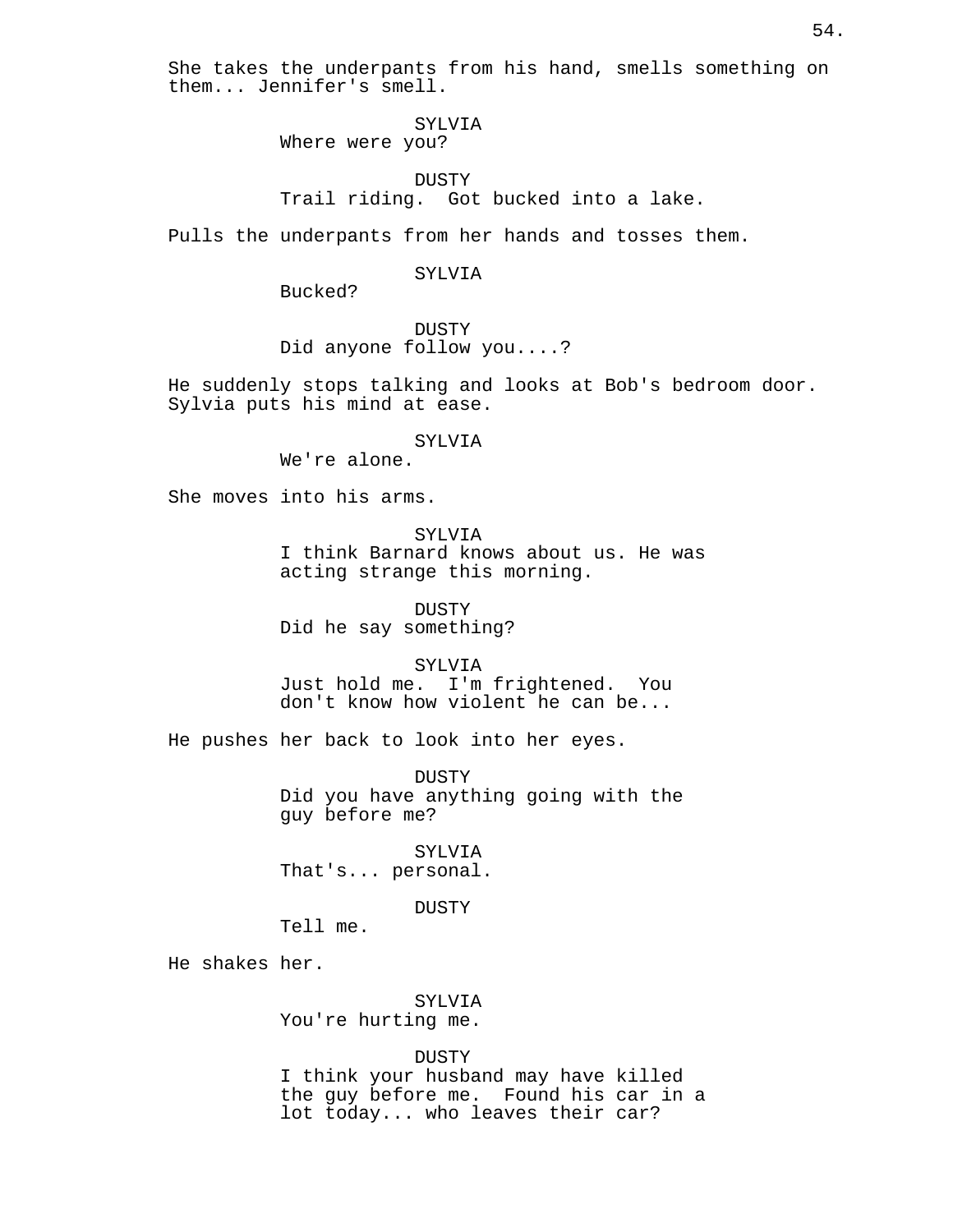SYLVIA We flirted. Nothing more. (pulls him close) He was just gone one day. Don't want that to happen to you.

She tips her head up and kisses Dusty. The passion flares between them like wildfire.

INT. MUSTANG SALLY'S -- NIGHT

Thursday night business slowing as the night comes to a close. Dusty puts the last drink on Arlene's tray.

**DUSTY** 

There you go.

Arlene takes the tray without a word... Revealing Niles watching him. Staring at him. Dusty turns away, getting back to work.

> BOB Boss was asking about you.

Bob startling him at the bar.

**DUSTY** What'd he want to know?

BOB Just watch out. He's keeping an eye out for you...

Bob touches his eye, where Niles wears a patch.

BOB

You should keep an eye out for him.

DUSTY I'll be careful.

Bob nods, then goes to help a DRUNK at his end of the bar. Dusty looks to where Niles was - he's gone. But Woodsie watches him from the corner. Dusty nods at him.

When Dusty turns back to the bar, Sylvia is there.

SYLVIA Break time. Back door.

DUSTY

No...

But she's already moved on. Dusty watches her pass by Woodsie, making some unheard joke, Woodsie laughs, then continues out the front door of the club.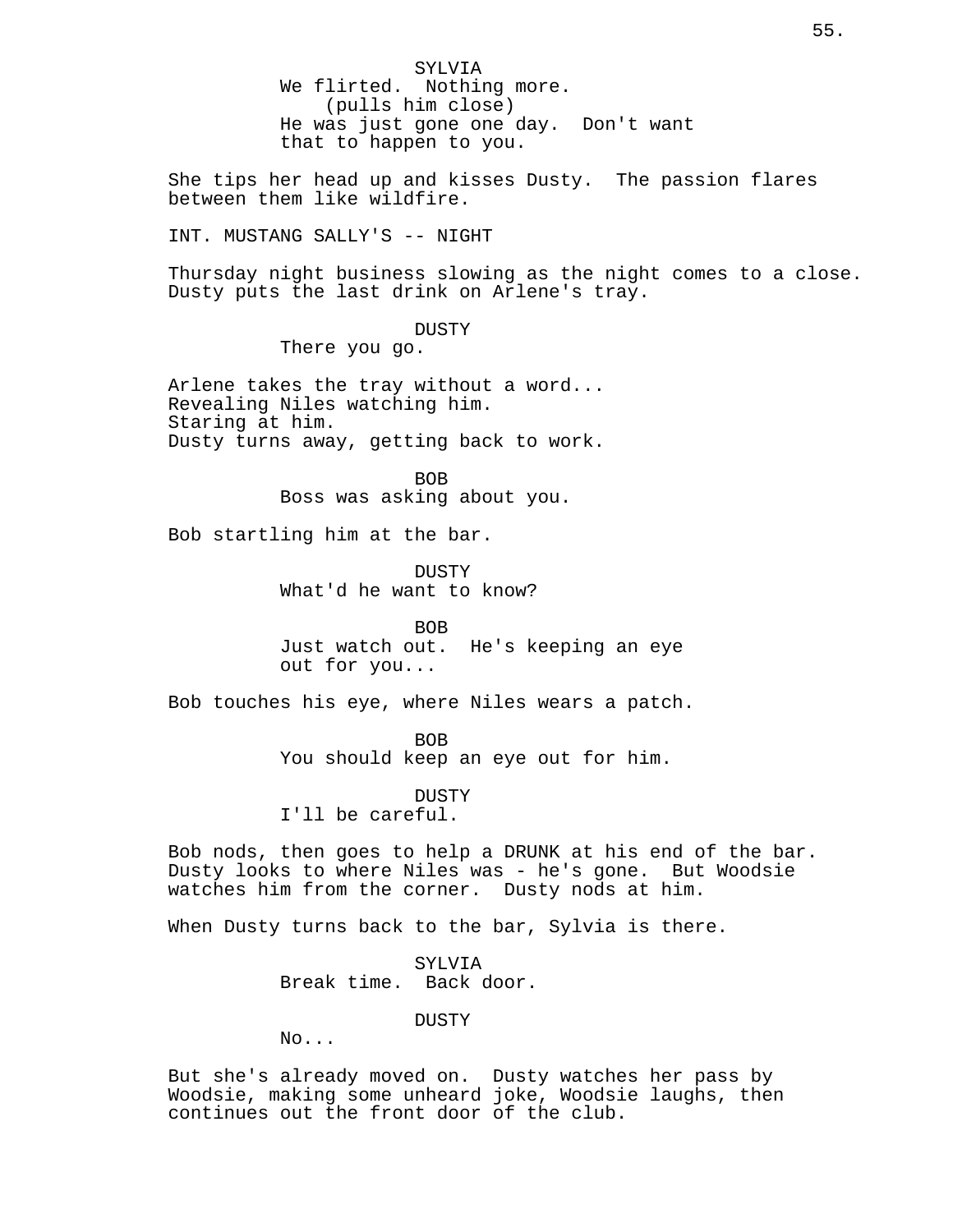Woodsie turns away from Sylvia and looks right at Dusty. Dusty continues doing some bar clean up...

Then Arlene taps her tray on the waitress station.

ARLENE Strawberry marguerita, two Modelos, and a rum and Coke.

#### DUSTY

Coming right up.

Dusty mixes drinks, tries NOT to look in Woodsie's direction.

**DUSTY** 

There you go.

Puts the drinks on the tray, glances at Woodsie... He's gone. Wanders to where Bob is fleecing the Drunk.

DUSTY

Taking ten.

Bob just nods and goes back to playing dollar bill poker with the Drunk... collecting all of the money afterwards.

BOB

I got two nines. You got better?

Dusty heads to the bar's back door.

EXT. MUSTANG SALLY'S -- NIGHT

Dusty steps into the alley, takes a deep breath.

FROM THE SHADOWS, a HAND presses over his mouth. Cutting off his scream. Another HAND reaches around to the front of his pants and begins unbuckling his belt.

Dusty swings around, grabbing each hand by the wrist and pressing his Assailant back against the stone wall. The HANDS struggle, but Dusty finally pins them in place.

Sylvia laughs and moves her mouth up to kiss him.

SYLVIA You said not to go to the apartment.

DUSTY We can't do this --

The kiss is passionate and fiery.

SYLVIA He's counting his money.

Sylvia unbuttons her blouse, her nipples are instantly erect.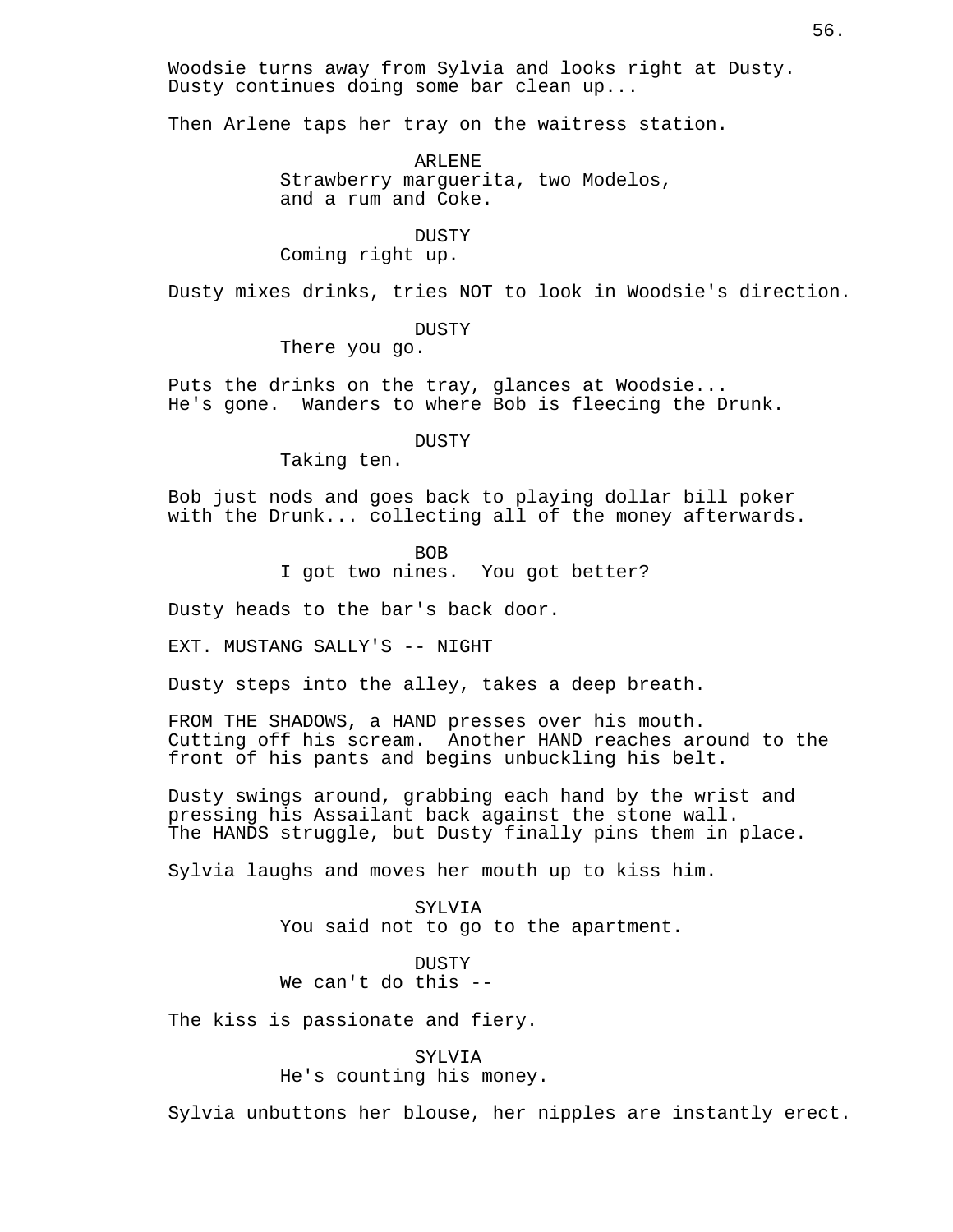CAR HORNS on the street, people's laughter echoes.

DUSTY This is wrong...

### SYLVIA

Is it?

Sylvia unzips his fly and reaches inside his pants.

# SYLVIA Feels right to me.

Sylvia gives Dusty's trousers a tug, they fall to his ankles. Voices from People leaving the club echoes through the alley. Dusty is trapped between reason and lust. Guess which wins?

He lifts Sylvia's skirt, hand inside her panties, searching. When he finds it, Sylvia moans.

# SYLVIA Yes. Oh, God, yes.

Dusty gives her panties a powerful yank, ripping the fabric, exposing her moistness to the cool night air.

Sylvia guides him inside of her.

DUSTY AND SYLVIA make love against the cold brick wall, their cries of pleasure mingling with the street symphony of laughing pedestrians and honking taxi horns.

One sound makes them stop mid-stroke... Woodsie.

### WOODSIE

Miss Sylvia?

Sylvia and Dusty - still joined - try to blend with the shadows as Woodsie appears at the end of the alley.

Woodsie looks down the alley - right at them...

But they are in the shadows, and he sees nothing. He walks away.

# SYLV<sub>I</sub>A

I'm afraid.

DUSTY Why don't we just leave? Hop a plane to Puerto Vallarta or something?

SYLVIA He'd track us down. Maybe kill us.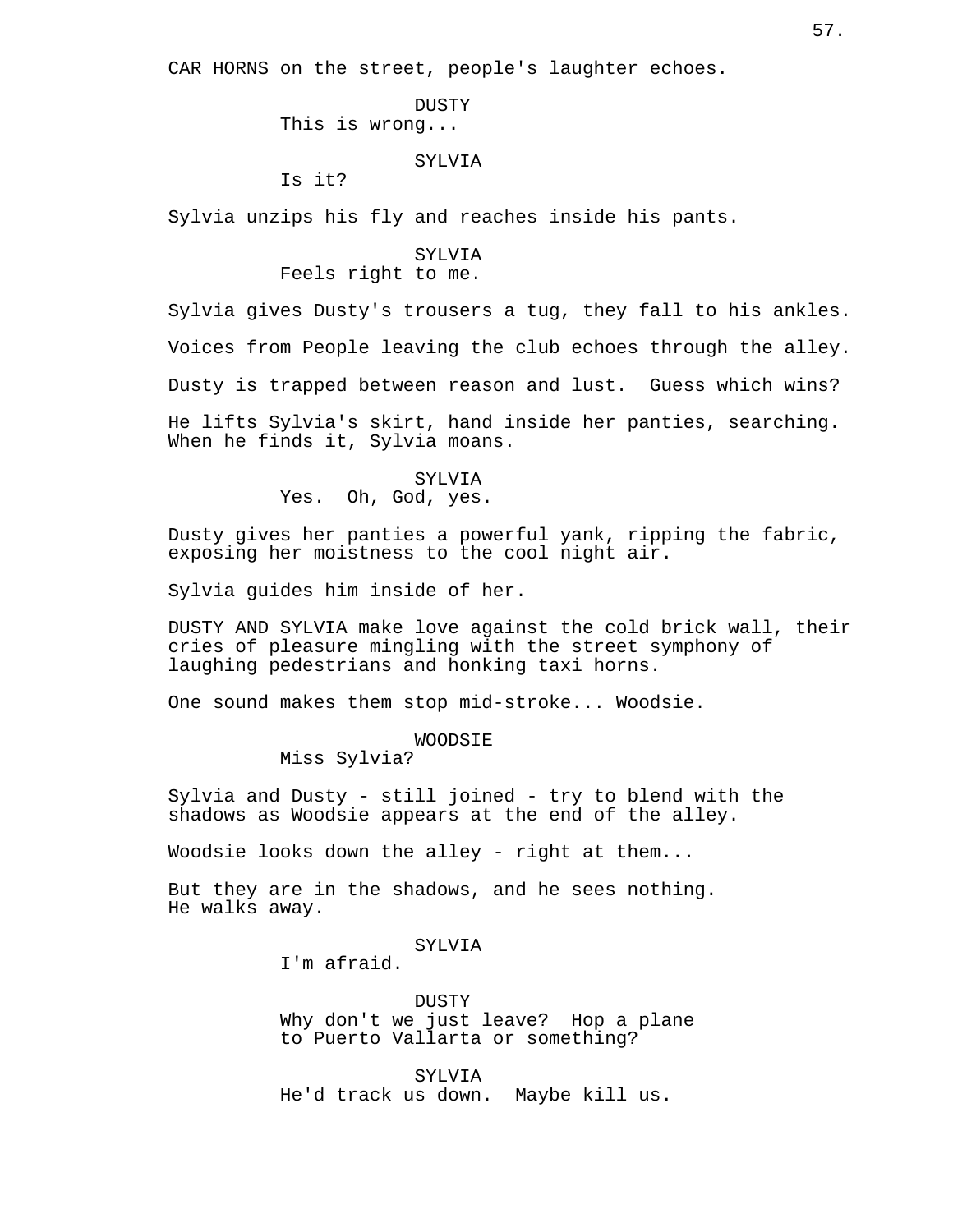DUSTY I don't mind dying, I just don't want to die first.

SYLVIA How would we do it? That's what you're thinking isn't it?

Is it? Dusty and Sylvia disengage and dress. Sylvia gives him a final kiss, before he heads back into the nightclub.

INT. THE STORE ROOM

Dusty checks his clothes, then grabs a couple of cases of beer before heading out into the club.

INT. MUSTANG SALLY'S -- NIGHT

Dusty comes out of the store room, he's stopped by Woodsie.

WOODSIE Where'd you go?

DUSTY Taking my ten.

WOODSIE Have you seen Miss Sylvia?

DUSTY Not in the store room.

Dusty tries not to look at the huge bouncer's gun.

AT THE FRONT DOOR

Sylvia squeezes in, and notices the confrontation between Woodsie and Dusty. She moves around the club, trying to get as much distance between herself and the door.

SYLVIA

Woodsie?

Woodsie turns from Dusty.

DUSTY

There she is.

Sylvia near the Mechanical Bulls. Woodsie nods to her, turns to Dusty.

WOODSIE

Want to make sure you haven't forgotten the little chat we had the other night.

Woodsie moves out of Dusty's face across the room to Sylvia.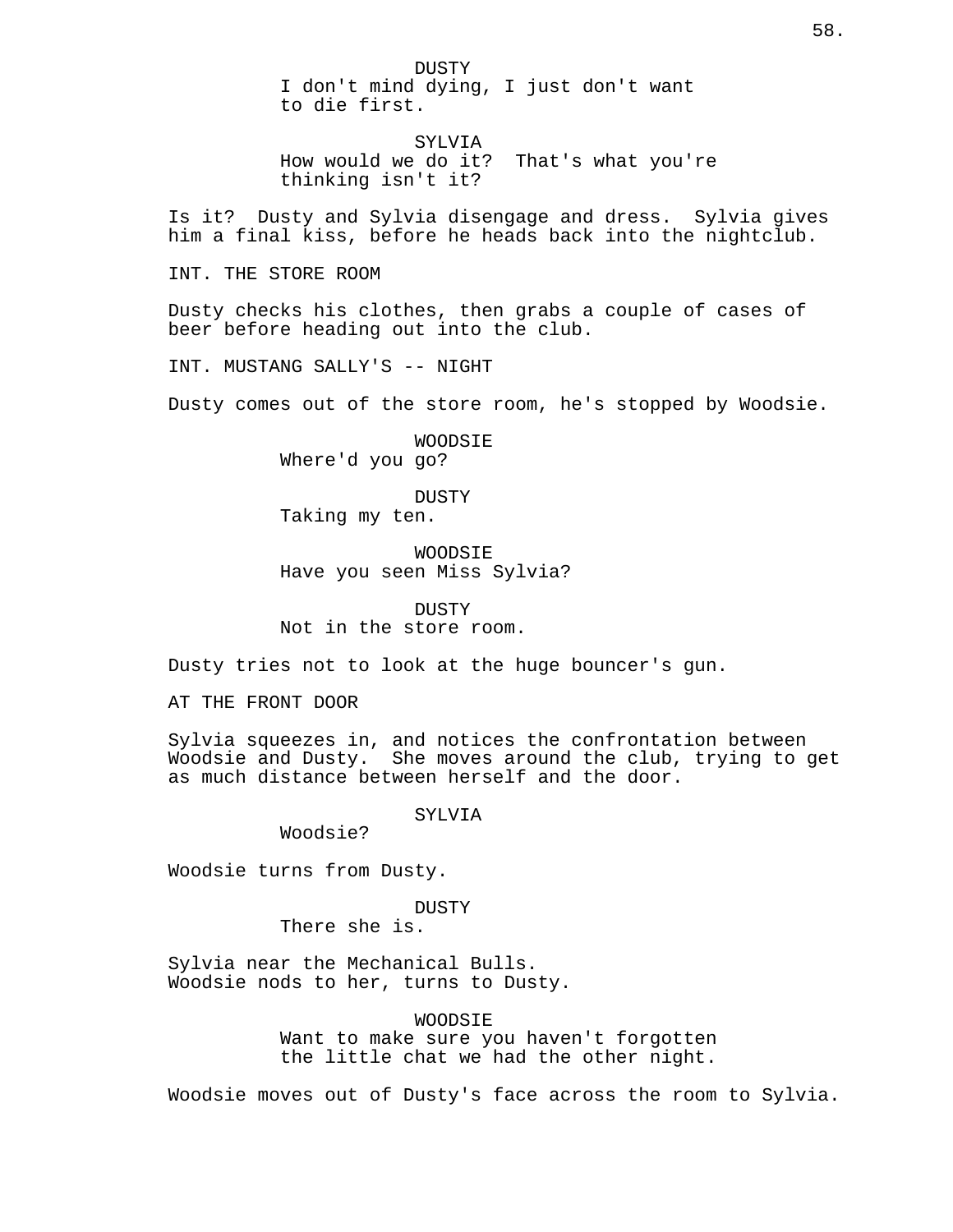INT. BOB'S APARTMENT -- NIGHT

IN DUSTY'S BEDROOM

Dusty and Sylvia naked in a ribbon of sheet.

DUSTY How would we do it?

### SYLVIA

The laundry. This month is spring break - they're delivering five million. That's the most it's ever been. What if Barnard ran away with the money?

DUSTY Think that's likely? They'd hunt him. You can't steal money from them...

SYLVIA What if they never found him?

DUSTY What do you mean?

SYLVIA You and Barnard are about the same size. After he gets the money, we shoot him.

We see snippets of the plan...

INT. NILES OFFICE

NILES puts the bag with \$5 million in the safe, turns to see Dusty dressed exactly as he is - like a reflection.

> DUSTY (V.O.) With what? The bar gun?

SYLVIA (V.O.) You're dressed to look like him, patch and everything.

BANG! Dusty shoots Niles, grabs the money bag.

INT. DUSTY'S BEDROOM

SYLVIA You go to the train station. Albuquerque is a hub - three different lines criss-cross here.

DUSTY

Really?

He glances in the closet at the leather jacket.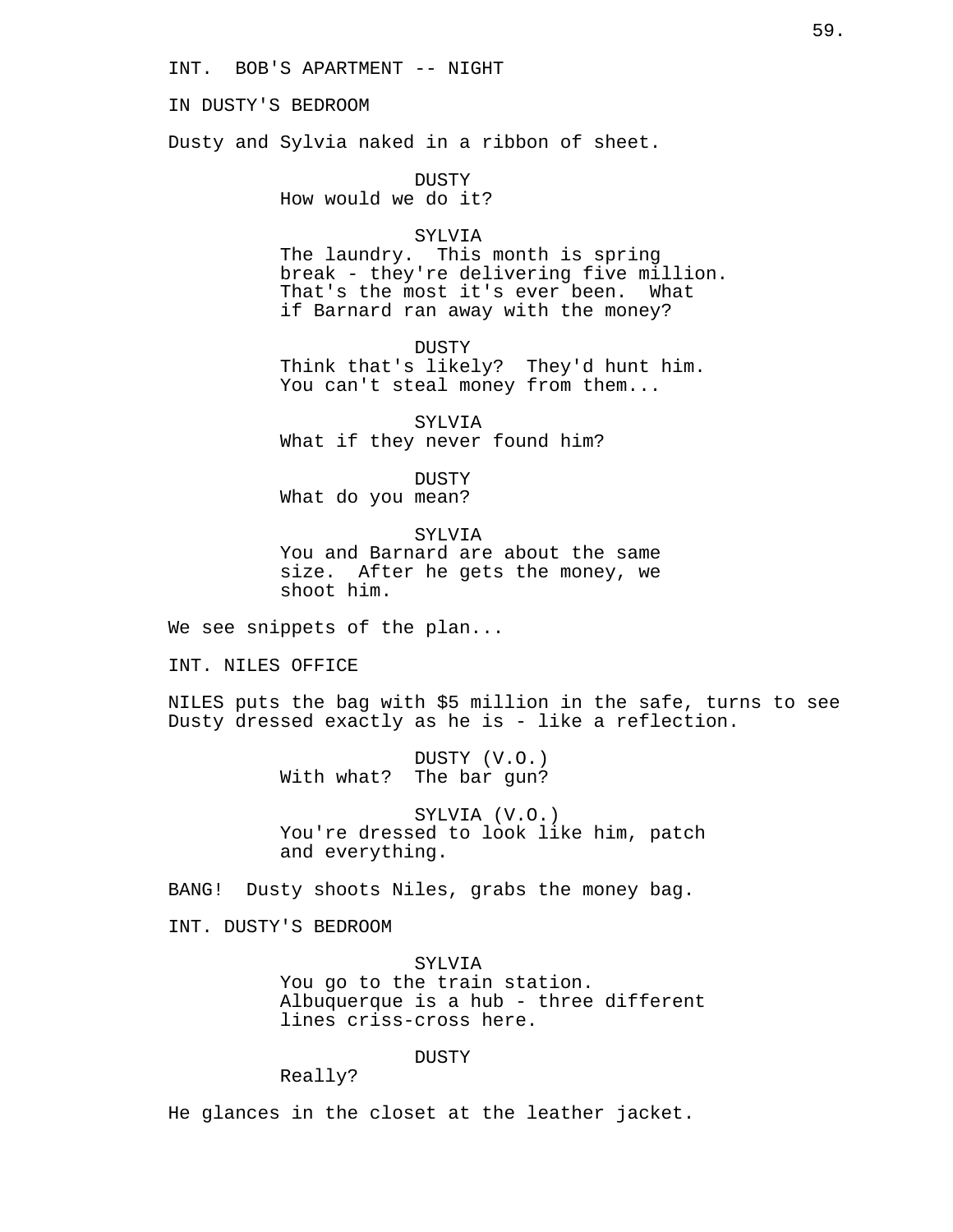Busy with travelers, but some HOMELESS people sleep on the benches. Dusty dressed as Niles approaches the ticket window.

> SYLVIA (V.O.) Buy six tickets to each of the three farthest destinations. Use his credit cards and make sure the ticket seller remembers you - remembers Barnard.

Six train tickets - six corners of the country.

DUSTY (V.O.) Six train tickets?

SYLVIA (V.O.) There are always homeless people sleeping there. Give six of them the tickets and make sure they get on the trains. We need false trails for them to follow so that the don't follow us.

Six HOMELESS DUDES stand in different lines to board different trains for different destinations.

INT. DUSTY'S BEDROOM

Looks at Sylvia - she has this all worked out.

**DUSTY** I won't have a ticket.

SYLVIA You go into a bathroom, take off the eye patch and coat. Come back here...

DUSTY

The police --

SYLVIA We bury his body where no one will ever find it.

EXT. COUNTRY SIDE -- EVENING

Where Dusty and Jennifer were riding... he is now shoveling dirt onto Niles' corpse... last shovel full hits the face.

> SYLVIA (V.O.) No reason for the police - Niles told me he had to go to Kansas City on business.

DUSTY (V.O.) And Kansas City? Maryanne?

Dusty swings up onto his horse, rides into the sunset.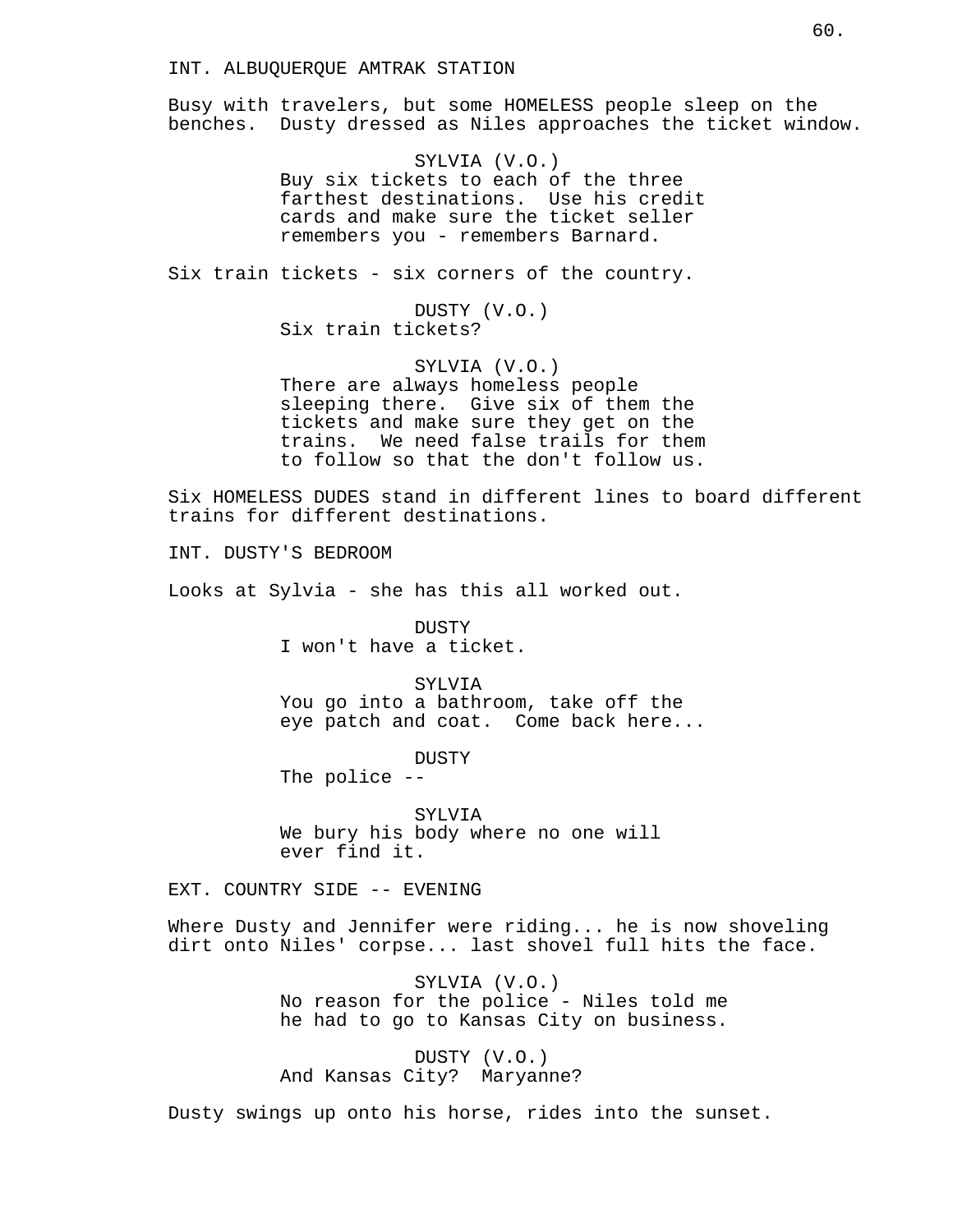# INT. DUSTY'S BEDROOM

Sylvia smiles at him, he knows about Maryanne?

SYLVIA They won't know which train he took, so there'll be six trails to follow.

**DUSTY** Niles will be dead, and we'll have five million dollars to ourselves.

SYLVIA

Not to mention each other.

Sylvia kisses his chest. Light through the blinds casting shadows over her face... like prison bars.

INT. MUSTANG SALLY'S -- NIGHT

Shadows over Dusty's face like prison bars... He looks across the bar at Sylvia, who smiles at him.

When he looks away, Dusty is looking right at Woodsie. Who frowns at him. Does he know?

Dusty looks away from Woodsie... at Niles, who is watching him. Has he been watching all night?

That's when Jennifer sits at the stool in front of him.

**DUSTY** Strawberry daiquiri?

She touches his hand. Lets it linger.

JENNIFER Ready for another ride?

Dusty looks across the room at Sylvia, she's turning to look at him, so Dusty pulls his hand away from Jennifer.

DUSTY

Let me get your drink.

Dusty prepares the drink... juggling a hand full of subplots as he juggles et bottles. He wants Woodsie to see him with Jennifer but does not want Sylvia to see him.

> JENNIFER Next Monday, the bar's closed, right?

DUSTY Think the boss is going to make me work. Some store room maintenance.

Jennifer smiles nervously at him.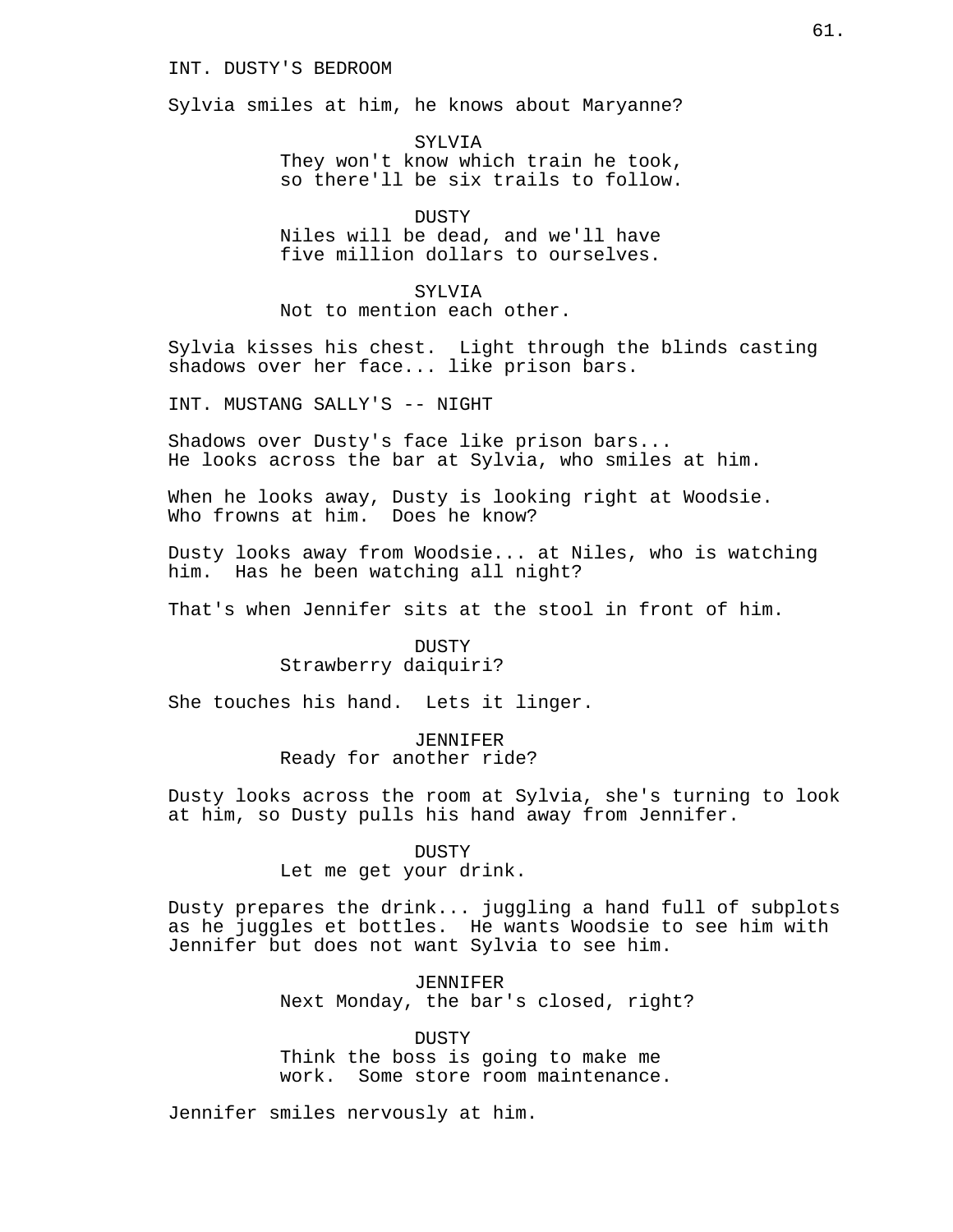### JENNIFER

Maybe after you get done I could fix you dinner. A non-microwave meal?

DUSTY

Sounds nice.

# JENNIFER

I like to cook, but I don't have anyone to cook for. When you live alone, you usually do what's easy. Lean Cuisine.

DUSTY

Hungry Man Doubles.

Jennifer laughs.

# JENNIFER

The difference between men and women. Lean or Hungry.

Dusty and Jennifer laugh together, and it seems natural.

DUSTY Jennifer, I don't want you to take this wrong, but I have plans Monday.

She moves back, cooling. Dusty is going to lose her.

JENNIFER So it was just one ride?

DUSTY

Look --

A loud voice cuts through the noisy bar:

GARY Where's that fucking pussy asshole?

Jennifer moves away... The bar crowd splits, giving Gary a clear shot at Dusty.

GARY

There he is.

Gary, flanked by his two FRIENDS make a bee line at Dusty.

Halfway there, Gary gets yanked off his feet by Woodsie. Feet literally running above the floor like a cartoon.

> GARY Put me down monkey-boy. I'm here for my buck off with the loser.

DUSTY You were serious about that?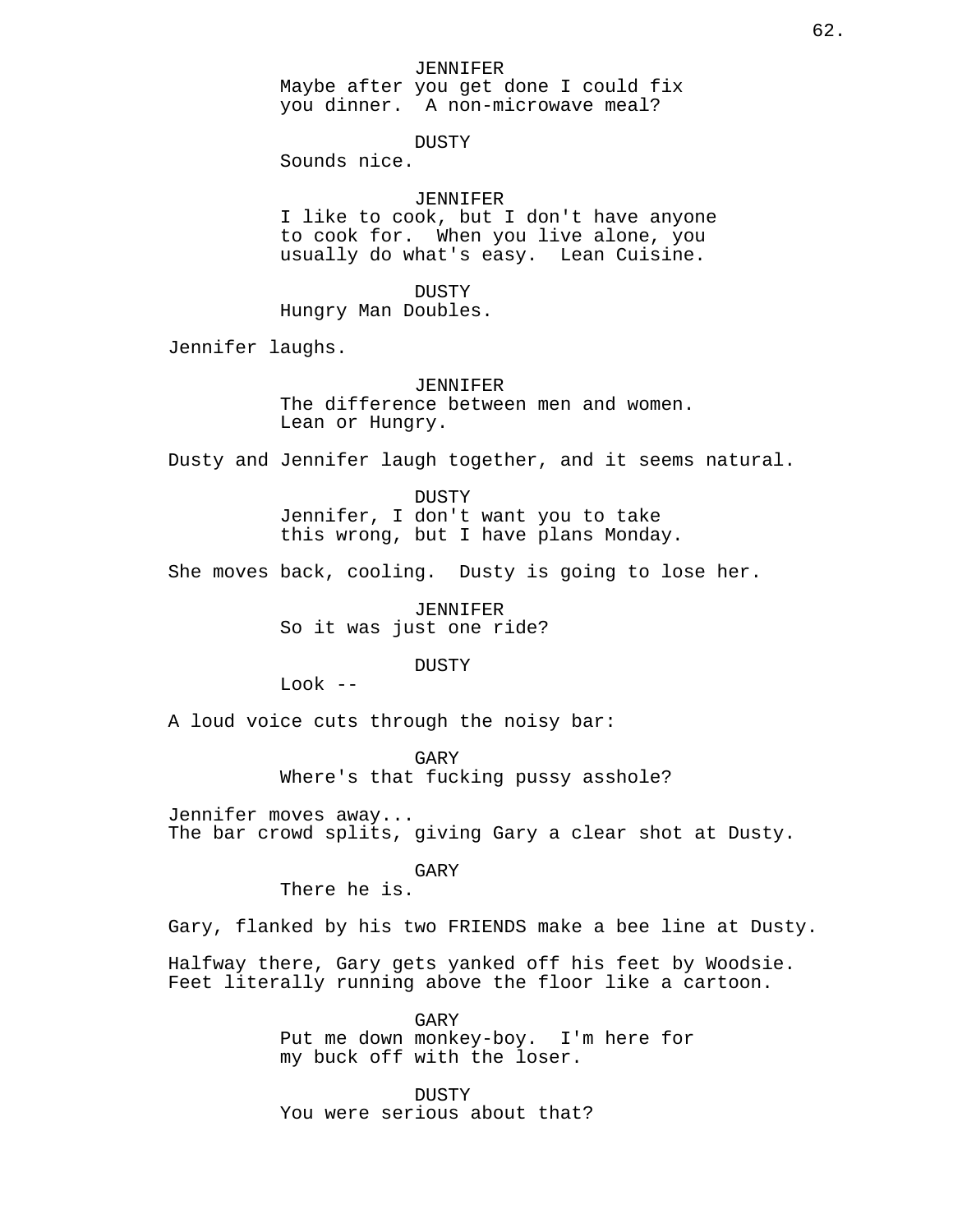# THE BACK OF THE BAR

Gary and Dusty each stand next to one of the mechanical bulls.

DUSTY Sorry, dude, forgot to bring my bikini. You wearing yours?

Gary rushes at Dusty... but Woodsie pulls him back.

The DJ takes control of the event. Everyone is watching.

DJ<sub>J</sub> The is the ultimate buck off! Mano-amano. Bartender Dusty against... (Woodsie whispers the name) Customer Gary. Only one of these cowboys will be left standing!

Everybody cheers. Gary's two Friends cheer.

DJ<sub>J</sub> Okay, men, let's mount up!

Gary and Dusty get on their bulls and get ready.

GARY Hope you found yourself a new job. Just a pussy loser asshole.

**DUSTY** There are people who talk and people who do, which are you?

Wham! The mechanical bulls start bucking. Gary and Dusty hold on tight - neither getting knocked off.

GARY

Guys who win.

The DJ cranks up the intensity...

 $D<sub>0</sub>$ 

There are points for style, points for duration, and points for...

Dusty almost gets knocked off. Holds on tight wit both hands for a second. Gary laughs.

GARY

Give up, loser?

Gary takes his leg from around the mechanical bull and kicks at Dusty. Hits him in the leg, almost knocking Dusty off.

Kicks again...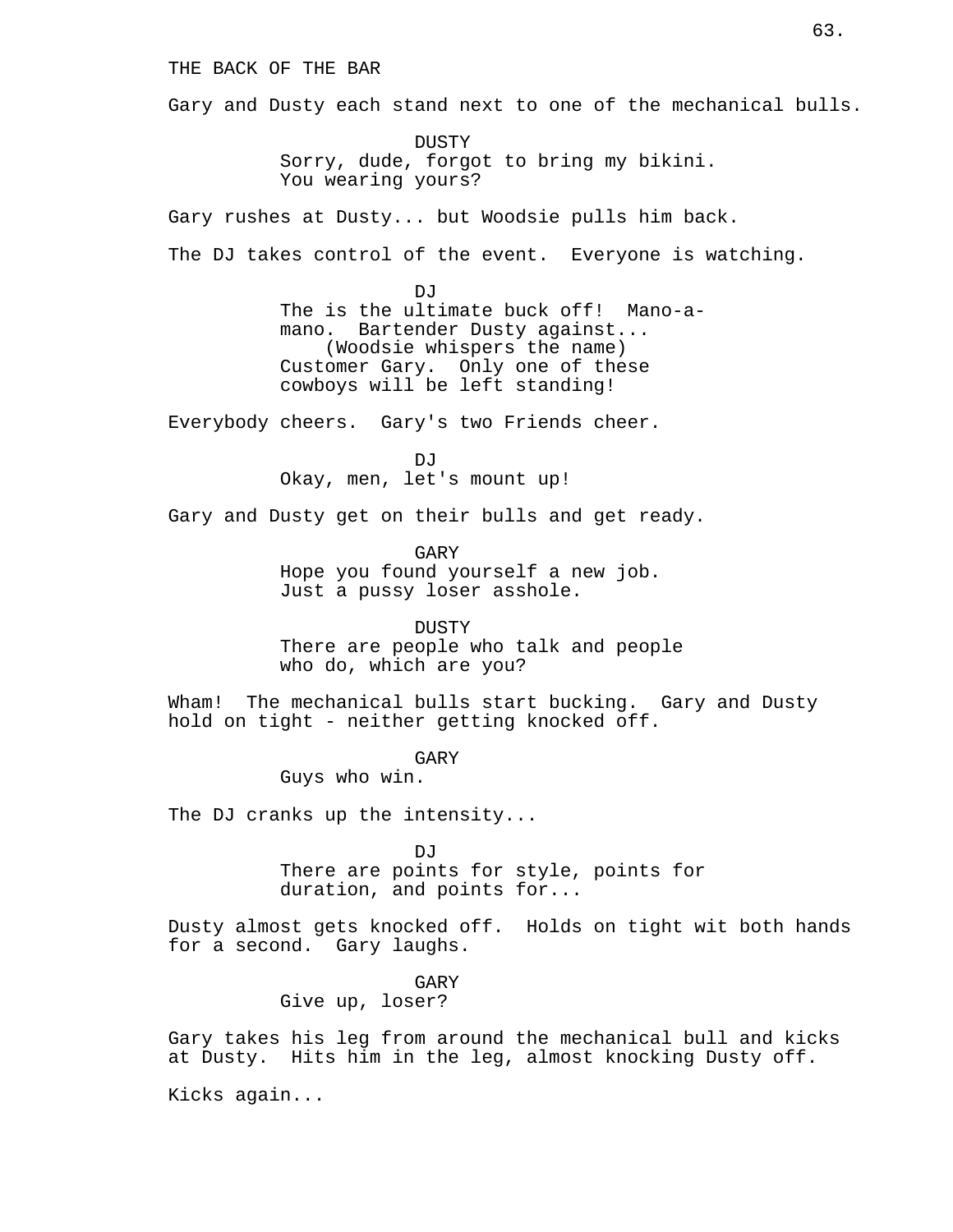Loses his grip. Gary is bucked right off the bull, SLAMMING onto the mat.

The buzzer goes off. Dusty has remained on the bull the whole time. Dismounts and stands over Gary.

> DUSTY So, I guess you'll be leaving.

Gary moves to his feet, secretly slips on his brass knuckles.

GARY Sure, loser-boy. But first...

He SLAMS Dusty in the face with a fist. Gary's Friends erupt into action, punching the person nearest them. A huge bar room brawl breaks out.

Gary and Dusty trade punches - a savage fight. The brass knuckles TEARING into Dusty's face a couple times. But Dusty is fast, and ducks most of the punches. Waiting for that one opening, and then - WHAM!

He decks Gary. By now, Gary's two friends are also on the floor, being dragged out of the bar. Dusty smiles at Woodsie.

> DUSTY Get rid of this trash for me.

### WOODSIE

Very good.

Woodsie drags Gary out of the club.

Dusty looks for Jennifer, but she's gone. So is Sylvia. He is alone in the crowded bar.

EXT. MUSTANG SALLY'S NIGHT CLUB -- DAY

The sun rises over the city.

A sign in the window of Mustang Sally's reads "Closed Today".

INT. BOB'S APARTMENT -- DAY

IN THE BATHROOM

Dusty washed his face, looks in the mirror. A massive shiner on his right eye.

> DUSTY Wrong damned eye.

Won't be covered by the patch. The swollen black eye makes it obvious that he's not Niles, and calls attention to him. This isn't going to work...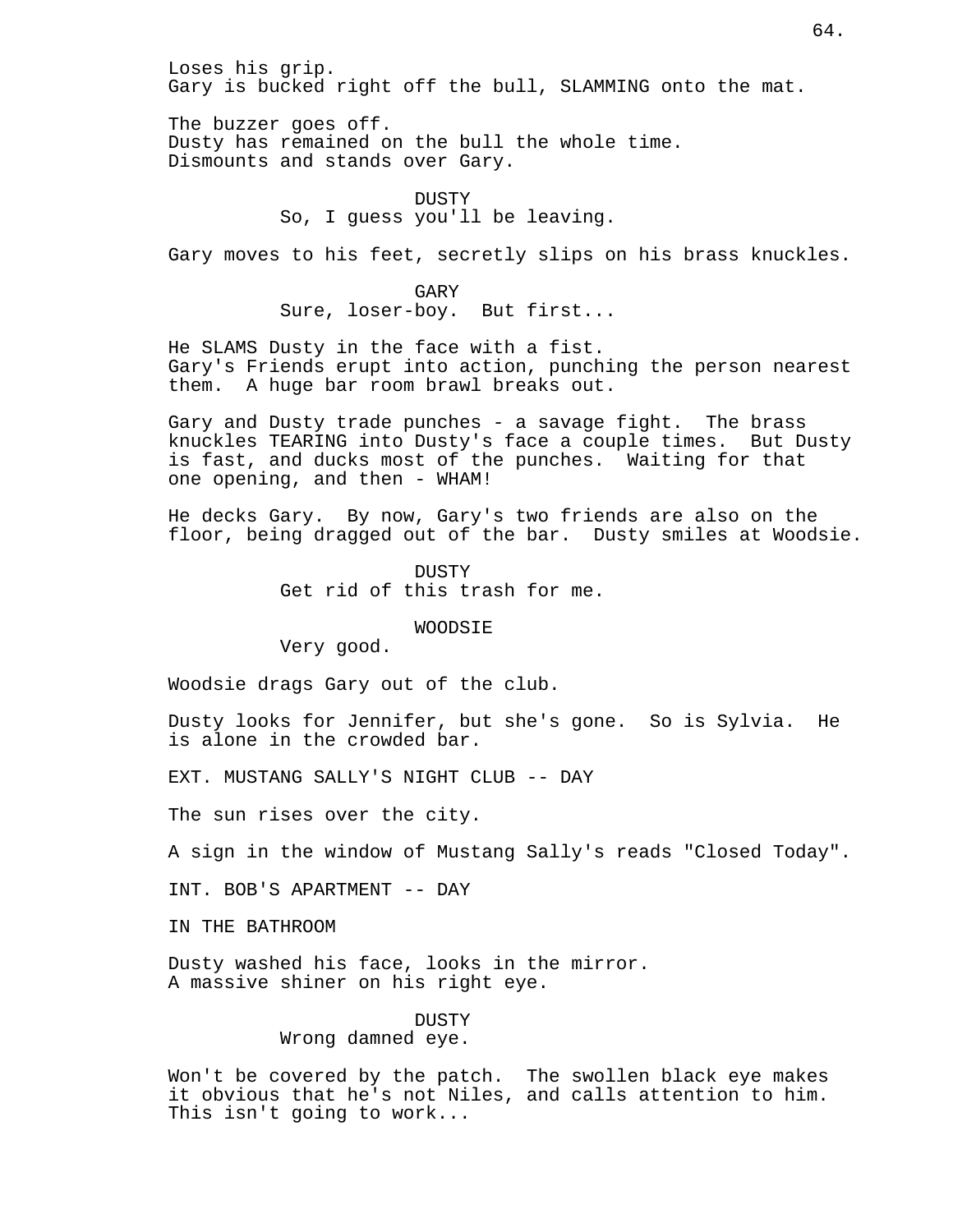EXT. MUSTANG SALLY'S -- EVENING

Neon sign dark and a "Closed" sign in the window

INT. MUSTANG SALLY'S -- EVENING

Three men enter, before Niles locks and bolts the door closed behind them. Sylvia and Woodsie watch from the bar.

The huge OVER-ALLED BODYGUARD, the quiet looking ACCOUNTANT with the metal briefcase handcuffed to his wrist, and syndicate boss GENE LEE BENJAMIN.

### NILES

Mr. Benjamin.

They shake hands and move to the privacy of a back booth. The Accountant lays the briefcase down on the table.

Inside is FIVE MILLION DOLLARS in twenties and hundreds, wrapped in plastic.

> BENJAMIN Five million. You can handle it?

## NILES

Of course.

Niles puts the bricks of money in a canvas money bag. Sylvia watches each brick of cash - five million dollars. More money that she's ever seen... more than we've ever seen.

The Accountant takes the empty briefcase and moves aside.

SYLVIA Can I get you a drink?

BENJAMIN Got a plane to catch.

NILES Woodsie, walk them out.

Woodsie nods, but looks confused - this isn't normal.

Benjamin heads to the doors, his entourage and Woodsie in tow. Sylvia follows to lock up after them.

> BENJAMIN Always a pleasure, Sylvia.

Woodsie and the three leave, Sylvia locks up behind them.

NILES

That went smoothly.

Niles carries the bag of money to the office.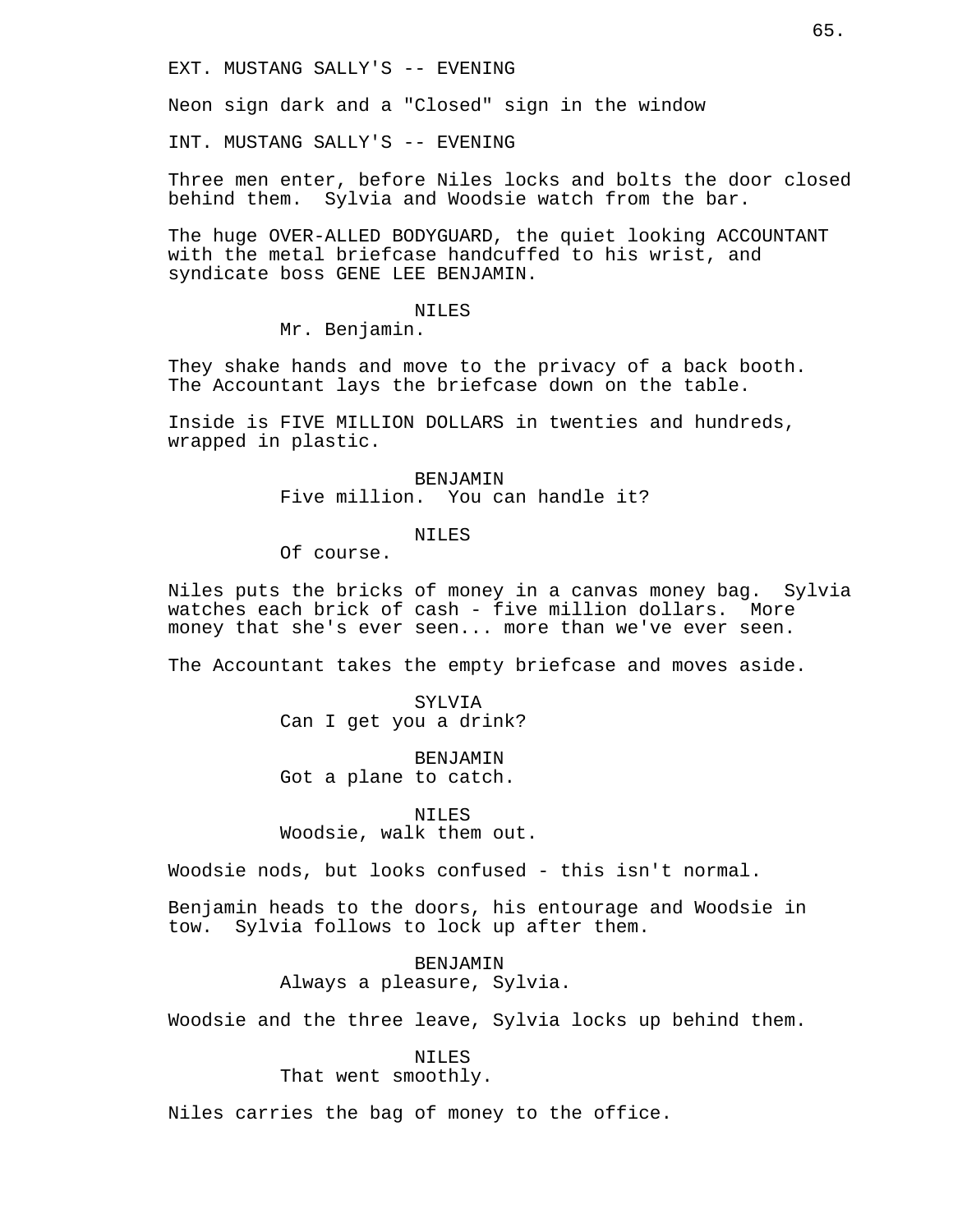NILE'S OFFICE DOOR

When he opens the office door, he is looking into a mirror.

Dusty, in one of Niles's suits, black eye patch over his right eye. They could be twins, except for the bruises...

And in Dusty's hand, instead of the money bag, a gun.

### NTLES

What the....?

Dusty and Niles lock eyes for a moment.

#### SYLV<sub>I</sub>A

Do it. Do it!

Dusty hesitates. He's not sure he can do it. Until Niles grabs for the gun... only a second of struggle.

BANG! BANG! BANG! Dusty fires three shots point blank into Niles's chest.

Nile's mouth opens in shock. He hits the floor, sprawling. The bag of money bounces twice, but doesn't open.

DUSTY

Shit.

Dusty just looks at Niles's body. He has killed a man.

# SYLVIA Get his car keys! In his pocket!

He isn't sure what to do with the gun. Sets it on the floor.

Dusty searches Niles's pocket, the dead man's hand right next to it. Will the hand reach out and grab him? Hesitation. Dusty takes a breath... carefully pulls out the car keys. Puts the keys into his (identical) pocket.

> SYLVIA Don't forget his wallet. You'll need it for ID when you buy the tickets.

Dusty moves back to the body, knowing at any moment it'll jump at him, delicately pulls the wallet from Niles's pocket.

Dusty pockets the wallet, reaches for the gun.

SYLVIA Leave it there. You can't take the gun to the train station anyway.

Sylvia hands him the money bag. It's heavy. She kisses him. Dusty looks down at the corpse of her husband... She pulls him out of the office.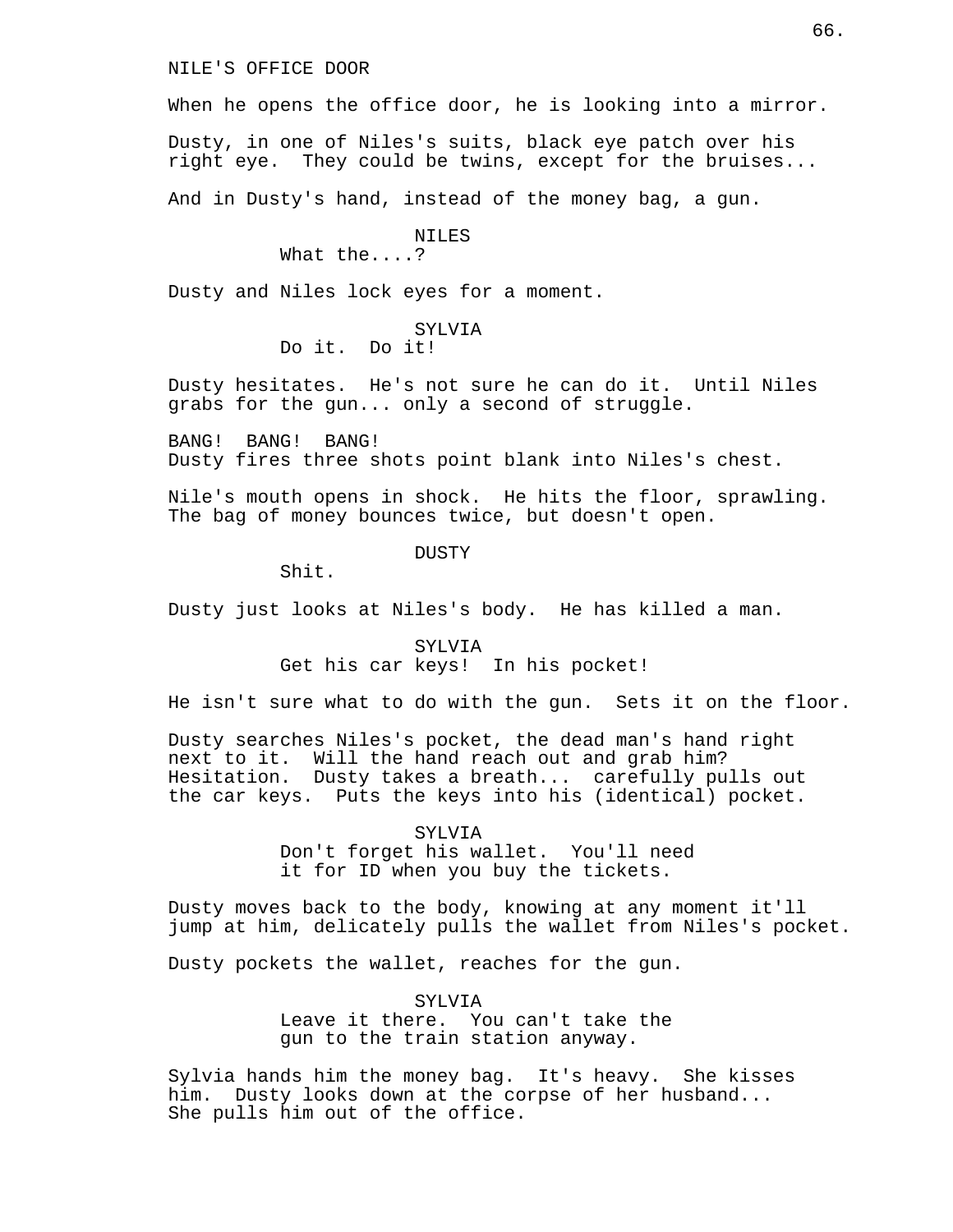Dusty looks at the bar on his way to the door:

Her martini glass on a coaster, next to it is a liquid ring. No glass, no drink, just a ring.

> SYLVIA No time for a drink. You don't want to be pulled over, right?

> > DUSTY

I never killed a man. I feel...

Sylvia kisses him.

SYLV<sub>I</sub>A Don't think about what's done. You can't change it. Move forward. Car to the train station. Six tickets. Then come back here and we'll bury him.

DUSTY Bury him? Yeah, right. Sorry.

She kisses him again.

SYLVIA You going to be okay?

Dusty nods and leaves the night club, looking every bit like Barnard Niles. This whole thing is going to work.

EXT. MUSTANG SALLY'S -- EVENING

Dusty pulls out Niles's car keys and looks at the Mercedes, in the center of the empty lot. Clicks the lock button and the headlights blink - the alarm is off. Car ready.

> DUSTY My car, my money, my wife.

A gun barrel jambs into Dusty's neck. Dusty stops.

WOODSIE You killed the boss?

Woodsie pokes him in the neck with the gun. Hard.

DUSTY I shot him. Three times.

WOODSIE He was a prick. Hope he suffered. (nudges him with the gun) What you got? The money?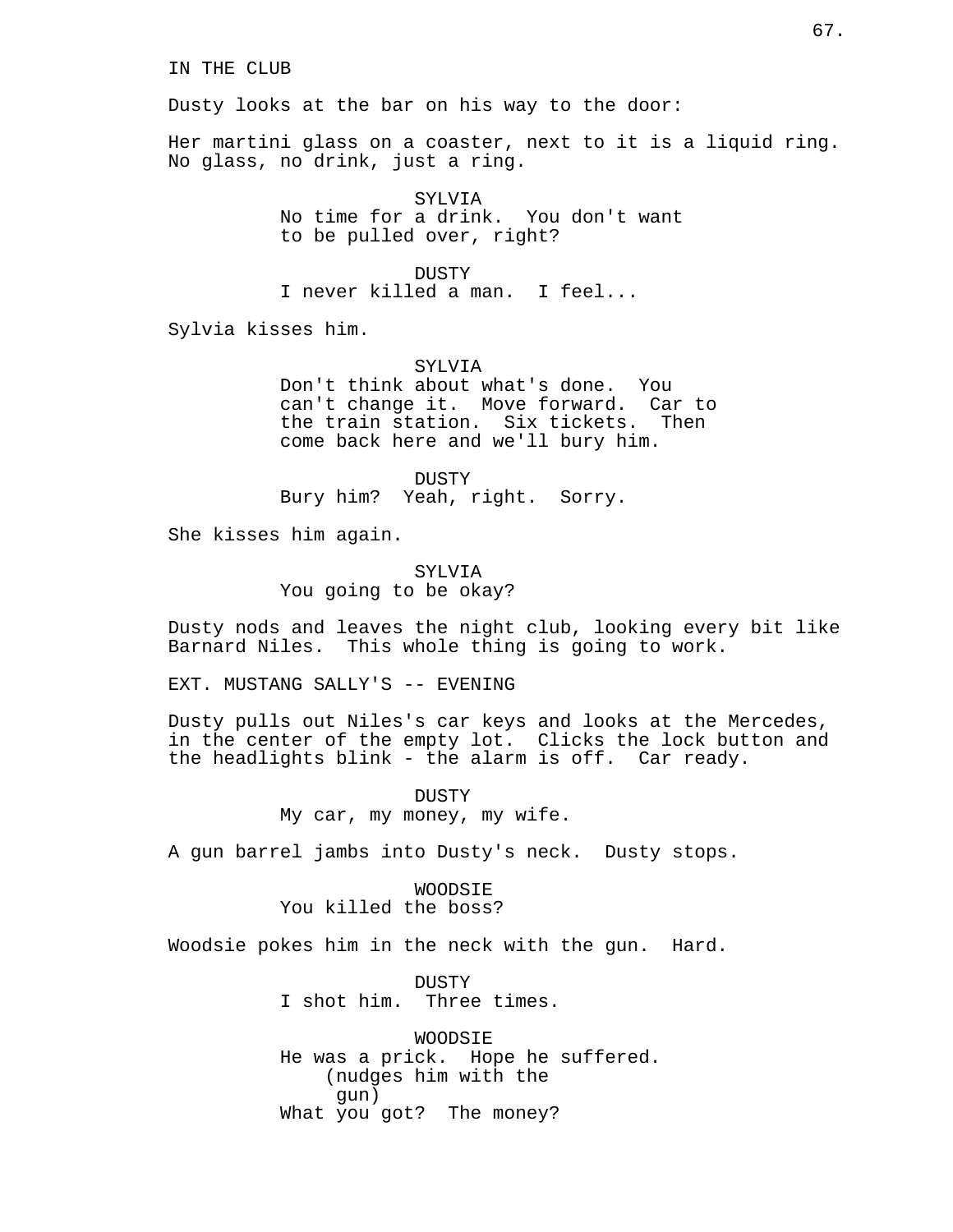DUSTY I'll give you half.

WOODSIE

I'll take all of it. And the car.

Dusty CAREFULLY hands the money and the car keys to Woodsie.

DUSTY

Look, we have a plan. Six train tickets six destinations - make it look like Niles ran with the money. I need the --

WOODSIE

Your problem, not mine. (pats Dusty's shoulder) Mr. Benjamin and Maryanne, not gonna be happy. It's the big barbecue for you.

Woodsie crosses to the Mercedes, swing the money bag. Dusty moves as far away from Woodsie as he can get.

> DUSTY You can't just leave me like this.

> > WOODSIE

I tried to warn you.

Woodsie opens the car door, slips inside, closes the door. Give Dusty a smile and a wave before turning the keys...

BLAAAAAAM!

The Mercedes EXPLODES into a huge ball of flames.

Dusty is thrown back, slams into the wall. Fire and debris blast around him. There is nothing left of the Mercedes!

INT. MUSTANG SALLY'S -- NIGHT

Windows are blown in: a spray of glass across the floor. Broken glass even lands on Niles's body in the office. Sylvia covers her face, ducking behind the bar.

When explosion is over, the burning car illuminates the dark corners of the bar. Sylvia brushes off broken glass.

IN THE OFFICE

Niles moves to his feet and brushes off broken glass!

IN THE CLUB

Niles, still brushing off glass, moves to the bar and Sylvia.

NILES For a moment I was worried he might chicken, like the other one.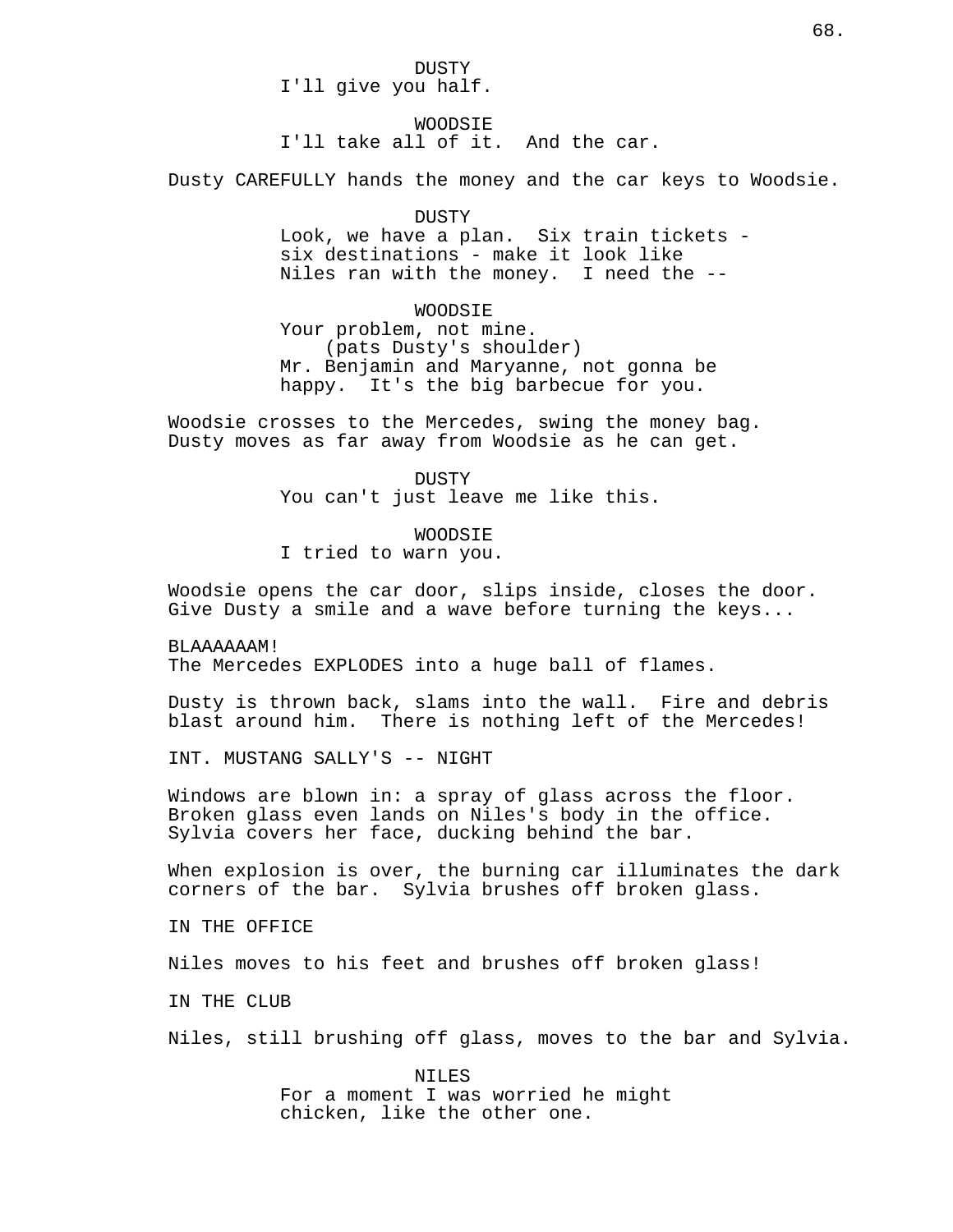SYLVIA The other one wasn't a brawler.

NTLES But now our little cowboy is scattered all over the parking lot.

SYLVIA Little pieces. All dressed in your clothes, with your ID, in your car, with your money.

NILES

Well, not quite.

Niles pulls the REAL money bag from behind the bar.

NILES He was so nervous trying to get the keys from my pocket, he didn't even notice you switching bags.

SYLVIA Switching is my specialty.

Sylvia kisses Niles, takes the bag, starts stepping back...

NILES Why are you moving back?

SYLV<sub>I</sub>A Don't want to get blood on the money.

Niles feels his body for glass cuts.

NILES Am I bleeding?

### SYLVIA

Not yet.

A HAND wearing a rubber glove, scoops the "murder gun" from the floor. Another hand breaks it open and replaces REAL shells for the blanks, aims the gun at Niles.

> NILES What are you doing?

THE GLOVED HAND fires three shots into Niles. BANG! BANG! BANG!

Niles SLAMS into the wall, blood erupting. When his mouth opens, blood spews. He slides down the wall, leaving a smear.

> SYLVIA Sorry, Niles. I was part of your plan. But you weren't part of mine.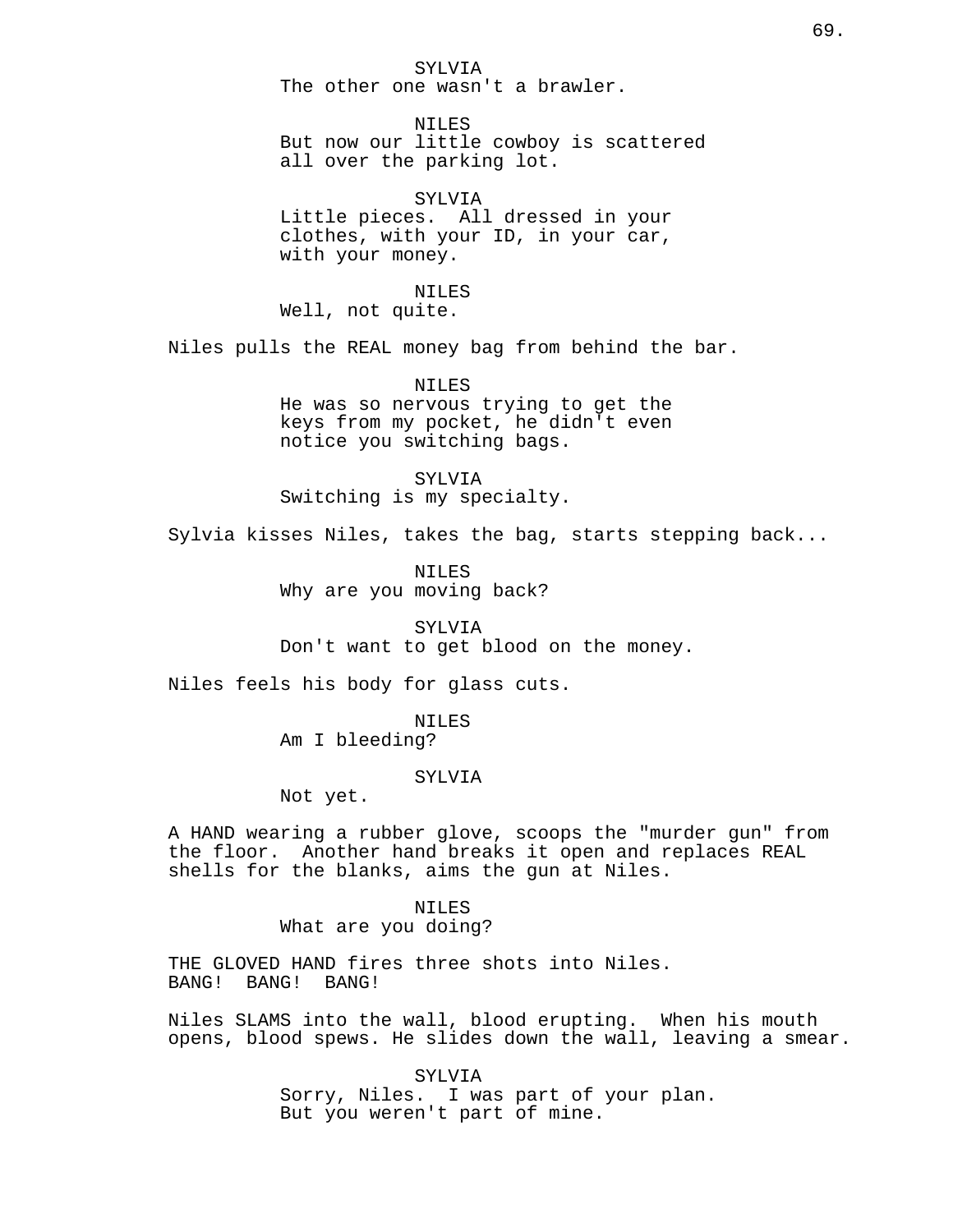THE GLOVED HAND drops the gun back onto the floor.

SYLVIA Make sure you take away the rest of the blanks. We wouldn't want to confuse the police. You sure those gloves won't smear Dusty's prints? Good.

THE GLOVED HAND scoops up the shells on the floor. The gloves are peeled off, to expose soft, delicate hands.

> SYLVIA Mumm. I can't wait to feel those hands on me. All over me. And your tongue....

A siren in the distance snaps her out of her fantasy.

EXT. MUSTANG SALLY'S -- NIGHT

Dusty, under the broken window, listening. A scattering of singled dollar bill sized pieces of paper at his feet. He grabs a handful, stuffs them in his pocket as he listens.

> SYLVIA (O.S.) Better get out of here. Take the money with you. We want it to be nice and simple for the police. Dusty shot my husband, took his money, got into his car, and it blew up.

Dusty looks at the wreckage of the Mercedes - that was supposed to be him all along - he was the fall guy.

> SYLVIA (O.S.) Maybe a contract hit. All of the money went with Dusty. And he's dead. No reason for the Mr. Benjamin and Maryanne to look for the money...

Hears Sylvia and Hands leave the night club, presses himself closer to the wall.

Hopes they won't see him... And kill him.

SYLVIA (O.S.) I'll see you in bed, later.

Dusty hears Sylvia's car start up and drive away... Right past him! Two people in the car - both women?

The police sirens get closer.

Dusty runs past the burning Mercedes and into an alley.

EXT. ALLEYWAY -- NIGHT

Dusty runs through the alley to the next street.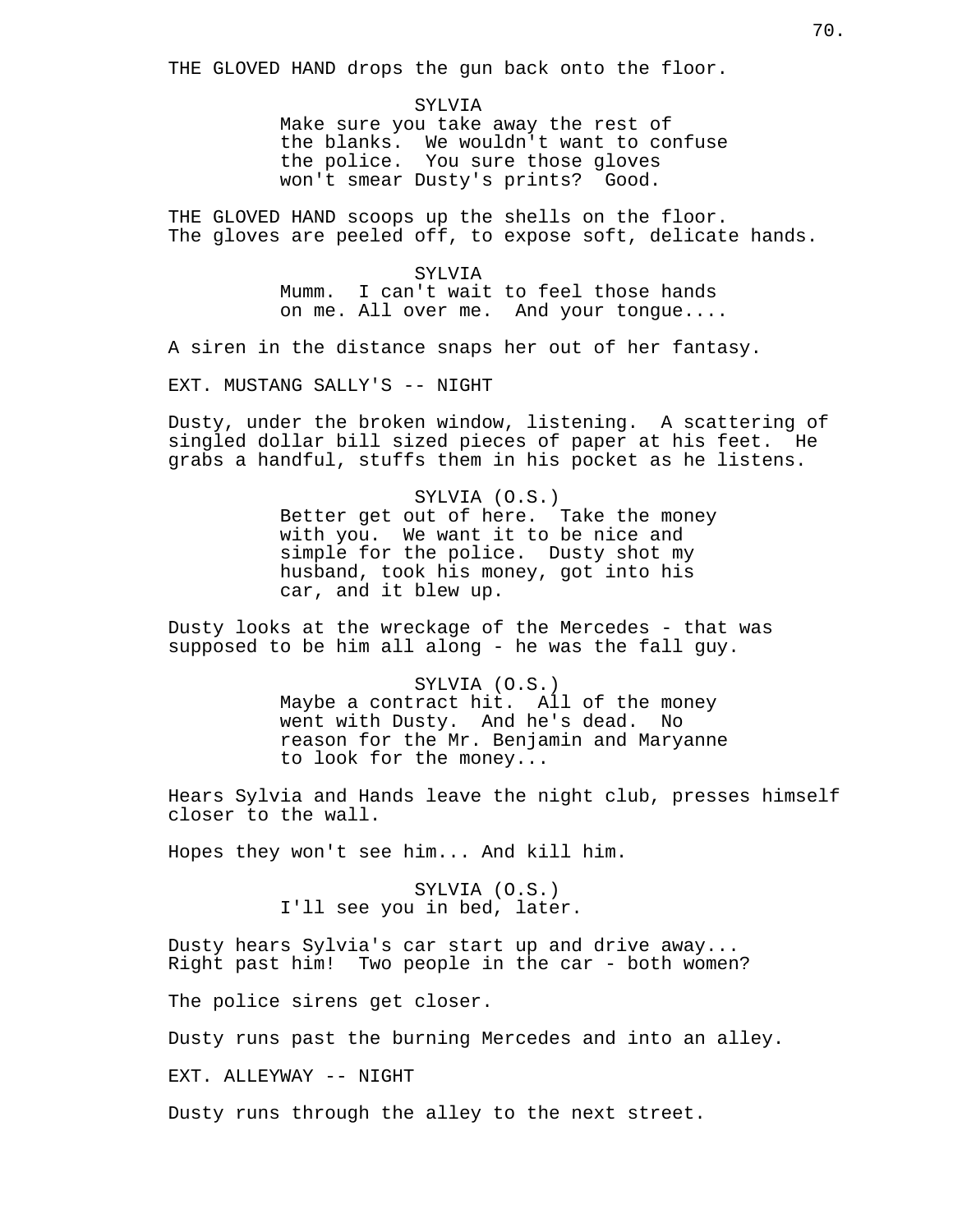EXT. CITY STREETS -- NIGHT

A police car speed down the street right in front Dusty.

Dusty ducks back into the alley, hugging the wall.

The police car screams past, heading towards Mustang Sally's.

Dusty jogs out of the alley and across the street. WHAM! Is almost hit by a CAR.

The DRIVER screeches to a stop only an inch away. Dusty runs around the car.

# DRIVER

# You drunk or something?

Dusty keeps running, around a corner.... gone.

EXT. CITY STREETS -- NIGHT

Dusty tries to look like a pedestrian, as...

A POLICE CAR cruises around a corner.

The Policeman spots Dusty, he slows the car, pacing him.

Dusty keeps walking, moving a little faster than average. He's covered with bruises from the fight, cuts from the explosion, and his suit is slightly singed.

Not suspicious at all.

THE POLICE CAR keeps pace.

Dusty moves even faster, sweat dribbling from his forehead.

THE POLICE CAR keeps pace twenty feet behind him.

Dusty begins to panic. The Police Car is stalking him.

At the next intersection: The 'Walk' light blinks red, stop light is still green.

Dusty stops at the intersection. Waiting for the light.

THE POLICE CAR slows for a moment. Then it creeps past him.

Dusty can FEEL the Policeman's eyes on him. Studying him. But doesn't look over. Sweat dots his forehead.

Finally the POLICE CAR drives away.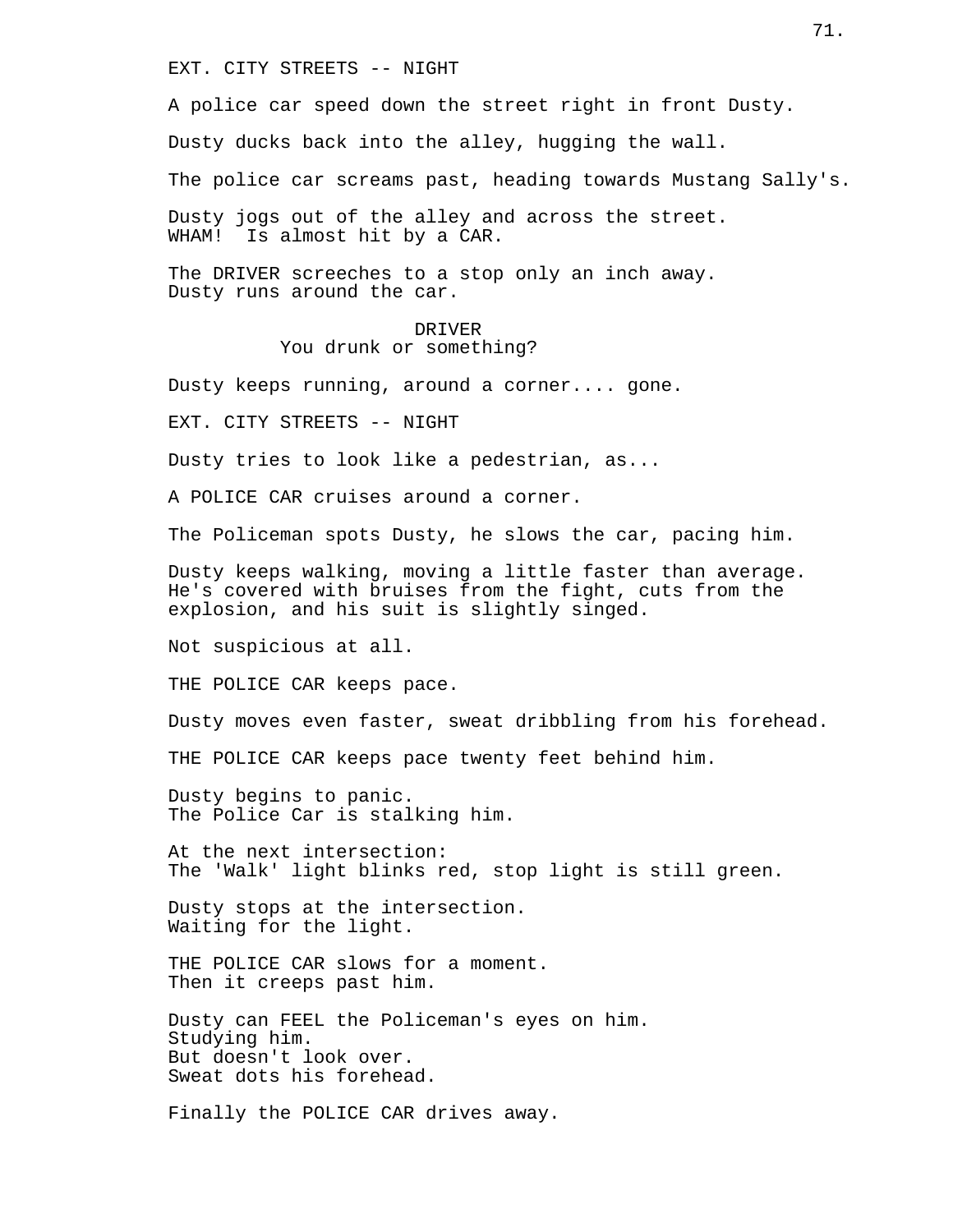Dusty wipes away the sweat... Fingers touching the eye patch. He pulls it off, throws it on the sidewalk.

Walk light turns GREEN.

# DUSTY Evidence. It's evidence.

Picks up the patch, stuffs it in his pocket.

The walk light flashes: DON'T WALK.

Dusty bolts across the street, watching for the POLICE CAR. Halfway across, the light turns red.

On the cross street, a CAR floors it, not noticing Dusty.

SLAM! Dusty flies over the hood of the CAR, lands on the asphalt. The CAR screeches to a stop.

Dusty rolls to his feet, takes off running like a mad man.

THE DRIVER gets out of his car, confused. Watching Dusty run away after he's been hit.

DRIVER

Hey! That's hit and run! Come back here! Look at my car!

Dusty runs as far away from Mustang Sally's as possible.

EXT. CITY STREETS -- NIGHT

Dusty leans against the brick wall of a building, catching his breath. Wondering where to run. Where to hide.

Dusty reaches into his pocket and feels something.

The coaster with Jennifer's phone number.

EXT. MUSTANG SALLY'S -- NIGHT

FIREMEN are putting out the flames from Niles's Mercedes.

RESCUE Hey! There's somebody in here!

A few other RESCUE WORKERS run to the car.

DETECTIVE VACCARO turns from the wreckage, looks at the broken windows of the night club.

> VACCARO That makes it a double.

A POLICEMAN looks from the car to the club.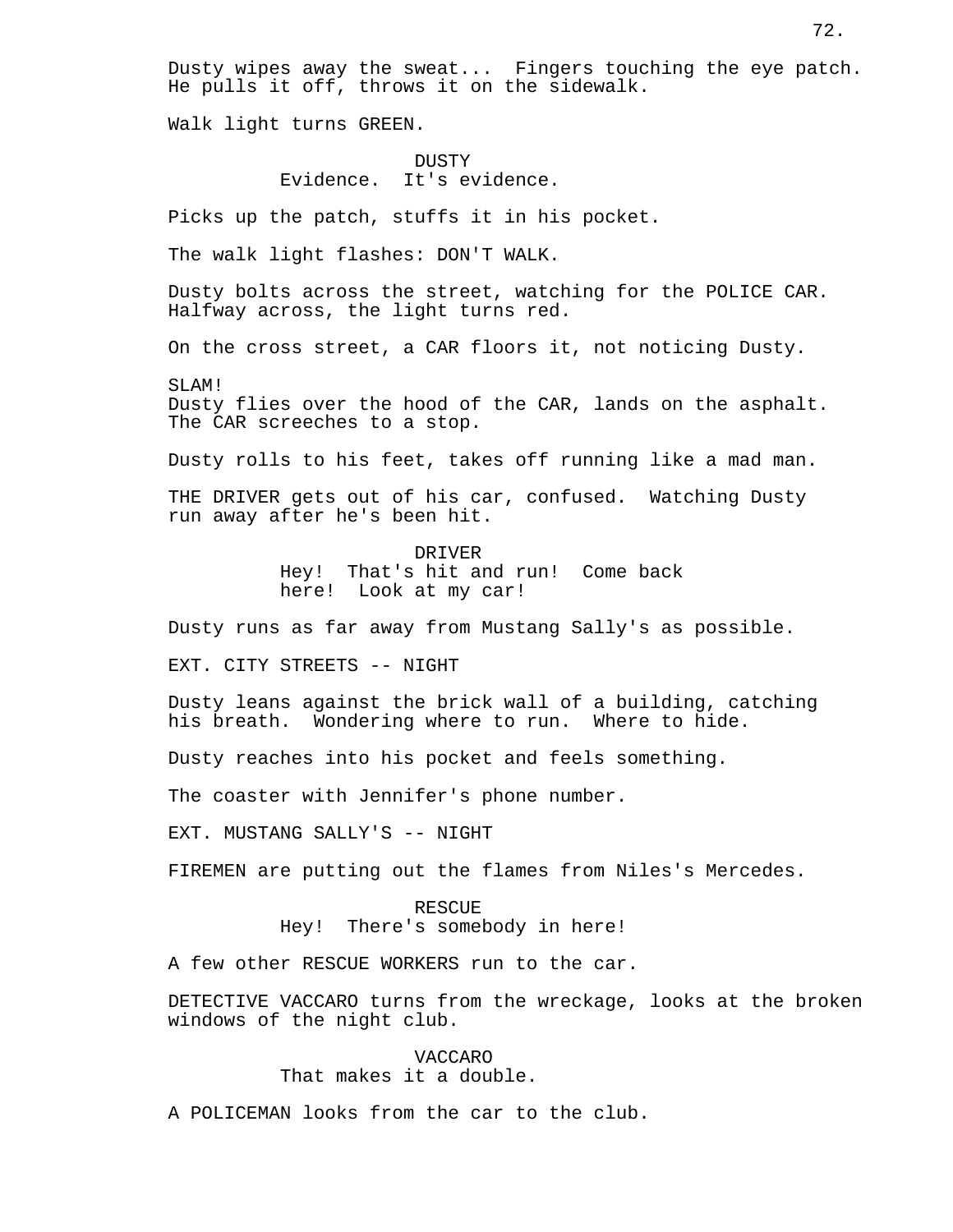# POLICEMAN Think they snuffed each other?

# VACCARO Possible, isn't it?

He takes a puff on his cigar.

INT. MUSTANG SALLY'S -- NIGHT

Sally's has been taken over by CRIME SCENE TECHNICIANS.

The MEDICAL EXAMINER looks over Niles's corpse.

VACCARO What do you got?

MEDICAL Male caucasian, mid fifties, about six foot two, no ID, no left eye.

VACCARO Cause of death.

MEDICAL Shot three times. Medium range. Medium caliber. Probably wearing a medium shirt.

VACCARO Estimated time of death?

MEDICAL This is a fresh one. Within the hour.

VACCARO You know who it is?

MEDICAL

Barnard Niles.

The Technician dusting the gun turns to Vaccaro.

TECHNICIAN Hey Marty, got something, here.

VACCARO Signed confession? Surveillance video?

TECHNICIAN Full set of prints. Slightly smudged, but I don't think they'll be any problem.

VACCARO Run 'em. Put out an APB on the shooter. No where he can hide.

The Technician gets to work.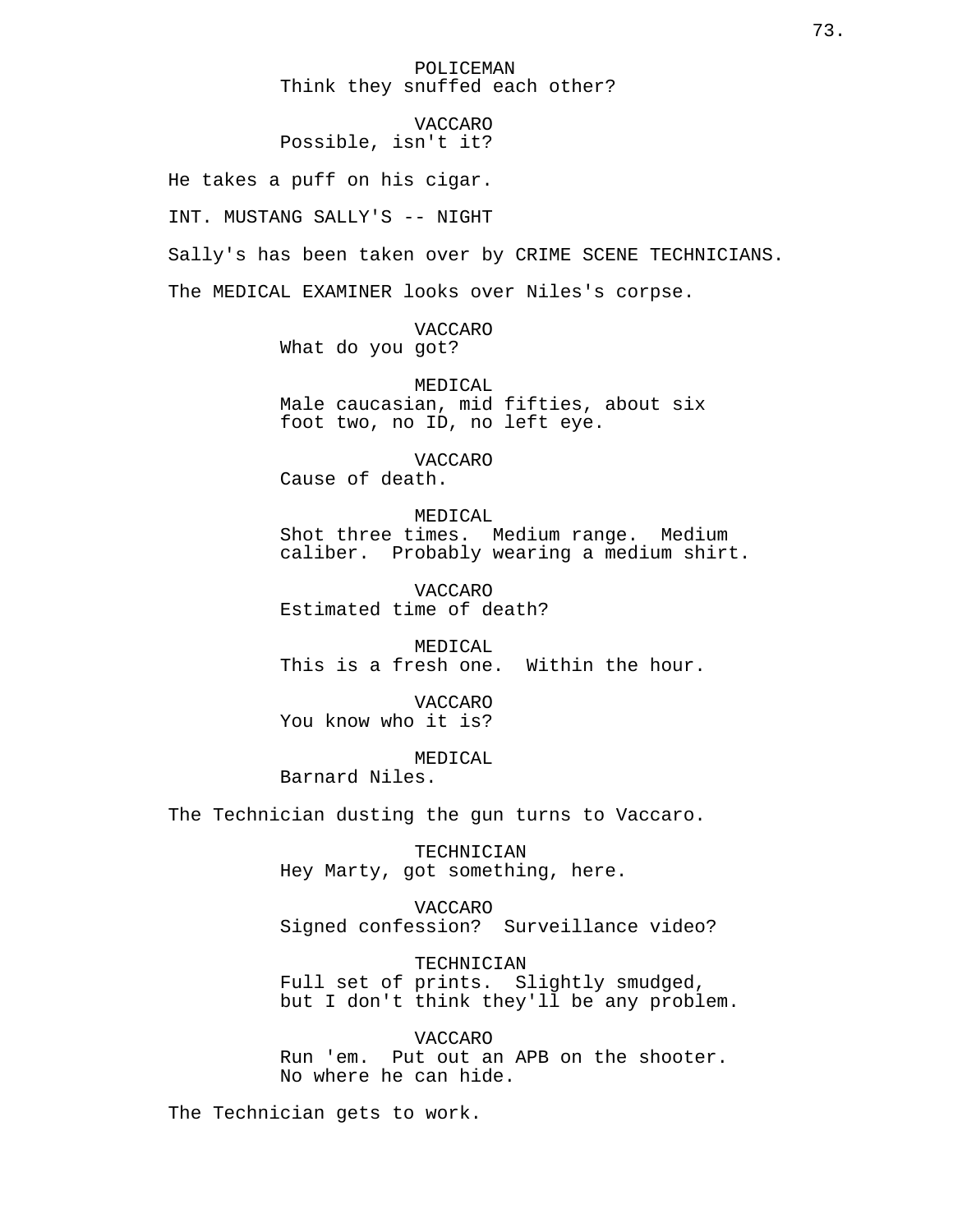EXT. CITY STREETS -- NIGHT

A yellow cab creeps slowly down "Apartment Row".

INT. THE YELLOW CAB -- NIGHT

Dusty sits in the back seat, eyes scanning the street.

DUSTY

There it is.

TAXI DRIVER Funny. My ex-wife lives in that building. Right there. She's probably in there, now. With some guy...

The TAXI DRIVER pulls over.

TAXI DRIVER That'll be fifteen sixty, Pal.

Dusty pulls out Niles's wallet and pays the driver.

DUSTY Keep the change.

TAXI DRIVER Thanks, Pal.

THE TAXI pulls away, Dusty pulls the coaster out again.

INT. JENNIFER'S APARTMENT -- NIGHT

Jennifer closes the door, locks it, and frowns at Dusty. He looks like hell.

> JENNIFER When said you could stop by for a drink, I didn't mean at three A.M.

DUSTY Something came up....

She begins unlocking the door to let him out.

DUSTY I need a place to stay.

JENNIFER Behind in your rent?

DUSTY The police are there.

JENNIFER The police?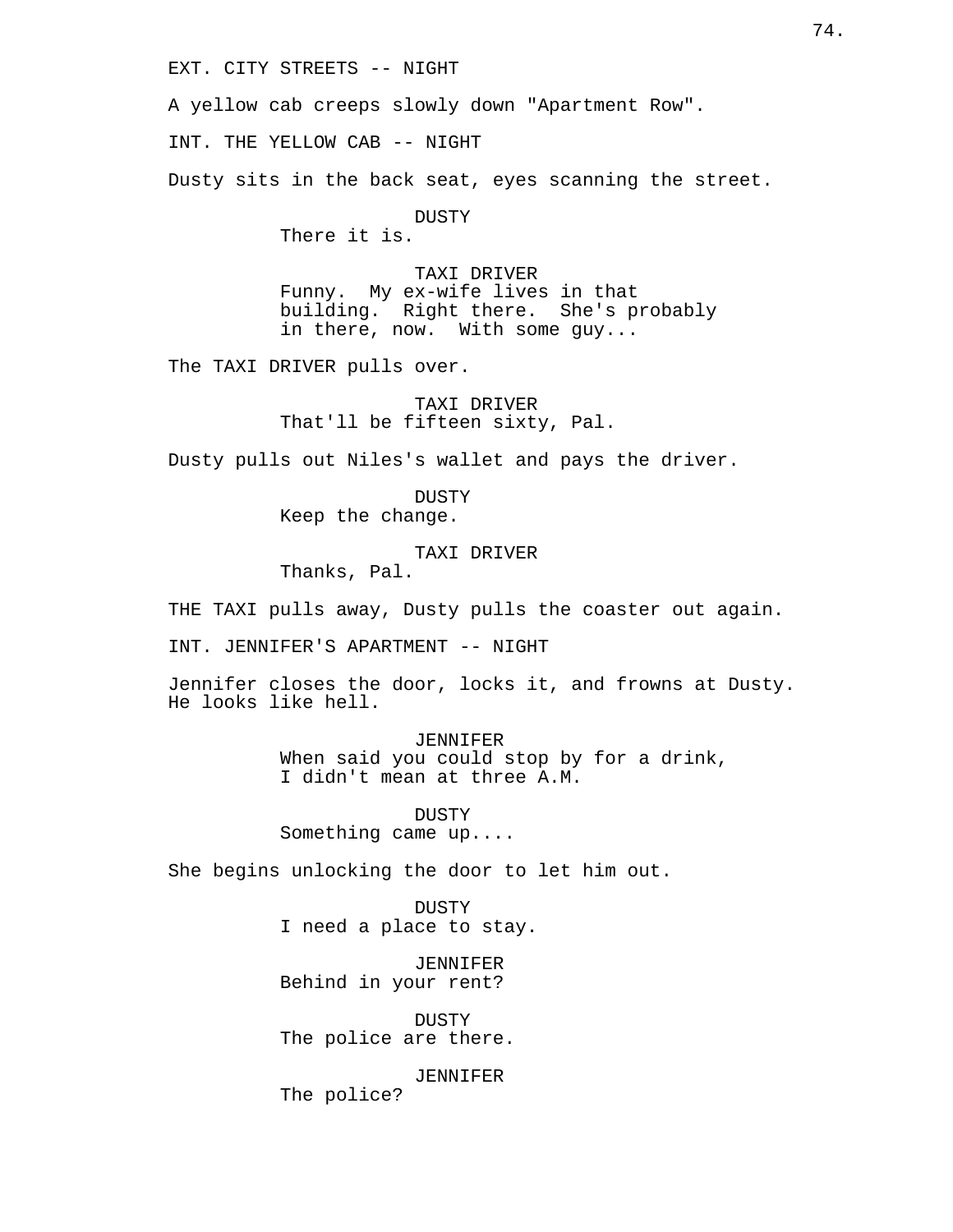DUSTY They think I killed a man. My boss at Sally's. Look, I really need a drink.

JENNIFER (makes a decision) Come on it, grab a stool, tell me your problems. What'll it be?

IN THE KITCHEN

Jennifer pours an inch of Jack Daniels into a glass, sets it on the counter in front of Dusty - on a tall dinette chair. She is the bartender, he is the customer. Dusty downs the drink, handing it back to her.

DUSTY

Again.

Jennifer fills the tumbler.

DISSOLVE TO:

When the tumbler is empty, Dusty has his nerves back.

JENNIFER You slept with her?

DUSTY It was all part of her plan.

JENNIFER You slept with her?

DUSTY Yes. I slept with her.

Jennifer nods.

#### JENNIFER

Bitch.

Jennifer downs her glass of Jack, pours more for them.

JENNIFER What do you think the police have?

DUSTY Should I call 'em up and ask?

Jennifer nods towards the phone. Dusty dials Bob's number.

DUSTY

Bob?

Bob's voice cracks through the handset.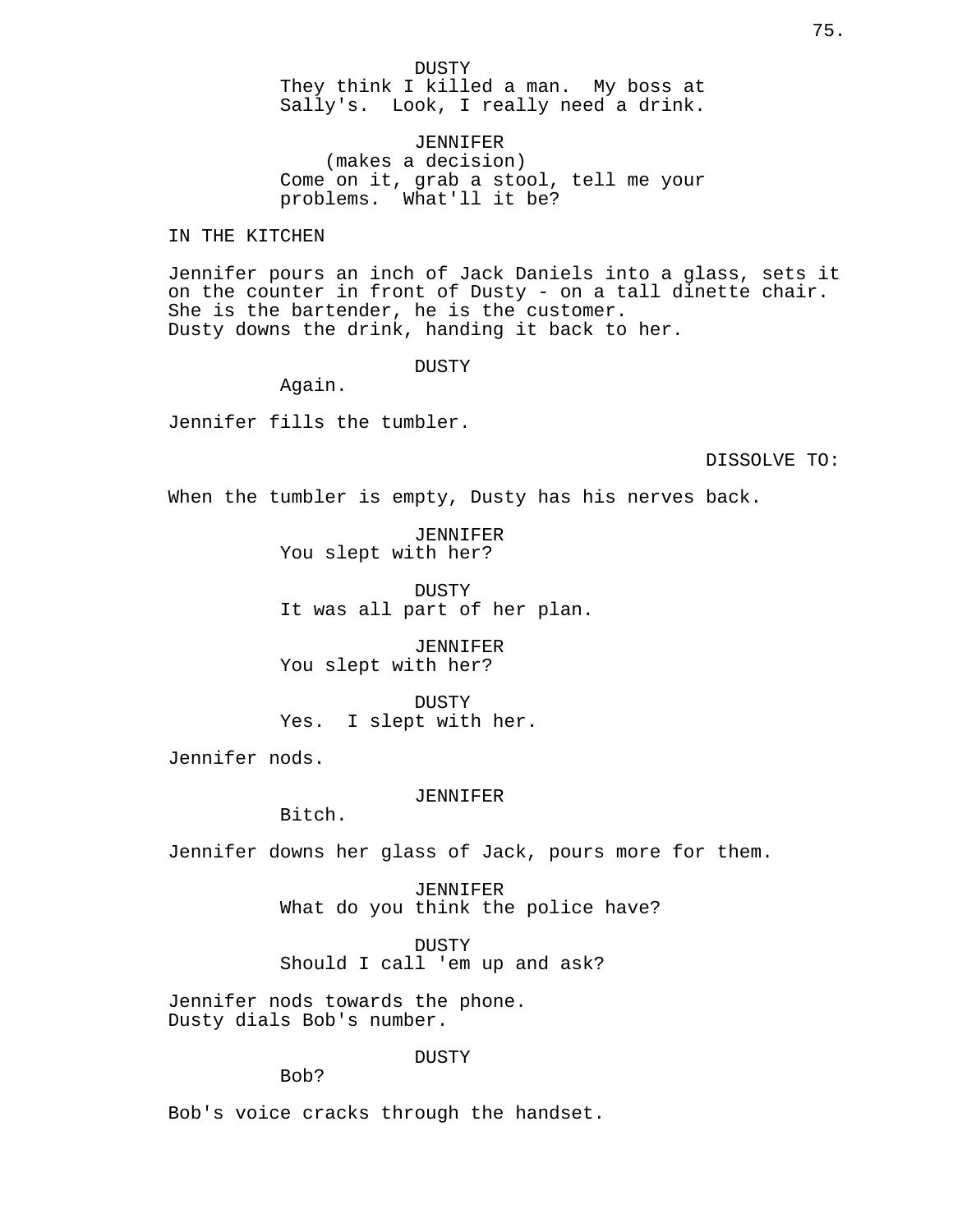Bob peeks out the window... at a POLICEMAN watching from the parking lot.

> BOB The cops just left. They asked me all kinds of questions...

DUSTY (V.O.) What happened?

BOB Have you lost your mind? Niles is dead. Shot with his own gun. Woodsie got blown up. Couldn't ID him for hours until they found one of his hands.

Just thinking about it gives Bob the willies.

INT. JENNIFER'S APARTMENT -- NIGHT

Dusty cuts him off.

DUSTY Bob, what did the police want?

BOB (V.O.) They want you.

INT. BOB'S APARTMENT -- NIGHT

BOB Your prints were all over the gun.

DUSTY (V.O.) Only my prints?

BOB

What the hell were you thinking? There's no way you could get away with this... I mean, fuck, she's only a broad... You kill her husband, you end up in jail. You don't get the girl, you're gonna BE the girl.

Bob looks out the window, the Policeman is still there. INT. JENNIFER'S APARTMENT -- NIGHT Dusty tries to process this.

> **DUSTY** I didn't kill Niles. I was set up.

BOB (V.O.) How'd your prints get on the gun?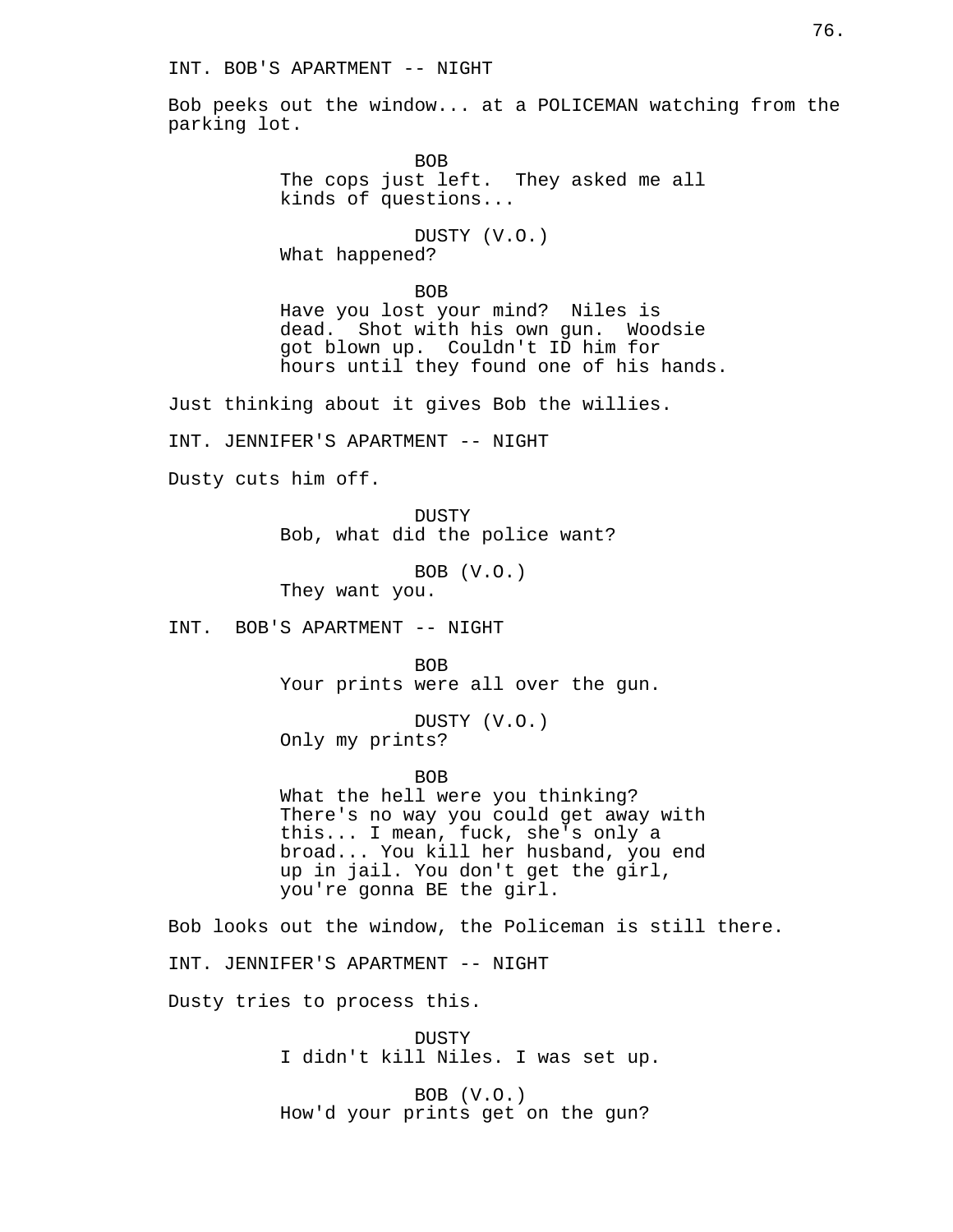DUSTY He was alive when I left the club.

BOB (V.O.) Good luck convincing the cops. Don't think you should call again. Might tap the phones. But anything you need.

DUSTY There is one thing - the leather jacket in my closet? I'm gonna need it.

Dusty hangs up, leans against the wall.

**DUSTY** What do they do here? Hanging? Gas? Firing squad?

JENNIFER I don't think they give you a choice.

DUSTY Can't afford an O.J. Lawyer, and I don't think the PD will care.

Jennifer moves to him, hands touching his face.

DUSTY Your hands are soft.

### JENNIFER

Run. Go someplace where the weather suits your clothes... Florida, maybe.

#### DUSTY

Too many cameras. Homeland Security. Less trouble if I just turn myself in.

He touches the back of her hand, holding it against his cheek. Jennifer pulls his face down and they kiss.

# JENNIFER

Why not sleep on it?

They kiss again, and she pulls him into her bedroom.

IN THE BEDROOM

Kissing gently. They fall into the bed and make love gently. Pure romance. Everything is soft and loving...

FADE OUT.

### INT. JENNIFER'S APARTMENT -- DAY

Jennifer, dressed for work, wakes up Dusty and hands him a fresh cup of coffee. He's groggy - not much sleep.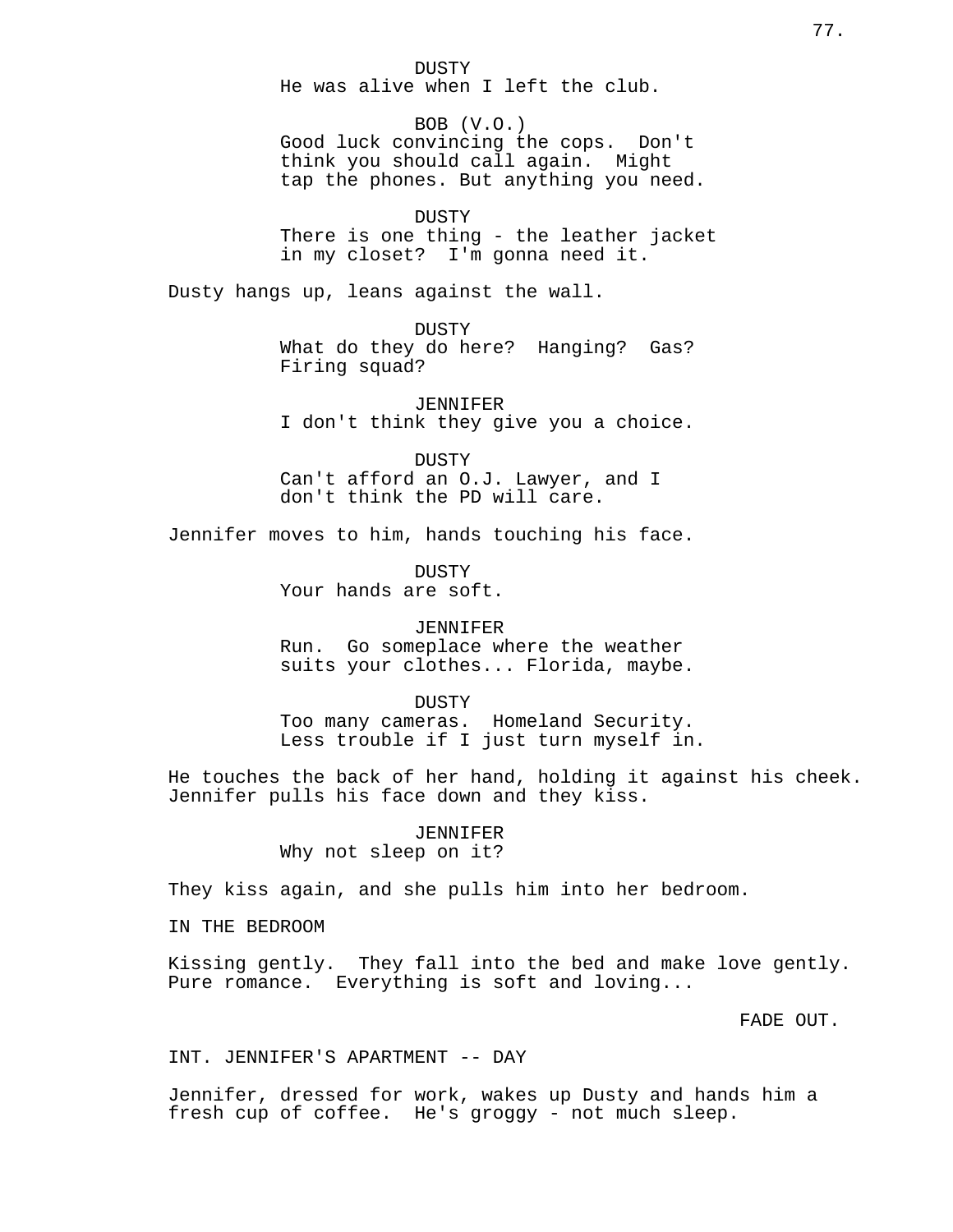She sips her cup of coffee and looks out the window.

JENNIFER I'm not driving you to the police station.

DUSTY Guess I can take a cab.

JENNIFER You didn't kill him, right?

DUSTY I don't think the cops are going to believe me.

JENNIFER They will if you have the evidence.

**DUSTY** Sylvia knows who the killer is.

Jennifer bites her lip, wanting to say something....

JENNIFER I have to get to work. Try not to get caught, and try not to sleep with her.

Dusty smiles, kisses her, and she leaves the apartment.

EXT. MUSTANG SALLY'S -- DAY

Windows boarded up. Burned out Mercedes removed. Police tape flitters in the wind. The sign still says closed.

INT. MUSTANG SALLY'S -- DAY

Sylvia crosses the empty night club - most of the lights are still off, and the boarded up windows keep out the sun.

She finishes her martini, and heads into the office.

IN THE OFFICE

Dark. The desk chair is aimed towards the back wall.

When Sylvia enters, the chair slowly twists towards her.

IN THE CHAIR: Barnard Niles in the shadows, gun in hand. Very much alive... Sylvia goes into shock.

> NILES Surprised to see me?

SYLVIA Barnard?!?!?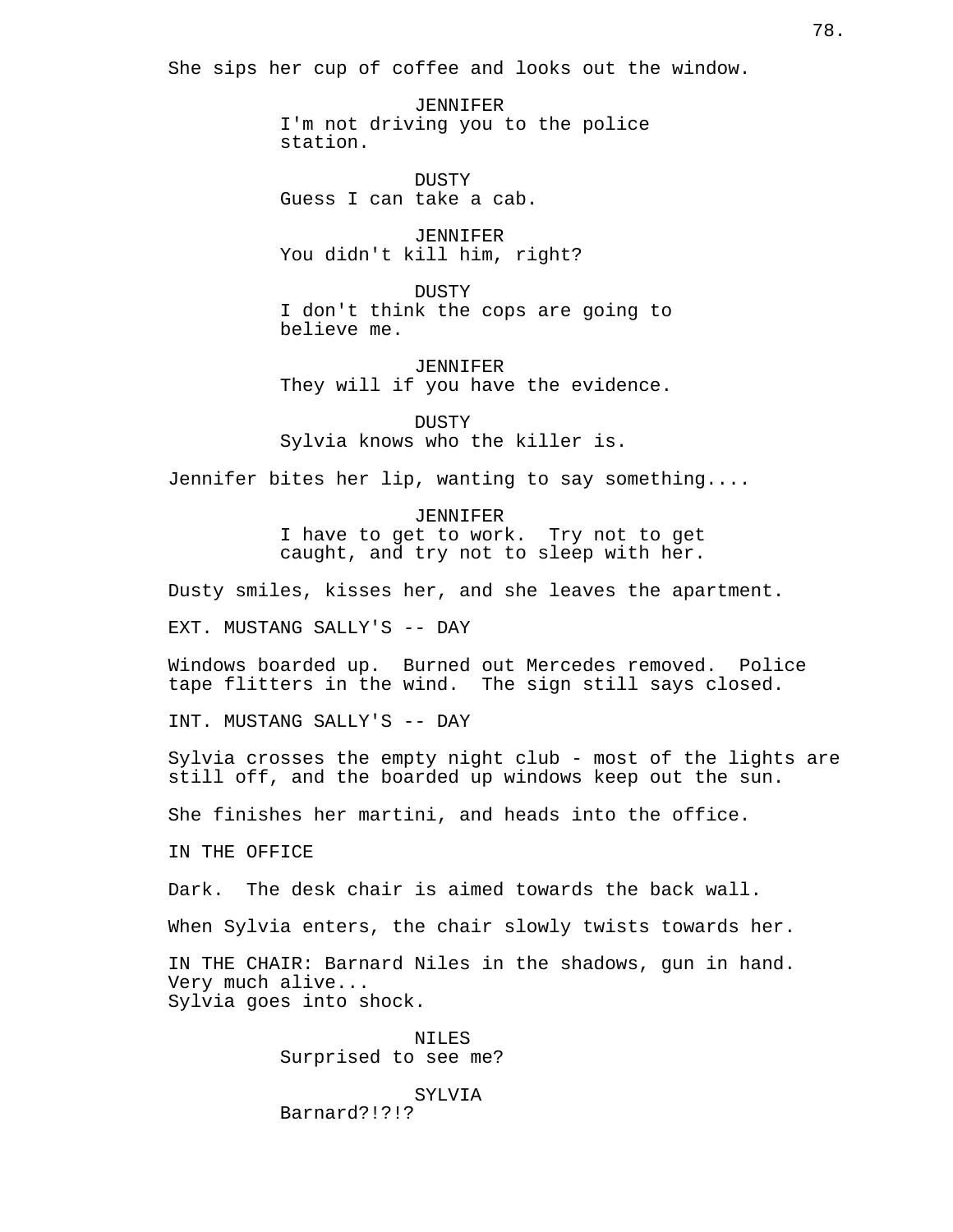But it's Dusty, dressed in Niles's suit with the eye patch. Dusty flicks on the desk lamp.

> SYLVIA Dusty. I was worried about you.

DUSTY Worried I'd talk?

Sylvia stops cold.

### DUSTY

Niles was so worried about my seeing HIS amazing recovery, he completely missed out on MY recovery.

Sylvia pours on the sex.

SYLVIA Oh, Dusty, I'm so glad you're alive. Glad we can be together...

Dusty keeps the gun aimed at her.

DUSTY Who killed Niles?

SYLVIA You did. Don't you remember?

### DUSTY

And you were supposed to hide the body and get rid of the gun, right? But both were there for the police to find.

Sylvia corrects him.

SYLVIA WE were supposed to dispose of the body TOGETHER, remember?

DUSTY But when I got in the car, it blew up.

SYLVIA It was Woodsie in the car...

DUSTY But why did the car blow up?

SYLVIA Detective Vacarro said there was a bomb wired to the ignition.

DUSTY A bomb you put there.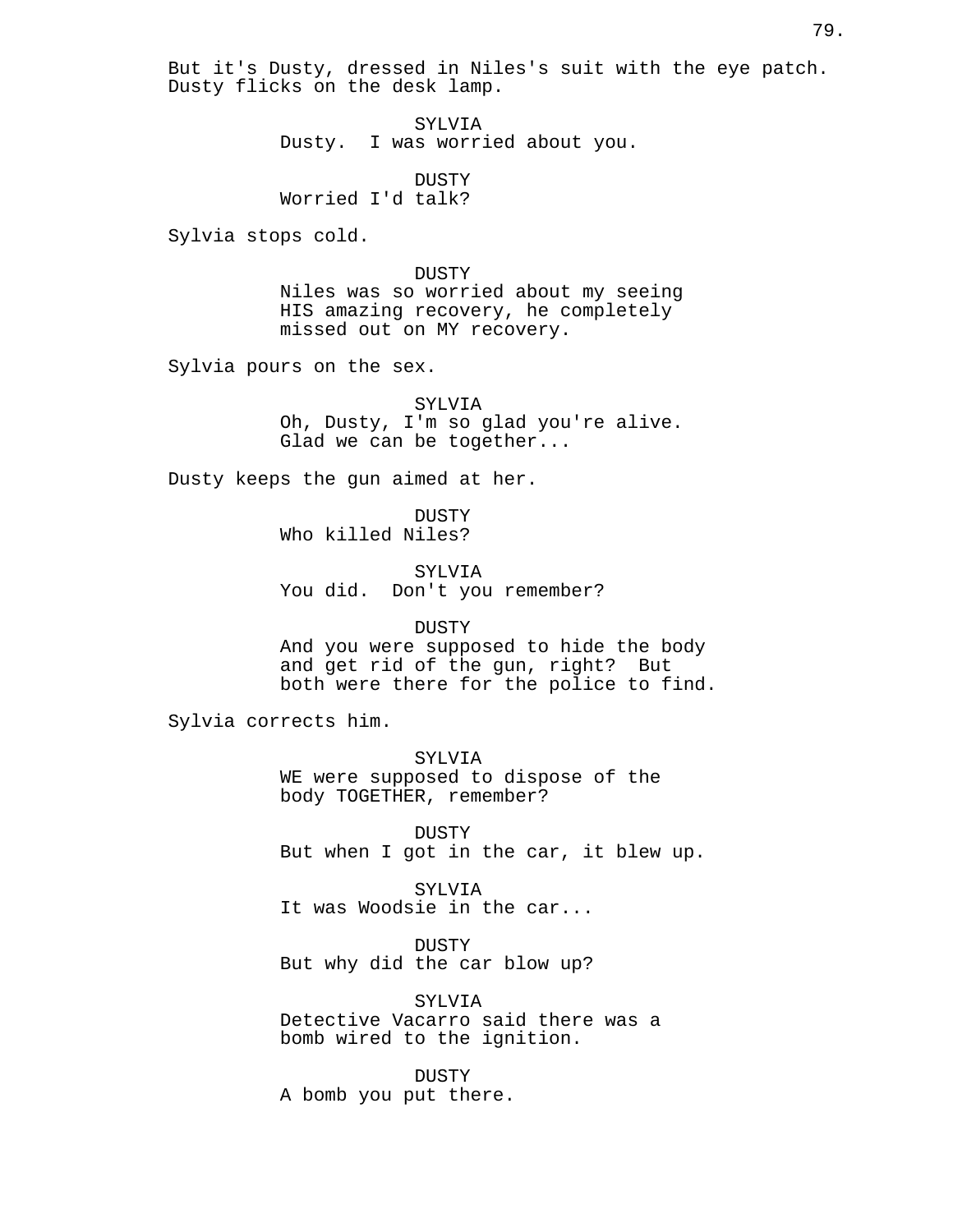How can you think that? That's why we killed Barnard, so we could be togeth--

DUSTY Nile was alive when I left. The gun I shot him with was loaded with blanks.

Sylvia gets on her knees in front of Dusty. Begging forgiveness. At gunpoint.

# SYLVIA

That was Barnard's plan. I thought he was just using you as a decoy, so he could get away with the real money. I didn't know he wired his car to explode. He promised me he'd let you live!

She rests her head on his crotch.

DUSTY Keep going, Sylvia. Experience proves I'll believe almost anything.

SYLV<sub>I</sub>A

He was supposed to give me half the money, then leave. Money for us.

Dusty puts the gun barrel against her head.

#### DUSTY

It was a frame from the start, and I walked right into it. I can't see the whole picture. Who really shot Niles?

Sylvia looks down the barrel of the gun.

SYLVIA

Arlene. She and Barnard were lovers. They were supposed to run away together. But when she saw what he did to you, she killed him.

DUSTY So that you two could be together.

SYLVIA

No, Dusty. I want to be with you.

Dusty cocks the gun.

### SYLVIA

Arlene was afraid Barnard would double cross her. She wanted all of the money. She isn't like you or me. She doesn't feel love. It's all money to her.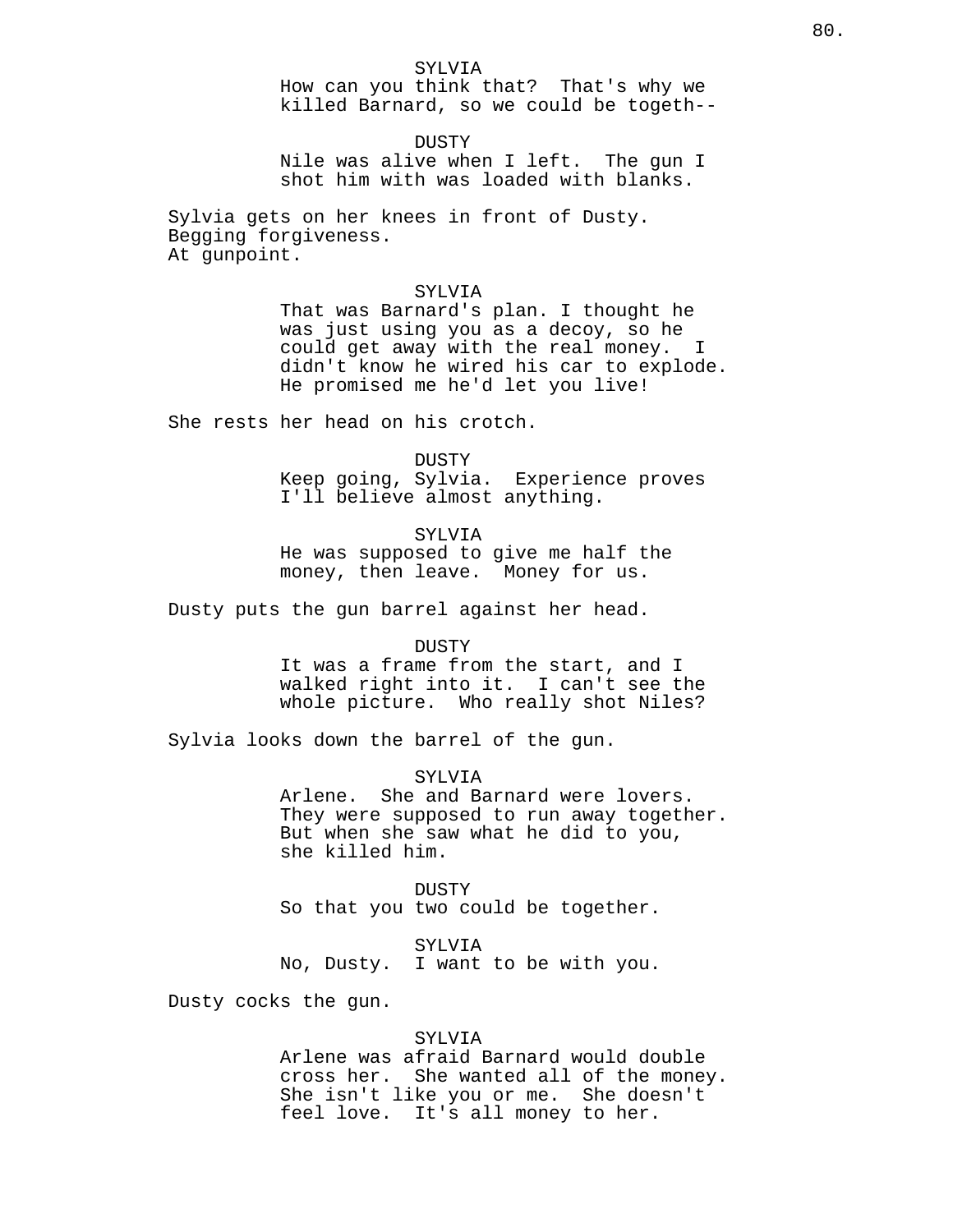Dusty lowers the gun, moves to his feet, takes off the coat and eye patch and tosses them. Grabs the leather jacket from the back of the chair and slips it on. Runs a comb through his hair to grease it back - he's somebody else.

> DUSTY Came to return your husband's coat.

She moves up and kisses him. Dusty can't help but respond. Is he going to end up sleeping with her?

> SYLVIA We can still be together. But I'm afraid of Arlene.

Dusty wonders where this will go.

DUSTY Because she killed Niles.

SYLVIA And took the money. All of it. She'll kill us if she has the chance.

**DUSTY** So... where do I find her?

Sylvia pops open the Rolodex on the desk and pulls out Arlene's employee info contact card.

EXT. MUSTANG SALLY'S -- DAY

Dusty leaves Sally's, heads down back streets to Arlene's with the Rolodex card in his hand.

EXT. BACK STREETS -- DAY

Dusty hears footsteps echo behind him. Someone following?

IN A WARPED CAR HUBCAP: a figure stops 100 yards behind him.

By the time he turns his head, the street is empty. Rows of doorways where his follower could be hiding.

A PAIR OF SHOES peeks from a doorway.

Dusty turns into a narrow alleyway. Footsteps echo behind him.

INT. DARK ALLEYWAY -- DAY

A cat springs off a garbage can at him. Scaring him to death.

When he stops, the footsteps behind him stop, too. Dusty continues down the alley, walking faster. Footsteps behind him faster.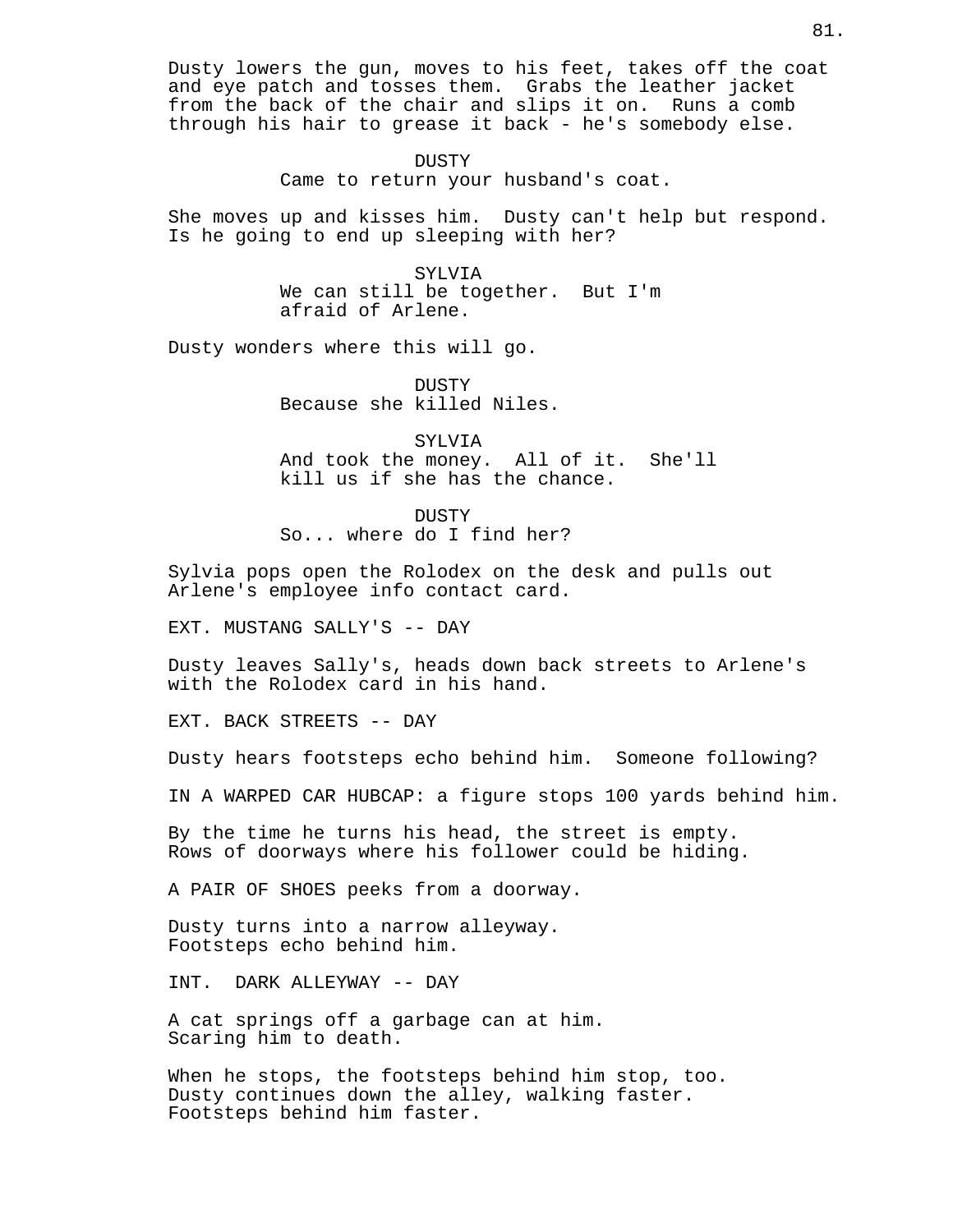Dusty approaches Arlene's building. Footsteps echo behind him.

Dusty walks past the steaming pool, heads for the stairs and Apartment 2B - on the Rolodex card. A voice startles him.

> ARLENE What are you doing here, Dusty?

Arlene stands on the other side of the pool. In her hand a 25 automatic glitters.

> DUSTY You don't look happy to see me.

She aims the gun at him.

ARLENE You killed Niles, you have to pay.

DUSTY I didn't kill Niles, you did.

Arlene shakes her head, doesn't lower the gun.

ARLENE Half of that money is mine. I want it.

DUSTY So I killed Niles AND took the money?

ARLENE You know you did.

DUSTY Sylvia told you, right?

Arlene nods, keeping the gun on him.

EXT. STREET - TELEPHONE BOOTH -- DAY

Dusty stands in a phone booth, phone to his ear. Arlene stands behind him with the 25 Automatic.

> **DUSTY** Sylvia? I'm here with Arlene. (beat) No, I haven't shot her, yet. (beat) Well, she's aiming a gun at me. And she thinks you killed Niles and took all the money. And she wants half.

Suddenly Dusty gets a dial tone - Sylvia hung up.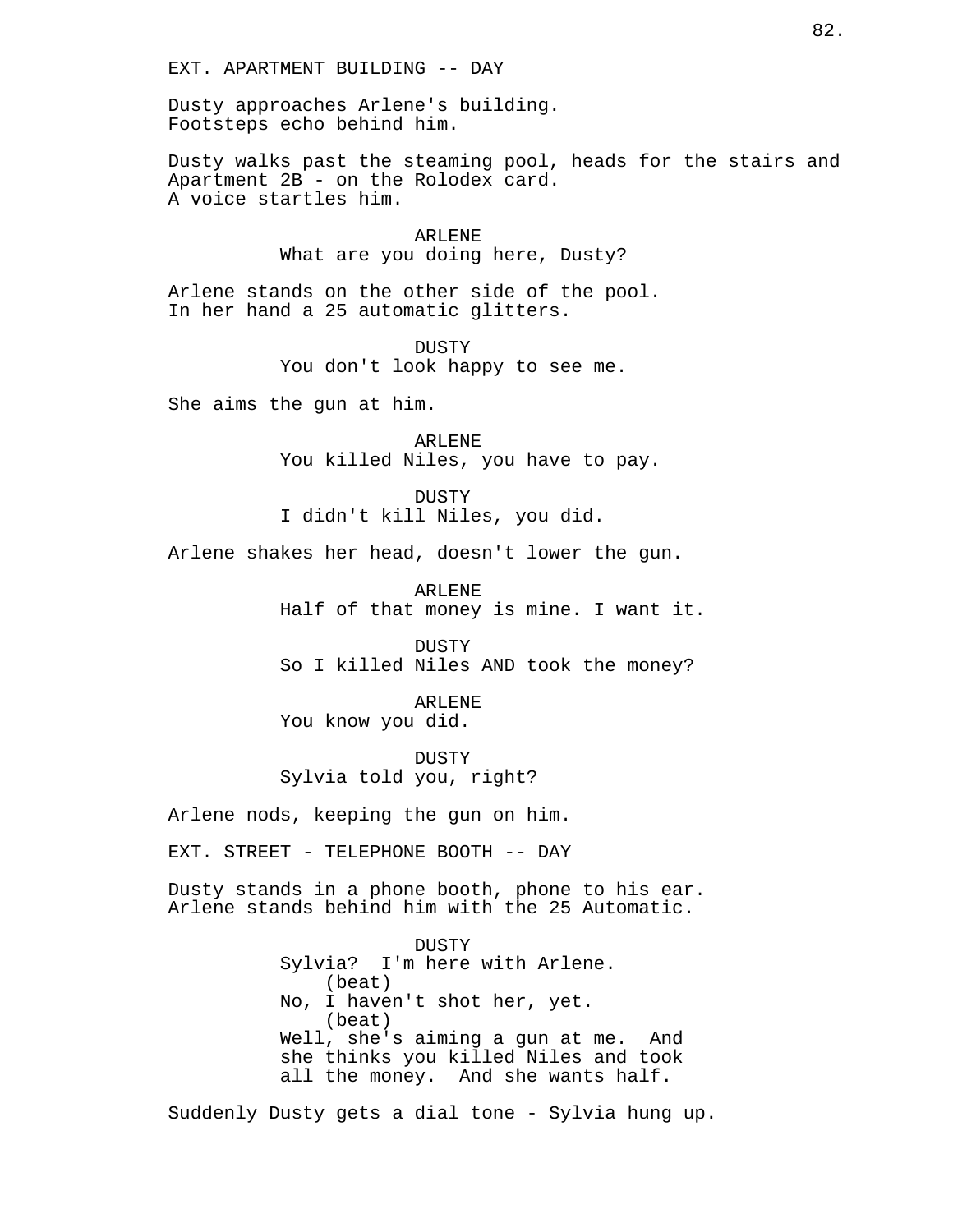Dusty turns to Arlene.

DUSTY You happen to have fifty cents?

Arlene keeps the gun trained on him wile she digs in her purse for a couple of quarters, hands them to Dusty.

### **DUSTY**

Thanks.

Puts the money in the phone and dials again.

DUSTY

Sylvia? Sorry, we were cut off. Arlene, here, says that you have the money. All of it. Is that true? (beat) She says if you don't give her half the money, she's going to the police. Tell 'em what really happened.

Arlene smiles at Dusty.

DUSTY Don't know what stops her from killing me and killing you and just taking all of it. Paying her half is a good idea. (beat) So, you DO have all the money? (beat) I thought so.

Arlene pokes the gun at Dusty.

DUSTY Where do we meet? (beat) Hey, there, darlin' - you could have saved me a trip!

Dusty hangs up the phone, turns to Arlene.

DUSTY At the bar in an hour.

ARLENE What do I need you for?

Arlene pushes the gun into Dusty's chest. Finger on the trigger.

BLAM!

INT. MUSTANG SALLY'S -- DAY

BLAM!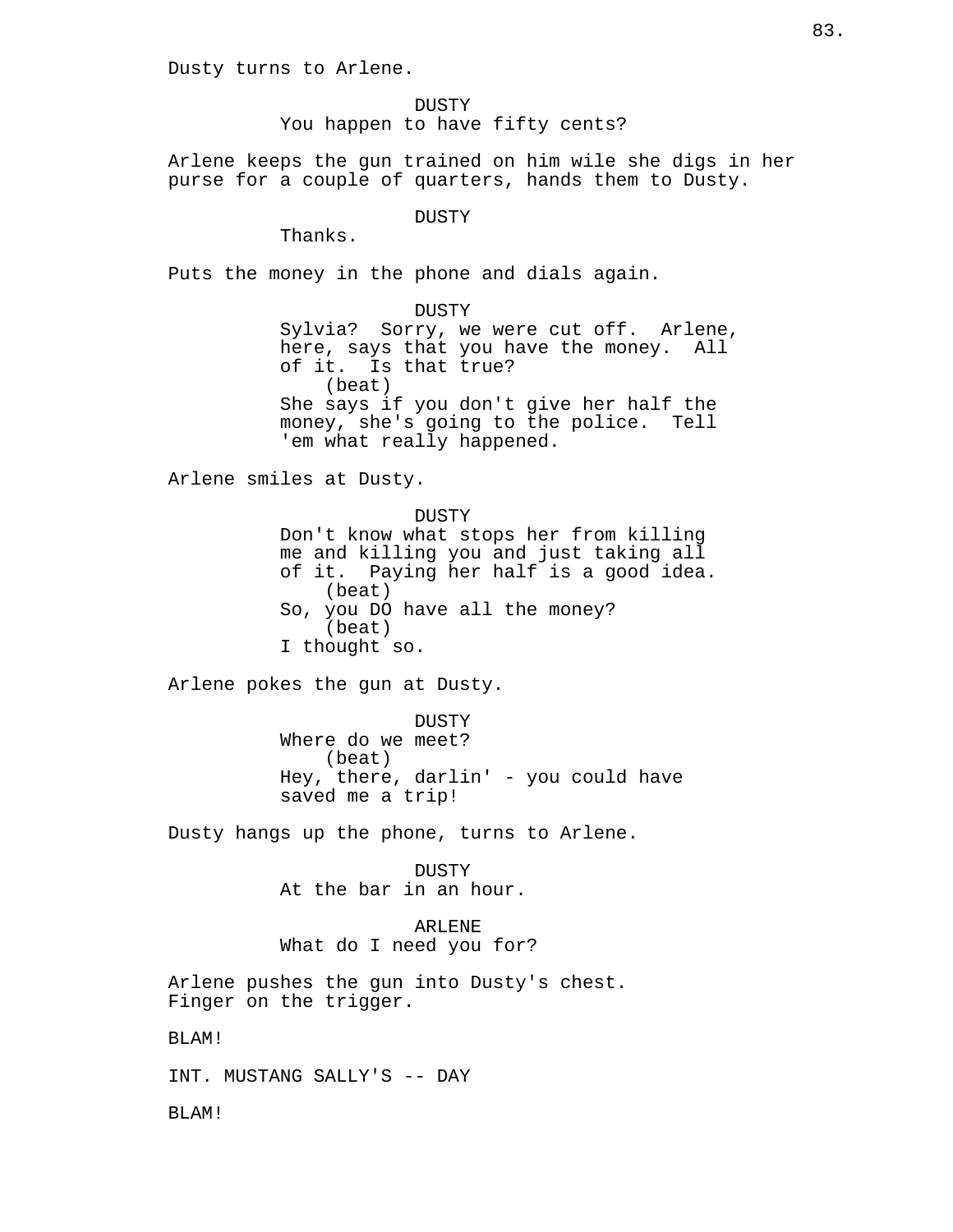The money bag slams down onto the bar. Sylvia opens it, exposing plastic wrapped bricks of twenties and hundreds.

> SYLVIA Five million dollars.

Across the bar, Arlene points the 25 Automatic at her.

ARLENE I'll count it anyway.

Sylvia pushes the bag towards her.

SYLVIA Fifty - fifty split.

Arlene sets her drink on a coaster, keeping the gun on Sylvia.

A voice from the corner of the room.

DUSTY We split it three ways. I figure I earned a cut... And some honesty.

Sylvia and Arlene turn to Dusty, who stands in the shadows. Steps into the light.

> ARLENE No deal. I was promised half.

### SYLVIA

The original deal was: Barnard and I split the money fifty-fifty. She inherited his half when he died.

DUSTY You and I share the other half?

SYLVIA A million and a quarter each - that's more than the average man makes in a lifetime. Never have to serve another drink, never have to take shit from anyone.

DUSTY

Thought we were sharing the money, honey? The plans they keep a-changing.

SYLVIA We split the money two ways.

ARLENE Wrong. We split the money one way.

Arlene grabs for the money bag. Sylvia grabs for the money bag. But Dusty snags it - pulls it away from both of them.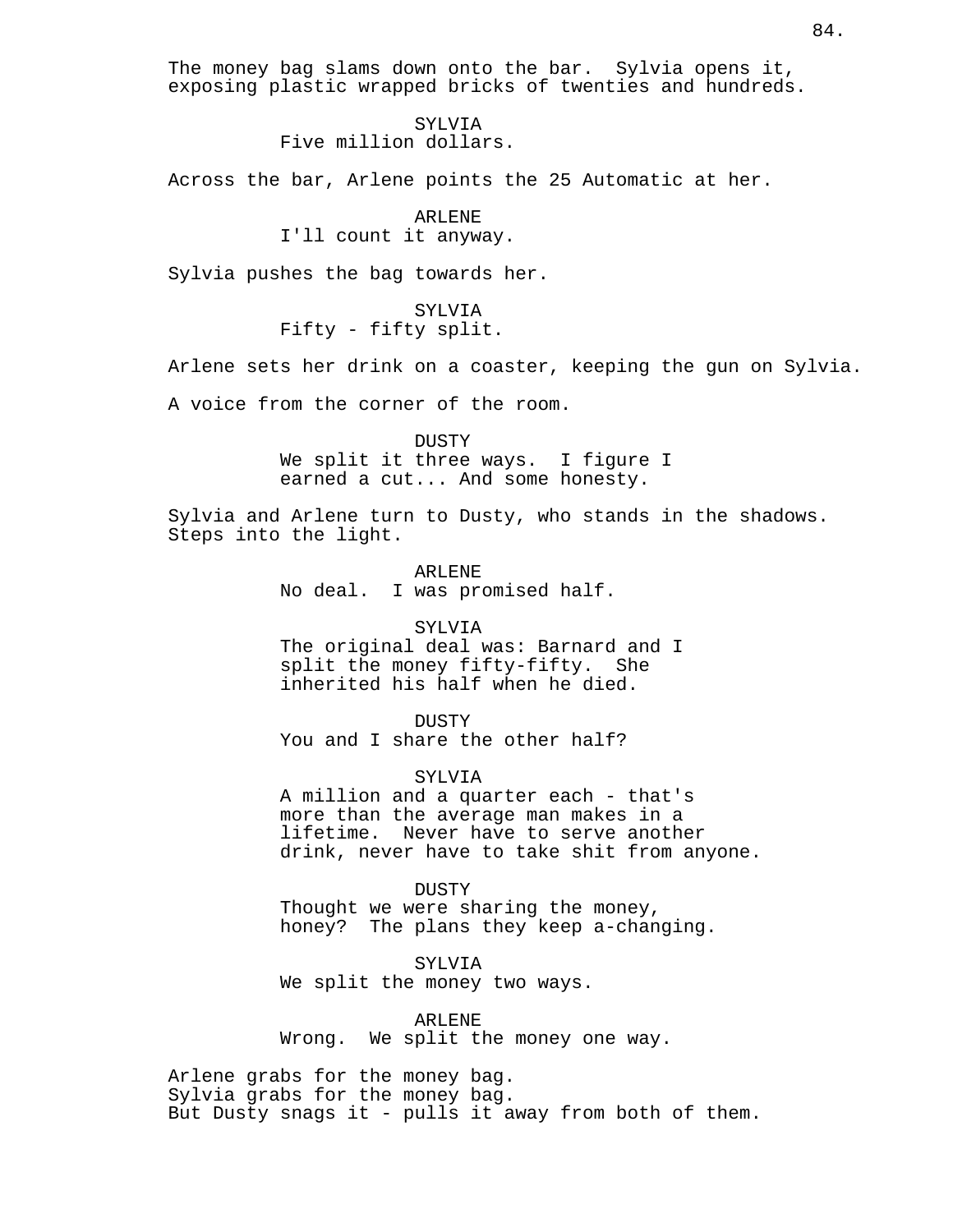SLYVIA

She did!

## ARLENE

She did!

They charge at each other, until Dusty shakes the money bag. That gets their attention.

> DUSTY The guy before me, who killed him?

> > ARLENE

That bitch!

### SLYVIA

This cunt!

Dusty has to shake the money bag again.

DUSTY Ladies, ladies. You want this money, you gotta start telling the truth. Who the hell shot Niles?

Arlene realizes she has the 25 Automatic in her hand, aims it at Dusty. Starts towards him.

#### ARLENE

I'll take that.

Wham! Slyvia tackles her.

The 25 Automatic goes skittering across the floor.

Arlene and Sylvia roll across the floor, punching and scratching and kicking each other.

> SLYVIA Butt-licking bitch!

ARLENE Crusty cooze!

SLYVIA Puss-filled pussy!

ARLENE Jizz-gargling whore!

Sylvia keeps a grip on Arlene as they plow into a chair. As they tear out hair and rip off clothes and slam each other's heads against the bar floor, Dusty just watches. It's the ultimate cat fight... maybe to the death.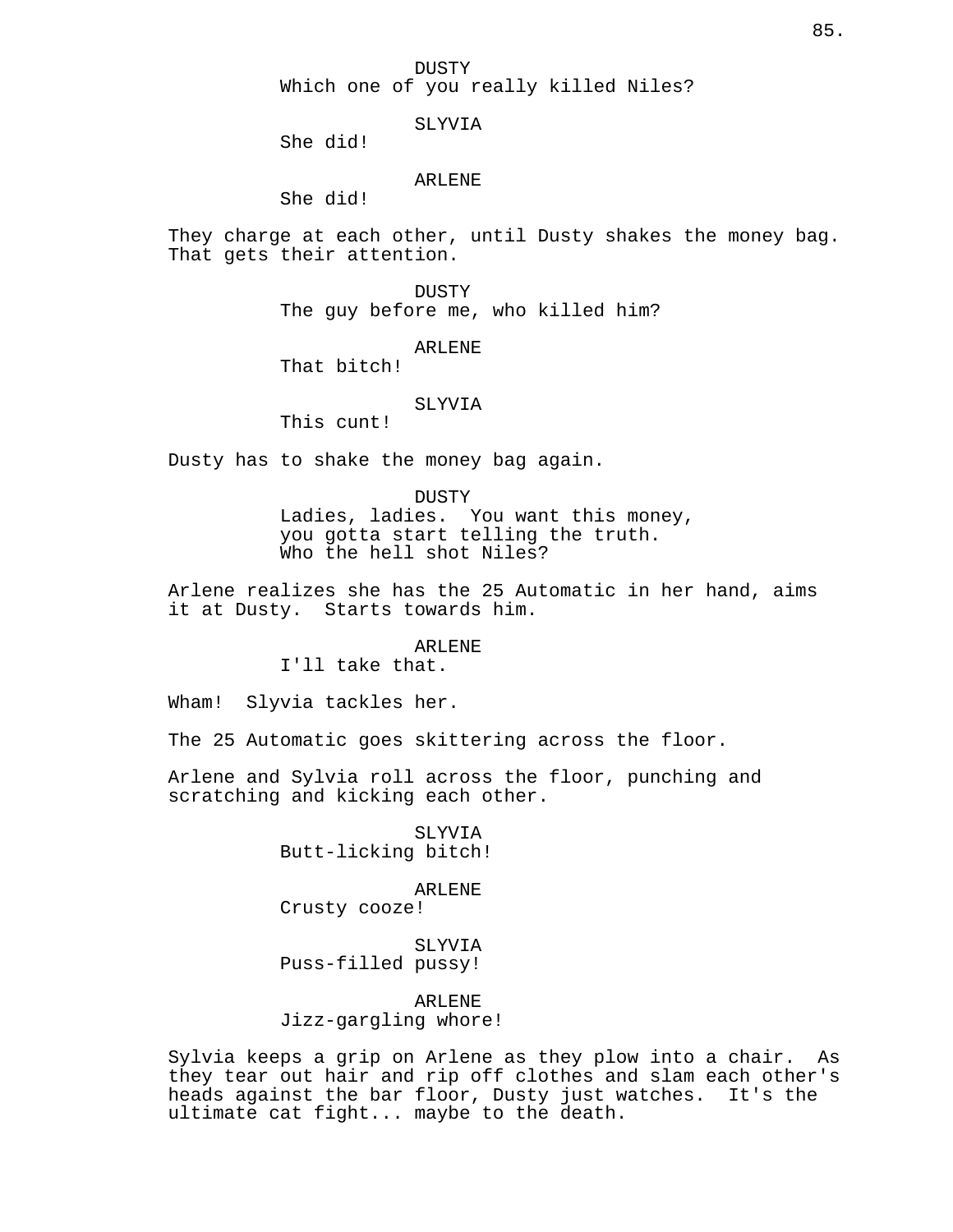The gun!

Dusty drops the money on the bar, dives for the gun.

Arlene scoops up the 25 Automatic just as Dusty gets to it. Swings the gun and connects with Dusty's face, slamming him to the floor.

#### ARLENE

My gun, asshole.

Arlene aims the gun at Sylvia's face. Sylvia grabs the barrel, pushing it up into the air. The two women struggle with the gun. BANG!

Exploding right between them.

# ARLENE Sloppy smelly slit!

Arlene tries to twist the barrel at Sylvia's face. Sylvia tries to keep it away from her. Another shot blasts through the ceiling.

Sylvia sees the gun barrel right in her face. Grabs Arlene's hands, twists the gun back at her.

> SLYVIA Termite infested twat!

They struggle, the gun between them. Arlene twists the gun barrel into Sylvia's left breast. Sylvia pushes the gun so that it's pointing at Arlene's face. BANG! BANG! BANG!

Arlene's is almost blown off... She staggers for a moment - face a bloody mess... Then lands on the floor with a SPLAT!

# SYLVIA

Bitch!

She pulls the trigger again, but all she gets is a click. Throws the empty 25 down at Arlene's corpse. Pours herself a martini from the shaker, looks at Dusty.

> SYLVIA There. Now we split it two ways.

**DUSTY** What do we do about Arlene?

She already has a plan.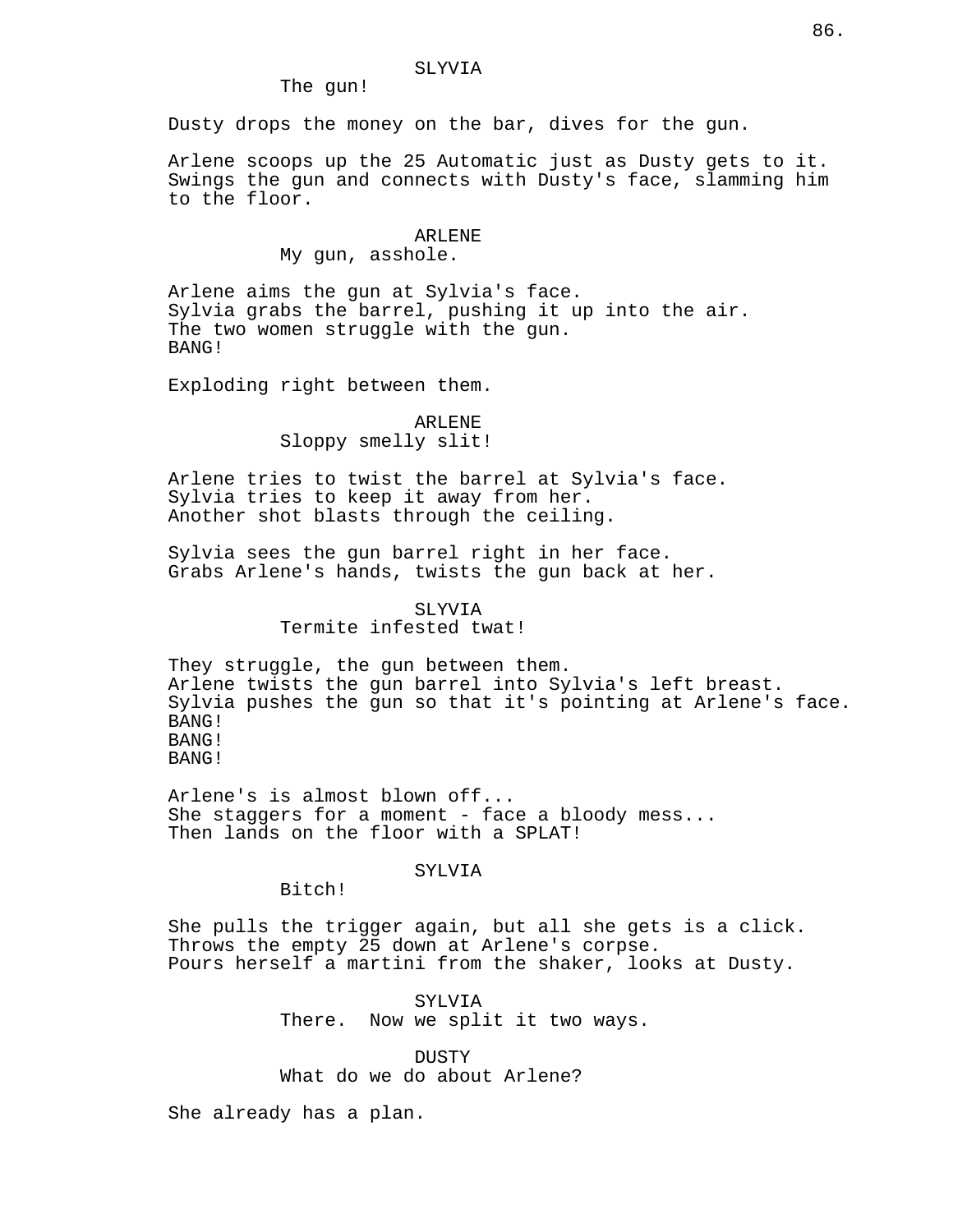### SYLVIA

Throw that bitch in the trunk of her car, take the gun with you. Drive her out to the middle of the desert. Set the car on fire, then call me. I'll come and pick you up.

DUSTY I'll bet I don't get a hundred yards down the road before you call the cops.

SLYVIA Why don't you trust me?

Dusty laughs.

SYLVIA I wouldn't do anything to hurt you.

Sylvia moves to Dusty, embracing him.

DUSTY You fucking tried to blow me up.

SLYVIA That was Barnard. Not me.

She looks into his eyes.

SYLVIA What do you think I am?

DUSTY I know what you are.

She lets go of him, moves back to the bar.

DUSTY End of the line, babe. One of us goes to jail, it isn't going to be me.

Sylvia reaches under the bar, pulls out the 38 Special. Aiming the gun at Dusty.

> SYLVIA Too bad, Dusty. We could have had something together.

Dusty takes a step towards her.

DUSTY Something always comes between us. Usually a gun.

Dusty takes another step. Closer. Closer.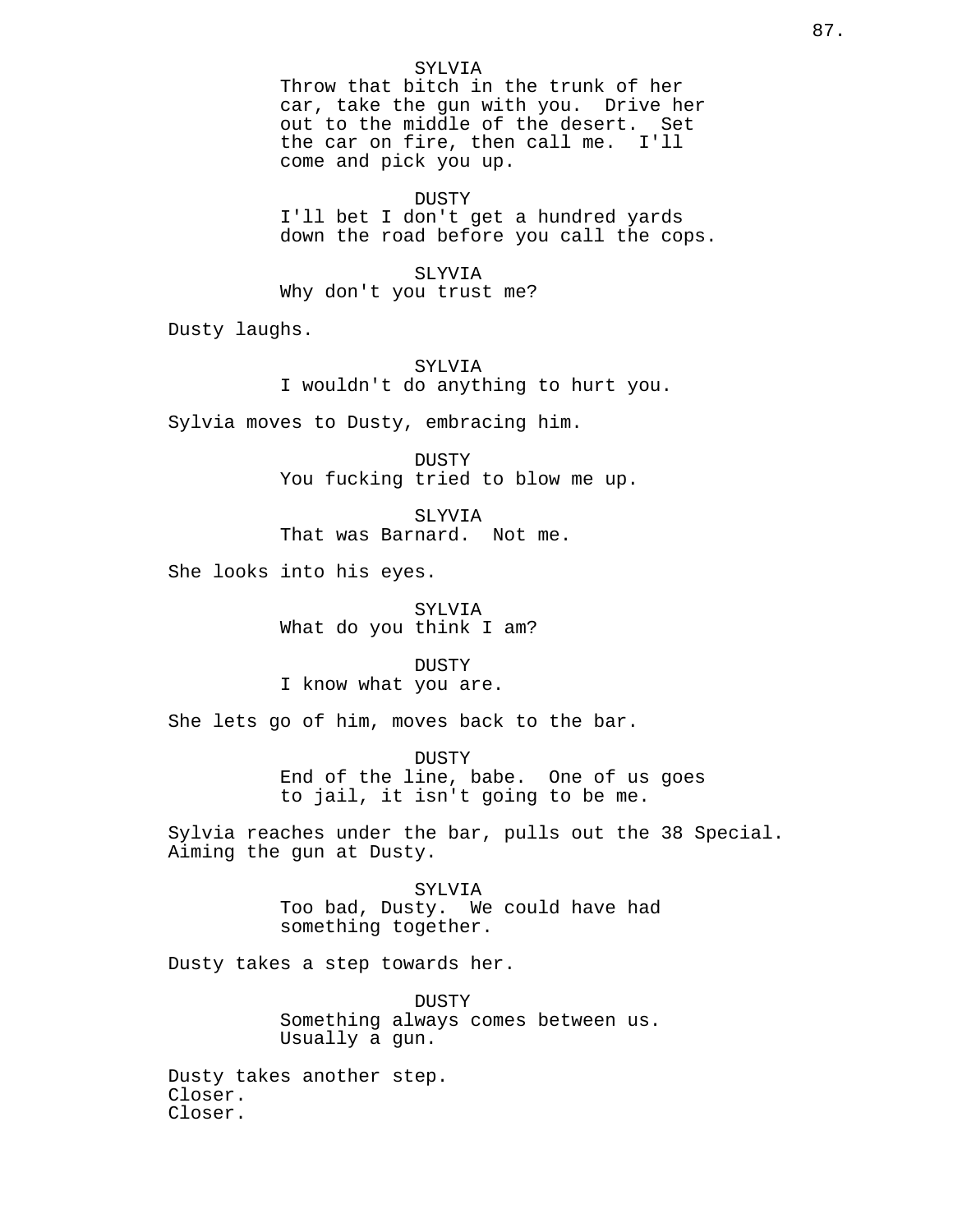Sparks of attraction still flying between them. Will they kiss?

Dusty makes a grab for the gun. They embrace and struggle for the gun. Face to face. Gun moving between them.

BANG! BANG! BANG! Dusty's eyes POP open in pain!

Sylvia moves her lips to Dusty, she kisses him gently.

SYLVIA

Goodbye.

She goes limp in Dusty's arms. Dead.

DUSTY So you in hell.

Dusty lowers her to the floor, Smith and Wesson 38 in hand.

He takes a bar rag and wipes his prints from the gun. Pulls out Detective Martin Vaccaro's business card.

EXT. BOB'S APARTMENT -- EVENING

The sun is setting behind the building as Dusty's Bronco pulls into the parking lot.

INT. BOB'S APARTMENT -- EVENING

Dusty enters the apartment, one hand in the leather jacket pocket... holding the gun. The money bag in the other hand. He searches for Bob, doesn't find him... but hears laughter from the swimming pool below.

EXT. POOL SIDE -- EVENING

The gang's all here: Cristal, Pammy, Tina, Beverly, Sandy, Bill and Ted... and Bob. Drinking beers and eating burgers after a hard day at work...

> BEVERLY You're such a pig, Bob!

Bob starts snorting like a pig. Stops when Dusty steps into the pool area, a sudden hush.

> BOB What the hell you doin' here? It's not safe. The police are watching this place. They're looking for you. You're on fucking America's Most Wanted.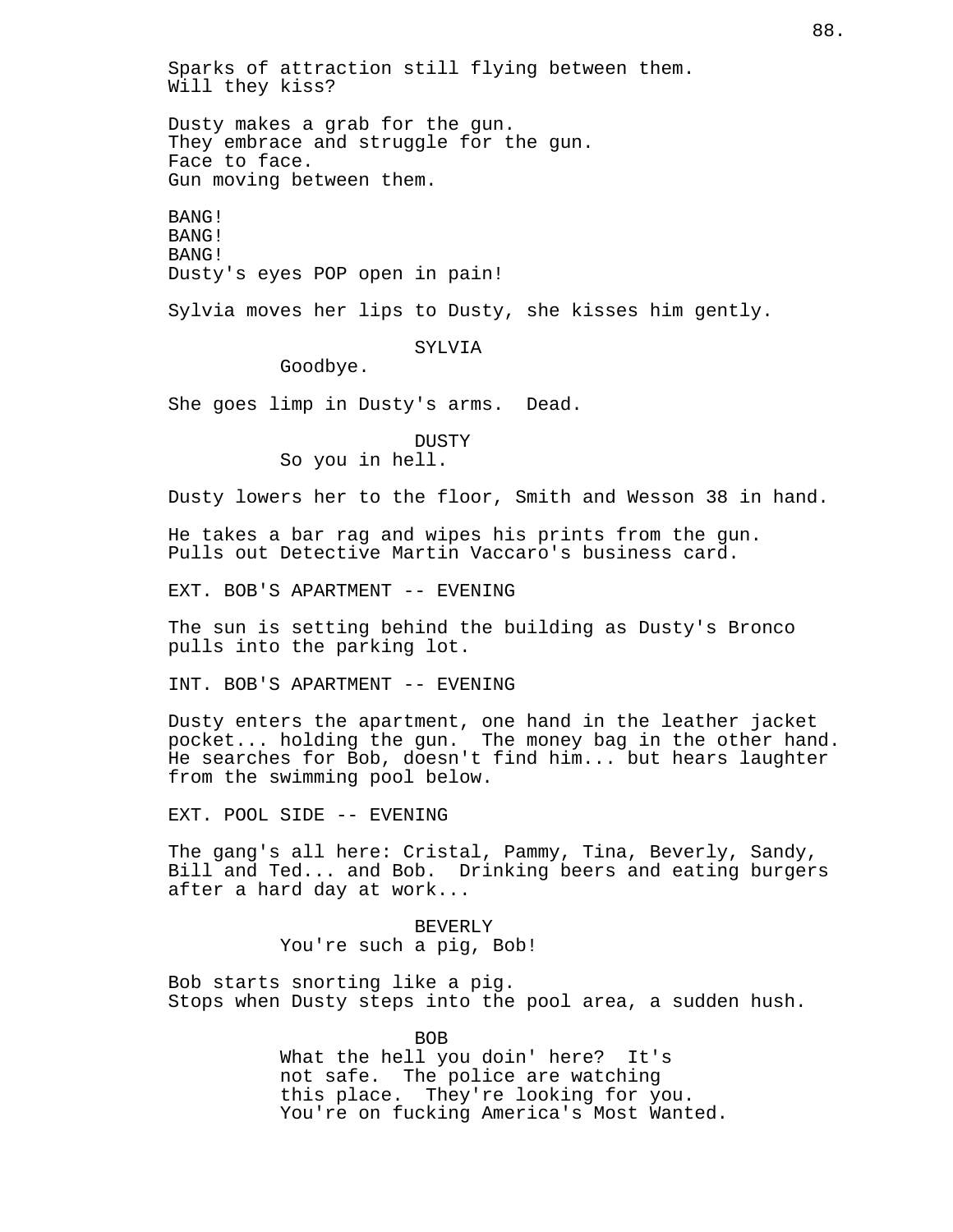Dusty grabs a beer from the cooler, smiles at the girls.

No one knows how to react. Dusty does NOT have the money bag in hand anymore.

DUSTY

Sylvia's dead.

BOB What are you talking about?

### DUSTY

It's over.

Dusty pulls his hand out of his coat pocket. He's wearing a rubber glove, just like Niles's real killer. In the gloved hand is the 38 Special that killed Sylvia. Dusty aims the gun at Bob.

Everyone screams, scampers out of the way.

DUSTY Detective Vaccaro is on his way.

BOB He'll be happy to catch you.

Bob moves quick, wrenching the gun away from Dusty. Gives Dusty a love tap across the face with the barrel.

Dusty looks down the barrel of the Smith and Wesson 38.

BOB

Tina, why don't you call the police. Cristal, that nurse training might come in handy in a second, here.

Dusty pulls the 25 Automatic from his other pocket. More screaming and scattering from the group. Tina drops her cell phone.

Bob and Dusty back away from each other's guns... to opposite sides of the swimming pool. The others watch like townspeople in an old western high noon scene.

> DUSTY You played us all against each other. Kept your hands out of most of it. Guess you didn't want to rough 'em up.

BOB I don't know what the hell you're talking about.

DUSTY Sylvia said to Nile's killer, she couldn't wait to feel his soft hands on her.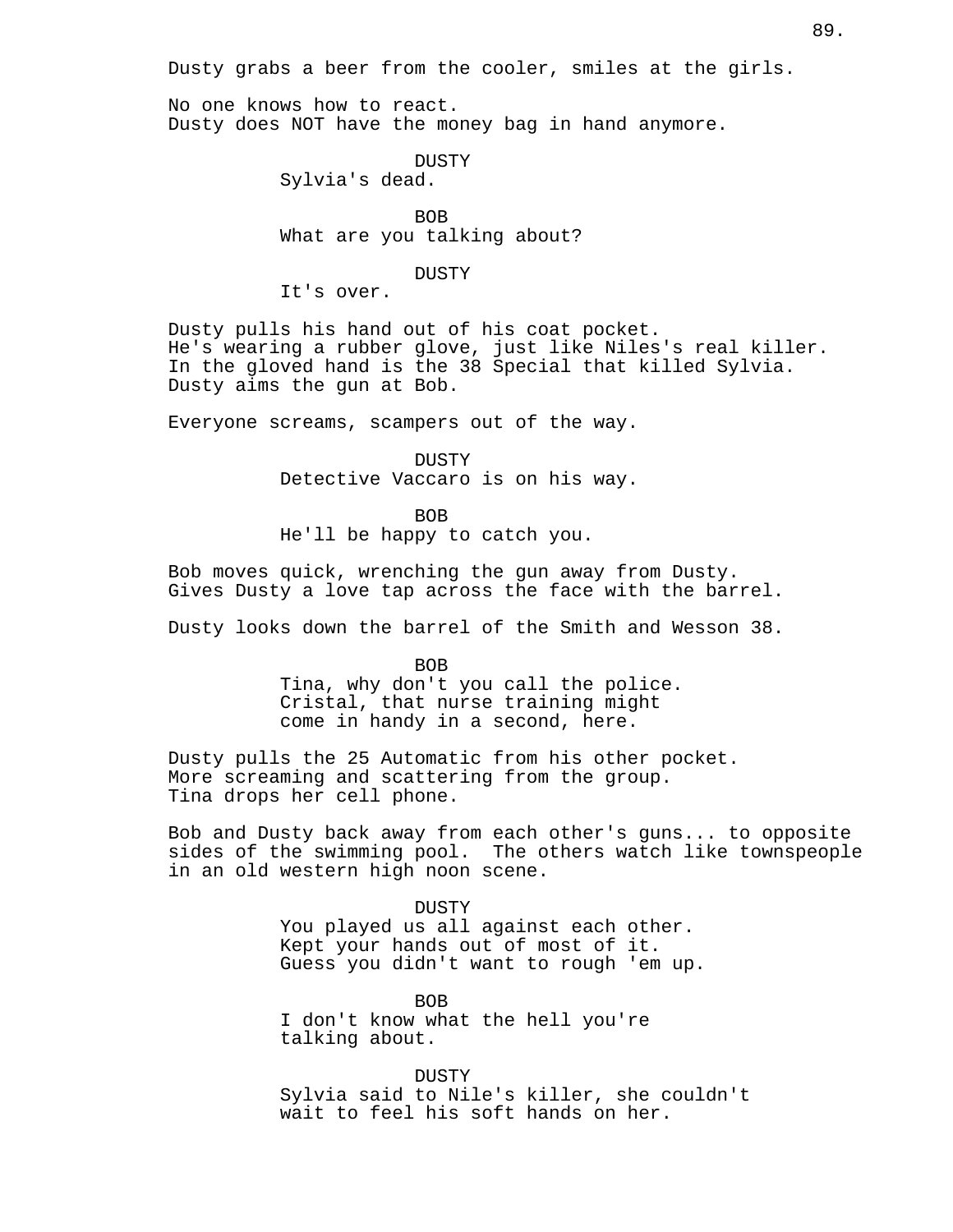You killed Niles. And Woodsie. And now you say Sylvia's dead?

DUSTY The bartender before me, your old room mate, how the hell did I kill him?

Pammy looks at Sandy, then at Bob. Everyone looks at Bob.

DUSTY When we first shook hands, you said how rough my hands were.

**BOB** 

You're not making any sense...

DUSTY You got to have soft hands to say that, don't you?

Bob has no answer to this, keeps the gun aimed at Dusty.

DUSTY Thought Niles killed the last bartender and dumped his car at a used lot. 57 Chevy. But when I sat in the car, the seat was pulled way up. Niles and I were about the same height, but you --

BOB

Can you believe this guy?

Bob faces off against Dusty - the pool between them.

BOB You gonna use your gun? Or am I gonna use mine? Now's the time, Dusty.

Bob pulls his gun up, like a gunslinger. Dusty raises his gun, just as fast. Bob fires first - and keeps firing!

PAMMY

Noooooo!

When the gun clicks dry, Bob turns to the "townspeople".

BOB You saw what happened. He came out here... A murderer. He had a gun. Aimed at it me. Made some wild accusations. It was him or me.

Police sirens in the distance - coming closer. When Bob turns to look at Dusty's corpse... He's still standing!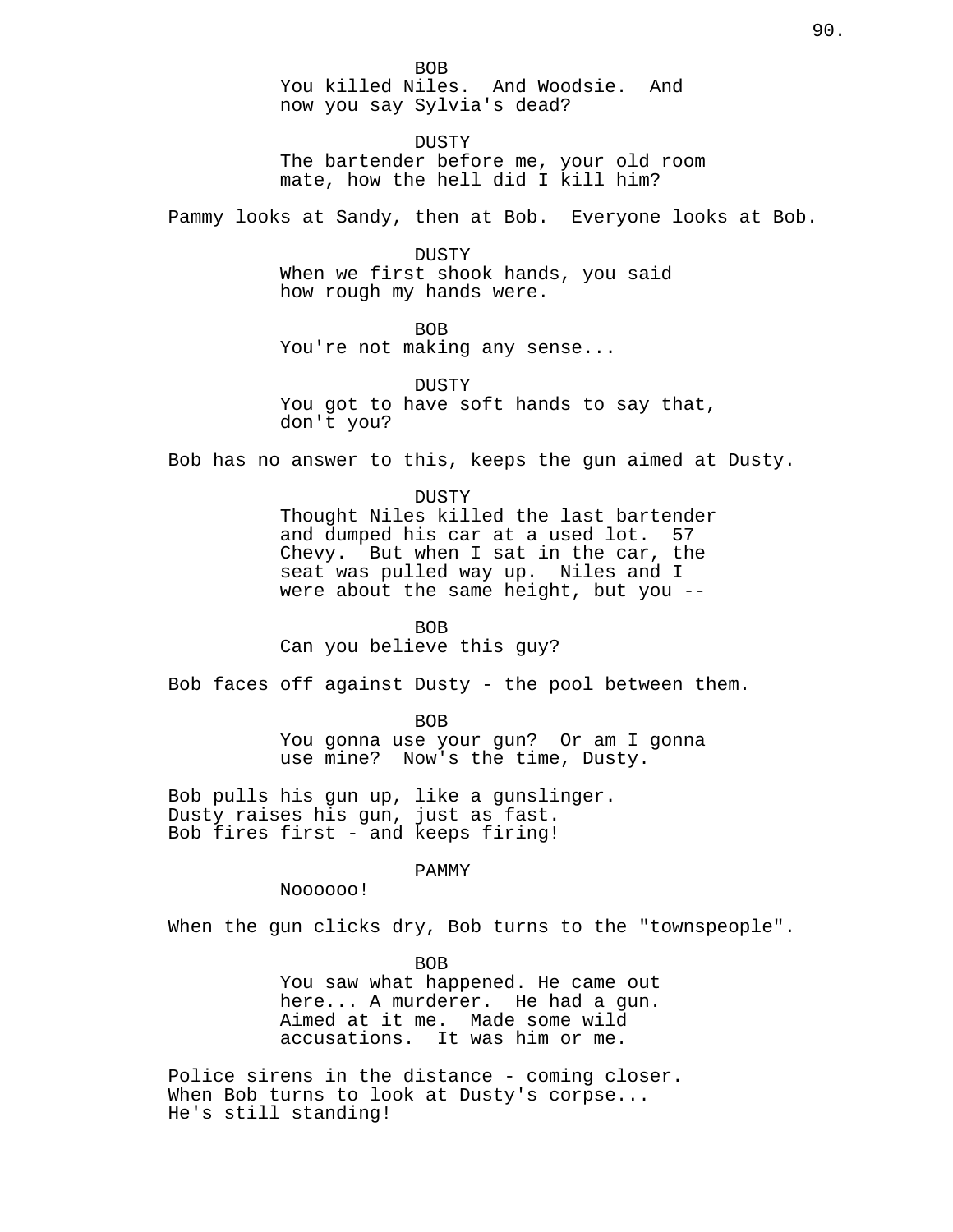DUSTY Found the blanks behind the bar. How else could I get cordite on your hands.

BOB You can't do its to me.

### DUSTY

Your prints are on the gun that killed Sylvia, and Arlene, and maybe even the bartender who backed out of the deal.

BOB You're a stupid cowboy.

Bob throws down the gun, glares at Dusty. Police sirens right outside.

### DUSTY

Catch!

He throws the 25 Automatic at Bob... and he catches it, aims it at Dusty and keeps pulling the trigger on the empty gun.

Dusty peels off the gloves, tosses them in the barbecue. Flash! They burn away to nothing.

Detective Vaccaro and 3 UNIFORM cops rush into the pool area.

BOB There he is! The shooter! Dusty Mills.

DUSTY He's the one with the guns. And you may find a big bag of dirty money in his bedroom closet.

Bob drops the 25 Automatic, raises his hands.

BOB He's setting me up!

VACCARO You do have one gun in your hand and another at your feet.

DUSTY Recently fired. You might check his hands for gunpowder residue.

VACCARO You watch too much CSI.

Bob tries not to look at his hands.

BOB I can explain all of this.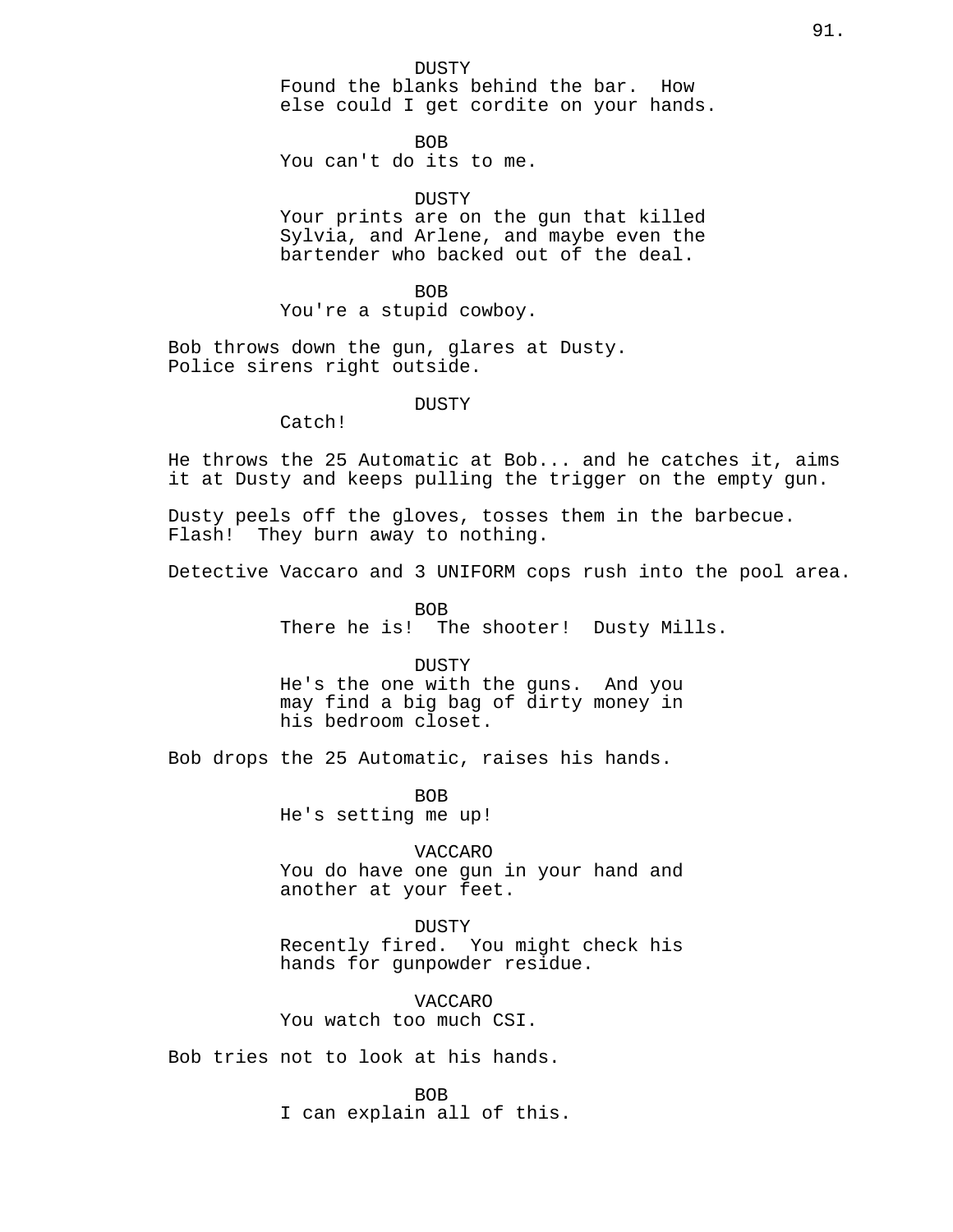I'm sure you can. And we'll give you plenty of time to think about it.

Vaccaro turns to the first Policeman.

VACCARO Check both their hands for powder burns and cordite. Bag the guns, check them for prints.

BOB This isn't the way...

VACCARO Looks like life behind bars, and no free drinks, Mr. Voigt.

Bob looks at Dusty... and loses it.

BOB You son of a bitch!

Charges at Dusty...

And two of the POLICEMEN raise their guns and fire. Blasting Bob into the pool, where he floats in blood.

The WOMEN scream and cry, except for Sandy, who just looks bored, as usual.

Vaccaro gestures for Dusty to lower his hands.

VACCARO Thanks for the call.

**DUSTY** A man's gotta do...

Vaccaro studies Dusty for a minute.

#### VACCARO

I'll bet there's an interesting reason why your prints were on the gun that killed Niles.

DUSTY I can explain...

Sweat breaks out on Dusty's forehead.

VACCARO Don't really want to hear it. Niles was a piece of shit and that's just more paper work.

Vaccaro nods for Dusty to join the others. It's over.